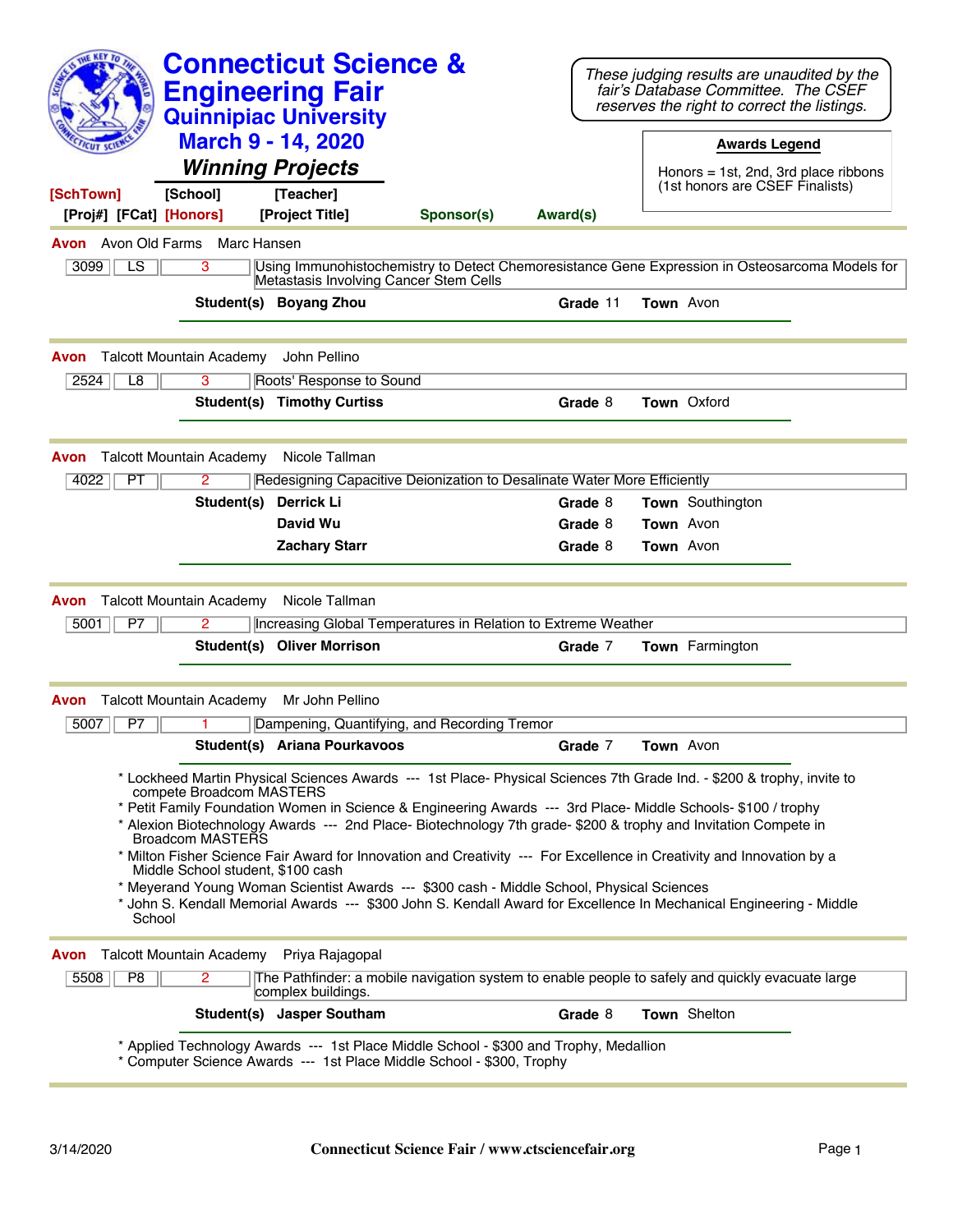| [SchTown]<br>[Proj#] [FCat] [Honors] | [School]                        | [Teacher]<br>[Project Title]                                                                | Sponsor(s) | Award(s) |                  |  |
|--------------------------------------|---------------------------------|---------------------------------------------------------------------------------------------|------------|----------|------------------|--|
| Avon                                 | <b>Talcott Mountain Academy</b> | Nicole Tallman                                                                              |            |          |                  |  |
| 4009<br>PT                           | 3                               | <b>Compatible Carrier</b>                                                                   |            |          |                  |  |
|                                      | Student(s)                      | <b>Melina Velendzas</b>                                                                     |            | Grade 7  | Town Glastonbury |  |
|                                      |                                 | <b>Soleil Asano</b>                                                                         |            | Grade 7  | Town Torrington  |  |
| <b>Bethany</b>                       | Amity Middle School - Bethany   | Kevin Berean                                                                                |            |          |                  |  |
| PT<br>4018                           | $\overline{2}$                  | Auto Guitar Tuner                                                                           |            |          |                  |  |
|                                      |                                 | Student(s) Aiden Ahmed                                                                      |            | Grade 8  | Town Woodbridge  |  |
|                                      |                                 | <b>Benjamin Aviad</b>                                                                       |            | Grade 8  | Town Woodbridge  |  |
|                                      |                                 | * Zepke Awards --- \$100 - For the Best Use of Electronic Circuitry- Middle School          |            |          |                  |  |
| <b>Bethany</b>                       | Amity Middle School - Bethany   | Kevin Berean                                                                                |            |          |                  |  |
| 5543<br>P <sub>8</sub>               | 3                               | Natural U.V Protective Sunscreen                                                            |            |          |                  |  |
|                                      |                                 | <b>Student(s) Emily Baitch</b>                                                              |            | Grade 8  | Town Woodbridge  |  |
| <b>Bethany</b>                       |                                 | Amity Middle School - Bethany Kevin Berean                                                  |            |          |                  |  |
| 2526<br>L8                           | 2                               | Augmented Reality in Education                                                              |            |          |                  |  |
|                                      |                                 | Student(s) Liliana Esposito                                                                 |            | Grade 8  | Town Woodbridge  |  |
| <b>Bethany</b>                       | Amity Middle School - Bethany   | Kevin Berean                                                                                |            |          |                  |  |
| 5519<br>P <sub>8</sub>               | 3                               | <b>Cracking A Caesar Cipher</b>                                                             |            |          |                  |  |
|                                      |                                 | Student(s) Benjamin Green                                                                   |            | Grade 8  | Town Woodbridge  |  |
| <b>Bethany</b>                       | Amity Middle School - Bethany   | Kevin Berean                                                                                |            |          |                  |  |
| 5539<br>P <sub>8</sub>               | 2                               | <b>Plastic Collecting Robot</b>                                                             |            |          |                  |  |
|                                      |                                 | Student(s) Jennifer Gu                                                                      |            | Grade 8  | Town Woodbrige   |  |
| <b>Bethany</b>                       | Amity Middle School - Bethany   | Kevin Berean                                                                                |            |          |                  |  |
| 1007<br>LT                           | $\overline{2}$                  | There's a Plastic-Eating Fungus Among-Us                                                    |            |          |                  |  |
|                                      |                                 | Student(s) Angela He                                                                        |            | Grade 8  | Town Woodbridge  |  |
|                                      |                                 | <b>Alice Xu</b>                                                                             |            | Grade 8  | Town Bethany     |  |
|                                      |                                 | * Ricoh Americas Corporation --- Certificate, \$25 gift card given by CSEF                  |            |          |                  |  |
| <b>Bethany</b>                       | Amity Middle School - Bethany   | Kevin Berean                                                                                |            |          |                  |  |
| 5501<br>P8                           | $\mathbf{2}^{\circ}$            | Constructing a Homemade Radon Detector                                                      |            |          |                  |  |
|                                      |                                 | Student(s) Gregory Hofstatter                                                               |            | Grade 8  | Town Woodbridge  |  |
|                                      |                                 | * National Center for Inquiry Learning --- Daniel & Maggie Award for Imagination - MS \$100 |            |          |                  |  |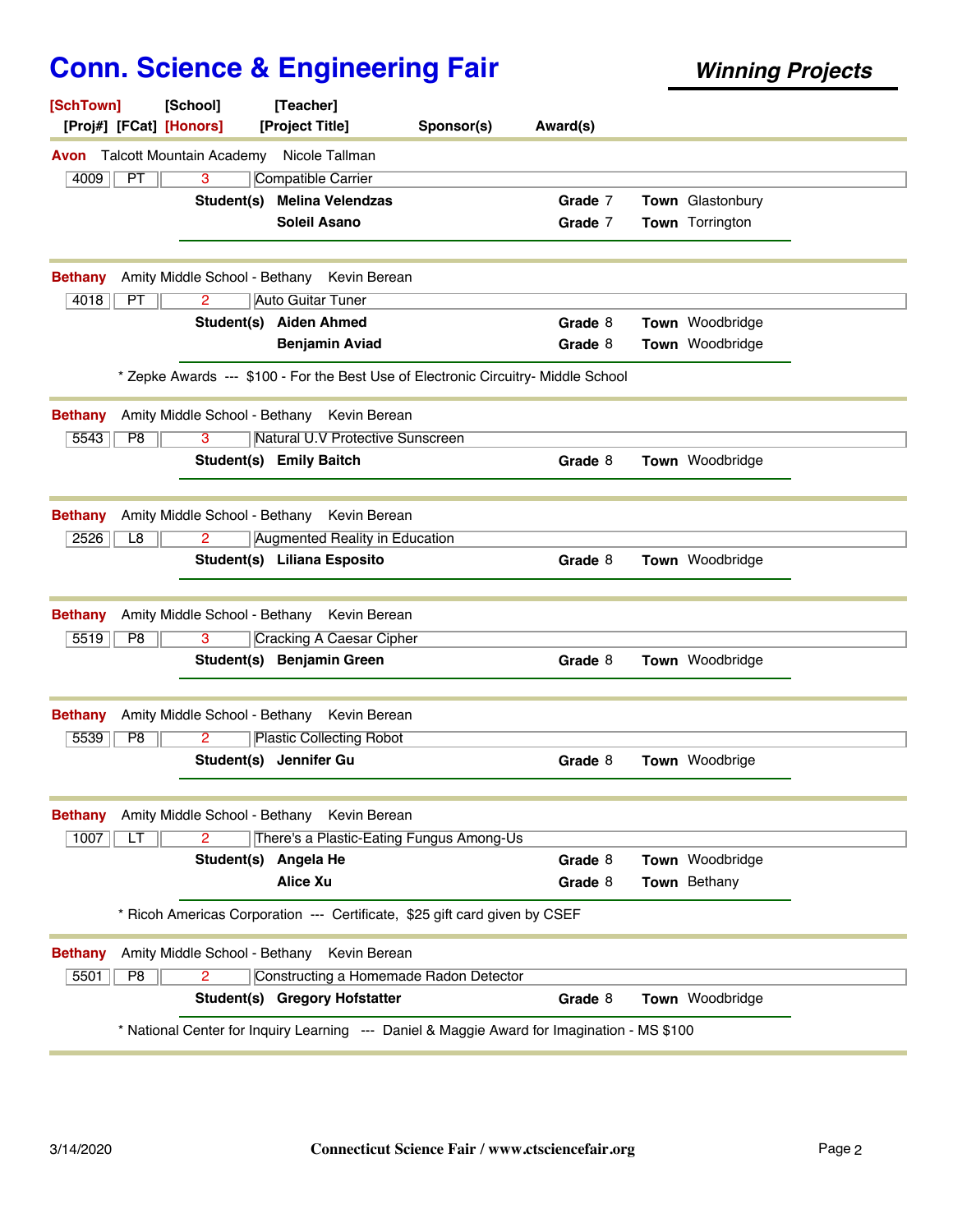| [SchTown]<br>[Proj#] [FCat] [Honors]       | [School]                                            | [Teacher]<br>[Project Title]                                                                                                                                                          | Sponsor(s)                                             | Award(s) |                                                                                                                                                                                                                                                                                                                                                                       |
|--------------------------------------------|-----------------------------------------------------|---------------------------------------------------------------------------------------------------------------------------------------------------------------------------------------|--------------------------------------------------------|----------|-----------------------------------------------------------------------------------------------------------------------------------------------------------------------------------------------------------------------------------------------------------------------------------------------------------------------------------------------------------------------|
| <b>Bethany</b>                             |                                                     | Amity Middle School - Bethany Kevin Berean                                                                                                                                            |                                                        |          |                                                                                                                                                                                                                                                                                                                                                                       |
| 4037<br>PT                                 |                                                     | Utilizing Nanotechnology to Clean Up Oil Spills                                                                                                                                       |                                                        |          |                                                                                                                                                                                                                                                                                                                                                                       |
|                                            | Student(s) Adam Liu                                 |                                                                                                                                                                                       |                                                        | Grade 8  | Town Woodbridge                                                                                                                                                                                                                                                                                                                                                       |
|                                            |                                                     | <b>Alesandro Gopal</b>                                                                                                                                                                |                                                        | Grade 8  | Town Woodbridge                                                                                                                                                                                                                                                                                                                                                       |
|                                            | Broadcom MASTERS                                    | * Future Sustainability Awards --- 2nd Place Middle School - \$200 Cash and Trophy<br>* Collins Aerospace Engineering Awards --- Finalist - Engineering Middle School - CSF Medallion |                                                        |          | * Lockheed Martin Physical Sciences Awards --- 3rd Place- Physical Sciences MS Team- trophy, invite to compete                                                                                                                                                                                                                                                        |
| <b>Bethany</b>                             |                                                     | Amity Middle School - Bethany Kevin Berean                                                                                                                                            |                                                        |          |                                                                                                                                                                                                                                                                                                                                                                       |
| P8<br>5516                                 | 2                                                   | Solar Panel Array Over a Geodesic Structure                                                                                                                                           |                                                        |          |                                                                                                                                                                                                                                                                                                                                                                       |
|                                            |                                                     | Student(s) Deborah Luo                                                                                                                                                                |                                                        | Grade 8  | Town Woodbridge                                                                                                                                                                                                                                                                                                                                                       |
| <b>Bethany</b>                             |                                                     | Amity Middle School - Bethany Kevin Berean                                                                                                                                            |                                                        |          |                                                                                                                                                                                                                                                                                                                                                                       |
| 5551<br>P8                                 | 3                                                   | Miniature Horse Prosthetic                                                                                                                                                            |                                                        |          |                                                                                                                                                                                                                                                                                                                                                                       |
|                                            |                                                     | Student(s) Moorea Santulli                                                                                                                                                            |                                                        | Grade 8  | Town Woodbridge                                                                                                                                                                                                                                                                                                                                                       |
| <b>Bethany</b>                             |                                                     | * NYUC Pony Club Equine Award --- \$100 Cash Award or excellence in equine studies<br>Amity Middle School - Bethany Kevin Berean                                                      |                                                        |          |                                                                                                                                                                                                                                                                                                                                                                       |
| P8<br>5557                                 | 2                                                   | <b>Heatstroke Monitor</b>                                                                                                                                                             |                                                        |          |                                                                                                                                                                                                                                                                                                                                                                       |
|                                            |                                                     | Student(s) Mark Sheehe                                                                                                                                                                |                                                        | Grade 8  | <b>Town</b> Bethany                                                                                                                                                                                                                                                                                                                                                   |
|                                            |                                                     |                                                                                                                                                                                       |                                                        |          | * Office of Naval Research- U.S. Navy / U.S. Marine Corps --- Middle School- Certificate, \$25 gift card given by CSEF                                                                                                                                                                                                                                                |
| <b>Bethany</b>                             |                                                     | Amity Middle School - Bethany Kevin Berean                                                                                                                                            |                                                        |          |                                                                                                                                                                                                                                                                                                                                                                       |
| 5510<br>P8                                 |                                                     | A More Efficient Microbial Fuel Cell                                                                                                                                                  |                                                        |          |                                                                                                                                                                                                                                                                                                                                                                       |
|                                            | Student(s) Iris Yan                                 |                                                                                                                                                                                       |                                                        | Grade 8  | <b>Town</b> Woodbridge                                                                                                                                                                                                                                                                                                                                                |
|                                            | compete Broadcom MASTERS<br>school, \$75 cash award | * U.S. Agency for International Development (USAID) --- Certificate and \$25 gift card given by CSEF                                                                                  |                                                        |          | * Lockheed Martin Physical Sciences Awards --- 3rd Place- Physical Sciences 8th Grade Ind, - \$100 & trophy, invite to<br>* MIT Club of Hartford K-12 Initiative --- For excellence in science & technology of energy related research, middle<br>* Frank J. Link Family Award for Energy Related Research --- Frank J. Link Award for Energy Related Research - \$50 |
| <b>Bethel High School</b><br><b>Bethel</b> |                                                     | Linda Knauff                                                                                                                                                                          |                                                        |          |                                                                                                                                                                                                                                                                                                                                                                       |
| $\overline{LS}$                            |                                                     |                                                                                                                                                                                       | The Effects of hair Derived Fertilizer on plant growth |          |                                                                                                                                                                                                                                                                                                                                                                       |
| 3038                                       | 3                                                   |                                                                                                                                                                                       |                                                        |          |                                                                                                                                                                                                                                                                                                                                                                       |
|                                            |                                                     | Student(s) Brendan C Kelly                                                                                                                                                            |                                                        | Grade 12 | Town Bethel                                                                                                                                                                                                                                                                                                                                                           |
| Bethel High School<br><b>Bethel</b>        |                                                     | Linda Knauff                                                                                                                                                                          |                                                        |          |                                                                                                                                                                                                                                                                                                                                                                       |
| PS<br>6017                                 | $\overline{3}$                                      | <b>Effects of Swept Delta Fin Parameters on Model Rocket Performance</b>                                                                                                              |                                                        |          |                                                                                                                                                                                                                                                                                                                                                                       |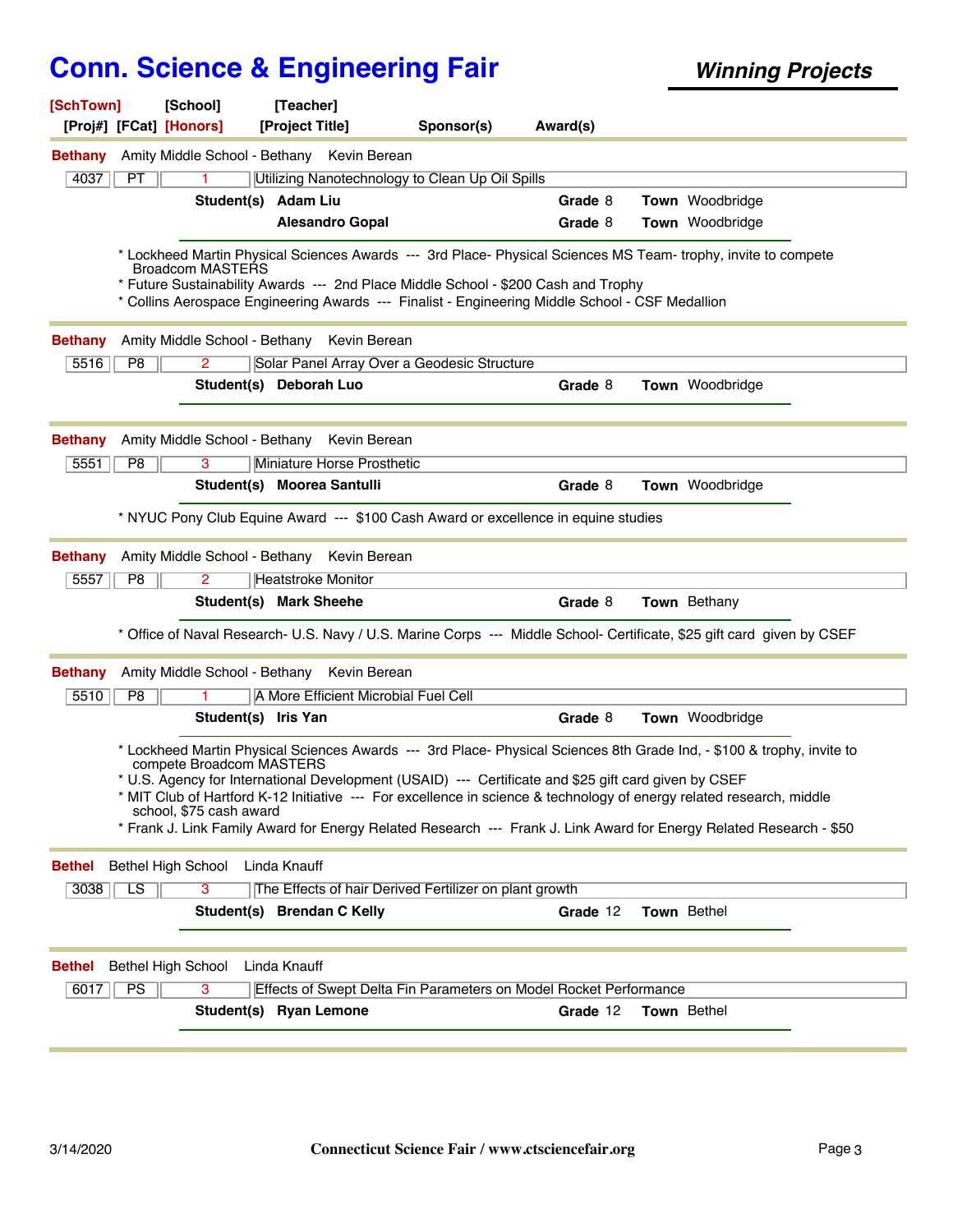| [SchTown]<br>[Proj#] [FCat] [Honors]         | [School]                      | [Teacher]<br>[Project Title]    | Sponsor(s)                                                                           | Award(s) |                                                                                                             |  |
|----------------------------------------------|-------------------------------|---------------------------------|--------------------------------------------------------------------------------------|----------|-------------------------------------------------------------------------------------------------------------|--|
| <b>Bethel Middle School</b><br>Bethel        |                               | Mr. Jason Mawell                |                                                                                      |          |                                                                                                             |  |
| 4014<br>PT                                   | 3                             | Rocket Design.                  |                                                                                      |          |                                                                                                             |  |
|                                              |                               | Student(s) Chiranjeevi Akkili   |                                                                                      | Grade 7  | <b>Town</b> Bethel.                                                                                         |  |
|                                              |                               | <b>Christopher Pani</b>         |                                                                                      | Grade 7  | Town Bethel                                                                                                 |  |
|                                              |                               |                                 |                                                                                      |          |                                                                                                             |  |
| <b>Bethel Middle School</b><br><b>Bethel</b> |                               | Noelle Chiafari                 |                                                                                      |          |                                                                                                             |  |
| 5530<br>P8                                   | 3                             |                                 | What's more cost efficient, time efficient, and has superior quality?                |          | Sustainability in Skincare: A comparison between store-bought products and homemade (DIY) products:         |  |
|                                              |                               | <b>Student(s) Simar Soni</b>    |                                                                                      | Grade 8  | Town Bethel                                                                                                 |  |
|                                              |                               |                                 | * Mathematics Awards - with ATOMIC --- Middle School Finalist - Medallion            |          |                                                                                                             |  |
| <b>Bethel Middle School</b><br><b>Bethel</b> |                               | Shellie Zancan                  |                                                                                      |          |                                                                                                             |  |
| 5025<br>P7                                   | 3                             | Biodegradable Trash Bag Test    |                                                                                      |          |                                                                                                             |  |
|                                              |                               | <b>Student(s) Emily Turek</b>   |                                                                                      | Grade 7  | Town Bethel                                                                                                 |  |
| recycling related                            |                               |                                 | * Alexion Biotechnology Awards --- Finalist - Biotechnology 7h grade - CSF Medallion |          | * Air and Waste Management Association, Connecticut Chapter --- \$100 Junior, Environmental Research, waste |  |
| St. Mary School<br><b>Bethel</b>             | Ms. Reech                     |                                 |                                                                                      |          |                                                                                                             |  |
| P8<br>5540                                   | 3                             |                                 | "Can Styrofoam Be Recycled or Repurposed into a Substance We Can Use?                |          |                                                                                                             |  |
|                                              |                               | Student(s) Alessandra Campolo   |                                                                                      | Grade 8  | Town Bethel                                                                                                 |  |
| St. Mary School<br><b>Bethel</b>             |                               | Johanna Reech                   |                                                                                      |          |                                                                                                             |  |
| 2009<br>L7                                   | 3                             | A Helping Hand                  |                                                                                      |          |                                                                                                             |  |
|                                              |                               | Student(s) Francesca Friscia    |                                                                                      | Grade 7  | Town Danbury                                                                                                |  |
| St. Mary School<br>Bethel                    | Joanna Reech                  |                                 |                                                                                      |          |                                                                                                             |  |
| P7<br>5030                                   | 3                             |                                 | How do you create clean powerthe answer is blowing in the wind                       |          |                                                                                                             |  |
|                                              |                               | Student(s) Amalia Tuccinardi    |                                                                                      | Grade 7  | <b>Town</b> Bethel                                                                                          |  |
|                                              | sustainable energy            |                                 |                                                                                      |          | Constellation, an Exelon Company --- 2nd: \$50.00 Cash - Grade 7 - 8: For Excellence in clean renewable /   |  |
| St. Mary School<br><b>Bethel</b>             |                               | Johanna Reech                   |                                                                                      |          |                                                                                                             |  |
| P8<br>5531                                   | 3                             | Sustainability by the Spoonful  |                                                                                      |          |                                                                                                             |  |
|                                              |                               | Student(s) William Tucker       |                                                                                      | Grade 8  | Town Danbury                                                                                                |  |
| <b>Bozrah</b>                                | <b>Fields Memorial School</b> | Mrs. E. Brown                   |                                                                                      |          |                                                                                                             |  |
| P8<br>5554                                   | 2                             |                                 | How Does Moisture Affect the Performance of a Wooden Bridge?                         |          |                                                                                                             |  |
|                                              |                               | <b>Student(s) Lily Benedict</b> |                                                                                      | Grade 8  | Town Bozrah                                                                                                 |  |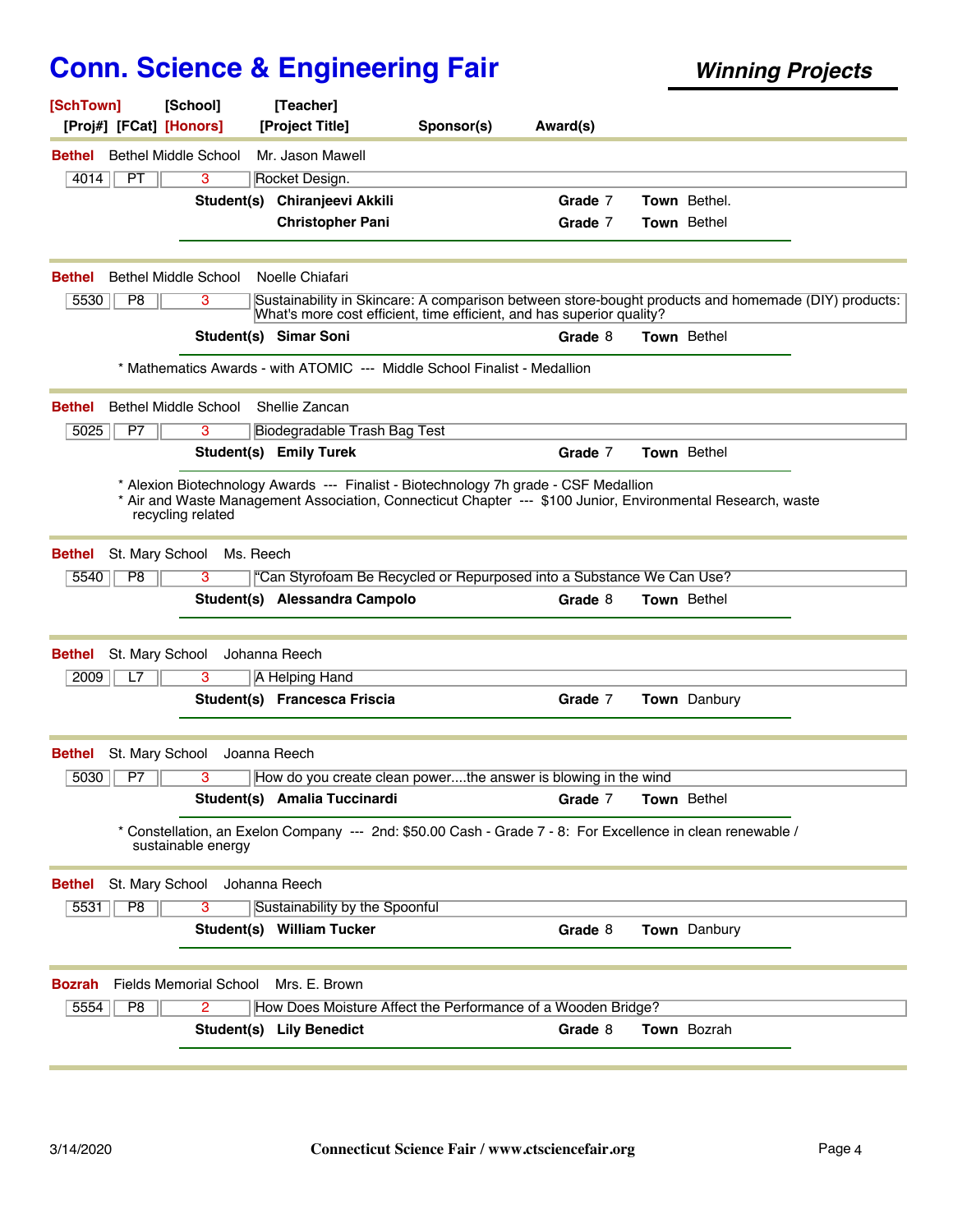| [SchTown]<br>[Proj#] [FCat] [Honors] | [School]                                                                            | [Teacher]<br>[Project Title]                                                                                                                                                                                                                                                                                                                                                                                                                                                                                                                                                                                                                                                                                                                                                                                                                                                                                                                                                                                                                                                                             | Sponsor(s) | Award(s) |                    |  |
|--------------------------------------|-------------------------------------------------------------------------------------|----------------------------------------------------------------------------------------------------------------------------------------------------------------------------------------------------------------------------------------------------------------------------------------------------------------------------------------------------------------------------------------------------------------------------------------------------------------------------------------------------------------------------------------------------------------------------------------------------------------------------------------------------------------------------------------------------------------------------------------------------------------------------------------------------------------------------------------------------------------------------------------------------------------------------------------------------------------------------------------------------------------------------------------------------------------------------------------------------------|------------|----------|--------------------|--|
|                                      | <b>Bozrah</b> Fields Memorial School                                                | Mrs.E.Brown                                                                                                                                                                                                                                                                                                                                                                                                                                                                                                                                                                                                                                                                                                                                                                                                                                                                                                                                                                                                                                                                                              |            |          |                    |  |
| 5504<br>P8                           | $\overline{2}$                                                                      | Domino Toppling                                                                                                                                                                                                                                                                                                                                                                                                                                                                                                                                                                                                                                                                                                                                                                                                                                                                                                                                                                                                                                                                                          |            |          |                    |  |
|                                      |                                                                                     | Student(s) Rylee Benway                                                                                                                                                                                                                                                                                                                                                                                                                                                                                                                                                                                                                                                                                                                                                                                                                                                                                                                                                                                                                                                                                  |            | Grade 8  | Town Bozrah        |  |
|                                      |                                                                                     |                                                                                                                                                                                                                                                                                                                                                                                                                                                                                                                                                                                                                                                                                                                                                                                                                                                                                                                                                                                                                                                                                                          |            |          |                    |  |
| <b>Bozrah</b>                        | Fields Memorial School                                                              | Mrs. E. Brown                                                                                                                                                                                                                                                                                                                                                                                                                                                                                                                                                                                                                                                                                                                                                                                                                                                                                                                                                                                                                                                                                            |            |          |                    |  |
| 5513<br>P8                           |                                                                                     | Producing Renewable Energy With Rainwater Gutter Systems Using Micro Hydro-Turbines                                                                                                                                                                                                                                                                                                                                                                                                                                                                                                                                                                                                                                                                                                                                                                                                                                                                                                                                                                                                                      |            |          |                    |  |
|                                      |                                                                                     | Student(s) Elle Okoney                                                                                                                                                                                                                                                                                                                                                                                                                                                                                                                                                                                                                                                                                                                                                                                                                                                                                                                                                                                                                                                                                   |            | Grade 8  | Town BOZRAH        |  |
|                                      | Compete in Broadcom MASTERS<br>Broadcom MASTERS<br>2020 Invention Convention, May 2 | * Lockheed Martin Physical Sciences Awards --- 4th Place- Physical Sciences 8th Grade Ind. - trophy and Invitation<br>* Applied Technology Awards --- 2nd Place Middle School - \$200 and Trophy, Medallion<br>* Alternative/Renewable Energy Awards --- 3rd Place Middle School - \$100 Cash and Trophy<br>* Collins Aerospace Engineering Awards --- 2nd Place- Engineering MS- \$200 & trophy and Invitation Compete in<br>* United Technologies Corporation Awards --- \$500 in UTC Common Stock, Plaque, Backpack, and Annual Report<br>* CT Architecture Foundation - The William M. Mack, AIA Award --- \$250 Gift Certificate to Barnes and Noble from the<br>Connecticut Architecture Foundation, William M. Mack, AIA Award.<br>* IEEE, Connecticut Section --- \$250 Honors Award -Junior<br>* J.A. Augustine Award --- \$100 for excellence in physical sciences<br>* Kathleen & David Smith Awards --- Kathleen & David Smith Award for Innovative Concept - \$100<br>* Connecticut Invention Convention "Next Step Inventors" --- Next Step Inventor Trophy & Invitation to compete at the |            |          |                    |  |
| <b>Bozrah</b>                        | Fields Memorial School                                                              | Mrs. E. Brown                                                                                                                                                                                                                                                                                                                                                                                                                                                                                                                                                                                                                                                                                                                                                                                                                                                                                                                                                                                                                                                                                            |            |          |                    |  |
| 5521<br>P8                           | $\overline{2}$                                                                      | The Power of a Wind Turbine                                                                                                                                                                                                                                                                                                                                                                                                                                                                                                                                                                                                                                                                                                                                                                                                                                                                                                                                                                                                                                                                              |            |          |                    |  |
|                                      |                                                                                     | Student(s) Felicia Silva                                                                                                                                                                                                                                                                                                                                                                                                                                                                                                                                                                                                                                                                                                                                                                                                                                                                                                                                                                                                                                                                                 |            | Grade 8  | <b>Town</b> Bozrah |  |
|                                      | People's United Bank<br>students - \$200                                            | * Mathematics Awards - with ATOMIC --- 1st Place Middle School- \$150 from ATOMIC, and Trophy, \$300 from<br>* Petit Family Foundation Women in Science & Engineering Awards --- 2nd Place- Middle School- \$200 / trophy<br>* Collins Aerospace Engineering Awards --- Finalist - Engineering Middle School - CSF Medallion<br>* U.S. Metric Association --- Certificate & \$25 gift card given by CSEF<br>* Robert Francoeur Memorial Award --- Creative or innovative project in engineering or computer science by female                                                                                                                                                                                                                                                                                                                                                                                                                                                                                                                                                                            |            |          |                    |  |
|                                      |                                                                                     | <b>Branford</b> CT Experiential Learning Center Middle School Melinda Alcosser                                                                                                                                                                                                                                                                                                                                                                                                                                                                                                                                                                                                                                                                                                                                                                                                                                                                                                                                                                                                                           |            |          |                    |  |
| P7<br>5005                           | $\overline{2}$                                                                      | Let Them Eat Cake!                                                                                                                                                                                                                                                                                                                                                                                                                                                                                                                                                                                                                                                                                                                                                                                                                                                                                                                                                                                                                                                                                       |            |          |                    |  |
|                                      |                                                                                     | <b>Student(s) Harper Reed</b>                                                                                                                                                                                                                                                                                                                                                                                                                                                                                                                                                                                                                                                                                                                                                                                                                                                                                                                                                                                                                                                                            |            | Grade 7  | Town Guilford      |  |
|                                      | Middle School Life Science                                                          | * Alexion Biotechnology Awards --- Finalist - Biotechnology 7h grade - CSF Medallion<br>* Talcott Mountain Science Center & Academy --- Founder's Award - \$450 Saturday Mentorship Course at TMSC -                                                                                                                                                                                                                                                                                                                                                                                                                                                                                                                                                                                                                                                                                                                                                                                                                                                                                                     |            |          |                    |  |
| <b>Branford</b>                      |                                                                                     | CT Experiential Learning Center Middle School Melinda Alcosser                                                                                                                                                                                                                                                                                                                                                                                                                                                                                                                                                                                                                                                                                                                                                                                                                                                                                                                                                                                                                                           |            |          |                    |  |
| 5537<br>$\overline{P8}$              |                                                                                     | From Waste to Paper                                                                                                                                                                                                                                                                                                                                                                                                                                                                                                                                                                                                                                                                                                                                                                                                                                                                                                                                                                                                                                                                                      |            |          |                    |  |
|                                      |                                                                                     | Student(s) Ethan Reynolds                                                                                                                                                                                                                                                                                                                                                                                                                                                                                                                                                                                                                                                                                                                                                                                                                                                                                                                                                                                                                                                                                |            | Grade 8  | Town Durham        |  |
|                                      |                                                                                     | * Lockheed Martin Physical Sciences Awards --- 5th Place- Physical Sciences 8th Grade Ind. - trophy<br>* Demos R Us Award --- \$200 Cash Award- Clear Execution of Research- 8th Grade                                                                                                                                                                                                                                                                                                                                                                                                                                                                                                                                                                                                                                                                                                                                                                                                                                                                                                                   |            |          |                    |  |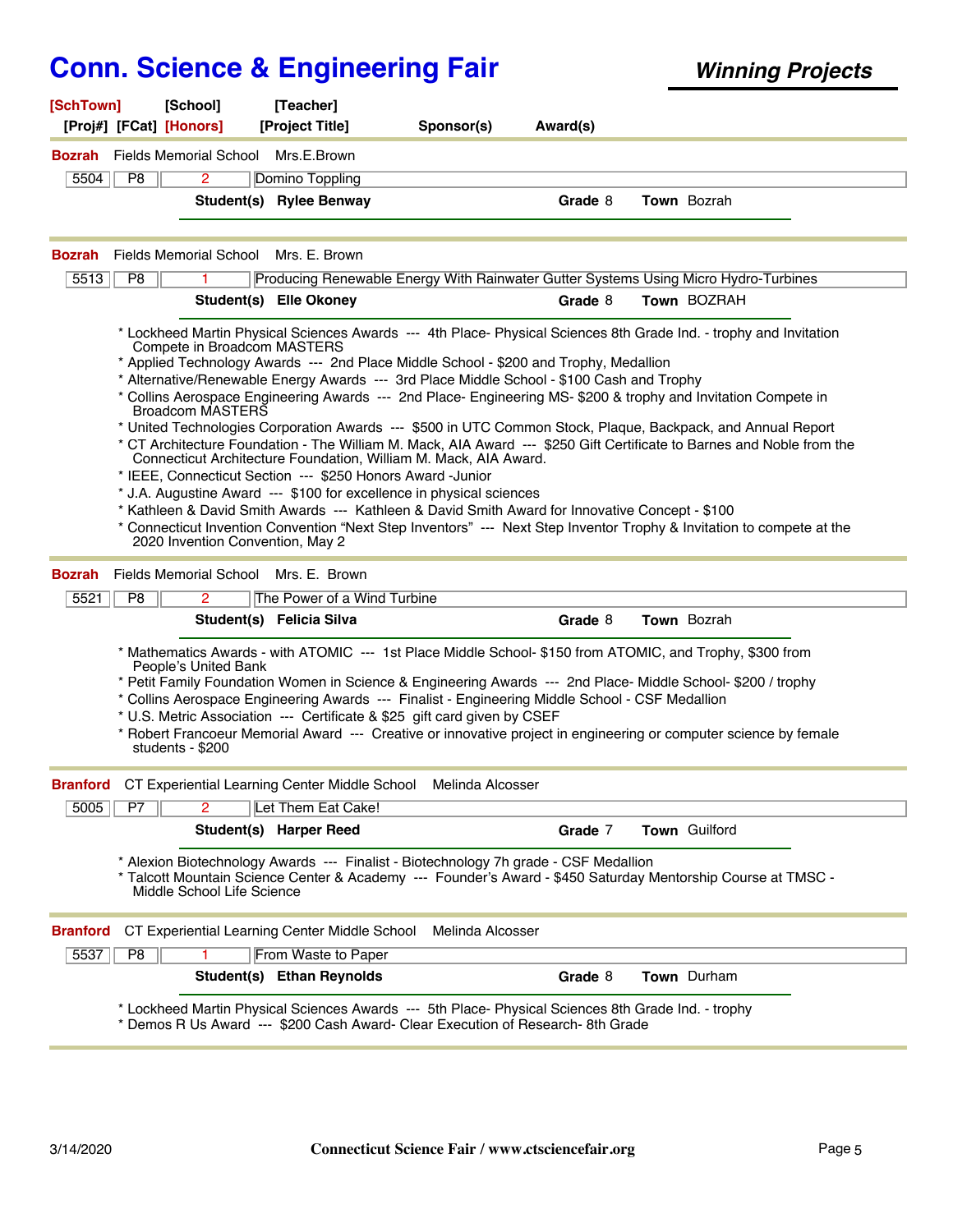| [SchTown]                                 | [School]                 | [Teacher]                                                                                                                                          |                    |          |                         |  |
|-------------------------------------------|--------------------------|----------------------------------------------------------------------------------------------------------------------------------------------------|--------------------|----------|-------------------------|--|
| [Proj#] [FCat] [Honors]                   |                          | [Project Title]                                                                                                                                    | Sponsor(s)         | Award(s) |                         |  |
| <b>Branford</b>                           |                          | CT Experiential Learning Center Middle School Melinda Alcosser                                                                                     |                    |          |                         |  |
| 4012<br>PT                                | $\overline{2}$           | Plastic vs. Plastic - Durability and Decomposition                                                                                                 |                    |          |                         |  |
|                                           |                          | Student(s) Julian Scharf                                                                                                                           |                    | Grade 8  | Town Guilford           |  |
|                                           |                          | <b>Emma Higgens</b>                                                                                                                                |                    | Grade 7  | Town Wallingford        |  |
|                                           |                          |                                                                                                                                                    |                    |          |                         |  |
|                                           |                          | * Future Sustainability Awards --- 3rd Place Middle School - \$100 Cash and Trophy                                                                 |                    |          |                         |  |
| <b>Branford</b>                           |                          | CT Experiential Learning Center Middle School                                                                                                      | Melinda Alcosser   |          |                         |  |
| 4027<br>PT                                | 3                        | Repurposing Plastic Into A Tiny House                                                                                                              |                    |          |                         |  |
|                                           |                          | Student(s) Avyay Yarlagadda                                                                                                                        |                    | Grade 8  | <b>Town Guilford</b>    |  |
|                                           |                          | <b>Natalia Brown</b>                                                                                                                               |                    | Grade 8  | <b>Town</b> North Haven |  |
|                                           |                          | * Future Sustainability Awards --- Middle School Finalist - Medallion<br>* Society of Women Engineers - Hartford Section --- Scientific Calculator |                    |          |                         |  |
| <b>Bridgeport</b> Bassick High School     |                          | <b>Elecy Varghese</b>                                                                                                                              |                    |          |                         |  |
| 6095<br>PS                                | 3                        | <b>Index of Refraction</b><br>Calculating Sugar Content of Liquids by Measuring the Index of Refraction Using a Laser Pointer                      |                    |          |                         |  |
|                                           |                          | Student(s) Shakil Ahmed                                                                                                                            |                    | Grade 9  | <b>Town</b> Bridgeport  |  |
|                                           |                          |                                                                                                                                                    |                    |          |                         |  |
| <b>Bridgeport</b>                         | <b>Black Rock School</b> | Tejas Godbole                                                                                                                                      |                    |          |                         |  |
| 1018<br>LТ                                | 2                        | <b>Artificial Pancreas</b>                                                                                                                         |                    |          |                         |  |
|                                           |                          | Student(s) Camila Salgado                                                                                                                          |                    | Grade 8  | Town Bridgeport         |  |
|                                           |                          | <b>Sherlyn Barahona</b>                                                                                                                            |                    | Grade 8  | Town bridgeport         |  |
|                                           |                          |                                                                                                                                                    |                    |          |                         |  |
| <b>Bridgeport</b>                         | <b>Blackham School</b>   | Patricia Wrenn                                                                                                                                     |                    |          |                         |  |
| 4006<br>PT                                | 3                        | Portable Charger                                                                                                                                   |                    |          |                         |  |
|                                           |                          | Student(s) Sharya Shajal                                                                                                                           |                    | Grade 8  | Town Bridgeport         |  |
|                                           |                          | <b>Muhammad Naeem</b>                                                                                                                              |                    | Grade 8  | Town Bridgeport         |  |
|                                           |                          |                                                                                                                                                    |                    |          |                         |  |
| Bridgeport Blackham School Patricia Wrenn |                          |                                                                                                                                                    |                    |          |                         |  |
| 5035<br>P7                                | 2                        | <b>Temper Bands</b>                                                                                                                                |                    |          |                         |  |
|                                           |                          | Student(s) Michael Sumigar                                                                                                                         |                    | Grade 7  | Town Bridgeport         |  |
|                                           |                          |                                                                                                                                                    |                    |          |                         |  |
|                                           |                          | <b>Bridgeport</b> Bridgeport Regional Aquaculture Center                                                                                           | <b>Kirk Shadle</b> |          |                         |  |
| 3051<br>LS                                | 2                        | The Use of Trehalose as an Additive to the Antimicrobial Tetracycline in order to Increase Thermal                                                 |                    |          |                         |  |
|                                           |                          | Stability and Longevity                                                                                                                            |                    |          |                         |  |
|                                           |                          | <b>Student(s) Matthew Brander</b>                                                                                                                  |                    | Grade 12 | <b>Town Stratford</b>   |  |
|                                           |                          | * U.S. Metric Association --- Certificate & \$25 gift card given by CSEF                                                                           |                    |          |                         |  |
|                                           |                          | <b>Bridgeport</b> Bridgeport Regional Aquaculture Center                                                                                           | Kirk Shadle        |          |                         |  |
| 3095<br>LS                                | з                        | Enhancing Blood Glucose Metabolism For Concussion Patients Through Micronutrient Therapy                                                           |                    |          |                         |  |
|                                           |                          | Student(s) Mary Corrigan                                                                                                                           |                    | Grade 12 | Town Fairfield          |  |
|                                           |                          |                                                                                                                                                    |                    |          |                         |  |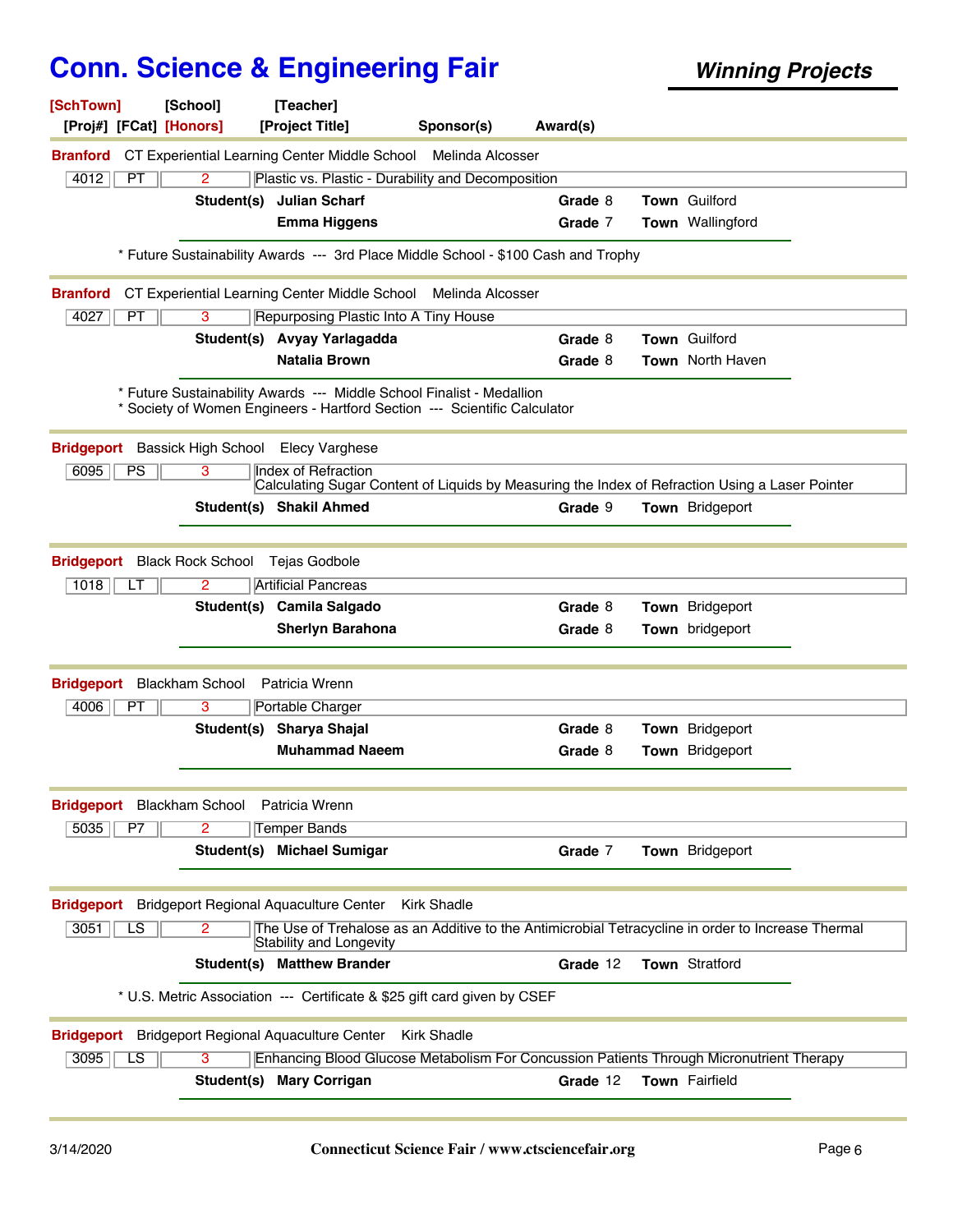| [SchTown]<br>[Proj#] [FCat] [Honors] | [School]      | [Teacher]<br>[Project Title]                             | Sponsor(s)                                                                                                                                                              | Award(s) |                                                                                                                 |
|--------------------------------------|---------------|----------------------------------------------------------|-------------------------------------------------------------------------------------------------------------------------------------------------------------------------|----------|-----------------------------------------------------------------------------------------------------------------|
|                                      |               | <b>Bridgeport</b> Bridgeport Regional Aquaculture Center | <b>Kirk Shadle</b>                                                                                                                                                      |          |                                                                                                                 |
| LS<br>3007                           | 3             |                                                          | Hypocretin-producing Neurons in Relation to Managing Narcolepsy.                                                                                                        |          | A Novel Nootropic Therapy as a Functional Neuroprotective and Neurorestorative Stimulant to                     |
|                                      |               | <b>Student(s) Molly Dauk</b>                             |                                                                                                                                                                         | Grade 12 | <b>Town Monroe</b>                                                                                              |
| <b>Bridgeport</b>                    |               | <b>Bridgeport Regional Aquaculture Center</b>            | <b>Kirk Shadle</b>                                                                                                                                                      |          |                                                                                                                 |
| 3011<br>LS                           | 2             | E. coli and Yeast.                                       |                                                                                                                                                                         |          | Analysis of the Antimicrobial and Antiproliferative Effects of the Coelomic Fluid of Lumbricus terrestris on    |
|                                      |               | Student(s) Elizabeth Davis                               |                                                                                                                                                                         | Grade 12 | Town Trumbull                                                                                                   |
|                                      |               |                                                          |                                                                                                                                                                         |          | * CASE • The Jackson Laboratory Urban School Challenge Awards with IBM --- Senior High Finalist - Medallion     |
|                                      |               | <b>Bridgeport</b> Bridgeport Regional Aquaculture Center | Kirk Shadle                                                                                                                                                             |          |                                                                                                                 |
| 6021<br><b>PS</b>                    | 2.            | Efficiency                                               |                                                                                                                                                                         |          | Utilizing a Graphene Oxide/Copper and Reflective Aluminum Design to Improve Heating/Cooling                     |
|                                      |               | <b>Student(s) Tageria Davis</b>                          |                                                                                                                                                                         | Grade 12 | Town Bridgeport                                                                                                 |
|                                      |               |                                                          |                                                                                                                                                                         |          | * Petit Family Foundation Women in Science & Engineering Awards --- 1st Place- High School \$500 / plaque       |
|                                      |               | <b>Bridgeport</b> Bridgeport Regional Aquaculture Center | Kirk Shadle                                                                                                                                                             |          |                                                                                                                 |
| 3030<br>LS                           |               | Blooms                                                   |                                                                                                                                                                         |          | Allelopathic Effects of Invasive Red Macroalga (Grateloupia turuturu) for the Mitigation of Harmful Algal       |
|                                      |               | Student(s) Lyle Given                                    |                                                                                                                                                                         | Grade 12 | Town Fairfield                                                                                                  |
|                                      | Medallion     |                                                          |                                                                                                                                                                         |          | * CASE • The Jackson Laboratory Urban School Challenge Awards with IBM --- 4th Place High School - Plaque,      |
|                                      | Award - \$300 |                                                          | * Environmental Sciences Awards with CACIWC --- HS Finalist - CSF Medallion                                                                                             |          | * Environmental / Energy Award- Urban Public School Award --- Environmental / Energy Award- Urban Public School |
| <b>Bridgeport</b>                    |               | Bridgeport Regional Aquaculture Center Kirk Shadle       |                                                                                                                                                                         |          |                                                                                                                 |
| LS<br>3001                           | 2             |                                                          |                                                                                                                                                                         |          | Development of Vibrio sp. Detection in Crassostrea virginica for the Consumer Market                            |
|                                      |               | Student(s) Charlotte Hickey                              |                                                                                                                                                                         | Grade 12 | Town Fairfield                                                                                                  |
|                                      |               |                                                          | * Project Oceanology --- Individual - 1 Ocean Camp slot + T-Shirt & cap, First Place Senior                                                                             |          |                                                                                                                 |
|                                      |               | <b>Bridgeport</b> Bridgeport Regional Aquaculture Center | <b>Kirk Shadle</b>                                                                                                                                                      |          |                                                                                                                 |
| 3109<br>LS                           | 2             |                                                          |                                                                                                                                                                         |          | Potential Treatment to Chronic Wounds using Anti-Quorum Sensing activity from Calendula Officinalis.            |
|                                      |               | Student(s) Eun Hong                                      |                                                                                                                                                                         | Grade 12 | Town Shelton                                                                                                    |
|                                      |               | <b>Bridgeport</b> Bridgeport Regional Aquaculture Center | <b>Kirk Shadle</b>                                                                                                                                                      |          |                                                                                                                 |
| $\overline{LS}$<br>3045              | 2             | Abdominal Adhesion                                       |                                                                                                                                                                         |          | Determining the Efficacy of Dexamethasone Infused Polypropylene Mesh to Prevent Post Surgical                   |
|                                      |               | Student(s) Jordan Macdonald                              |                                                                                                                                                                         | Grade 12 | Town Milford                                                                                                    |
|                                      |               |                                                          | * Future Sustainability Awards --- 3rd Place High School - \$200 Cash and Plaque<br>* Meyerand Young Woman Scientist Awards --- \$300 cash - High School, Life Sciences |          | * Petit Family Foundation Women in Science & Engineering Awards --- 2nd Place High School \$250 / plaque        |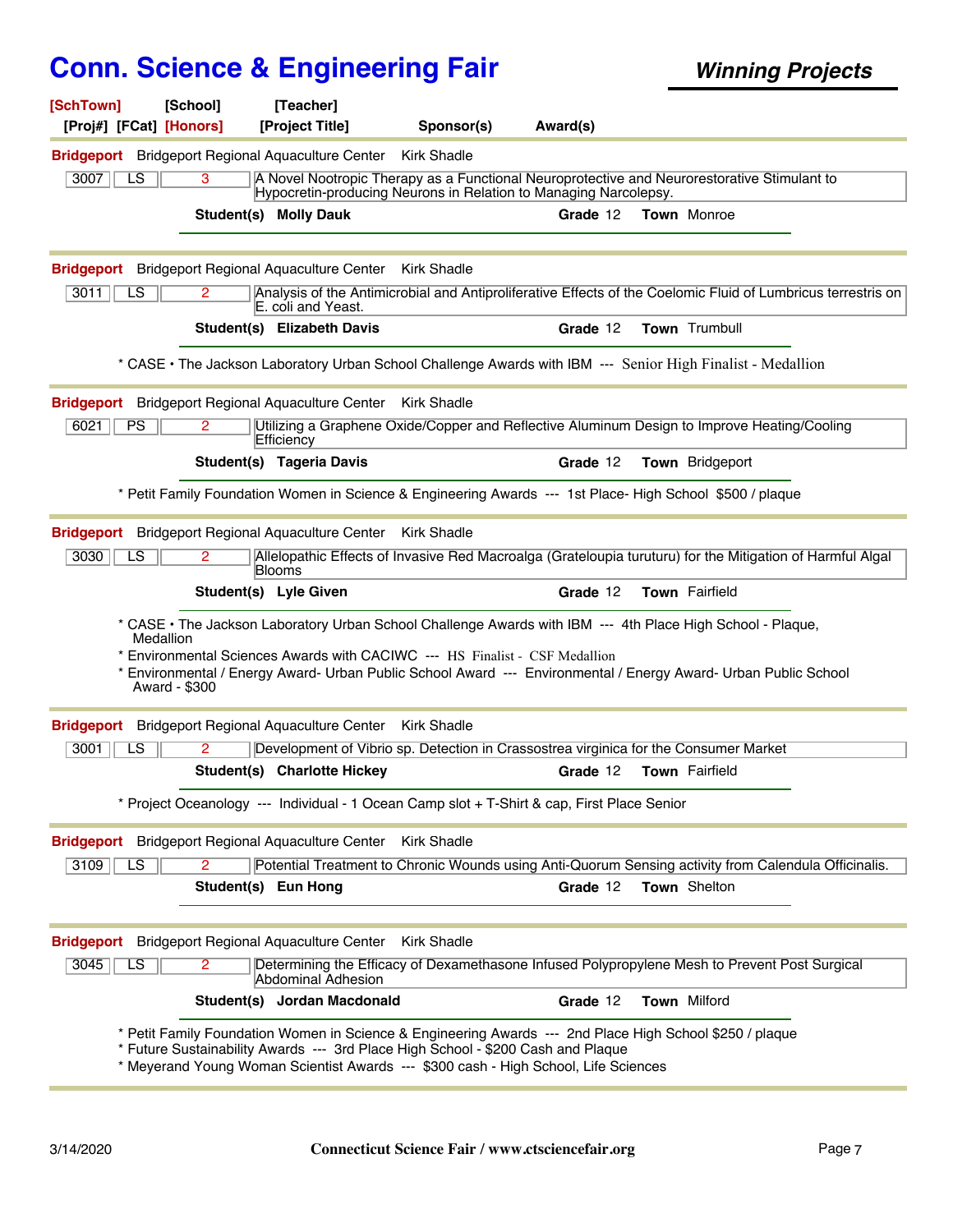| [SchTown]<br>[Proj#] [FCat] [Honors] | [School]                    | [Teacher]<br>[Project Title]                                                                                                                                                             | Sponsor(s)         | Award(s) |                        |  |
|--------------------------------------|-----------------------------|------------------------------------------------------------------------------------------------------------------------------------------------------------------------------------------|--------------------|----------|------------------------|--|
|                                      |                             | <b>Bridgeport</b> Bridgeport Regional Aquaculture Center                                                                                                                                 | Raisa Mathew       |          |                        |  |
| <b>PST</b><br>6519                   | 2                           | Design a Multi-Dimensional Interface for a Smart Rescue Hoist to Minimize Helicopter Pilot Overload and<br>Enhance Safety.                                                               |                    |          |                        |  |
|                                      | Student(s)                  | <b>Marshall Morse</b>                                                                                                                                                                    |                    | Grade 11 | <b>Town</b> trumbull   |  |
|                                      |                             | <b>Quinn Cunningham</b>                                                                                                                                                                  |                    | Grade 11 | Town Southport         |  |
|                                      |                             | <b>Bridgeport</b> Bridgeport Regional Aquaculture Center                                                                                                                                 | <b>Kirk Shadle</b> |          |                        |  |
| 3117<br>LS                           | $\mathbf{2}^{\circ}$        | Micronutrient Sourcing from Macroalgae Chondrus crispus in Application of Enhanced Neonatal Dietary<br>Supplement.                                                                       |                    |          |                        |  |
|                                      |                             | Student(s) Ana-Luisa Moura                                                                                                                                                               |                    | Grade 12 | Town Bridgeport        |  |
|                                      |                             | <b>Bridgeport</b> Bridgeport Regional Aquaculture Center                                                                                                                                 | <b>Kirk Shadle</b> |          |                        |  |
| 6069<br><b>PS</b>                    | 3                           | Analysis of Nitrite levels after the introduction of Nitrifying Bacteria containing Heat Shock Proteins.                                                                                 |                    |          |                        |  |
|                                      |                             | Student(s) Jakob Newman                                                                                                                                                                  |                    | Grade 12 | Town Fairfield         |  |
| <b>Bridgeport</b>                    |                             | <b>Bridgeport Regional Aquaculture Center</b>                                                                                                                                            | <b>Kirk Shadle</b> |          |                        |  |
| 6103<br>PS                           | 3                           | Utilization of Piezoelectric Elements for Power Generation on Wave-Impacted Shorelines within<br>modifications of Breakwater Design.                                                     |                    |          |                        |  |
|                                      |                             | Student(s) Ethan Pernek                                                                                                                                                                  |                    | Grade 12 | Town Stratford         |  |
|                                      |                             | * Alternative/Renewable Energy Awards --- 3rd Place High School - \$200 Cash and Plaque<br>* Collins Aerospace Engineering Awards --- Finalist - Engineering High School - CSF Medallion |                    |          |                        |  |
| <b>Bridgeport</b>                    |                             | Discovery Magnet School Helena Coatsworth                                                                                                                                                |                    |          |                        |  |
| P7<br>5006                           |                             | <b>PH's Color</b>                                                                                                                                                                        |                    |          |                        |  |
|                                      |                             | Student(s) Beatriz Maia                                                                                                                                                                  |                    | Grade 7  | <b>Town</b> bridgeport |  |
|                                      | Compete in Broadcom MASTERS | * Lockheed Martin Physical Sciences Awards --- 4th Place- Physical Sciences 7th Grade Ind. - trophy and Invitation                                                                       |                    |          |                        |  |
|                                      |                             | <b>Bridgeport</b> Discovery Magnet School Helena Coatsworth                                                                                                                              |                    |          |                        |  |
| 5017<br>P7                           | $\overline{2}$              | <b>Crystal Current</b>                                                                                                                                                                   |                    |          |                        |  |
|                                      |                             | Student(s) Arden Mauborgne                                                                                                                                                               |                    | Grade 7  | Town Easton            |  |
|                                      |                             | * Future Sustainability Awards --- Middle School Finalist - Medallion                                                                                                                    |                    |          |                        |  |
|                                      |                             | Bridgeport Discovery Magnet School Helena Coatsworth                                                                                                                                     |                    |          |                        |  |
| 2020<br>L7                           | $\overline{3}$              | <b>Cookie Diameter</b>                                                                                                                                                                   |                    |          |                        |  |
|                                      |                             | Student(s) Kenajae Nesmith                                                                                                                                                               |                    | Grade 7  | <b>Town Stratford</b>  |  |
|                                      |                             | Bridgeport Discovery Magnet School Helena Coatsworth                                                                                                                                     |                    |          |                        |  |
| 5011<br>P7                           | 3                           | <b>Fantastic Elastic</b>                                                                                                                                                                 |                    |          |                        |  |
|                                      |                             | <b>Student(s) Natalie Roberts</b>                                                                                                                                                        |                    | Grade 7  | <b>Town Milford</b>    |  |
|                                      |                             |                                                                                                                                                                                          |                    |          |                        |  |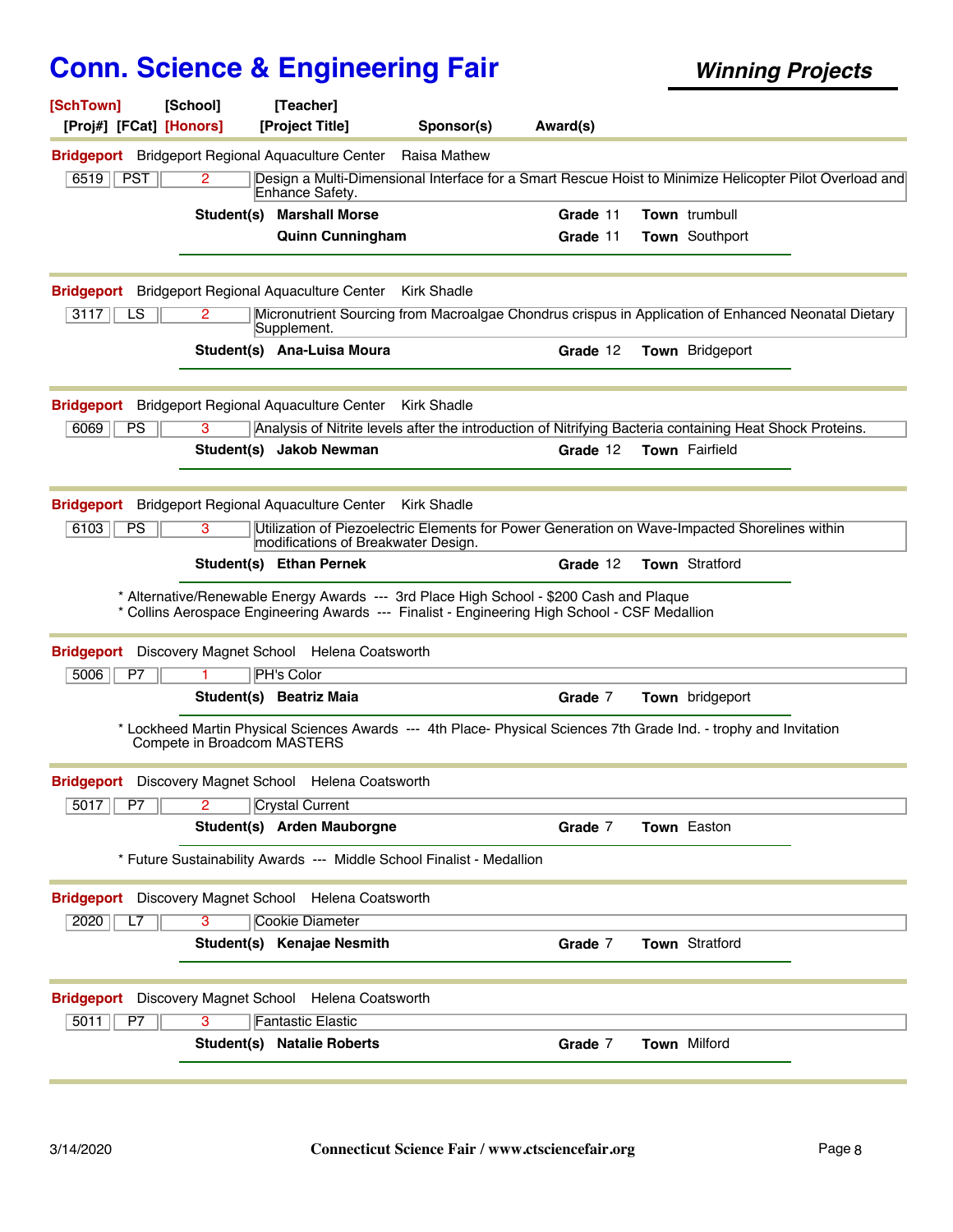| [SchTown]<br>[School]<br>[Proj#] [FCat] [Honors]            | [Teacher]<br>[Project Title]                                                                                                                                                       | Sponsor(s)  | Award(s) |                        |  |
|-------------------------------------------------------------|------------------------------------------------------------------------------------------------------------------------------------------------------------------------------------|-------------|----------|------------------------|--|
| <b>Bridgeport</b> Fairchild Wheeler Biotechnology & Zoology |                                                                                                                                                                                    | Graham Sabo |          |                        |  |
| 3062<br>$\overline{LS}$<br>3                                | A Drop of Light                                                                                                                                                                    |             |          |                        |  |
|                                                             | Student(s) Kaithlyn Joseph                                                                                                                                                         |             | Grade 10 | Town Stratford         |  |
| <b>Bridgeport</b> Jettie S. Tisdale School                  | Mrs. Morra                                                                                                                                                                         |             |          |                        |  |
| 5524<br>P8<br>$\overline{2}$                                | "The Hydraulic Arm"                                                                                                                                                                |             |          |                        |  |
|                                                             | Student(s) Victor Ortiz                                                                                                                                                            |             | Grade 8  | Town Bridgeport        |  |
| Bridgeport John Winthrop School Caroline McKenna            |                                                                                                                                                                                    |             |          |                        |  |
| 4016<br>PT<br>3                                             | Solar Oven                                                                                                                                                                         |             |          |                        |  |
|                                                             | Student(s) Jordan Tucker                                                                                                                                                           |             | Grade 7  | Town Bridgeport        |  |
|                                                             | <b>Aydan Kamrudin</b>                                                                                                                                                              |             | Grade 7  | Town Bridgeport        |  |
| Bridgeport Luis Munoz Marin School Kelly Mulligan           |                                                                                                                                                                                    |             |          |                        |  |
| 5556<br>P <sub>8</sub><br>3                                 | <b>Breaking in Wind Turbines</b>                                                                                                                                                   |             |          |                        |  |
|                                                             | Student(s) Abigail Jarrett                                                                                                                                                         |             | Grade 8  | <b>Town</b> bridgeport |  |
| <b>bridgeport</b> Luis Munoz Marin School Kelly Mulligan    |                                                                                                                                                                                    |             |          |                        |  |
| 5010<br>P7<br>3                                             | Are you eating iron for breakfast                                                                                                                                                  |             |          |                        |  |
|                                                             | Student(s) Nkhia Peterson                                                                                                                                                          |             | Grade 7  | Town bridgeport        |  |
| <b>Bridgeport</b><br><b>Multicultural Magnet School</b>     | Mrs. Corina Starn                                                                                                                                                                  |             |          |                        |  |
| 2006<br>L7<br>1.                                            | <b>HUMIDITY IMPACT</b>                                                                                                                                                             |             |          |                        |  |
|                                                             | Student(s) Sofia Atehortua                                                                                                                                                         |             | Grade 7  | Town Bridgeport        |  |
|                                                             | * PepsiCo / Pfizer Life Sciences Awards --- Finalist - Life Sciences 7th grade - CSF Medallion<br>* American Meteorological Society --- Certificate & \$25 gift card given by CSEF |             |          |                        |  |
| Bridgeport Park City Prep Charter School Vicky Boudreau     |                                                                                                                                                                                    |             |          |                        |  |
| 1013<br>з<br>LТ                                             | <b>How To Make Saltwater Drinkable</b>                                                                                                                                             |             |          |                        |  |
| Student(s)                                                  | <b>Rania Aboutayeb</b>                                                                                                                                                             |             | Grade 7  | Town Fairfield         |  |
|                                                             | <b>Karla Dominguez</b>                                                                                                                                                             |             | Grade 7  | Town Bridgeport        |  |
|                                                             | <b>Abril Galicia</b>                                                                                                                                                               |             | Grade 7  | Town Bridgeport        |  |
|                                                             | * NASA EARTH System Science Award --- Certificate and \$25 gift card given by CSEF                                                                                                 |             |          |                        |  |
| <b>Bridgeport</b> Park City Prep Charter School             | Mr.Jaekle                                                                                                                                                                          |             |          |                        |  |
| 4026<br>PT<br>3                                             | <b>Rethink Your Drink!</b>                                                                                                                                                         |             |          |                        |  |
| Student(s)                                                  | Ja'Miyah Nelson                                                                                                                                                                    |             | Grade 8  | Town Bridgeport        |  |
|                                                             | <b>Kiara Oquendo</b>                                                                                                                                                               |             | Grade 8  | Town Bridgeport        |  |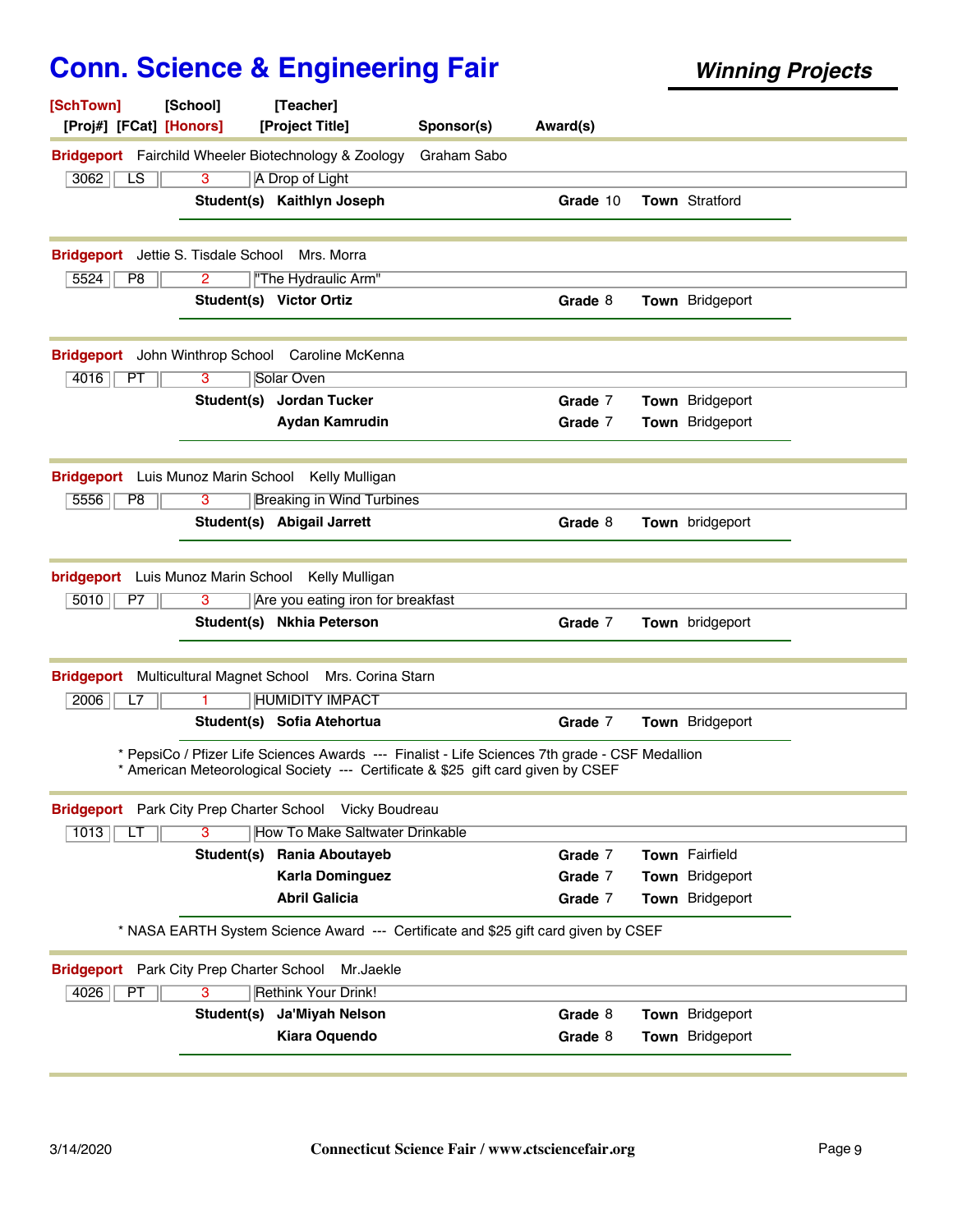| [SchTown]<br>[Proj#] [FCat] [Honors]            | [School]              | [Teacher]<br>[Project Title]                                                                                  | Sponsor(s) | Award(s) |                 |  |
|-------------------------------------------------|-----------------------|---------------------------------------------------------------------------------------------------------------|------------|----------|-----------------|--|
|                                                 |                       | Bridgeport Park City Prep Charter School Mr. Jaekle                                                           |            |          |                 |  |
| 4030<br>PT                                      | 3                     | <b>Shower Treats</b>                                                                                          |            |          |                 |  |
|                                                 |                       | Student(s) Cassidy Palifka                                                                                    |            | Grade 8  | Town Bridgeport |  |
|                                                 |                       | <b>Rosemary Portillo</b>                                                                                      |            | Grade 8  | Town Bridgeport |  |
| <b>Bridgeport</b> Park City Prep Charter School |                       | Mr. Jaekle                                                                                                    |            |          |                 |  |
| 2514<br>L8                                      | 3                     | The Greenhouse effect                                                                                         |            |          |                 |  |
|                                                 |                       | Student(s) Kaleeah Philoche                                                                                   |            | Grade 8  | Town Bridgeport |  |
| <b>Bridgeport</b> Park City Prep Charter School |                       | Mr. Jaekle                                                                                                    |            |          |                 |  |
| 2529<br>L8                                      | 3                     | How does your water measure up?                                                                               |            |          |                 |  |
|                                                 |                       | Student(s) Gabriella-Elise Rodrigues                                                                          |            | Grade 8  | Town Waterbury  |  |
| <b>Bridgeport</b> Park City Prep Charter School |                       | Vicky Boudreau                                                                                                |            |          |                 |  |
| 1002<br>LT                                      | $\overline{2}$        | <b>Does Smell Affect Taste</b>                                                                                |            |          |                 |  |
|                                                 |                       | <b>Student(s) Mateus Rodrigues</b>                                                                            |            | Grade 7  | Town Waterbury  |  |
|                                                 |                       | Leonardo Rivera                                                                                               |            | Grade 7  | Town Bridgeport |  |
|                                                 |                       |                                                                                                               |            |          |                 |  |
|                                                 |                       | <b>Bridgeport</b> Park City Prep Charter School Vicky Boudreau                                                |            |          |                 |  |
| 5034<br>P7                                      | $\mathbf{2}^{\prime}$ | <b>Creating A Tornado</b>                                                                                     |            |          |                 |  |
|                                                 |                       | Student(s) Alvin Rosario III                                                                                  |            | Grade 7  | Town Bridgeport |  |
| <b>Bridgeport</b> Park City Prep Charter School |                       | Johnathan Jaekle                                                                                              |            |          |                 |  |
| 5515<br>P8                                      | 3                     | <b>Toothpaste Is Cool</b>                                                                                     |            |          |                 |  |
|                                                 |                       | Student(s) Alvin Russell                                                                                      |            | Grade 8  | Town Bridgeport |  |
|                                                 |                       | Bridgeport Park City Prep Charter School Vicky Boubreau                                                       |            |          |                 |  |
| 5021<br>P7                                      | 3                     | <b>Solar Power</b>                                                                                            |            |          |                 |  |
|                                                 |                       | Student(s) Salina Shaw                                                                                        |            | Grade 7  | Town Bridgeport |  |
| <b>Bridgeport</b>                               | Thomas Hooker School  | Ms Cooley                                                                                                     |            |          |                 |  |
| 2504<br>L8                                      | 2                     | Cigarettes VS Vaping. My project is about how these two different ways of smoking affect your lungs           |            |          |                 |  |
|                                                 |                       | Student(s) Nathan Belinski                                                                                    |            | Grade 8  | Town bridgeport |  |
|                                                 |                       | * CASE · The Jackson Laboratory Urban School Challenge Awards with IBM --- Middle School Finalist - Medallion |            |          |                 |  |
|                                                 |                       | Bridgeport Warren Harding High School Lilliam Solis-Vega                                                      |            |          |                 |  |
| LST<br>$3522$                                   | $\overline{3}$        | The radish plant and the microwave                                                                            |            |          |                 |  |
|                                                 | Student(s)            | <b>Karolayn Cevallos</b>                                                                                      |            | Grade 11 | Town Bridgeport |  |
|                                                 |                       | <b>Natalia Cevallos</b>                                                                                       |            | Grade 11 | Town Bridgeport |  |
|                                                 |                       |                                                                                                               |            |          |                 |  |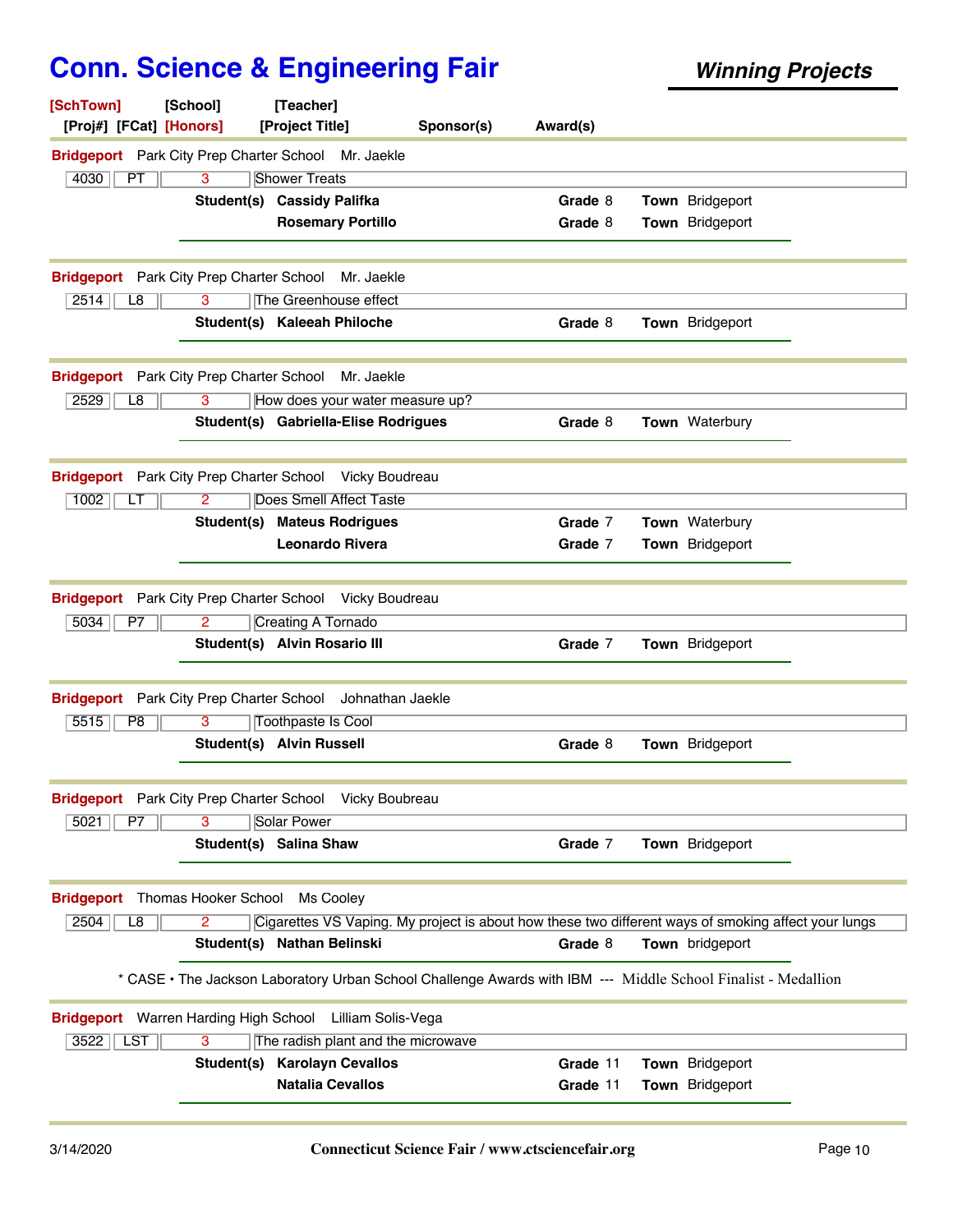| [SchTown]<br>[Proj#] [FCat] [Honors]                    | [School]                      | [Teacher]<br>[Project Title]                                                                | Sponsor(s) | Award(s) |                         |  |
|---------------------------------------------------------|-------------------------------|---------------------------------------------------------------------------------------------|------------|----------|-------------------------|--|
| <b>Bridgeport</b> Warren Harding High School Ms.Steiner |                               |                                                                                             |            |          |                         |  |
| 6006<br><b>PS</b>                                       | 3                             | <b>Curdling Milk</b>                                                                        |            |          |                         |  |
|                                                         |                               | Student(s) Adriana Garcia Lantigua                                                          |            | Grade 9  | Town Bridgeport         |  |
| <b>Bridgeport</b> Warren Harding High School            |                               | Mrs.Gupta                                                                                   |            |          |                         |  |
| $\overline{LS}$<br>3100                                 | $\overline{3}$                | Can different moods affect what we eat?                                                     |            |          |                         |  |
|                                                         |                               | Student(s) Isabella Lopez                                                                   |            | Grade 10 | Town Bridgeport         |  |
| <b>Brookfield</b>                                       | Saint Joseph Catholic Academy | Mrs. Dimon                                                                                  |            |          |                         |  |
| 2513<br>L8                                              | $\overline{2}$                | THE EFFECT OF FIRE DURATION ON REFORESTATION RATE                                           |            |          |                         |  |
|                                                         |                               | Student(s) Abigail Cristaudo                                                                |            | Grade 8  | <b>Town</b> Brookfield  |  |
|                                                         |                               | * Alumni Botany Awards --- Alumni Middle School Botany Award- \$100 Cash                    |            |          |                         |  |
| <b>Brookfield</b>                                       | Saint Joseph Catholic Academy | Dimon                                                                                       |            |          |                         |  |
| 5503<br>P8                                              | 3                             | THE EFFECT OF THE TYPE OF PAINT ON THE<br>THERMAL PROTECTION OF WOOD                        |            |          |                         |  |
|                                                         | Student(s) Nathan Fry         |                                                                                             |            | Grade 8  | <b>Town</b> Brookfield  |  |
| <b>Brookfield</b>                                       |                               | Saint Joseph Catholic Academy Mrs. Dimon                                                    |            |          |                         |  |
| 2015<br>L7                                              | 3                             | The Effect of the Amount of Charcoal in a Water Filter to Prevent Detergent in Fresh Waters |            |          |                         |  |
|                                                         |                               | Student(s) Cameron O'Rourke                                                                 |            | Grade 7  | Town Brookfield         |  |
| <b>Brookfield</b>                                       | Saint Joseph Catholic Academy | Mrs. Dimon                                                                                  |            |          |                         |  |
| 5514<br>P <sub>8</sub>                                  | 3                             | The Effect of Fire on Petroleum Solids and Natural Products                                 |            |          |                         |  |
|                                                         |                               | Student(s) Dakota Pane                                                                      |            | Grade 8  | <b>Town</b> New Milford |  |
| <b>Brookfield</b>                                       | Saint Joseph Catholic Academy | Marde Dimon                                                                                 |            |          |                         |  |
| 2011<br>L7                                              | 2                             | The Effect of Temperature on the number and species of macro invertebrates in fresh water   |            |          |                         |  |
|                                                         |                               | Student(s) Ryan Sweeting                                                                    |            | Grade 7  | <b>Town</b> Danbury     |  |
| <b>Brookfield</b>                                       | Saint Joseph Catholic Academy | Mrs. Marde Dimon                                                                            |            |          |                         |  |
| 5509<br>P <sub>8</sub>                                  | 2                             | The Effect of Fire on The Mass Of Different Species of Native Pacific Northwest Trees       |            |          |                         |  |
|                                                         |                               | <b>Student(s) Sonny Williams</b>                                                            |            | Grade 8  | Town Brookfield         |  |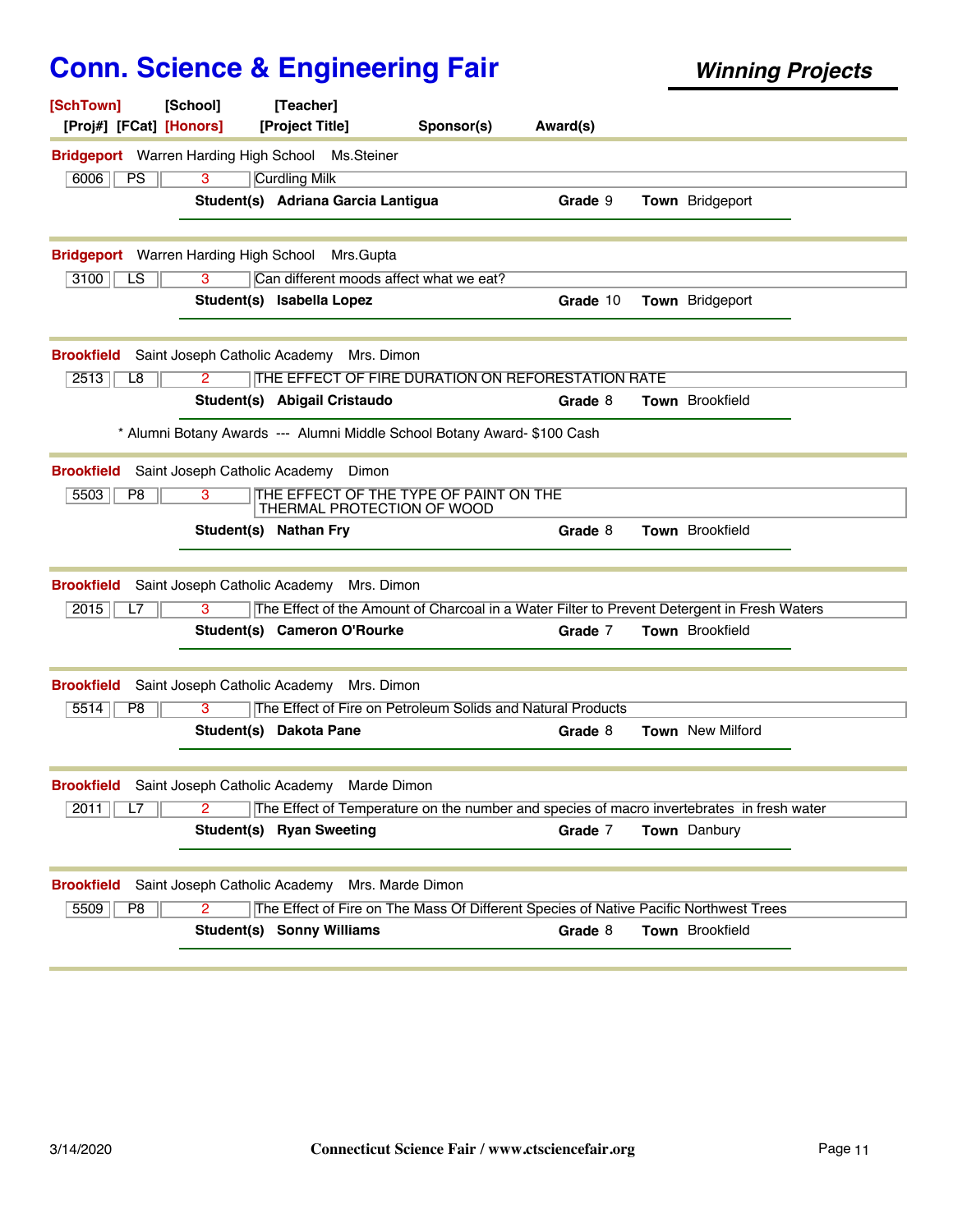| [SchTown]<br>[Proj#] [FCat] [Honors] | [School]                                                                                                      | [Teacher]<br>[Project Title]                            | Sponsor(s)                                                                                                                                                                                                                                                                                                                                                                                                                                                                                                                                             | Award(s) |                 |  |
|--------------------------------------|---------------------------------------------------------------------------------------------------------------|---------------------------------------------------------|--------------------------------------------------------------------------------------------------------------------------------------------------------------------------------------------------------------------------------------------------------------------------------------------------------------------------------------------------------------------------------------------------------------------------------------------------------------------------------------------------------------------------------------------------------|----------|-----------------|--|
|                                      |                                                                                                               |                                                         |                                                                                                                                                                                                                                                                                                                                                                                                                                                                                                                                                        |          |                 |  |
| <b>Canton</b>                        | Canton Middle School Ashley LaPane                                                                            |                                                         |                                                                                                                                                                                                                                                                                                                                                                                                                                                                                                                                                        |          |                 |  |
| 2501<br>L8                           |                                                                                                               | Student(s) Lauren Marze                                 | Concentration of Microplastics in Four Farmington River Locations                                                                                                                                                                                                                                                                                                                                                                                                                                                                                      | Grade 8  | Town Canton     |  |
|                                      |                                                                                                               |                                                         |                                                                                                                                                                                                                                                                                                                                                                                                                                                                                                                                                        |          |                 |  |
|                                      | <b>Broadcom MASTERS</b><br>and invite to CSTA Award Banquet<br>Middle School Phys Science<br>Junior & T-Shirt |                                                         | * PepsiCo / Pfizer Life Sciences Awards --- 1st Place- Life Sciences 8th grade- \$300 & trophy and Invite to Compete<br>* Environmental Sciences Awards with CACIWC --- 2nd Place MS-\$200, Trophy<br>* Connecticut Science Teachers Association's Marty Tafel Student Research Award --- Life Sciences 8th Grade - \$500<br>* Talcott Mountain Science Center & Academy --- Founder's Award - \$450 Saturday Mentorship Course at TMSC -<br>* Southeastern New England Marine Educators (SENEME) --- \$100 award and membership in SENEME - 1st Place |          |                 |  |
| <b>Cheshire</b>                      | <b>Cheshire Academy</b>                                                                                       | Mariam Aboian                                           |                                                                                                                                                                                                                                                                                                                                                                                                                                                                                                                                                        |          |                 |  |
| 3035<br>LS                           | $\overline{2}$                                                                                                |                                                         | Quantitative molecular imaging of brain tumors using Positron Emission Tomography (PET)                                                                                                                                                                                                                                                                                                                                                                                                                                                                |          |                 |  |
|                                      |                                                                                                               | Student(s) Julia Shatalov                               |                                                                                                                                                                                                                                                                                                                                                                                                                                                                                                                                                        | Grade 11 | Town Cheshire   |  |
| <b>ONR</b><br><b>Cheshire</b>        | Cheshire High School                                                                                          | Julie Barker                                            | * Office of Naval Research- U.S. Navy / U.S. Marine Corps --- High School- Certificate, \$75.00 gift certificate given by                                                                                                                                                                                                                                                                                                                                                                                                                              |          |                 |  |
| 6038<br>PS                           | 2                                                                                                             |                                                         | Object Detection Universal System [O.D.U.S]                                                                                                                                                                                                                                                                                                                                                                                                                                                                                                            |          |                 |  |
|                                      |                                                                                                               | Student(s) Siddhant Bhardwaj                            |                                                                                                                                                                                                                                                                                                                                                                                                                                                                                                                                                        | Grade 9  | Town Cheshire   |  |
|                                      |                                                                                                               | * IEEE, Connecticut Section --- \$100 Honorable Mention | * Collins Aerospace Engineering Awards --- 2nd Place- Engineering Senior High- \$400 & plaque<br>* American Society of Safety Professionals, CT Valley Chapter --- \$150 grade 9-12 project                                                                                                                                                                                                                                                                                                                                                            |          |                 |  |
| <b>Cheshire</b>                      | Cheshire High School                                                                                          | Julie Barker                                            |                                                                                                                                                                                                                                                                                                                                                                                                                                                                                                                                                        |          |                 |  |
| LS<br>3049                           | 2                                                                                                             |                                                         | Could Nanosilver in Consumer Products Affect Pond Life?                                                                                                                                                                                                                                                                                                                                                                                                                                                                                                |          |                 |  |
|                                      |                                                                                                               | Student(s) Koushik Gadhachanda                          |                                                                                                                                                                                                                                                                                                                                                                                                                                                                                                                                                        | Grade 11 | Town Cheshire   |  |
|                                      | <b>Colchester</b> William J. Johnston Middle School                                                           |                                                         | Mrs.Ngai                                                                                                                                                                                                                                                                                                                                                                                                                                                                                                                                               |          |                 |  |
| $4003$ $PT$                          | 2                                                                                                             |                                                         | Low-pressure conversion of carbon dioxide to methanol.                                                                                                                                                                                                                                                                                                                                                                                                                                                                                                 |          |                 |  |
|                                      |                                                                                                               | <b>Student(s) Frank Dobek</b>                           |                                                                                                                                                                                                                                                                                                                                                                                                                                                                                                                                                        | Grade 7  | Town Colchester |  |
|                                      |                                                                                                               | <b>John Marks</b>                                       |                                                                                                                                                                                                                                                                                                                                                                                                                                                                                                                                                        | Grade 7  | Town Colchester |  |
|                                      |                                                                                                               |                                                         | * National Center for Inquiry Learning --- Daniel & Maggie Award for Imagination - MS \$100                                                                                                                                                                                                                                                                                                                                                                                                                                                            |          |                 |  |
| <b>Danbury</b>                       | Danbury High School Kris Davidson                                                                             |                                                         |                                                                                                                                                                                                                                                                                                                                                                                                                                                                                                                                                        |          |                 |  |
| $\overline{LS}$<br>3106              | 2                                                                                                             |                                                         | Effect of Environmental Factors and Cloth Type on the Biodegradation of Synthetic and Natural Fibers                                                                                                                                                                                                                                                                                                                                                                                                                                                   |          |                 |  |
|                                      |                                                                                                               | Student(s) Srishti Ramakrishnan                         |                                                                                                                                                                                                                                                                                                                                                                                                                                                                                                                                                        | Grade 9  | Town Danbury    |  |
|                                      |                                                                                                               |                                                         |                                                                                                                                                                                                                                                                                                                                                                                                                                                                                                                                                        |          |                 |  |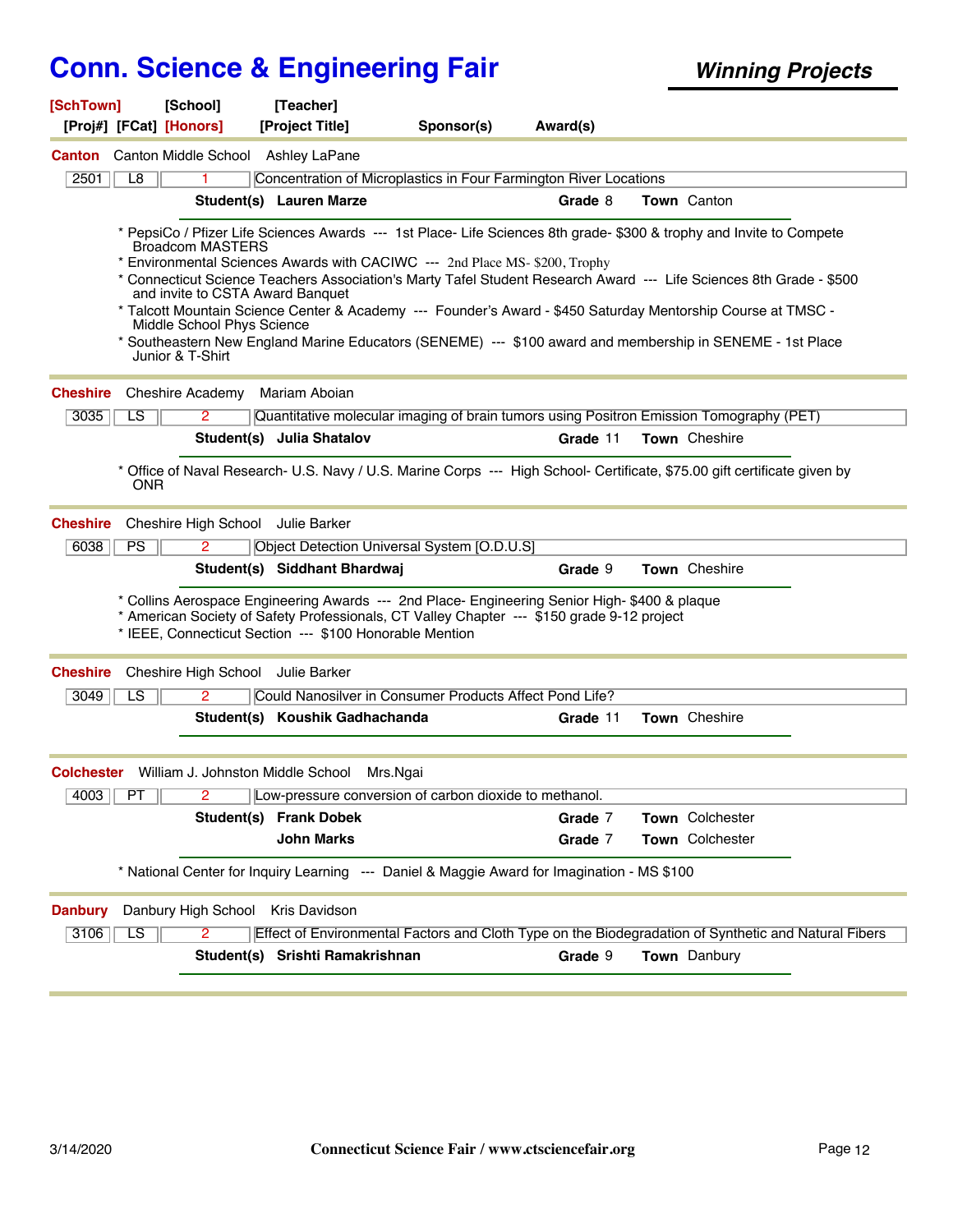| [SchTown]              | [School]<br>[Proj#] [FCat] [Honors]                |            | [Teacher]<br>[Project Title]                                                                         | Sponsor(s)                                                                                                                                                                                                                                                                                                                | Award(s)           |                                                                                                                      |
|------------------------|----------------------------------------------------|------------|------------------------------------------------------------------------------------------------------|---------------------------------------------------------------------------------------------------------------------------------------------------------------------------------------------------------------------------------------------------------------------------------------------------------------------------|--------------------|----------------------------------------------------------------------------------------------------------------------|
| <b>Danbury</b>         | Henry Abbott Technical High School A.S. Ipkovich   |            |                                                                                                      |                                                                                                                                                                                                                                                                                                                           |                    |                                                                                                                      |
| 6052                   | PS<br>3                                            |            |                                                                                                      | Efficient Electricity Production through Temperature Differential                                                                                                                                                                                                                                                         |                    |                                                                                                                      |
|                        |                                                    |            | Student(s) Yousef Masood                                                                             |                                                                                                                                                                                                                                                                                                                           | Grade 11           | Town Danbury                                                                                                         |
|                        | Compete at GENIUS Olympiad<br>Technology, \$27,000 |            |                                                                                                      | * Technical High School Science & Technology Awards --- 1st Place- Technical High School, Plaque & Stipend to<br>* University of Hartford Scholarships --- University of Hartford Scholarship- For Excellence in Engineering, or<br>* GENIUS Olympiad --- GENIUS Olympiad Competition for 1st Place Technical High School |                    |                                                                                                                      |
| <b>Danbury</b>         | Immaculate High School                             |            | Daniel Baluha                                                                                        |                                                                                                                                                                                                                                                                                                                           |                    |                                                                                                                      |
| 6013                   | PS                                                 |            |                                                                                                      | Effective Removal of Systemic Pesticides from Fresh Fruits                                                                                                                                                                                                                                                                |                    |                                                                                                                      |
|                        |                                                    |            | Student(s) Elias Haddad                                                                              |                                                                                                                                                                                                                                                                                                                           | Grade 11           | Town Danbury                                                                                                         |
|                        | Technology, \$27,000                               |            |                                                                                                      | * Lockheed Martin Physical Sciences Awards --- Finalist - Physical Sciences Senior High - CSF Medallion<br>* University of Hartford Scholarships --- University of Hartford Scholarship- For Excellence in Engineering, or                                                                                                |                    |                                                                                                                      |
| <b>Danbury</b>         | Saint Joseph School Jennifer Reilly                |            |                                                                                                      |                                                                                                                                                                                                                                                                                                                           |                    |                                                                                                                      |
| 2505                   | L8<br>2                                            |            |                                                                                                      | Soil vs Water: which method of gardening is more efficient                                                                                                                                                                                                                                                                |                    |                                                                                                                      |
|                        |                                                    |            | Student(s) Aneesha Addepalli                                                                         |                                                                                                                                                                                                                                                                                                                           | Grade 8            | Town Danbury                                                                                                         |
| <b>Danbury</b><br>4032 | Saint Joseph School<br>PT<br>3                     |            | Mrs. Reilly<br><b>Water Filtration Station</b><br>Student(s) Maris Chirayil<br><b>Tatiana Frouge</b> |                                                                                                                                                                                                                                                                                                                           | Grade 7<br>Grade 7 | <b>Town</b> Danbury<br>Town Danbury                                                                                  |
|                        |                                                    |            |                                                                                                      |                                                                                                                                                                                                                                                                                                                           |                    |                                                                                                                      |
| <b>Danbury</b>         | Saint Joseph School                                |            | Jennifer Reilly                                                                                      |                                                                                                                                                                                                                                                                                                                           |                    |                                                                                                                      |
| 2014                   | L7                                                 |            | Beverage Stains on Teeth                                                                             |                                                                                                                                                                                                                                                                                                                           |                    |                                                                                                                      |
|                        |                                                    |            | Student(s) Charles Doran                                                                             |                                                                                                                                                                                                                                                                                                                           | Grade 7            | Town Danbury                                                                                                         |
|                        | <b>Broadcom MASTERS</b>                            |            |                                                                                                      |                                                                                                                                                                                                                                                                                                                           |                    | * PepsiCo / Pfizer Life Sciences Awards --- 3rd Place- Life Sciences 7th grade- \$100 & trophy and Invite to Compete |
| <b>Danbury</b>         | Saint Joseph School                                |            | Mrs.Reilly                                                                                           |                                                                                                                                                                                                                                                                                                                           |                    |                                                                                                                      |
| 1009                   | 3<br>LT                                            |            |                                                                                                      | Which Yeast Makes Bagels Grow the More?                                                                                                                                                                                                                                                                                   |                    |                                                                                                                      |
|                        |                                                    | Student(s) | <b>Cameron Froehlich</b>                                                                             |                                                                                                                                                                                                                                                                                                                           | Grade 8            | Town Danbury                                                                                                         |
|                        |                                                    |            | <b>Rylee Webb</b>                                                                                    |                                                                                                                                                                                                                                                                                                                           | Grade 8            | Town Danbury                                                                                                         |
| <b>Danbury</b><br>2508 | Saint Joseph School<br>L8<br>2                     |            | Mrs. Jennifer Reilly<br>Cabbage Patch Kids                                                           |                                                                                                                                                                                                                                                                                                                           |                    |                                                                                                                      |
|                        |                                                    |            | <b>Student(s) Nicole Radliff</b>                                                                     |                                                                                                                                                                                                                                                                                                                           | Grade 8            | Town New Fairfield                                                                                                   |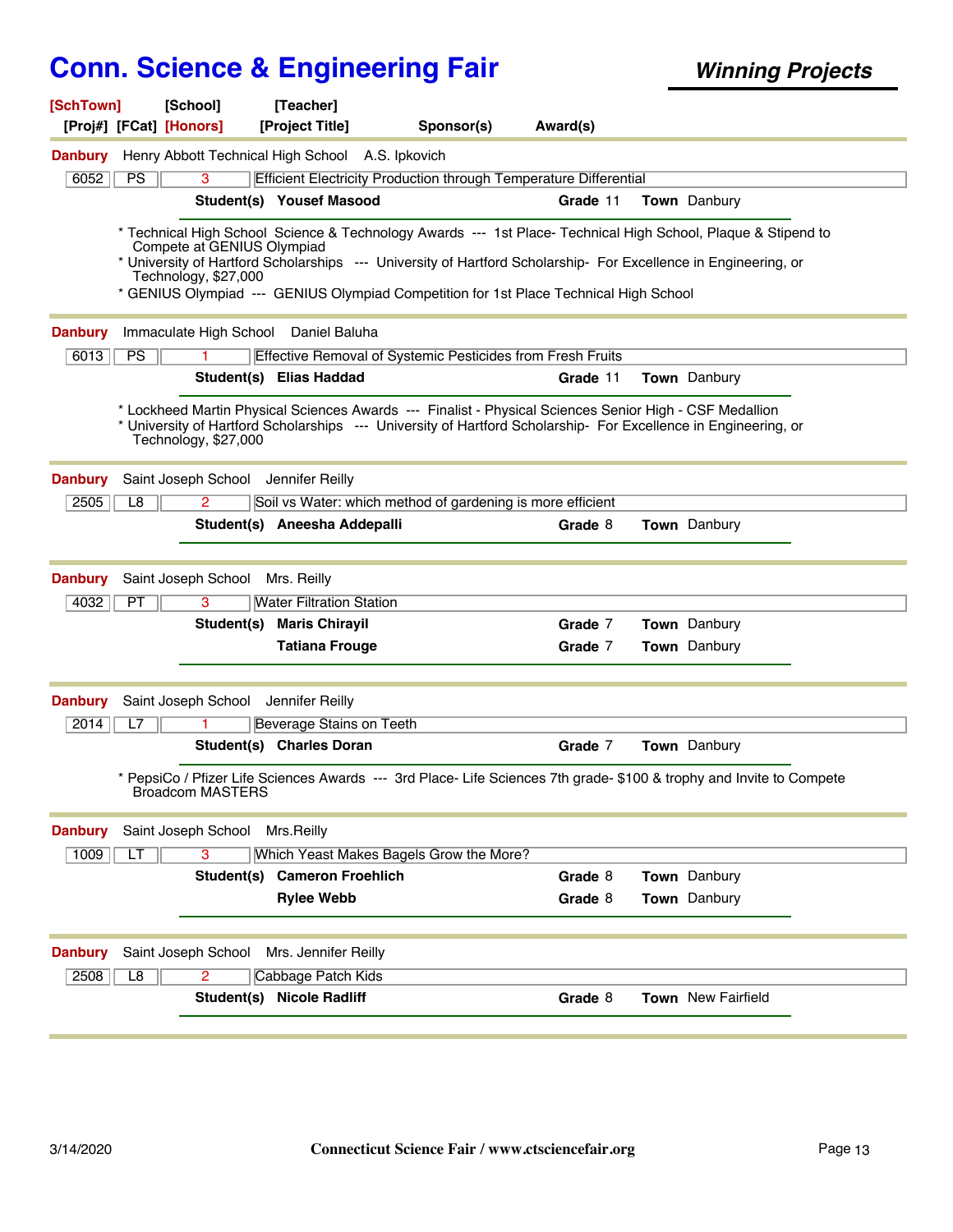| [SchTown]<br>[Proj#] [FCat] [Honors] | [School]                                | [Teacher]<br>[Project Title]                                                                                       | Sponsor(s) | Award(s) |                         |  |
|--------------------------------------|-----------------------------------------|--------------------------------------------------------------------------------------------------------------------|------------|----------|-------------------------|--|
| <b>Danbury</b>                       | Saint Joseph School Jennifer Reilly     |                                                                                                                    |            |          |                         |  |
| 1003<br>LТ                           | $\overline{2}$                          | Hand Sanitizers and Wipes Against Bacteria                                                                         |            |          |                         |  |
|                                      | Student(s) Melanie Riggs                |                                                                                                                    |            | Grade 8  | Town Danbury            |  |
|                                      |                                         | <b>Catherine Baptiste</b>                                                                                          |            | Grade 8  | Town danbury            |  |
|                                      |                                         | * American Society of Safety Professionals, CT Valley Chapter --- \$100 grade 7-8 project                          |            |          |                         |  |
| <b>Danbury</b>                       |                                         | St. Gregory the Great School Christine Fahey                                                                       |            |          |                         |  |
| 2518<br>L8                           | $\mathbf{2}^{\circ}$                    | The Effect of Vinegar on Plants' Resistance to Drought                                                             |            |          |                         |  |
|                                      | Student(s) Tyler Fahey                  |                                                                                                                    |            | Grade 8  | Town Danbury            |  |
|                                      |                                         | * Alexion Biotechnology Awards --- Finalist - Biotechnology 8th grade - CSF Medallion                              |            |          |                         |  |
| <b>Danbury</b>                       |                                         | St. Gregory the Great School Christine Fahey                                                                       |            |          |                         |  |
| 2023<br>L7                           | 2                                       | Ready set grow                                                                                                     |            |          |                         |  |
|                                      | Student(s) Nicole Falcao                |                                                                                                                    |            | Grade 7  | Town Danbury            |  |
|                                      |                                         |                                                                                                                    |            |          |                         |  |
| <b>Danbury</b>                       |                                         | St. Gregory the Great School Christine Fahey                                                                       |            |          |                         |  |
| P8<br>5541                           | 2                                       | Solubility Differences Among a-SEEt-a-MIN-oh-Fen                                                                   |            |          |                         |  |
|                                      | Student(s) Thejus Joseph                |                                                                                                                    |            | Grade 8  | Town Danbury            |  |
| <b>Danbury</b>                       | St. Gregory the Great School Mrs. Fahey |                                                                                                                    |            |          |                         |  |
| 5031<br>P7                           | $\mathbf{2}^{\circ}$                    | <b>Exploring the Forces of Friction</b>                                                                            |            |          |                         |  |
|                                      | Student(s) Brendan J Kelly              |                                                                                                                    |            | Grade 7  | Town Danbury            |  |
|                                      |                                         | * Vanderbilt Chemicals, LLC --- Vanderbilt Chemicals Award for Excellence in Tribology and Sustainable Lubrication |            |          |                         |  |
| <b>Danbury</b>                       |                                         | St. Gregory the Great School Christine Fahey                                                                       |            |          |                         |  |
| 1015<br>LТ                           | 3                                       | <b>Filtration Nation</b>                                                                                           |            |          |                         |  |
|                                      | <b>Student(s) Nicole Merritt</b>        |                                                                                                                    |            | Grade 7  | Town Danbury            |  |
|                                      |                                         | Anna Tallaksen                                                                                                     |            | Grade 7  | <b>Town</b> New Milford |  |
|                                      |                                         | <b>Kaitlyn Sherry</b>                                                                                              |            | Grade 7  | Town Danbury            |  |
| <b>Danbury</b>                       | St. Gregory the Great School            | <b>Christine Fahey</b>                                                                                             |            |          |                         |  |
| 2523<br>$\overline{L8}$              | 3                                       | The Effect of Detergent on Plants                                                                                  |            |          |                         |  |
|                                      |                                         | Student(s) Hannah Poklemba                                                                                         |            | Grade 8  | Town Danbury            |  |
| <b>Danbury</b>                       | St. Gregory the Great School            | <b>Christine Fahey</b>                                                                                             |            |          |                         |  |
| 2005<br>L7                           | 3                                       | The Effect of Soaps on Plants                                                                                      |            |          |                         |  |
|                                      | Student(s) Grace Scalzo                 |                                                                                                                    |            | Grade 7  | Town Danbury            |  |
|                                      |                                         |                                                                                                                    |            |          |                         |  |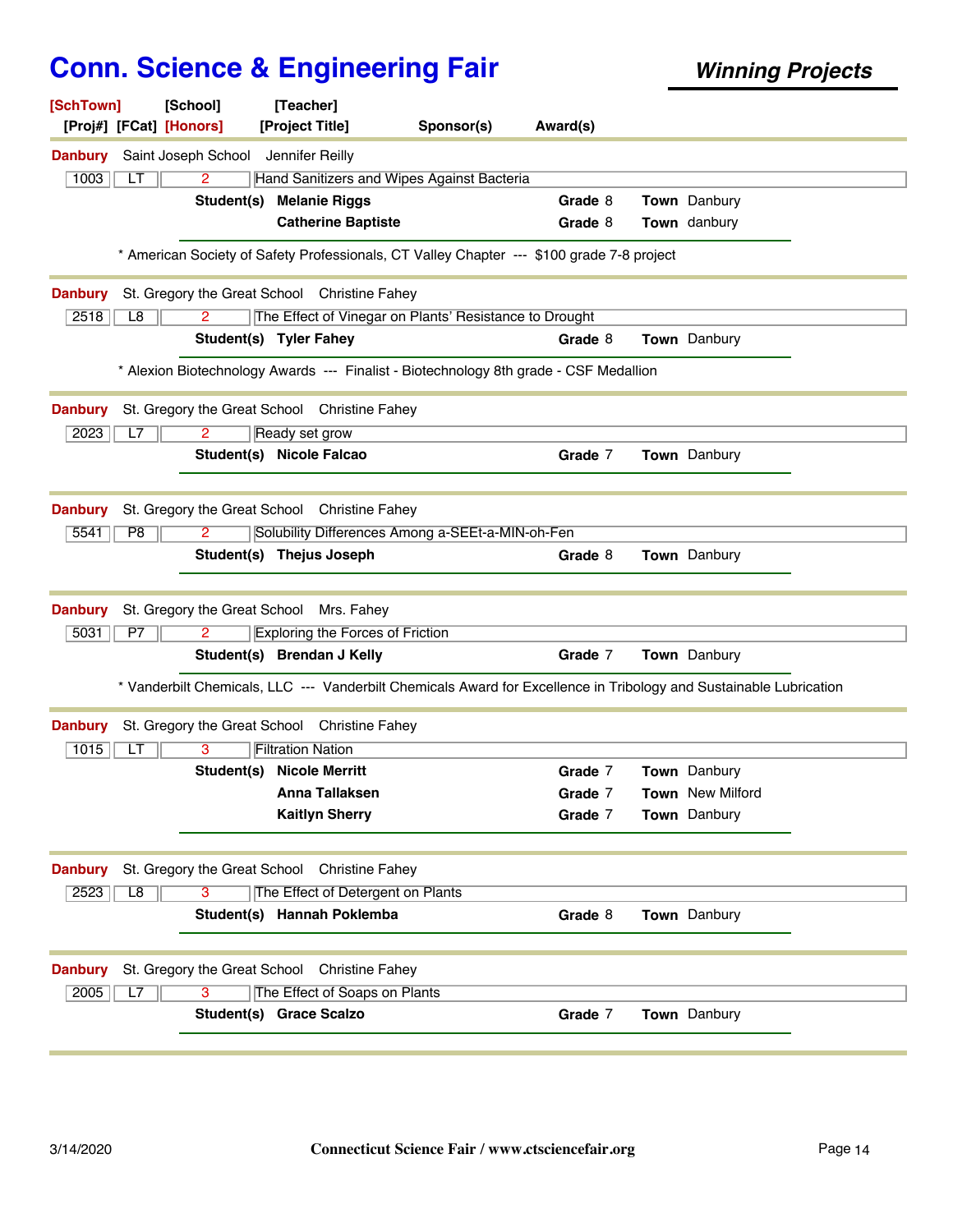| [SchTown]<br>[Proj#] [FCat] [Honors] | [School]                       | [Teacher]<br>[Project Title]                                                                                                                                                                                                                                                                                                                             | Sponsor(s)          | Award(s) |                     |  |
|--------------------------------------|--------------------------------|----------------------------------------------------------------------------------------------------------------------------------------------------------------------------------------------------------------------------------------------------------------------------------------------------------------------------------------------------------|---------------------|----------|---------------------|--|
| <b>Danbury</b>                       |                                | St. Gregory the Great School Christine Fahey                                                                                                                                                                                                                                                                                                             |                     |          |                     |  |
| 1019<br>LT                           | 3                              | Wave Bye To Gasoline!                                                                                                                                                                                                                                                                                                                                    |                     |          |                     |  |
|                                      |                                | Student(s) Deanna Sutton                                                                                                                                                                                                                                                                                                                                 |                     | Grade 8  | <b>Town</b> Danbury |  |
|                                      |                                | <b>Sarina Johnson</b>                                                                                                                                                                                                                                                                                                                                    |                     | Grade 8  | Town Danbury        |  |
|                                      |                                |                                                                                                                                                                                                                                                                                                                                                          |                     |          |                     |  |
| <b>Danbury</b>                       | Westside Middle School Academy |                                                                                                                                                                                                                                                                                                                                                          | Jonathan Neuhausel  |          |                     |  |
| 2010<br>L7                           | 2                              | How Much Caffeine Does My Coffee Have?                                                                                                                                                                                                                                                                                                                   |                     |          |                     |  |
|                                      |                                | Student(s) Anoohya Allenky                                                                                                                                                                                                                                                                                                                               |                     | Grade 7  | Town Danbury        |  |
|                                      |                                |                                                                                                                                                                                                                                                                                                                                                          |                     |          |                     |  |
| <b>Danbury</b>                       |                                | Westside Middle School Academy Jonathan Neuhausel                                                                                                                                                                                                                                                                                                        |                     |          |                     |  |
| 2520<br>L8                           | $\overline{2}$                 | Citric Acid Synthesis using Aspergillus Niger                                                                                                                                                                                                                                                                                                            |                     |          |                     |  |
|                                      |                                | Student(s) Ava Amatulli                                                                                                                                                                                                                                                                                                                                  |                     | Grade 8  | Town Danbury        |  |
|                                      |                                | * CASE • The Jackson Laboratory Urban School Challenge Awards with IBM --- Middle School Finalist - Medallion                                                                                                                                                                                                                                            |                     |          |                     |  |
| <b>Danbury</b>                       |                                | Westside Middle School Academy Jonathan Neuhausel                                                                                                                                                                                                                                                                                                        |                     |          |                     |  |
| 2527<br>L <sub>8</sub>               |                                | Kombucha SCOBY Infused Hydrogels as a Natural Bandaid Stopping the Growth of Escherichia coli                                                                                                                                                                                                                                                            |                     |          |                     |  |
|                                      | Student(s) Ella Brown          |                                                                                                                                                                                                                                                                                                                                                          |                     | Grade 8  | Town Danbury        |  |
|                                      | <b>Broadcom MASTERS</b>        | * PepsiCo / Pfizer Life Sciences Awards --- 3rd Place- Life Sciences 8th grade- \$100 & trophy and Invite to Compete<br>* CASE • The Jackson Laboratory Urban School Challenge Awards with IBM --- Middle School Finalist - Medallion<br>* Alexion Biotechnology Awards --- 2nd Place- Biotechnology 8th grade- \$200 & trophy and Invitation Compete in |                     |          |                     |  |
|                                      | Broadcom MASTERS               | * Meyerand Young Woman Scientist Awards --- \$300 cash - Middle School Life Sciences                                                                                                                                                                                                                                                                     |                     |          |                     |  |
| <b>Danbury</b>                       |                                | Westside Middle School Academy Jonathan Neuhausel                                                                                                                                                                                                                                                                                                        |                     |          |                     |  |
| 5538<br>$\overline{P8}$              | 2                              | Designing an Automatic Watering Device using an Arduino                                                                                                                                                                                                                                                                                                  |                     |          |                     |  |
|                                      |                                | Student(s) Shriya Jonnalagadda                                                                                                                                                                                                                                                                                                                           |                     | Grade 8  | Town Danbury        |  |
|                                      | students - \$200               | * Petit Family Foundation Women in Science & Engineering Awards --- Middle School Finalist - Medallion<br>* Robert Francoeur Memorial Award --- Creative or innovative project in engineering or computer science by female                                                                                                                              |                     |          |                     |  |
| <b>Danbury</b>                       | Westside Middle School Academy |                                                                                                                                                                                                                                                                                                                                                          | Johnathan Neuhausel |          |                     |  |
| 5544<br>P8                           | 2                              | How Different Types of Water Affect Hydrogen Production                                                                                                                                                                                                                                                                                                  |                     |          |                     |  |
|                                      |                                | Student(s) Ryan Lincoln                                                                                                                                                                                                                                                                                                                                  |                     | Grade 8  | Town Danbury        |  |
| <b>Danbury</b>                       | Westside Middle School Academy |                                                                                                                                                                                                                                                                                                                                                          | Jonathan Neuhausel  |          |                     |  |
| 2017<br>L7                           | 2                              | The Effect of Different Preservatives on Bread Mold                                                                                                                                                                                                                                                                                                      |                     |          |                     |  |
|                                      |                                | Student(s) Maria Nascimento                                                                                                                                                                                                                                                                                                                              |                     | Grade 7  | Town Danbury        |  |
|                                      |                                |                                                                                                                                                                                                                                                                                                                                                          |                     |          |                     |  |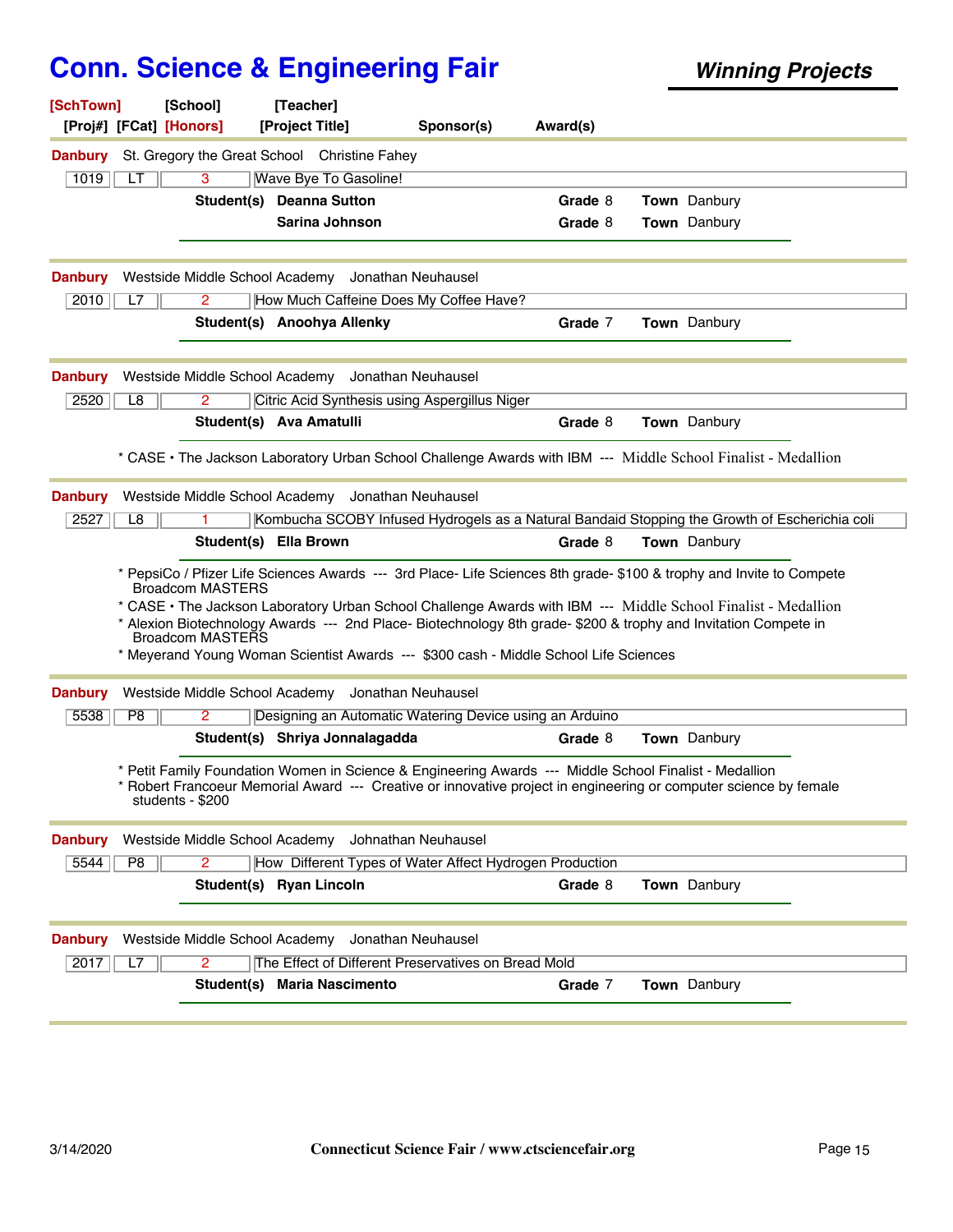| [SchTown]      |                         | [School]                | <b>Teacherl</b>                                                                                                                                                |            |          |                                                                                                                      |
|----------------|-------------------------|-------------------------|----------------------------------------------------------------------------------------------------------------------------------------------------------------|------------|----------|----------------------------------------------------------------------------------------------------------------------|
|                | [Proj#] [FCat] [Honors] |                         | [Project Title]                                                                                                                                                | Sponsor(s) | Award(s) |                                                                                                                      |
| <b>Danbury</b> |                         |                         | Westside Middle School Academy Jonathan Neuhausel                                                                                                              |            |          |                                                                                                                      |
| 5549           | P8                      | $\overline{2}$          | Making an Affordable Ozone Sensor and Proofing its Accuracy                                                                                                    |            |          |                                                                                                                      |
|                |                         |                         | Student(s) Richard Parker                                                                                                                                      |            | Grade 8  | <b>Town</b> danbury                                                                                                  |
|                |                         | Trophy, Medallion       | * IEEE, Connecticut Section --- \$100 Honorable Mention                                                                                                        |            |          | * CASE • The Jackson Laboratory Urban School Challenge Awards with IBM --- 2nd Place Middle School - \$200 and       |
|                |                         |                         | * Urban School Challenge 1st Place Middle School Awards --- Highest Placing 8th grader- GENIUS-Olympiad<br>Competition -\$800 travel stipend (See Sponsor 421) |            |          |                                                                                                                      |
|                |                         |                         | * GENIUS Olympiad --- GENIUS Olympiad Competition for Highest Placing USC 8th grade Project                                                                    |            |          |                                                                                                                      |
|                |                         |                         | * Dreams Unlimited Award --- \$100 Cash Award + Certificate to each student                                                                                    |            |          |                                                                                                                      |
| <b>Danbury</b> |                         |                         | Westside Middle School Academy Jonathan Neuhausel                                                                                                              |            |          |                                                                                                                      |
| 2515           | L8                      |                         | The Effect of Habitat Loss on a Cockroaches Stress and Well Being                                                                                              |            |          |                                                                                                                      |
|                |                         |                         | Student(s) Kaitlyn Salvatore                                                                                                                                   |            | Grade 8  | Town Danbury                                                                                                         |
|                |                         | <b>Broadcom MASTERS</b> |                                                                                                                                                                |            |          | * PepsiCo / Pfizer Life Sciences Awards --- 2nd Place- Life Sciences 8th grade- \$200 & trophy and Invite to Compete |
|                |                         |                         | * Petit Family Foundation Women in Science & Engineering Awards --- 1st Place- Middle School \$300 / trophy                                                    |            |          | * CASE · The Jackson Laboratory Urban School Challenge Awards with IBM --- 3rd Place Middle School - \$100 and       |
|                |                         | Trophy, Medallion       |                                                                                                                                                                |            |          |                                                                                                                      |
|                |                         | Broadcom MASTERS        |                                                                                                                                                                |            |          | * Alexion Biotechnology Awards --- 1st Place- Biotechnology 8th grade- \$300 & trophy and Invitation Compete in      |
| <b>Danbury</b> |                         |                         | Westside Middle School Academy Jonathan Neuhausel                                                                                                              |            |          |                                                                                                                      |
| 2510           | L8                      |                         | Coliphage T4R                                                                                                                                                  |            |          | Testing Escherichia coli's Resistance to Different Dilutions of Bacteriophage Coliphage T4 and                       |
|                |                         |                         | Student(s) Sabrina Serpa-Smith                                                                                                                                 |            | Grade 8  | Town danbury                                                                                                         |
|                |                         |                         | * PepsiCo / Pfizer Life Sciences Awards --- Finalist - Life Sciences 8th grade - CSF Medallion                                                                 |            |          |                                                                                                                      |
| <b>Danbury</b> |                         |                         | Westside Middle School Academy Jonathan Neuhausel                                                                                                              |            |          |                                                                                                                      |
| 2502           | L8                      |                         | Tumor Suppression of Agrobacterium tumefaciens in Daucus carota                                                                                                |            |          |                                                                                                                      |
|                |                         |                         | Student(s) Maria Eduarda Sousa                                                                                                                                 |            | Grade 8  | Town Danbury                                                                                                         |
|                |                         | Broadcom MASTERS        |                                                                                                                                                                |            |          | * PepsiCo / Pfizer Life Sciences Awards --- 4th Place- Life Sciences 8th grade- trophy and Invitation Compete in     |
|                |                         |                         | * Alexion Biotechnology Awards --- 5th Place- Biotechnology 8th grade- trophy                                                                                  |            |          | * CASE • The Jackson Laboratory Urban School Challenge Awards with IBM --- Middle School Finalist - Medallion        |
|                |                         |                         | Danielson H.H. Ellis Technical High School Marilyn Ackerman                                                                                                    |            |          |                                                                                                                      |
| $3513$ LST     |                         | 3                       | Processed Foods vs. Organic Foods and its effect on mental and physical health                                                                                 |            |          |                                                                                                                      |
|                |                         |                         | Student(s) Alexis LeBlanc                                                                                                                                      |            | Grade 10 | Town Plainfield                                                                                                      |
|                |                         |                         | <b>Madison Brown</b>                                                                                                                                           |            | Grade 10 | Town Jewett City                                                                                                     |
|                |                         |                         | Danielson H.H. Ellis Technical High School Marilyn Ackerman                                                                                                    |            |          |                                                                                                                      |
| 6511           | <b>PST</b>              | 3                       | net zero YMCA                                                                                                                                                  |            |          |                                                                                                                      |
|                |                         |                         | Student(s) Elliane Mora                                                                                                                                        |            | Grade 10 | <b>Town Norwich</b>                                                                                                  |
|                |                         |                         | <b>Kendyll Petty</b>                                                                                                                                           |            | Grade 10 | Town Danielson                                                                                                       |
|                |                         |                         | * Technical High School Science & Technology Awards --- 3rd Place- Technical High School, \$200, Plaque                                                        |            |          |                                                                                                                      |
|                |                         |                         |                                                                                                                                                                |            |          |                                                                                                                      |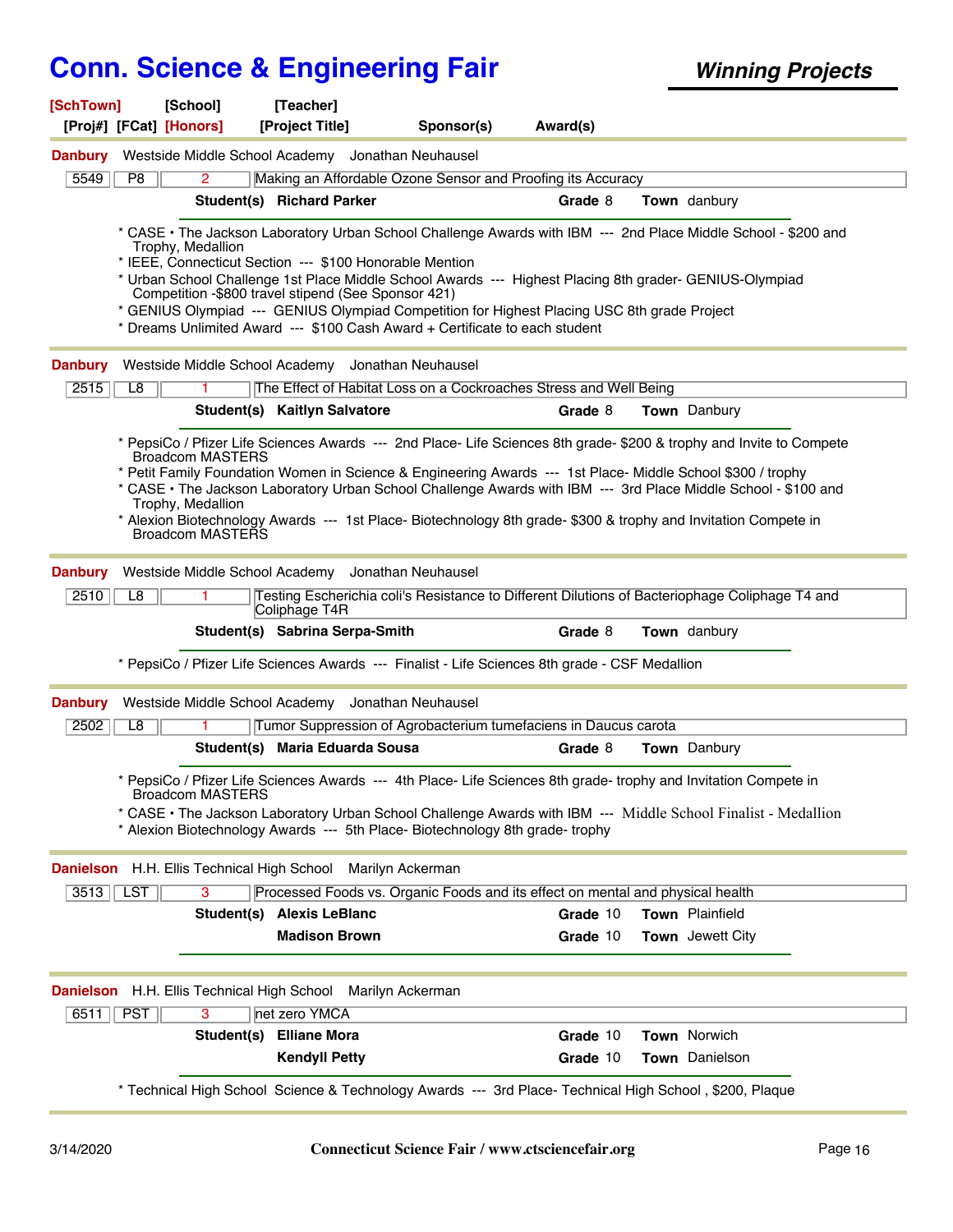| [SchTown]<br>[Proj#] [FCat] [Honors] | [School]             | [Teacher]<br>[Project Title]           | Sponsor(s)                                                                                              | Award(s) |                    |  |
|--------------------------------------|----------------------|----------------------------------------|---------------------------------------------------------------------------------------------------------|----------|--------------------|--|
| <b>Darien</b> Darien High School     |                      | Mrs. Leventhal                         |                                                                                                         |          |                    |  |
| 3124<br>LS.                          | 2                    |                                        | Dual Targeting of ARK5 and CDK4 to Induce Cell Death in Triple-Negative Breast Cancer                   |          |                    |  |
|                                      |                      | Student(s) Shriya Desai                |                                                                                                         | Grade 12 | <b>Town</b> Darien |  |
|                                      |                      |                                        | * Alexion Biotechnology Awards --- 2nd Place- Biotechnology Senior High- \$300 & plaque                 |          |                    |  |
| <b>Darien</b>                        | Darien High School   | David Lewis                            |                                                                                                         |          |                    |  |
| PS<br>6098                           | 3                    |                                        | Concentration of Microplastics in Different Bodies of Water in Darien, CT                               |          |                    |  |
|                                      | Student(s) Lila Karl |                                        |                                                                                                         | Grade 12 | Town Darien        |  |
| <b>Darien</b>                        |                      | Darien High School Christine Leventhal |                                                                                                         |          |                    |  |
| <b>PST</b><br>6508                   | 3                    |                                        | <b>Evaluation of Fluid Preliminary Drug Testing Device</b>                                              |          |                    |  |
|                                      | Student(s)           | <b>Emma Mansourian</b>                 |                                                                                                         | Grade 12 | Town Darien        |  |
|                                      |                      | <b>Taryn Pardo</b>                     |                                                                                                         | Grade 12 | <b>Town</b> Darien |  |
| <b>Darien</b>                        | Darien High School   | <b>Christine Leventhal</b>             |                                                                                                         |          |                    |  |
| 6530<br><b>PST</b>                   | 3                    | along the Long Island Sound            | The Distribution and Fluctuations of Dissolved Oxygen at Different Locations Northeast of New York City |          |                    |  |
|                                      |                      | Student(s) Katherine McTigue           |                                                                                                         | Grade 12 | <b>Town</b> Darien |  |
|                                      |                      | <b>Samantha Lindell</b>                |                                                                                                         | Grade 12 | Town Darien        |  |
| Darien                               | Darien High School   | <b>Guy Pratt</b>                       |                                                                                                         |          |                    |  |
| 3096<br>LS.                          | 3                    | Obesogenic Gene Expression             | The Impact of Targeted Modifications of SNPs rs265 And rs99 In iPSC Cells Using CRISPR/Cas9 on          |          |                    |  |
|                                      |                      | Student(s) Aria Muchhal                |                                                                                                         | Grade 12 | Town Darien        |  |
| Darien                               | Darien High School   | <b>Guy Pratt</b>                       |                                                                                                         |          |                    |  |
| LS<br>3112                           | 2                    | lAdenocarcinoma                        | Evaluating Clinical Course and Outcomes in Patients with BRCA Mutations and Pancreatic                  |          |                    |  |
|                                      |                      | Student(s) Catherine O'Connor          |                                                                                                         | Grade 12 | Town Darien        |  |
| <b>Darien</b>                        | Darien High School   | David Lewis                            |                                                                                                         |          |                    |  |
| $\overline{LS}$<br>3104              | 2                    |                                        | The Impact of Genetically-Altered Endothelial Cells on Metastasis of Breast Cancer to the Lung          |          |                    |  |
|                                      |                      | Student(s) Ashwini Patel               |                                                                                                         | Grade 12 | Town Darien        |  |
|                                      |                      |                                        |                                                                                                         |          |                    |  |
| <b>Darien</b>                        | Darien High School   | <b>Christine Leventhal</b>             |                                                                                                         |          |                    |  |
|                                      |                      |                                        |                                                                                                         |          |                    |  |
| PS<br>6029                           | 3                    | Student(s) Anika Satish                | Estimating Ice Elevations Using a Bayesian Model and Satellite Image Data with Minimal Error            | Grade 12 | Town Darien        |  |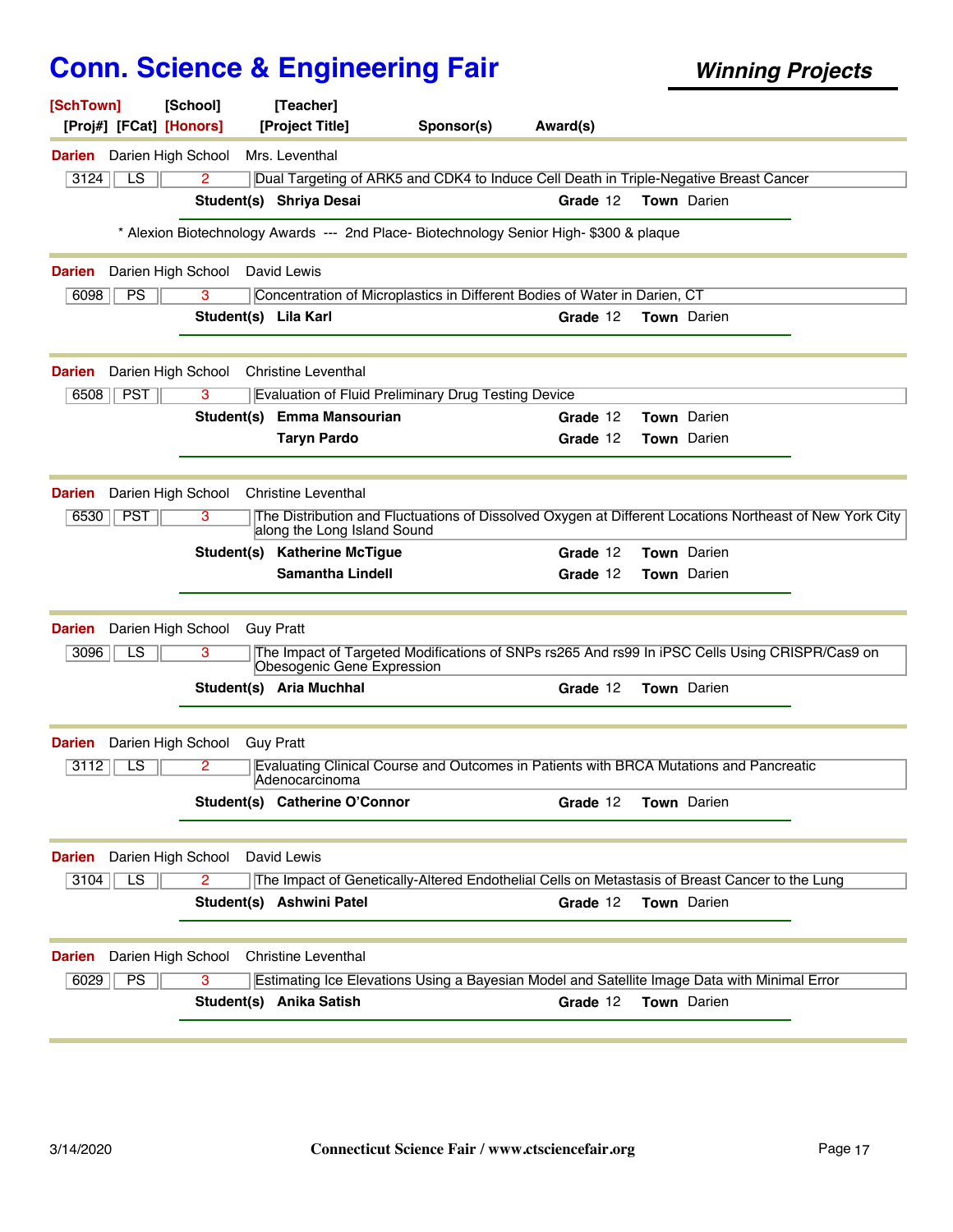| <b>Darien</b> Darien High School                           |                          | [Project Title]                                                                                         | Sponsor(s) | Award(s) |                                                                                                                        |  |
|------------------------------------------------------------|--------------------------|---------------------------------------------------------------------------------------------------------|------------|----------|------------------------------------------------------------------------------------------------------------------------|--|
|                                                            |                          | Mrs. Janet Keeler                                                                                       |            |          |                                                                                                                        |  |
| LS<br>3119                                                 | 3                        |                                                                                                         |            |          | Development of an Accurate Model for More Precise Treatment of the Rectal Cancer Patient                               |  |
|                                                            |                          | Student(s) James Strong                                                                                 |            | Grade 11 | <b>Town</b> Darien                                                                                                     |  |
| Darien High School<br>Darien                               |                          | Ms. Lauren Golden                                                                                       |            |          |                                                                                                                        |  |
| $\overline{LS}$<br>3092                                    | 2                        | The Effects of Inhibition of Aurora Kinase A on Myxofibrosarcoma Cell lines                             |            |          |                                                                                                                        |  |
|                                                            |                          | Student(s) Jonathan Strong                                                                              |            | Grade 10 | <b>Town</b> Darien                                                                                                     |  |
| Darien                                                     |                          | Darien High School Christine Leventhal                                                                  |            |          |                                                                                                                        |  |
| PS<br>6083                                                 | 1                        | systematic review and meta-analysis of available literature                                             |            |          | Minimally invasive pancreatoduodenectomy versus open pancreatoduodenectomy in the current era:                         |  |
|                                                            |                          | Student(s) Ethan Zhang                                                                                  |            | Grade 11 | <b>Town</b> Darien                                                                                                     |  |
|                                                            |                          | * Lockheed Martin Physical Sciences Awards --- Finalist - Physical Sciences Senior High - CSF Medallion |            |          |                                                                                                                        |  |
| <b>East Hartford</b>                                       |                          | St. Christopher School Dr. James F. Tanguay                                                             |            |          |                                                                                                                        |  |
| 5013<br>P7                                                 |                          |                                                                                                         |            |          |                                                                                                                        |  |
|                                                            |                          |                                                                                                         |            |          |                                                                                                                        |  |
|                                                            |                          | <b>Exploring Magnetism</b><br><b>Student(s)</b> Daniel Mitchell                                         |            | Grade 7  | Town Marlborough                                                                                                       |  |
|                                                            | compete Broadcom MASTERS | St. Christopher School Dr. James F. Tanguay                                                             |            |          | * Lockheed Martin Physical Sciences Awards --- 3rd Place- Physical Sciences 7th Grade Ind. - \$100 & trophy, invite to |  |
| 2507<br>L8                                                 | 3                        | <b>Beans and Leaves</b>                                                                                 |            |          |                                                                                                                        |  |
|                                                            |                          | Student(s) Lota Onyia                                                                                   |            | Grade 8  | Town East Hartford                                                                                                     |  |
|                                                            | Ellington High School    | <b>Steven Donahue</b>                                                                                   |            |          |                                                                                                                        |  |
| 6097<br><b>PS</b>                                          | 2                        | Enhanced Sensing of Propylene Glycol Vapor for E-Cigarette Detection                                    |            |          |                                                                                                                        |  |
|                                                            |                          | Student(s) John Gerlach                                                                                 |            | Grade 9  | Town Ellington                                                                                                         |  |
| Chiaravale Academy                                         |                          | <b>Timothy Coleman</b>                                                                                  |            |          |                                                                                                                        |  |
| LT<br>1005                                                 | 1                        |                                                                                                         |            |          |                                                                                                                        |  |
|                                                            |                          | Using Charcoal as a Fertilizer Supplement<br>Student(s) Joella Asapokhai                                |            | Grade 7  | Town South Windsor                                                                                                     |  |
| <b>East Hartford</b><br><b>Ellington</b><br><b>Enfield</b> |                          | <b>Alexandria Croal</b>                                                                                 |            | Grade 7  | Town Enfield                                                                                                           |  |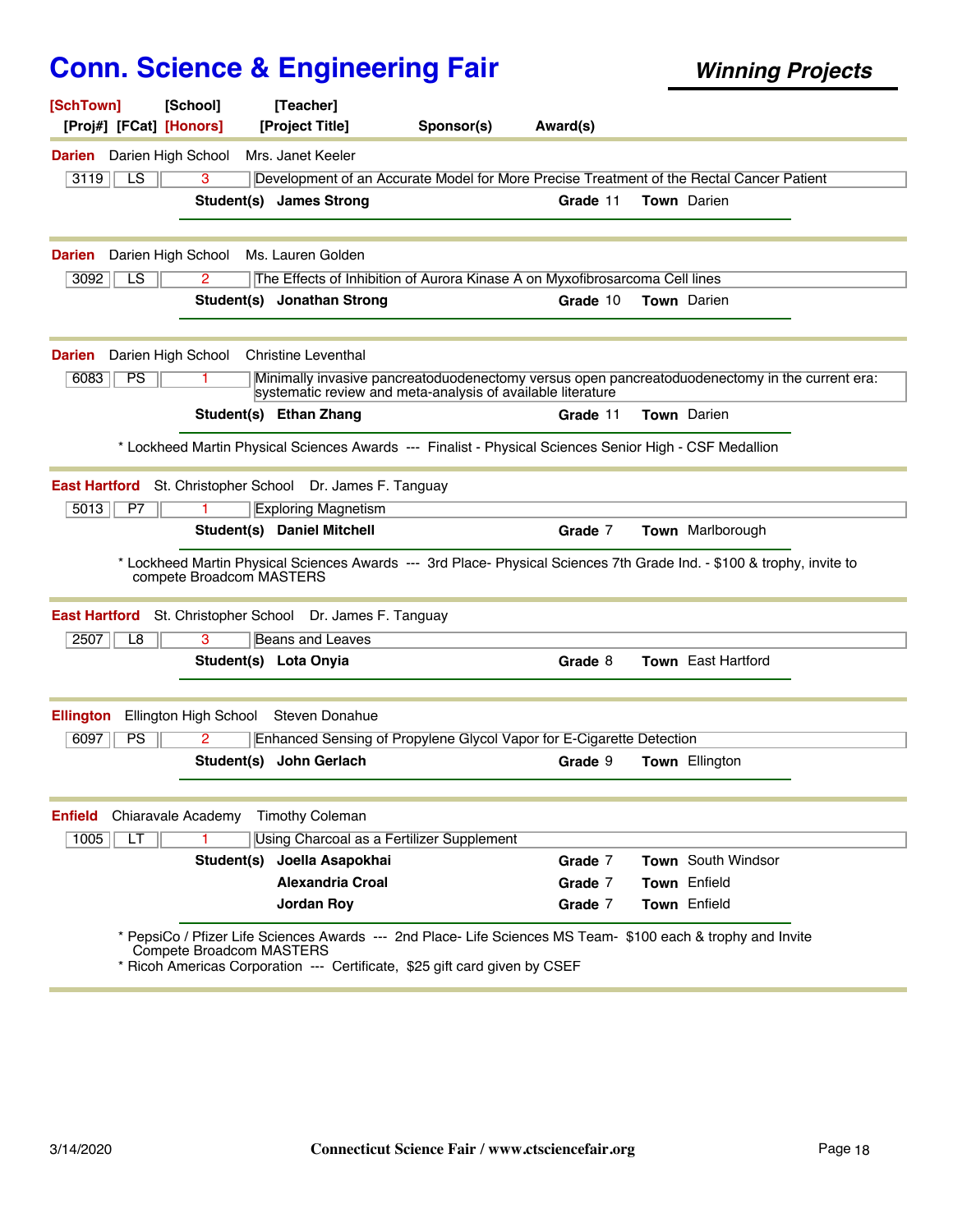| [SchTown]                                     | [School]                     | [Teacher]                                              |                                                                                                                                                                                                                         |          |                                                                                                                    |
|-----------------------------------------------|------------------------------|--------------------------------------------------------|-------------------------------------------------------------------------------------------------------------------------------------------------------------------------------------------------------------------------|----------|--------------------------------------------------------------------------------------------------------------------|
| [Proj#] [FCat] [Honors]                       |                              | [Project Title]                                        | Sponsor(s)                                                                                                                                                                                                              | Award(s) |                                                                                                                    |
| Chiaravale Academy<br>Enfield                 |                              | Mr. Tim Coleman                                        |                                                                                                                                                                                                                         |          |                                                                                                                    |
| 4025<br>PT                                    | $\overline{2}$               |                                                        | Fuel Efficiency of a Paper Brick Versus a Bio-Brick                                                                                                                                                                     |          |                                                                                                                    |
|                                               |                              | Student(s) Abigail Quinby                              |                                                                                                                                                                                                                         | Grade 7  | <b>Town</b> Windsor                                                                                                |
|                                               |                              | <b>Lincoln Marshaus</b>                                |                                                                                                                                                                                                                         | Grade 7  | Town Suffield                                                                                                      |
|                                               |                              | <b>Alexander Gumkowski</b>                             |                                                                                                                                                                                                                         | Grade 7  | <b>Town</b> North Haven                                                                                            |
|                                               |                              |                                                        | * ASM Materials Education Foundation --- Certificate & \$25 gift card given by CSEF                                                                                                                                     |          |                                                                                                                    |
| <b>Fairfield</b>                              |                              | Fairfield College Preparatory School Deborah Kiel      |                                                                                                                                                                                                                         |          |                                                                                                                    |
| LS<br>3067                                    | 3                            |                                                        | Energy Production From Backyard Septic Systems.                                                                                                                                                                         |          |                                                                                                                    |
|                                               |                              | Student(s) Antonios Boudreau                           |                                                                                                                                                                                                                         | Grade 11 | Town Ansonia                                                                                                       |
|                                               | Co-Op \$100 Gift Certificate |                                                        |                                                                                                                                                                                                                         |          | * University of Connecticut - Early College Experience --- UCONN Early College Experience Program: Life Sciences - |
| <b>Fairfield</b>                              |                              | Fairfield College Preparatory School Mrs. Deborah Kiel |                                                                                                                                                                                                                         |          |                                                                                                                    |
| PS<br>6047                                    | 3                            |                                                        | <b>Efficient Power Lines That Prevent Copper Theft</b>                                                                                                                                                                  |          |                                                                                                                    |
|                                               |                              | Student(s) David Boudreau                              |                                                                                                                                                                                                                         | Grade 9  | Town Ansonia                                                                                                       |
|                                               |                              |                                                        |                                                                                                                                                                                                                         |          |                                                                                                                    |
| <b>Fairfield</b>                              |                              | Fairfield Ludlowe High School Jessica Davis-Peineke    |                                                                                                                                                                                                                         |          |                                                                                                                    |
| PS<br>6039                                    | 2                            | Learning                                               |                                                                                                                                                                                                                         |          | Odachi Retrosynthesis Engine: Predicting Organic Retrosynthesis with Graph Convolutional Deep                      |
|                                               |                              | Student(s) Rushil Mallarapu                            |                                                                                                                                                                                                                         | Grade 11 | Town Southport                                                                                                     |
|                                               |                              |                                                        | * Computer Science Awards --- 1st Place High School - \$400, Plaque                                                                                                                                                     |          |                                                                                                                    |
| Farmington Farmington High School Xiaodi Wang |                              |                                                        |                                                                                                                                                                                                                         |          |                                                                                                                    |
| 3517   LST                                    |                              |                                                        |                                                                                                                                                                                                                         |          | Wavelet-Based Machine Learning Algorithms to Enhance Cardiovascular Disease Diagnosis                              |
|                                               |                              | Student(s) Veronica Pegkou Christofi                   |                                                                                                                                                                                                                         | Grade 12 | <b>Town</b> Farmington                                                                                             |
|                                               |                              | <b>Rafaela Kottou</b>                                  |                                                                                                                                                                                                                         | Grade 12 | <b>Town</b> Farmington                                                                                             |
|                                               |                              |                                                        | * PepsiCo / Pfizer Life Sciences Awards --- 1st Place- Life Sciences Senior High Team- \$500 (split) & Plaque<br>* Mathematics Awards - with ATOMIC --- 3rd Place High School - Plaque, \$200 from People's United Bank |          |                                                                                                                    |
|                                               |                              | Farmington Farmington High School Virginia Toepfer     |                                                                                                                                                                                                                         |          |                                                                                                                    |
| 6075<br><b>PS</b>                             | $\overline{2}$               |                                                        | The Corrosive Effects of Modern De-icing Chemicals on Various Metals.                                                                                                                                                   |          |                                                                                                                    |
|                                               |                              | Student(s) Angela Sadlowski                            |                                                                                                                                                                                                                         | Grade 11 | Town UNIONVILLE                                                                                                    |
|                                               |                              |                                                        |                                                                                                                                                                                                                         |          |                                                                                                                    |
| <b>Farmington</b>                             |                              | Irving Robbins Middle School Nancy Stacy               |                                                                                                                                                                                                                         |          |                                                                                                                    |
| 5019<br>P7                                    | $\overline{2}$               | Intelligent Rice Blast Disease Detector                |                                                                                                                                                                                                                         |          |                                                                                                                    |
|                                               |                              | Student(s) Ann Song                                    |                                                                                                                                                                                                                         | Grade 7  | Town Farmington                                                                                                    |
|                                               | Broadcom MASTERS             |                                                        | * Applied Technology Awards --- Middle School Finalist - Medallion                                                                                                                                                      |          | * Alexion Biotechnology Awards --- 3rd Place- Biotechnology 7th grade- \$100 & trophy and Invitation Compete in    |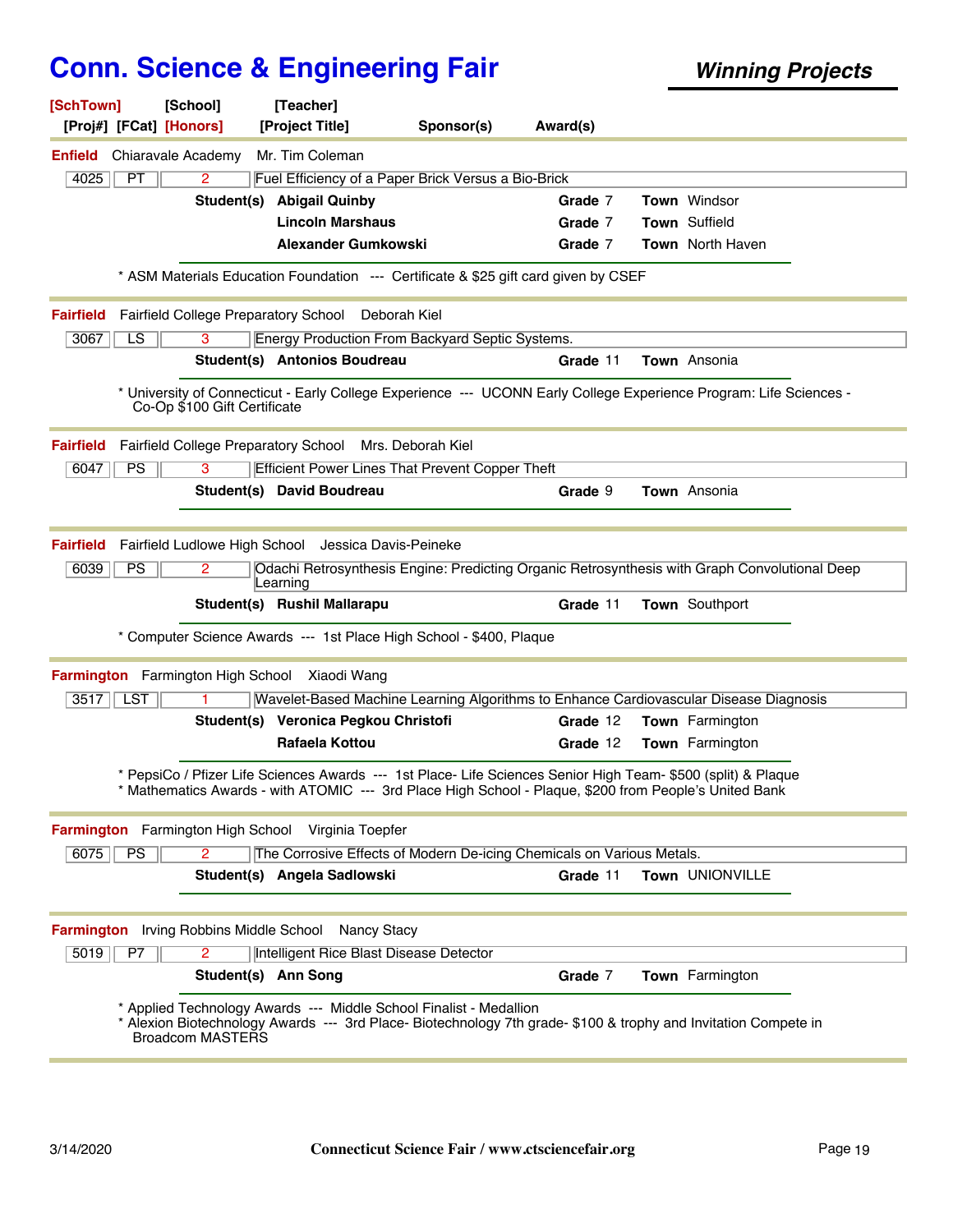| [SchTown]<br>[Proj#] [FCat] [Honors]                   | [School]             | [Teacher]<br>[Project Title]                                                                   | Sponsor(s) | Award(s) |                                                                                                                  |
|--------------------------------------------------------|----------------------|------------------------------------------------------------------------------------------------|------------|----------|------------------------------------------------------------------------------------------------------------------|
|                                                        |                      | <b>Fishers Island</b> Fishers Island School Carol Giles                                        |            |          |                                                                                                                  |
| 3072<br>LS.                                            | $\mathbf{2}^{\circ}$ | <b>Oyster Gonad Production</b>                                                                 |            |          |                                                                                                                  |
|                                                        |                      | <b>Student(s) Ashley Butler</b>                                                                |            | Grade 12 | <b>Town Groton</b>                                                                                               |
|                                                        |                      | <b>Fishers Island</b> Fishers Island School Carol Giles                                        |            |          |                                                                                                                  |
| 3111<br>LS.                                            | 2                    | Antimicrobials in the Natural World: Assessing their effectivity against E-Coli Strain K-12    |            |          |                                                                                                                  |
|                                                        |                      | Student(s) Arabella Hatfield                                                                   |            | Grade 11 | <b>Town</b> Noank                                                                                                |
|                                                        |                      | <b>Fishers Island</b> Fishers Island School Carol Giles                                        |            |          |                                                                                                                  |
| 3027<br>LS.                                            | 2                    | Lumbricus Terrestris's Effect on Climate Change: Carbon Source or Sink?                        |            |          |                                                                                                                  |
|                                                        |                      | Student(s) Lillian Kane                                                                        |            | Grade 11 | <b>Town Groton</b>                                                                                               |
|                                                        |                      | <b>Fishers Island</b> Fishers Island School Carol Giles                                        |            |          |                                                                                                                  |
| 3061<br>LS.                                            | 3                    | Population Density of Disease Carrying Ticks in Urban and Rural Locations                      |            |          |                                                                                                                  |
|                                                        |                      | Student(s) Ellanora Lerner                                                                     |            | Grade 12 | <b>Town</b> New London                                                                                           |
| <b>Forestville</b>                                     | St. Matthew School   | Mrs. Persichetti                                                                               |            |          |                                                                                                                  |
| 5529<br>P <sub>8</sub>                                 | 2                    | How Old is the Universe?                                                                       |            |          |                                                                                                                  |
|                                                        |                      | Student(s) Grace Beyer                                                                         |            | Grade 8  | Town Bristol                                                                                                     |
|                                                        |                      |                                                                                                |            |          | * Connecticut College-Physics, Astronomy, & Geophysics Dept. --- \$150 and Certificate, Junior Physics & T-shirt |
| <b>Forestville</b>                                     |                      | St. Matthew School Mrs. Persichetti                                                            |            |          |                                                                                                                  |
| 2004<br>L7                                             | 2                    | Hydroponics                                                                                    |            |          |                                                                                                                  |
|                                                        |                      | Student(s) Liam Lines                                                                          |            | Grade 7  | <b>Town Bristol</b>                                                                                              |
| <b>Forestville</b> St. Matthew School Mrs. Persichetti |                      |                                                                                                |            |          |                                                                                                                  |
| 5536 P8                                                |                      | Do Baseball Field Dimensions Affect Hitters?                                                   |            |          |                                                                                                                  |
|                                                        |                      | Student(s) Allison Mangiagli                                                                   |            | Grade 8  | Town Bristol                                                                                                     |
| <b>Forestville</b>                                     | St. Matthew School   | Miss Persichetti                                                                               |            |          |                                                                                                                  |
| 2024<br>L7                                             |                      | Does age affect memory?                                                                        |            |          |                                                                                                                  |
|                                                        |                      | Student(s) Victoria Matkowski                                                                  |            | Grade 7  | Town Bristol                                                                                                     |
|                                                        |                      | * PepsiCo / Pfizer Life Sciences Awards --- Finalist - Life Sciences 7th grade - CSF Medallion |            |          |                                                                                                                  |
| Glastonbury Glastonbury High School                    |                      | Ms. Diane Pintavalle                                                                           |            |          |                                                                                                                  |
| 3055<br>LS                                             | 2                    | NANOCAPSULE                                                                                    |            |          | ENZYME TRIGGERED DEGRADATION STUDIES OF A NUCLEUS TARGETED NUCLEIC ACID                                          |
|                                                        |                      | Student(s) Ananya Aggarwal                                                                     |            | Grade 12 | <b>Town</b> South Glastonbury                                                                                    |
|                                                        |                      | * Collins Aerospace Engineering Awards --- 3rd Place- Engineering Senior High- \$200 & plaque  |            |          |                                                                                                                  |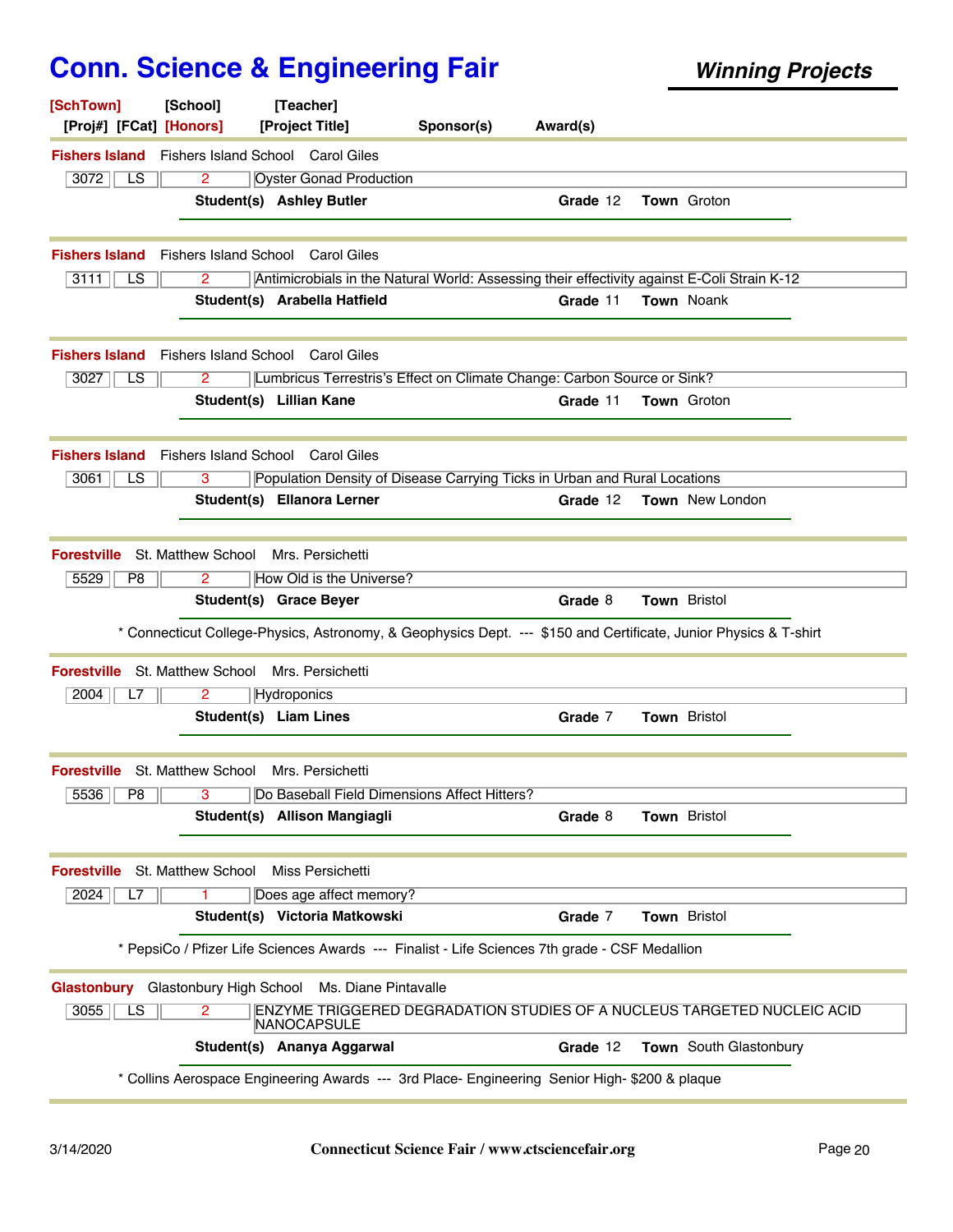| [SchTown]<br>[Proj#] [FCat] [Honors] | [School]                | [Teacher]<br>[Project Title]                                | Sponsor(s)                                                                                                                                                                                                                                                                                                   | Award(s) |                      |  |
|--------------------------------------|-------------------------|-------------------------------------------------------------|--------------------------------------------------------------------------------------------------------------------------------------------------------------------------------------------------------------------------------------------------------------------------------------------------------------|----------|----------------------|--|
|                                      |                         | Glastonbury Glastonbury High School Ms. Diane Pintavalle    |                                                                                                                                                                                                                                                                                                              |          |                      |  |
| 3114<br>$\overline{LS}$              | $\overline{2}$          |                                                             | Mechanistic Study of Sustained Release Microneedles                                                                                                                                                                                                                                                          |          |                      |  |
|                                      |                         | Student(s) Kayli Anderson                                   |                                                                                                                                                                                                                                                                                                              | Grade 12 | Town Glastonbury     |  |
| Glastonbury                          |                         | Glastonbury High School Diane Pintavalle                    |                                                                                                                                                                                                                                                                                                              |          |                      |  |
| 3039<br>LS                           | 3                       |                                                             | Characterization of a Thermo-Responsive Crosslinker for Controlling Micelle Degradation                                                                                                                                                                                                                      |          |                      |  |
|                                      |                         | <b>Student(s) Nicholas Bassett</b>                          |                                                                                                                                                                                                                                                                                                              | Grade 12 | Town Glastonbury     |  |
| <b>ONR</b>                           |                         |                                                             | * Office of Naval Research- U.S. Navy / U.S. Marine Corps --- High School- Certificate, \$75.00 gift certificate given by                                                                                                                                                                                    |          |                      |  |
|                                      |                         | Glastonbury Glastonbury High School Diane Pintavalle        |                                                                                                                                                                                                                                                                                                              |          |                      |  |
| 6053<br><b>PS</b>                    | 2                       |                                                             | Synthesis of Novel Mesoporous Mixed Metal Oxides                                                                                                                                                                                                                                                             |          |                      |  |
|                                      |                         | Student(s) Shanmukakumari Channa                            |                                                                                                                                                                                                                                                                                                              | Grade 12 | Town Glastonbury     |  |
| <b>Glastonbury</b>                   | Glastonbury High School | Diane Pintavalle                                            |                                                                                                                                                                                                                                                                                                              |          |                      |  |
| 6096<br><b>PS</b>                    | 3                       |                                                             | The Optimal Heat Acclimation Approach for the U.S. Military                                                                                                                                                                                                                                                  |          |                      |  |
|                                      |                         | Student(s) Tiffany Jefferson                                |                                                                                                                                                                                                                                                                                                              | Grade 12 | Town Glastonbury     |  |
| Glastonbury                          | Glastonbury High School | Diane Pintavalle                                            |                                                                                                                                                                                                                                                                                                              |          |                      |  |
| 3059<br>LS                           | $\overline{2}$          |                                                             | Inferring Population Structure Using Boosted Clark Consistency Graphs                                                                                                                                                                                                                                        |          |                      |  |
|                                      |                         | Student(s) Dhanush Kalangi                                  |                                                                                                                                                                                                                                                                                                              | Grade 11 | Town Glastonbury     |  |
| <b>Glastonbury</b>                   |                         | Glastonbury High School Diane Pintavalle                    |                                                                                                                                                                                                                                                                                                              |          |                      |  |
| 6102<br><b>PS</b>                    | 2                       |                                                             | Determining the Efficiency of Machine Learning in Missile Detection and Tracking                                                                                                                                                                                                                             |          |                      |  |
|                                      |                         | Student(s) Jacob Krucinski                                  |                                                                                                                                                                                                                                                                                                              | Grade 12 | Town Glastonbury     |  |
|                                      |                         | * U.S. Air Force --- Certificate & \$25 gift card from CSEF |                                                                                                                                                                                                                                                                                                              |          |                      |  |
|                                      |                         | Glastonbury Glastonbury High School Diane Pintavalle        |                                                                                                                                                                                                                                                                                                              |          |                      |  |
| 3084<br>LS.                          | 2                       | Removal and H2 Production                                   | Exploring a Novel Approach for Tackling Climate Change: Engineering Enzymes for Improved CO2                                                                                                                                                                                                                 |          |                      |  |
|                                      |                         | Student(s) Leonard Liu                                      |                                                                                                                                                                                                                                                                                                              | Grade 11 | Town Glastonbury, CT |  |
| related                              |                         | * U.S. Air Force --- Certificate & \$25 gift card from CSEF | * National Oceanic and Atmospheric Administration --- Certificate and \$25 gift card given by CSEF<br>* Society for In Vitro Biology --- Certificate and \$25 gift card given by CSEF<br>* Air and Waste Management Association, Connecticut Chapter --- \$100 Senior, Environmental Research, air pollution |          |                      |  |
| Glastonbury                          | Glastonbury High School | Diane Pintavalle                                            |                                                                                                                                                                                                                                                                                                              |          |                      |  |
| 3012<br>LS                           | $\overline{2}$          |                                                             | THE EXPRESSION OF BECLIN-1 IN METASTASIS FOR PATIENTS OF OSTEOSARCOMA                                                                                                                                                                                                                                        |          |                      |  |
|                                      |                         | Student(s) Naiya Patel                                      |                                                                                                                                                                                                                                                                                                              | Grade 12 | Town GLASTONBURY     |  |
|                                      |                         |                                                             |                                                                                                                                                                                                                                                                                                              |          |                      |  |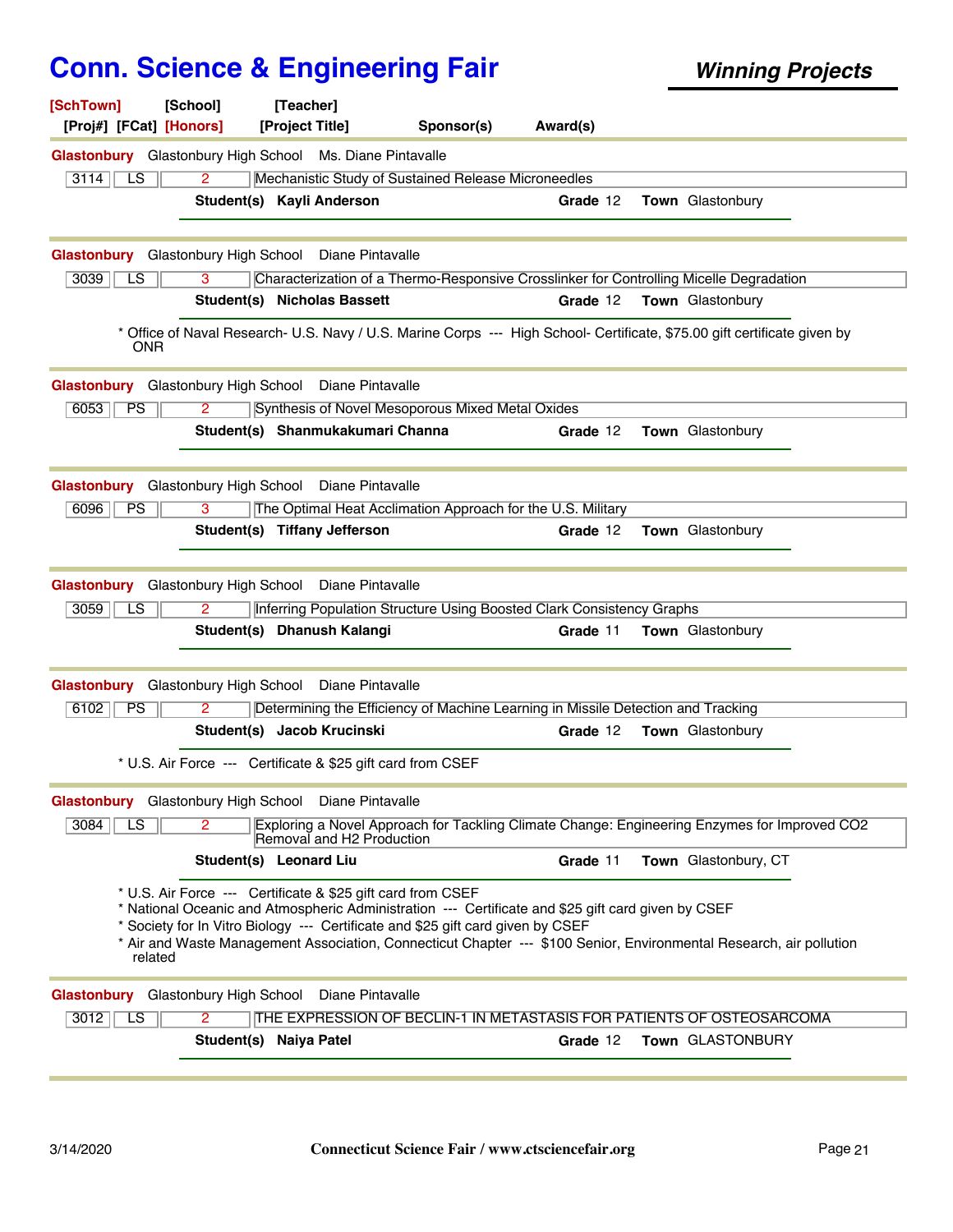| [SchTown]                                                                     | [School]                                        | [Teacher]                            |                  |                                                     |                                                                                                                                                                                    |                       |  |
|-------------------------------------------------------------------------------|-------------------------------------------------|--------------------------------------|------------------|-----------------------------------------------------|------------------------------------------------------------------------------------------------------------------------------------------------------------------------------------|-----------------------|--|
| [Proj#] [FCat] [Honors]                                                       |                                                 | [Project Title]                      |                  | Sponsor(s)                                          | Award(s)                                                                                                                                                                           |                       |  |
| <b>Glastonbury</b> Glastonbury High School Diane Pintavalle                   |                                                 |                                      |                  |                                                     |                                                                                                                                                                                    |                       |  |
| 3014<br>LS                                                                    |                                                 |                                      |                  |                                                     | Understanding the antimicrobial properties of type 2 Abeacin                                                                                                                       |                       |  |
|                                                                               |                                                 | Student(s) Andrei Radulescu          |                  |                                                     | Grade 12                                                                                                                                                                           | Town Glastonbury      |  |
|                                                                               |                                                 |                                      |                  |                                                     | * PepsiCo / Pfizer Life Sciences Awards --- 3rd Place- Life Sciences Senior High- \$200 & Plaque                                                                                   |                       |  |
| Glastonbury Glastonbury High School                                           |                                                 |                                      | Diane Pintavalle |                                                     |                                                                                                                                                                                    |                       |  |
| 6004<br><b>PS</b>                                                             | 2.                                              |                                      |                  |                                                     | Spatiotemporal mapping and statistical analysis of native, endemic, and invasive florae using vegetation<br>index data from multispectral optical imagery in the Galapagos islands |                       |  |
|                                                                               |                                                 | Student(s) Anna Radulescu            |                  |                                                     | Grade 11                                                                                                                                                                           | Town Glastonbury      |  |
| <b>Glastonbury</b>                                                            | Glastonbury High School                         |                                      | Diane Pintavalle |                                                     |                                                                                                                                                                                    |                       |  |
| 3008<br>LS                                                                    | 3                                               |                                      |                  |                                                     | Optimizing a Method for Parathyroid Cell Primary Culture                                                                                                                           |                       |  |
|                                                                               |                                                 | Student(s) Anirudh Undrakonda        |                  |                                                     | Grade 12                                                                                                                                                                           | Town Glastonbury      |  |
|                                                                               |                                                 | Dana Montanez                        |                  |                                                     |                                                                                                                                                                                    |                       |  |
|                                                                               |                                                 |                                      |                  |                                                     |                                                                                                                                                                                    |                       |  |
| <b>Brunswick School</b>                                                       |                                                 |                                      |                  |                                                     |                                                                                                                                                                                    |                       |  |
| Greenwich<br>6003<br><b>PS</b>                                                | 2                                               | <b>Student(s)</b> Luke Apostolides   |                  |                                                     | Utilizing Alpha-Particle Decay as a Catalyst for Ionization and a Source of Clean Energy<br>Grade 10                                                                               | Town Greenwich        |  |
| <b>ONR</b>                                                                    | <b>Brunswick School</b>                         | Dana Montanez                        |                  |                                                     | * Office of Naval Research- U.S. Navy / U.S. Marine Corps --- High School- Certificate, \$75.00 gift certificate given by                                                          |                       |  |
| 6520    PST                                                                   | 2                                               |                                      |                  | Condensation and Collection of Cooling Tower Steam: |                                                                                                                                                                                    |                       |  |
|                                                                               |                                                 | Student(s) Ashton Arjomand           |                  |                                                     | Grade 10                                                                                                                                                                           | Town Greenwich        |  |
|                                                                               |                                                 | <b>Max Konzerowsky</b>               |                  |                                                     | Grade 10                                                                                                                                                                           | Town Darien           |  |
|                                                                               | Excellence in Energy Research, \$100 cash award |                                      |                  |                                                     | * Westinghouse Electric Company/New England Chapter of North American Young Generation in Nuclear --- 1st place,                                                                   |                       |  |
|                                                                               |                                                 |                                      |                  |                                                     |                                                                                                                                                                                    |                       |  |
| 6064<br>PS                                                                    | 2                                               |                                      |                  |                                                     | Deducing and Neutralizing Clopyralid Concentration in Bagged Compost                                                                                                               |                       |  |
| Greenwich                                                                     |                                                 | <b>Student(s)</b> Leyton Borcherding |                  |                                                     | Grade 11                                                                                                                                                                           | <b>Town</b> Greenwich |  |
|                                                                               |                                                 | Dana Montanez                        |                  |                                                     |                                                                                                                                                                                    |                       |  |
| 6503   PST                                                                    | $\overline{2}$                                  |                                      |                  |                                                     |                                                                                                                                                                                    |                       |  |
| <b>Greenwich</b> Brunswick School Dana Montanez<br>Greenwich Brunswick School | Student(s)                                      | John Brown                           |                  |                                                     | Creation of an Efficient Fluid Coolant System through the use of Ferrofluid<br>Grade 10                                                                                            | Town Greenwhich       |  |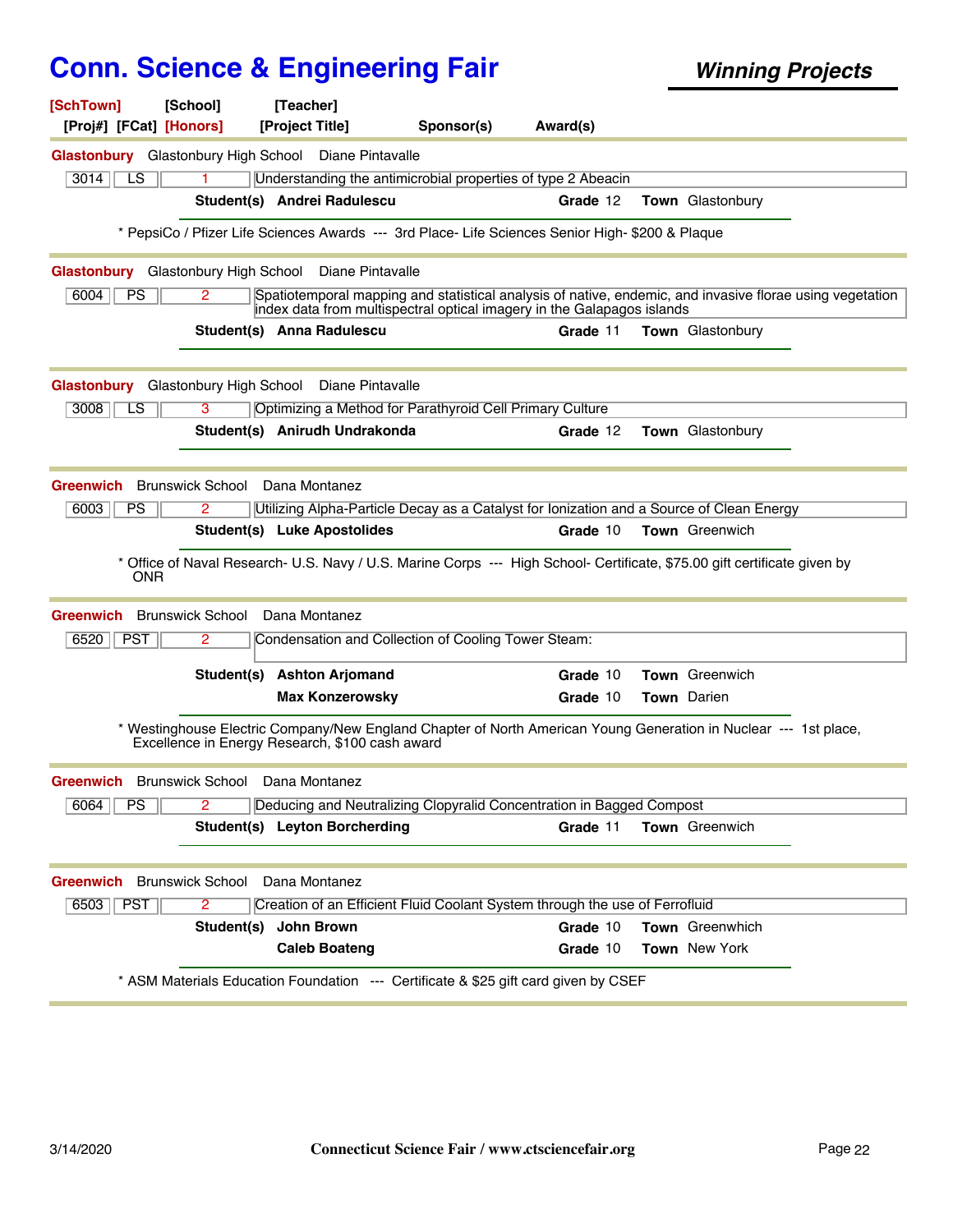| [SchTown]<br>[Proj#] [FCat] [Honors]             | [School]                         | [Teacher]<br>[Project Title]                                                                                                                                                                                                                                                                                                                                                                                                                                                                                                                                              | Sponsor(s) | Award(s) |                 |                       |  |
|--------------------------------------------------|----------------------------------|---------------------------------------------------------------------------------------------------------------------------------------------------------------------------------------------------------------------------------------------------------------------------------------------------------------------------------------------------------------------------------------------------------------------------------------------------------------------------------------------------------------------------------------------------------------------------|------------|----------|-----------------|-----------------------|--|
|                                                  |                                  |                                                                                                                                                                                                                                                                                                                                                                                                                                                                                                                                                                           |            |          |                 |                       |  |
| <b>Greenwich</b> Brunswick School<br>3501<br>LST | $\overline{2}$                   | Dana Montanez<br>Utilization of Micro-bubbles as a Catalyst for Flocculation of Polluted Water                                                                                                                                                                                                                                                                                                                                                                                                                                                                            |            |          |                 |                       |  |
|                                                  |                                  | Student(s) Tristan Chang                                                                                                                                                                                                                                                                                                                                                                                                                                                                                                                                                  |            | Grade 11 |                 | Town Greenwich        |  |
|                                                  |                                  | <b>Coulter Mackesy</b>                                                                                                                                                                                                                                                                                                                                                                                                                                                                                                                                                    |            | Grade 11 |                 | Town Bronxville       |  |
|                                                  |                                  |                                                                                                                                                                                                                                                                                                                                                                                                                                                                                                                                                                           |            |          |                 |                       |  |
|                                                  |                                  | * Applied Technology Awards --- Senior High Finalist - Medallion                                                                                                                                                                                                                                                                                                                                                                                                                                                                                                          |            |          |                 |                       |  |
| <b>Greenwich</b> Brunswick School                |                                  | Dana Montanez                                                                                                                                                                                                                                                                                                                                                                                                                                                                                                                                                             |            |          |                 |                       |  |
| 6008<br><b>PS</b>                                | $\mathbf{2}^{\prime}$            | Delivery of Medical Supplies using Autonomous Thrust Vectoring UAVs to 3rd World Countries Post<br>Natural Disasters                                                                                                                                                                                                                                                                                                                                                                                                                                                      |            |          |                 |                       |  |
|                                                  |                                  | Student(s) Thomas Fouts                                                                                                                                                                                                                                                                                                                                                                                                                                                                                                                                                   |            | Grade 11 | <b>Town</b> Rye |                       |  |
|                                                  |                                  | * U.S. Agency for International Development (USAID) --- Certificate and \$25 gift card given by CSEF<br>* American Institute of Aeronautics & Astronautics - Connecticut Section --- \$200 award, certificate                                                                                                                                                                                                                                                                                                                                                             |            |          |                 |                       |  |
| <b>Greenwich</b> Brunswick School Dana Montanez  |                                  |                                                                                                                                                                                                                                                                                                                                                                                                                                                                                                                                                                           |            |          |                 |                       |  |
| 3511<br>LST                                      | $\mathbf{2}^{\prime}$            | The Effects of Virtual Reality on Adolescent Reaction Time and Cognitive Recall                                                                                                                                                                                                                                                                                                                                                                                                                                                                                           |            |          |                 |                       |  |
|                                                  |                                  | <b>Student(s) Samuel Guadalupe</b>                                                                                                                                                                                                                                                                                                                                                                                                                                                                                                                                        |            | Grade 10 |                 | <b>Town</b> Greenwich |  |
|                                                  |                                  | <b>Aidan Marks</b>                                                                                                                                                                                                                                                                                                                                                                                                                                                                                                                                                        |            | Grade 10 |                 | <b>Town</b> Riverside |  |
|                                                  | Student(s) Ali Hindy             | * PepsiCo / Pfizer Life Sciences Awards --- Finalist - Life Science Senior High - CSF Medallion                                                                                                                                                                                                                                                                                                                                                                                                                                                                           |            | Grade 11 |                 | <b>Town</b> Greenwich |  |
|                                                  |                                  | * American Meteorological Society --- Certificate & \$25 gift card given by CSEF                                                                                                                                                                                                                                                                                                                                                                                                                                                                                          |            |          |                 |                       |  |
| <b>Greenwich</b> Brunswick School Dana Montanez  |                                  |                                                                                                                                                                                                                                                                                                                                                                                                                                                                                                                                                                           |            |          |                 |                       |  |
| 6510    PST                                      | 1.                               | Desalination and Purification of Seawater using Solar-Powered Electrodialysis                                                                                                                                                                                                                                                                                                                                                                                                                                                                                             |            |          |                 |                       |  |
|                                                  |                                  | Student(s) Gregory Kapp                                                                                                                                                                                                                                                                                                                                                                                                                                                                                                                                                   |            | Grade 10 |                 | <b>Town</b> Greenwich |  |
|                                                  |                                  | <b>Michael Montgomery</b>                                                                                                                                                                                                                                                                                                                                                                                                                                                                                                                                                 |            | Grade 10 |                 | Town Greenwich        |  |
|                                                  |                                  | * Lockheed Martin Physical Sciences Awards --- 3rd Place - Physical Sciences Senior High Team - Plaque                                                                                                                                                                                                                                                                                                                                                                                                                                                                    |            |          |                 |                       |  |
| Greenwich Brunswick School Dana Montanez         |                                  |                                                                                                                                                                                                                                                                                                                                                                                                                                                                                                                                                                           |            |          |                 |                       |  |
| 6019<br>PS                                       | $\overline{2}$                   | Texting-and-Driving Safety Device: Utilizing a Hydraulic Braking System Activated by a Touch-Sensor<br>Steering Wheel to Increase Driver Engagement.                                                                                                                                                                                                                                                                                                                                                                                                                      |            |          |                 |                       |  |
|                                                  |                                  | Student(s) Noah Levi                                                                                                                                                                                                                                                                                                                                                                                                                                                                                                                                                      |            | Grade 11 |                 | Town Wilton           |  |
|                                                  | 2020 Invention Convention, May 2 | * Applied Technology Awards --- 1st Place High School - \$500 and Plaque, Medallion<br>* American Society of Safety Professionals, CT Valley Chapter --- \$150 grade 9-12 project<br>* Zepke Awards --- \$125 - For the Best Use of Electronic Circuitry- Senior High<br>* Connecticut Invention Convention "Next Step Inventors" --- Next Step Inventor Trophy & Invitation to compete at the<br>* University of Connecticut Academic Excellence Scholarship --- Academic Excellence Physical Sci. scholarship -<br>\$7,500 /year, four academic years- (\$30,000 total) |            |          |                 |                       |  |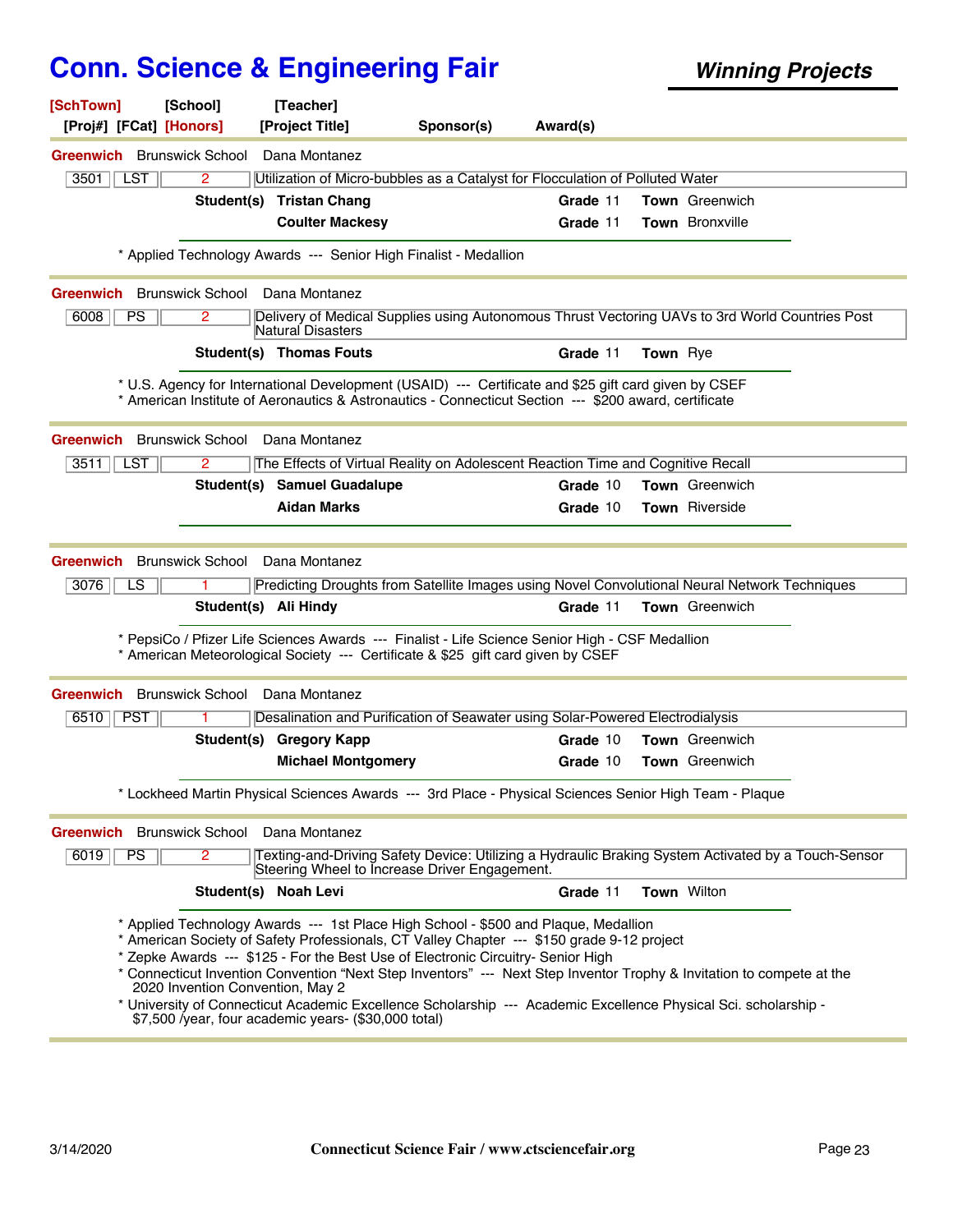| [SchTown]<br>[Proj#] [FCat] [Honors]      | [School]                                        | [Teacher]<br>[Project Title]                                                                                                                                                                                                                                                                                           | Sponsor(s) | Award(s) |                           |  |
|-------------------------------------------|-------------------------------------------------|------------------------------------------------------------------------------------------------------------------------------------------------------------------------------------------------------------------------------------------------------------------------------------------------------------------------|------------|----------|---------------------------|--|
|                                           |                                                 |                                                                                                                                                                                                                                                                                                                        |            |          |                           |  |
| <b>Greenwich</b> Brunswick School<br>6068 |                                                 | Dana Montanez                                                                                                                                                                                                                                                                                                          |            |          |                           |  |
| <b>PS</b>                                 | $\overline{2}$                                  | Development of a Novel Neural Network Architecture for Improved Multiclass Classification<br>Student(s) Jamison Meindl                                                                                                                                                                                                 |            | Grade 12 | <b>Town</b> Riverside     |  |
|                                           |                                                 |                                                                                                                                                                                                                                                                                                                        |            |          |                           |  |
|                                           |                                                 | * Mathematics Awards - with ATOMIC --- High School Finalist - Medallion                                                                                                                                                                                                                                                |            |          |                           |  |
| <b>Greenwich</b> Brunswick School         |                                                 | Dana Montanez                                                                                                                                                                                                                                                                                                          |            |          |                           |  |
| $3526$   LST                              | $\mathbf{2}^{\prime}$                           | Creation of a NaBI EA tural Water Filtration System of Heavy Metals Using Pleurotus Ostreatus Fungi                                                                                                                                                                                                                    |            |          |                           |  |
|                                           |                                                 | Student(s) Colin Mulshine                                                                                                                                                                                                                                                                                              |            | Grade 11 | Town Riverside            |  |
|                                           |                                                 | <b>Brooks Ferguson</b>                                                                                                                                                                                                                                                                                                 |            | Grade 11 | <b>Town</b> Greenwich     |  |
|                                           | <b>Greenwich</b> Brunswick School Dana Montanez |                                                                                                                                                                                                                                                                                                                        |            |          |                           |  |
| $6529$   PST                              | $\mathbf{2}^{\prime}$                           | Optimization of the Insoles: Material Testing to Maximize Athletic Results                                                                                                                                                                                                                                             |            |          |                           |  |
|                                           |                                                 | <b>Student(s) Myles Spiess</b>                                                                                                                                                                                                                                                                                         |            | Grade 10 | <b>Town</b> Old Greenwich |  |
|                                           |                                                 | <b>Nicholas Altman</b>                                                                                                                                                                                                                                                                                                 |            | Grade 10 | Town Mount Kisco          |  |
|                                           |                                                 |                                                                                                                                                                                                                                                                                                                        |            |          |                           |  |
|                                           |                                                 | * Collins Aerospace Engineering Awards --- Finalist - Engineering High School - CSF Medallion<br>* Samantha Freeman Award for Excellence in Sports Science or Engineering --- For Excellence in Sports Science or<br>Engineering by a High School student, \$150 cash                                                  |            |          |                           |  |
| <b>Greenwich</b>                          | Brunswick School Dana Montanez                  |                                                                                                                                                                                                                                                                                                                        |            |          |                           |  |
| 6027<br><b>PS</b>                         | 3                                               | Microplastic Concentrations in the Mianus River: Filtering, Measuring, and Mapping                                                                                                                                                                                                                                     |            |          |                           |  |
|                                           |                                                 | Student(s) Ryan Winston                                                                                                                                                                                                                                                                                                |            | Grade 11 | <b>Town</b> Greenwich     |  |
|                                           | Greenwich Greenwich Academy Kristin Gannon      |                                                                                                                                                                                                                                                                                                                        |            |          |                           |  |
| 2018<br>L7                                |                                                 | The Effects of Fertilizers on the Diversity and Density of Soil Microbes                                                                                                                                                                                                                                               |            |          |                           |  |
|                                           |                                                 | Student(s) Ruby Montanez                                                                                                                                                                                                                                                                                               |            | Grade 7  | <b>Town</b> Greenwich     |  |
|                                           | <b>Broadcom MASTERS</b><br><b>MASTERS</b>       | * PepsiCo / Pfizer Life Sciences Awards --- 2nd Place- Life Sciences 7th grade- \$100 & trophy and Invite to Compete<br>* Environmental Sciences Awards with CACIWC --- 3rd Place MS-\$100, Trophy<br>* Alexion Biotechnology Awards --- 4th Place- Biotechnology 7th grade- trophy and Invitation Compete in Broadcom |            |          |                           |  |
| <b>Greenwich</b>                          |                                                 | Greenwich Academy Dr. Monica Ortiz                                                                                                                                                                                                                                                                                     |            |          |                           |  |
| 3016<br>LS                                | 2                                               | Using Artificial Intelligence to Uncover the Connection between RNA Gene Expression and Cancer                                                                                                                                                                                                                         |            |          |                           |  |
|                                           |                                                 | Student(s) Natalie Shell                                                                                                                                                                                                                                                                                               |            | Grade 10 | Town Greenwich            |  |
|                                           |                                                 | * Alexion Biotechnology Awards --- Finalist - Biotechnology Senior High - CSF Medallion<br>* CT Technology Council / CT Center for Advanced Technology Young Woman Innovation Award --- \$150 Cash Award<br>for Technological Innovation by a female project                                                           |            |          |                           |  |
|                                           | <b>Greenwich</b> Greenwich Catholic School      | Mrs. Carol Lutz                                                                                                                                                                                                                                                                                                        |            |          |                           |  |
| 4038<br>PT.                               | 3                                               | Shades N' Rays                                                                                                                                                                                                                                                                                                         |            |          |                           |  |
|                                           | Student(s)                                      | <b>Elle Brew</b>                                                                                                                                                                                                                                                                                                       |            | Grade 7  | Town Greenwich            |  |
|                                           |                                                 | <b>Kate Robinson</b>                                                                                                                                                                                                                                                                                                   |            | Grade 7  | Town Stamford             |  |
|                                           |                                                 | <b>Sofia Navarrete</b>                                                                                                                                                                                                                                                                                                 |            | Grade 7  | Town Stamford             |  |
|                                           |                                                 | * Alexion Biotechnology Awards --- Finalist - Biotechnology 7h grade - CSF Medallion                                                                                                                                                                                                                                   |            |          |                           |  |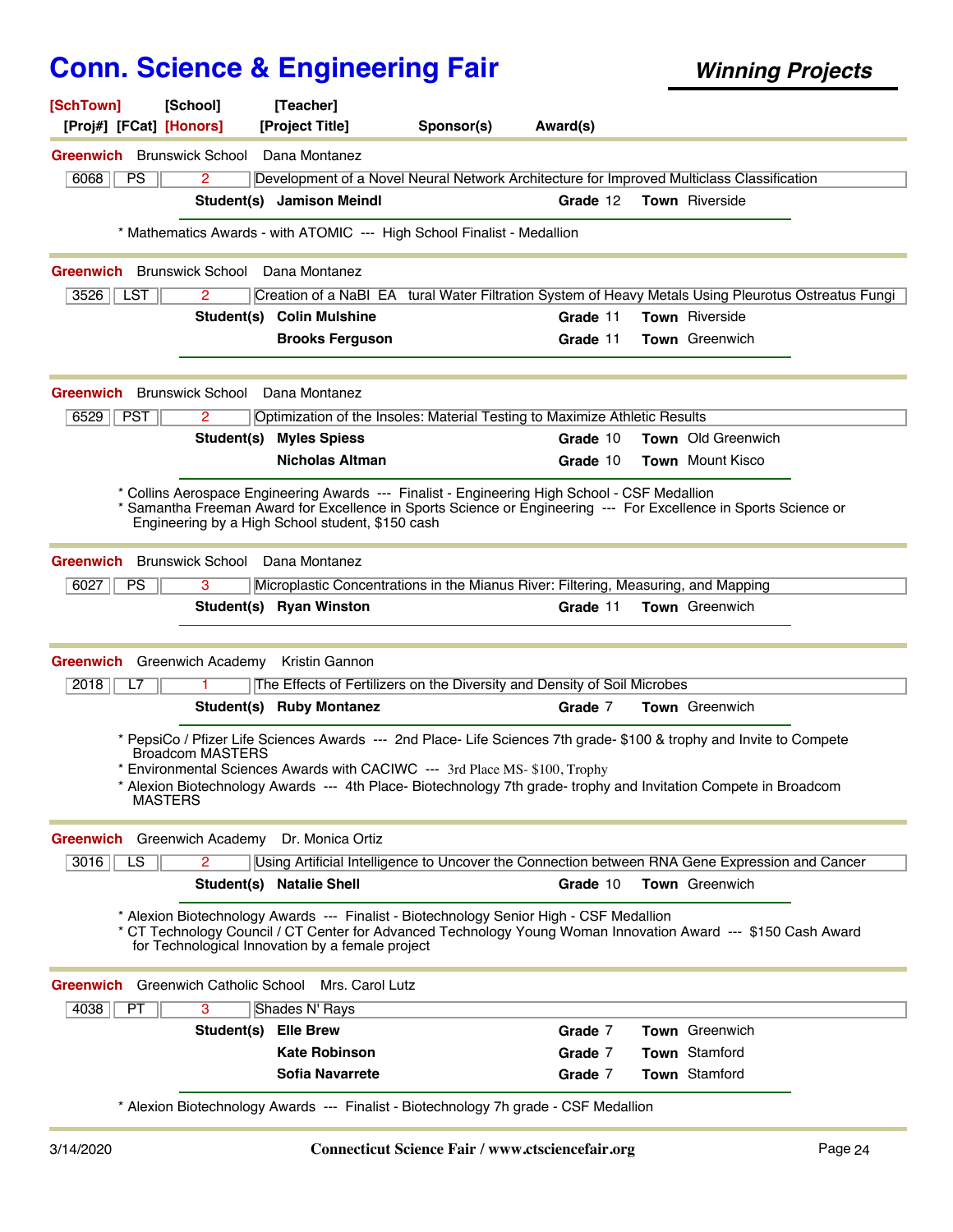| [SchTown]<br>[Proj#] [FCat] [Honors]                 | [School] | [Teacher]<br>[Project Title]                                                                                                                                                                                                                                                                                                                               | Sponsor(s) | Award(s) |                       |  |
|------------------------------------------------------|----------|------------------------------------------------------------------------------------------------------------------------------------------------------------------------------------------------------------------------------------------------------------------------------------------------------------------------------------------------------------|------------|----------|-----------------------|--|
| <b>Greenwich</b> Greenwich Catholic School Mrs. Lutz |          |                                                                                                                                                                                                                                                                                                                                                            |            |          |                       |  |
| 4031<br>PT                                           | 3        | <b>TEG TALK</b>                                                                                                                                                                                                                                                                                                                                            |            |          |                       |  |
|                                                      |          | Student(s) Tyler Caputo                                                                                                                                                                                                                                                                                                                                    |            | Grade 8  | <b>Town</b> Greenwich |  |
|                                                      |          | <b>Anton Srdanovic</b>                                                                                                                                                                                                                                                                                                                                     |            | Grade 8  | <b>Town Stamford</b>  |  |
| Greenwich                                            |          | Greenwich Catholic School Carol Ann Lutz                                                                                                                                                                                                                                                                                                                   |            |          |                       |  |
| 4011<br><b>PT</b>                                    | 2        | <b>Vibration Voltage</b>                                                                                                                                                                                                                                                                                                                                   |            |          |                       |  |
|                                                      |          | Student(s) William Carragher                                                                                                                                                                                                                                                                                                                               |            | Grade 8  | <b>Town</b> Stamford  |  |
|                                                      |          | <b>Christian Sorbera</b>                                                                                                                                                                                                                                                                                                                                   |            | Grade 8  | <b>Town</b> Greenwich |  |
|                                                      |          | <b>Sydney Dettmer</b>                                                                                                                                                                                                                                                                                                                                      |            | Grade 8  | Town Stamford         |  |
|                                                      |          | * Alternative/Renewable Energy Awards --- 1st Place Middle School - \$300 Cash and Trophy                                                                                                                                                                                                                                                                  |            |          |                       |  |
| Greenwich                                            |          | Greenwich Catholic School Carol Lutz                                                                                                                                                                                                                                                                                                                       |            |          |                       |  |
| 4004<br>РT                                           | 3        | Natural Nails                                                                                                                                                                                                                                                                                                                                              |            |          |                       |  |
|                                                      |          | Student(s) Adriana Cerbone                                                                                                                                                                                                                                                                                                                                 |            | Grade 7  | <b>Town</b> Stamford  |  |
|                                                      |          | <b>Izzy Hegarty</b>                                                                                                                                                                                                                                                                                                                                        |            | Grade 7  | Town Stamford         |  |
| $\overline{LS}$<br>3018                              | 1.       | Non-Invasive Augmentation of Modern Depression Phototherapy through Targeting<br><b>Student(s) Charlie Decker</b><br>* PepsiCo / Pfizer Life Sciences Awards --- Finalist - Life Science Senior High - CSF Medallion<br>* Future Sustainability Awards --- High School Finalist - Medallion<br>* Otero Family Award --- The Otero Family Award; \$200 cash |            | Grade 11 | Town Old Greenwich    |  |
|                                                      |          | * University of Connecticut Academic Excellence Scholarship --- Academic Excellence Life Sciences scholarship -<br>\$7,500/year, four academic years- (\$30,000 total)                                                                                                                                                                                     |            |          |                       |  |
| Greenwich                                            |          | Greenwich High School Andrew Bramante                                                                                                                                                                                                                                                                                                                      |            |          |                       |  |
| 6026<br>PS                                           | 2        | Decoding Algorithms for Correction of X-Z and Spacially Correlated Errors in Topological Quantum<br>Computing                                                                                                                                                                                                                                              |            |          |                       |  |
|                                                      |          | Student(s) Sam Florin                                                                                                                                                                                                                                                                                                                                      |            | Grade 11 | Town Greenwich        |  |
|                                                      |          | * Computer Science Awards --- Senior High Finalist - Medallion<br>* United Technologies Corporation Awards --- \$500 in UTC Common Stock, Plaque, Backpack, and Annual Report<br>* University of Connecticut - Early College Experience --- UCONN Early College Experience Program: Physical<br>Sciences - Co-Op \$100 Gift Certificat                     |            |          |                       |  |
|                                                      |          | <b>Greenwich</b> Greenwich High School Andrew Bramante                                                                                                                                                                                                                                                                                                     |            |          |                       |  |
| 3050<br>LS                                           | 2        | Early Diagnosis of Pancreatic Cancer via Urinary Biomarkers with a New, Rapid, and Simple Lateral<br><b>Flow Assay</b>                                                                                                                                                                                                                                     |            |          |                       |  |
|                                                      |          | Student(s) Ana-Florina Galic                                                                                                                                                                                                                                                                                                                               |            | Grade 10 | Town Riverside        |  |
|                                                      |          | * Collins Aerospace Engineering Awards --- 1st Place- Engineering Senior High- \$500 & plaque,<br>* Alexion Biotechnology Awards --- 3rd Place- Biotechnology Senior High- \$300 & plaque<br>* Lunch with a Patent Attorney --- Lunch with a Patent Attorney                                                                                               |            |          |                       |  |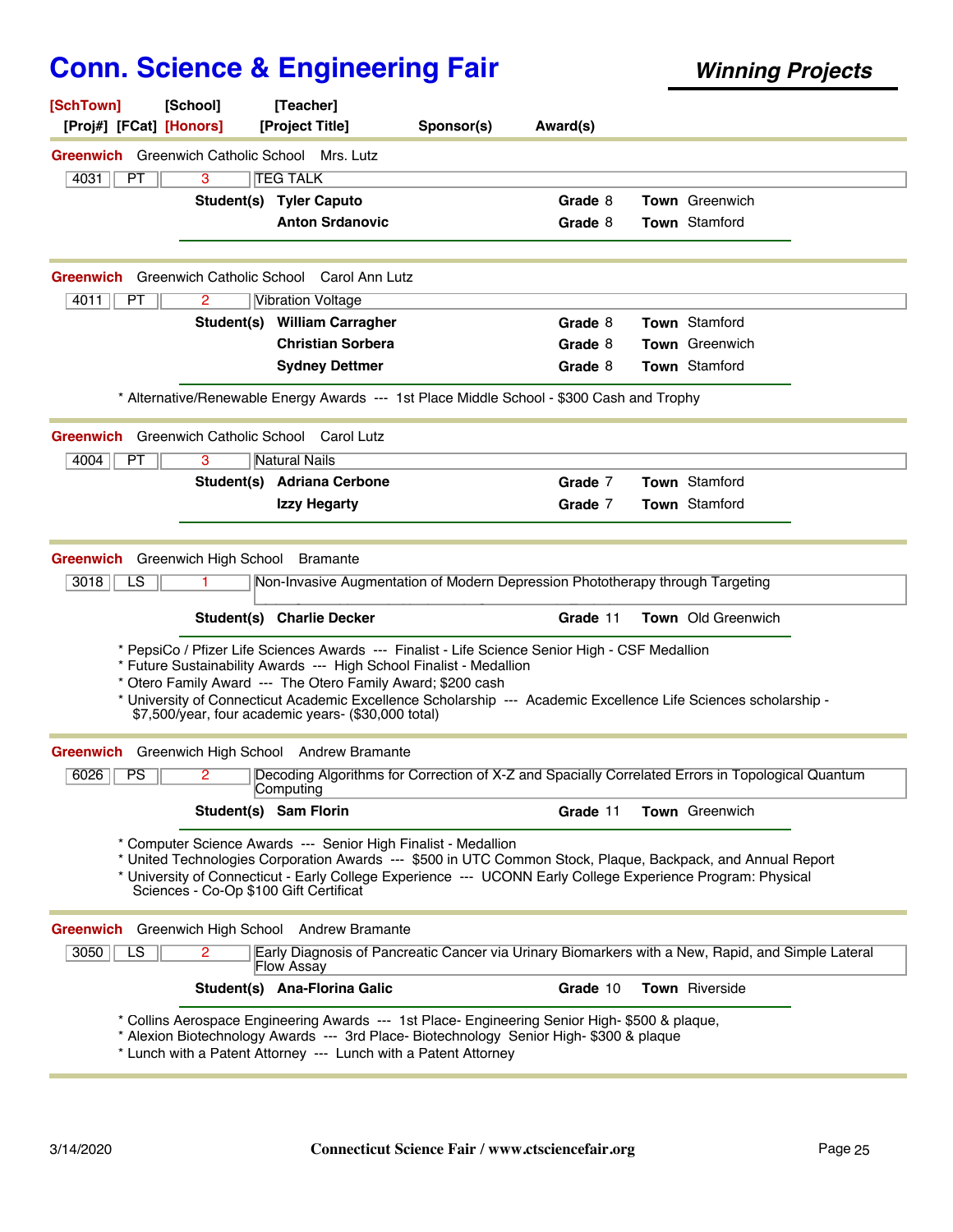| [SchTown]<br>[Proj#] [FCat] [Honors]                                                                                                                                             | [School]<br>[Teacher]<br>[Project Title] | Sponsor(s)                                                                                                                                                                                                                                                                                                                                                                            | Award(s) |                                                                                                                                                                                                                                                                                                                                                                                                                                                                           |  |
|----------------------------------------------------------------------------------------------------------------------------------------------------------------------------------|------------------------------------------|---------------------------------------------------------------------------------------------------------------------------------------------------------------------------------------------------------------------------------------------------------------------------------------------------------------------------------------------------------------------------------------|----------|---------------------------------------------------------------------------------------------------------------------------------------------------------------------------------------------------------------------------------------------------------------------------------------------------------------------------------------------------------------------------------------------------------------------------------------------------------------------------|--|
| Greenwich Greenwich High School Andrew Bramante                                                                                                                                  |                                          |                                                                                                                                                                                                                                                                                                                                                                                       |          |                                                                                                                                                                                                                                                                                                                                                                                                                                                                           |  |
| 3103<br>LS                                                                                                                                                                       |                                          |                                                                                                                                                                                                                                                                                                                                                                                       |          | Improved Design and Field Verification of Varroa destructor Control with a Dual-function, Thymol-                                                                                                                                                                                                                                                                                                                                                                         |  |
|                                                                                                                                                                                  |                                          |                                                                                                                                                                                                                                                                                                                                                                                       |          |                                                                                                                                                                                                                                                                                                                                                                                                                                                                           |  |
|                                                                                                                                                                                  | Student(s) Raina Jain                    |                                                                                                                                                                                                                                                                                                                                                                                       | Grade 12 | <b>Town</b> Riverside                                                                                                                                                                                                                                                                                                                                                                                                                                                     |  |
| \$100                                                                                                                                                                            |                                          | * PepsiCo / Pfizer Life Sciences Awards --- Finalist - Life Science Senior High - CSF Medallion<br>* Collins Aerospace Engineering Awards --- Finalist - Engineering High School - CSF Medallion<br>* Jon Chapitis Memorial Award --- John Chapitis Spirit of Innovation Award - HS \$200<br>* GENIUS Olympiad --- GENIUS Olympiad Competition for 1st Place HS Environmental Project |          | * Environmental Sciences Awards with CACIWC --- 1st Place HS- Plaque & \$800 Stipend to Compete at GENIUS Olympiad<br>* MTU Aero Engines North America, Inc. --- MTU Aero Engines Mechanical Engineering Innovative Concept Award -                                                                                                                                                                                                                                       |  |
| Greenwich Greenwich High School Andrew Bramante                                                                                                                                  |                                          |                                                                                                                                                                                                                                                                                                                                                                                       |          |                                                                                                                                                                                                                                                                                                                                                                                                                                                                           |  |
| 6091<br><b>PS</b>                                                                                                                                                                |                                          | Reduce Food Waste                                                                                                                                                                                                                                                                                                                                                                     |          | Incorporation of TiO 2 - Ag Nanostructures into LDPE Bags, to Create an Antifungal Plastic Wrap to                                                                                                                                                                                                                                                                                                                                                                        |  |
|                                                                                                                                                                                  | Student(s) Alexandra Mark                |                                                                                                                                                                                                                                                                                                                                                                                       | Grade 12 | Town Greenwich                                                                                                                                                                                                                                                                                                                                                                                                                                                            |  |
|                                                                                                                                                                                  |                                          | * Collins Aerospace Engineering Awards --- Finalist - Engineering High School - CSF Medallion                                                                                                                                                                                                                                                                                         |          | * Lockheed Martin Physical Sciences Awards --- 3rd Place- Physical Sciences Senior High Individual - \$200 & Plaque                                                                                                                                                                                                                                                                                                                                                       |  |
| Greenwich Greenwich High School Andrew Bramante                                                                                                                                  |                                          |                                                                                                                                                                                                                                                                                                                                                                                       |          |                                                                                                                                                                                                                                                                                                                                                                                                                                                                           |  |
| 6059<br>PS                                                                                                                                                                       |                                          | Ambient Processes                                                                                                                                                                                                                                                                                                                                                                     |          | Scale-up of Water-Splitting Hydrogen Production Using Piezo-Electrochemical Nanostructures and                                                                                                                                                                                                                                                                                                                                                                            |  |
|                                                                                                                                                                                  | Student(s) Zachary Mester                |                                                                                                                                                                                                                                                                                                                                                                                       | Grade 12 | Town Cos Cob                                                                                                                                                                                                                                                                                                                                                                                                                                                              |  |
| \$100                                                                                                                                                                            |                                          | * Lockheed Martin Physical Sciences Awards --- Finalist - Physical Sciences Senior High - CSF Medallion<br>* Collins Aerospace Engineering Awards --- Finalist - Engineering High School - CSF Medallion                                                                                                                                                                              |          | * United Technologies Corporation Awards --- \$500 in UTC Common Stock, Plaque, Backpack, and Annual Report<br>* MTU Aero Engines North America, Inc. --- MTU Aero Engines Mechanical Engineering Applied Principles Award -                                                                                                                                                                                                                                              |  |
| Greenwich Greenwich High School Andrew Bramante                                                                                                                                  |                                          |                                                                                                                                                                                                                                                                                                                                                                                       |          |                                                                                                                                                                                                                                                                                                                                                                                                                                                                           |  |
| 6072<br><b>PS</b>                                                                                                                                                                | Bioreactor                               |                                                                                                                                                                                                                                                                                                                                                                                       |          | Creation of a CO2-free Energy via a Solar-Powered Cu2O Nanowire Microbial - Algae Photosynthetic                                                                                                                                                                                                                                                                                                                                                                          |  |
|                                                                                                                                                                                  | Student(s) Madeline Minichetti           |                                                                                                                                                                                                                                                                                                                                                                                       | Grade 9  | Town Greenwich                                                                                                                                                                                                                                                                                                                                                                                                                                                            |  |
| \$75 cash award                                                                                                                                                                  | sustainable energy                       |                                                                                                                                                                                                                                                                                                                                                                                       |          | * Lockheed Martin Physical Sciences Awards --- 4th Place- Physical Sciences Senior High Individual - Plaque<br>* United Technologies Corporation Awards --- \$500 in UTC Common Stock, Plaque, Backpack, and Annual Report<br>* Constellation, an Exelon Company --- 1st: \$150.00 Cash - Grade 9 - 12: For Excellence in clean renewable /<br>* MIT Club of Hartford K-12 Initiative --- For excellence in science & technology of energy related research, high school, |  |
| Greenwich Greenwich High School Andrew Bramante                                                                                                                                  |                                          |                                                                                                                                                                                                                                                                                                                                                                                       |          |                                                                                                                                                                                                                                                                                                                                                                                                                                                                           |  |
| $\overline{\text{LS}}$<br>3098                                                                                                                                                   | $\overline{2}$                           |                                                                                                                                                                                                                                                                                                                                                                                       |          | Smartphone Detection of Cardiovascular Disease using Retinal Features of Fundus Photography                                                                                                                                                                                                                                                                                                                                                                               |  |
|                                                                                                                                                                                  | Student(s) Ella Moore                    |                                                                                                                                                                                                                                                                                                                                                                                       | Grade 10 | Town Greenwich                                                                                                                                                                                                                                                                                                                                                                                                                                                            |  |
| * Collins Aerospace Engineering Awards --- Finalist - Engineering High School - CSF Medallion<br>* Alexion Biotechnology Awards --- 4th Place- Biotechnology Senior High- plaque |                                          |                                                                                                                                                                                                                                                                                                                                                                                       |          |                                                                                                                                                                                                                                                                                                                                                                                                                                                                           |  |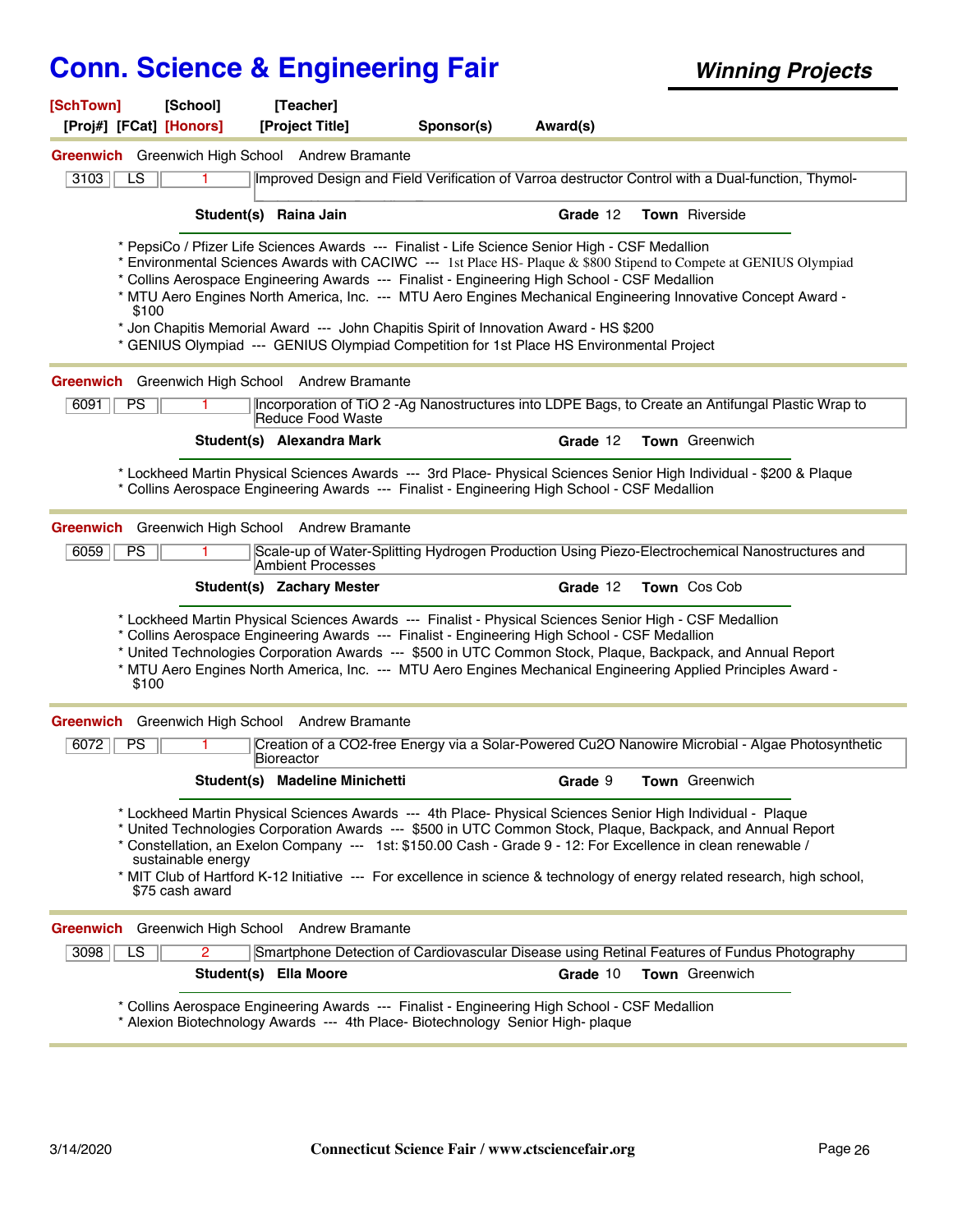| [SchTown]<br>[Proj#] [FCat] [Honors] | [School]       | [Teacher]<br>[Project Title]                                                                                                                                                                                                                                                                                                                                                                                                                                                                                                                                                                              | Sponsor(s) | Award(s) |                |                             |  |
|--------------------------------------|----------------|-----------------------------------------------------------------------------------------------------------------------------------------------------------------------------------------------------------------------------------------------------------------------------------------------------------------------------------------------------------------------------------------------------------------------------------------------------------------------------------------------------------------------------------------------------------------------------------------------------------|------------|----------|----------------|-----------------------------|--|
|                                      |                |                                                                                                                                                                                                                                                                                                                                                                                                                                                                                                                                                                                                           |            |          |                |                             |  |
| LS<br>3066                           | $\overline{2}$ | Greenwich Greenwich High School Andrew Bramante<br>Creation of a Rapid, Non-Invasive Diagnosis for Specific Learning Disorders via Fixation Tracking in                                                                                                                                                                                                                                                                                                                                                                                                                                                   |            |          |                |                             |  |
|                                      |                | Gaze Interaction                                                                                                                                                                                                                                                                                                                                                                                                                                                                                                                                                                                          |            |          |                |                             |  |
|                                      |                | Student(s) Alexa Nakanishi                                                                                                                                                                                                                                                                                                                                                                                                                                                                                                                                                                                |            | Grade 10 | Town Cos Cob   |                             |  |
|                                      |                | * Future Sustainability Awards --- High School Finalist - Medallion                                                                                                                                                                                                                                                                                                                                                                                                                                                                                                                                       |            |          |                |                             |  |
|                                      |                | Greenwich Greenwich High School Andrew Bramante                                                                                                                                                                                                                                                                                                                                                                                                                                                                                                                                                           |            |          |                |                             |  |
| 3024<br>LS                           |                | Plant Growth Enhancement & Fungal Disease Suppression via Copper and Zinc Nanoparticle Foliar<br>Sprays                                                                                                                                                                                                                                                                                                                                                                                                                                                                                                   |            |          |                |                             |  |
|                                      |                | Student(s) Alexander Patti                                                                                                                                                                                                                                                                                                                                                                                                                                                                                                                                                                                |            | Grade 11 |                | <b>Town</b> Bedford Hills   |  |
|                                      |                | * PepsiCo / Pfizer Life Sciences Awards --- Finalist - Life Science Senior High - CSF Medallion                                                                                                                                                                                                                                                                                                                                                                                                                                                                                                           |            |          |                |                             |  |
|                                      |                | Greenwich Greenwich High School Andrew Bramante                                                                                                                                                                                                                                                                                                                                                                                                                                                                                                                                                           |            |          |                |                             |  |
| 3094<br>LS                           |                | Carbon Nanowire Lab-on-Chip as a Rapid, Inexpensive, Lyme Disease Detection System                                                                                                                                                                                                                                                                                                                                                                                                                                                                                                                        |            |          |                |                             |  |
|                                      |                | Student(s) Sofia Pronina                                                                                                                                                                                                                                                                                                                                                                                                                                                                                                                                                                                  |            | Grade 11 | Town Greenwich |                             |  |
|                                      |                | * PepsiCo / Pfizer Life Sciences Awards --- Finalist - Life Science Senior High - CSF Medallion                                                                                                                                                                                                                                                                                                                                                                                                                                                                                                           |            |          |                |                             |  |
|                                      |                | * Applied Technology Awards --- Senior High Finalist - Medallion<br>* Collins Aerospace Engineering Awards --- Finalist - Engineering High School - CSF Medallion                                                                                                                                                                                                                                                                                                                                                                                                                                         |            |          |                |                             |  |
|                                      |                | * Alexion Biotechnology Awards --- Finalist - Biotechnology Senior High - CSF Medallion                                                                                                                                                                                                                                                                                                                                                                                                                                                                                                                   |            |          |                |                             |  |
|                                      |                | Biophysical Society --- Biophysics Award- \$100                                                                                                                                                                                                                                                                                                                                                                                                                                                                                                                                                           |            |          |                |                             |  |
|                                      |                | Greenwich Greenwich High School Andrew Bramante                                                                                                                                                                                                                                                                                                                                                                                                                                                                                                                                                           |            |          |                |                             |  |
| 6086<br><b>PS</b>                    | 2              | Development of Artificial Neural Networks That Can Process Acoustic Features in Order to Identify Toxic<br>Speech Expressed Through Text                                                                                                                                                                                                                                                                                                                                                                                                                                                                  |            |          |                |                             |  |
|                                      |                | Student(s) Mark Razanau                                                                                                                                                                                                                                                                                                                                                                                                                                                                                                                                                                                   |            | Grade 11 | Town Cos Cob   |                             |  |
|                                      | an audiologist | * Connecticut Academy of Audiology --- \$200 Award HS- For Excellence in Audiology and Acoustics, opport. to shadow                                                                                                                                                                                                                                                                                                                                                                                                                                                                                       |            |          |                |                             |  |
|                                      |                | Greenwich Greenwich High School Andrew Bramante                                                                                                                                                                                                                                                                                                                                                                                                                                                                                                                                                           |            |          |                |                             |  |
| 6066<br><b>PS</b>                    |                | Development of a Superhydrophobic Coating for Vehicular Surfaces to Promote Spontaneous Water<br>Droplet Trampolining, Repulsion, and Reduced Icing Tendencies at Normal Pressures                                                                                                                                                                                                                                                                                                                                                                                                                        |            |          |                |                             |  |
|                                      |                | Student(s) Chiara Rissola                                                                                                                                                                                                                                                                                                                                                                                                                                                                                                                                                                                 |            |          |                | Grade 11 Town Old Greenwich |  |
| <b>ONR</b>                           |                | * Lockheed Martin Physical Sciences Awards --- Finalist - Physical Sciences Senior High - CSF Medallion<br>* Collins Aerospace Engineering Awards --- Finalist - Engineering High School - CSF Medallion<br>* Office of Naval Research- U.S. Navy / U.S. Marine Corps --- High School- Certificate, \$75.00 gift certificate given by                                                                                                                                                                                                                                                                     |            |          |                |                             |  |
|                                      |                | Greenwich Greenwich High School Andrew Bramante                                                                                                                                                                                                                                                                                                                                                                                                                                                                                                                                                           |            |          |                |                             |  |
| 3020<br>LS                           |                | Metal Oxide Nanoparticle Suppression of Coffee Rust Using a Alternaria, Stomata-                                                                                                                                                                                                                                                                                                                                                                                                                                                                                                                          |            |          |                |                             |  |
|                                      |                | Student(s) Edgar Sosa                                                                                                                                                                                                                                                                                                                                                                                                                                                                                                                                                                                     |            | Grade 11 | Town Greenwich |                             |  |
|                                      | \$27,000       | * PepsiCo / Pfizer Life Sciences Awards --- Finalist - Life Science Senior High - CSF Medallion<br>* Environmental Sciences Awards with CACIWC --- 3rd Place HS- \$100, Plaque<br>* Future Sustainability Awards --- 1st Place High School - Plaque & \$800 Stipend to Compete at GENIUS Olympiad<br>* Society for In Vitro Biology --- Certificate and \$25 gift card given by CSEF<br>* University of Hartford Scholarships --- University of Hartford Scholarship- For Excellence in Science or Mathematics<br>* GENIUS Olympiad --- GENIUS Olympiad Competition for1st Place HS Future Sustainability |            |          |                |                             |  |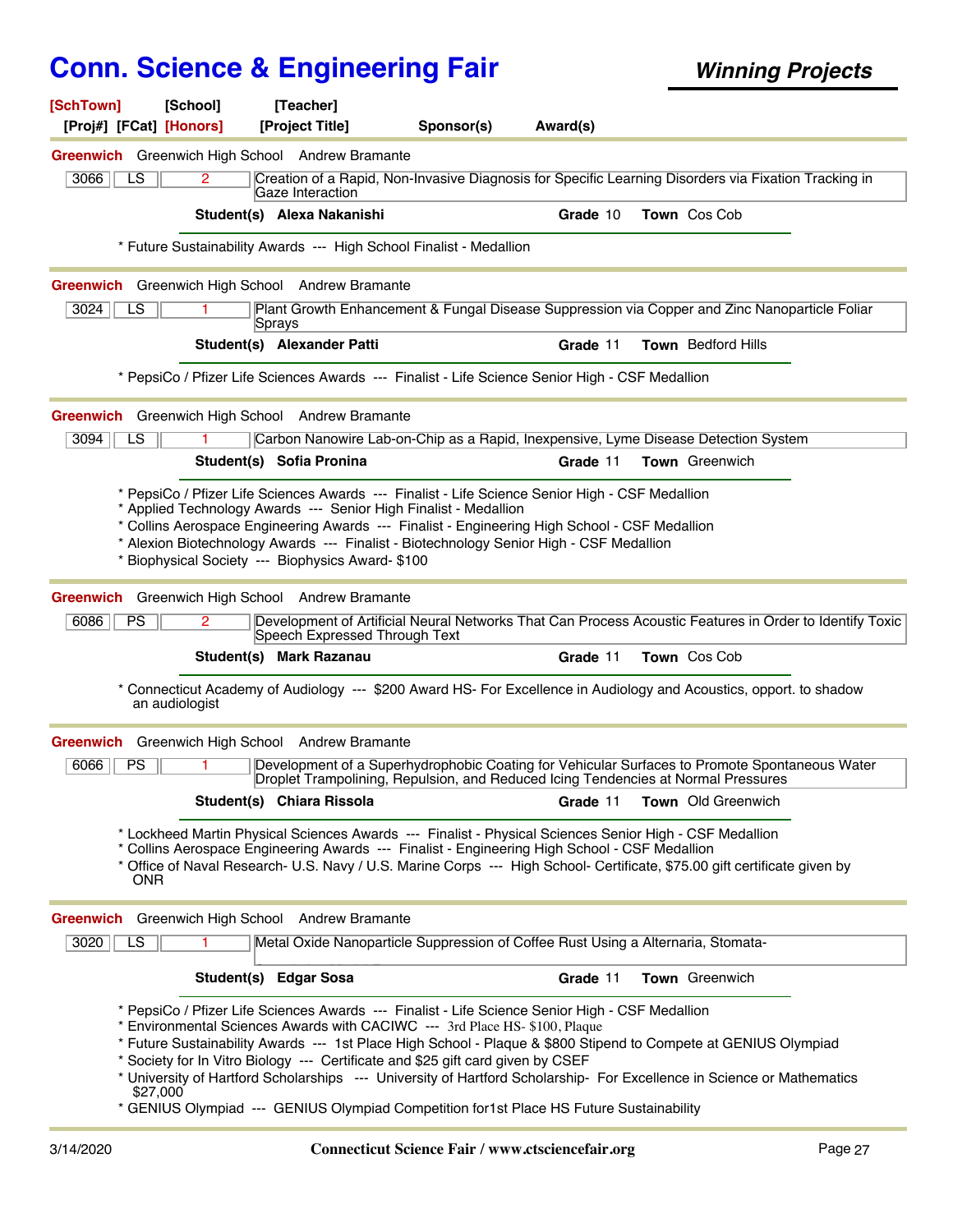| [SchTown]<br>[Proj#] [FCat] [Honors]                      | [School]   | [Teacher]<br>[Project Title]                                                                                                                                                                                                                                                 | Sponsor(s) | Award(s) |                                                                                                                     |
|-----------------------------------------------------------|------------|------------------------------------------------------------------------------------------------------------------------------------------------------------------------------------------------------------------------------------------------------------------------------|------------|----------|---------------------------------------------------------------------------------------------------------------------|
| Greenwich Greenwich High School Andrew Bramante           |            |                                                                                                                                                                                                                                                                              |            |          |                                                                                                                     |
| 6035<br>PS                                                | 1          | Photocatalytic Treatment                                                                                                                                                                                                                                                     |            |          | Enhancement of a Flow-Through, Solar Water Disinfection System using Combined UV/Riboflavin                         |
|                                                           |            | Student(s) Colin Speaker                                                                                                                                                                                                                                                     |            | Grade 11 | <b>Town</b> Greenwich                                                                                               |
|                                                           |            |                                                                                                                                                                                                                                                                              |            |          | * Lockheed Martin Physical Sciences Awards --- 2nd Place- Physical Sciences Senior High Individual - \$300 & Plaque |
| Greenwich Greenwich High School Andrew Bramante           |            |                                                                                                                                                                                                                                                                              |            |          |                                                                                                                     |
| 6076<br><b>PS</b>                                         | 2          | Analyzing the Effects of Airflow on an Electrohydrodynamic Thrust Apparatus                                                                                                                                                                                                  |            |          |                                                                                                                     |
|                                                           |            | Student(s) John Trahanas                                                                                                                                                                                                                                                     |            | Grade 11 | Town Riverside                                                                                                      |
| <b>Greenwich</b> Greenwich High School                    |            | Mr. Andrew Bramante                                                                                                                                                                                                                                                          |            |          |                                                                                                                     |
| 3120<br>LS                                                |            | Design of a Lateral-Flow, Species-specific Rapid Diagnostic Test for Malaria                                                                                                                                                                                                 |            |          |                                                                                                                     |
|                                                           |            | Student(s) John Trudeau                                                                                                                                                                                                                                                      |            | Grade 10 | <b>Town</b> Greenwich                                                                                               |
|                                                           |            | * PepsiCo / Pfizer Life Sciences Awards --- 5th Place- Life Sciences Senior High- Plaque<br>* Collins Aerospace Engineering Awards --- Finalist - Engineering High School - CSF Medallion<br>* Alexion Biotechnology Awards --- 5th Place- Biotechnology Senior High- plaque |            |          |                                                                                                                     |
| Greenwich Greenwich High School Andrew Bramante           |            |                                                                                                                                                                                                                                                                              |            |          |                                                                                                                     |
| 3127<br>LS                                                |            | High-Throughput Drug Screen                                                                                                                                                                                                                                                  |            |          | Discovery of a Novel Therapeutic Vulnerability in Pancreatic Ductal Adenocarcinoma via an Unbiased                  |
|                                                           |            | Student(s) Melissa Woo                                                                                                                                                                                                                                                       |            | Grade 12 | Town Riverside                                                                                                      |
|                                                           |            | * PepsiCo / Pfizer Life Sciences Awards --- 4th Place- Life Sciences Senior High- Plaque                                                                                                                                                                                     |            |          |                                                                                                                     |
| <b>Greenwich</b> Sacred Heart Greenwich Mary Musolino     |            |                                                                                                                                                                                                                                                                              |            |          |                                                                                                                     |
| 3122<br>LS.                                               | 2          | Testing the Optimum Delivery Method and Formula of Plant Probiotics and Probiotic Soil                                                                                                                                                                                       |            |          |                                                                                                                     |
|                                                           |            | Student(s) Alice Adams                                                                                                                                                                                                                                                       |            | Grade 12 | <b>Town</b> Greewnich                                                                                               |
| <b>Greenwich</b> Sacred Heart Greenwich Ms. Mary Musolino |            |                                                                                                                                                                                                                                                                              |            |          |                                                                                                                     |
| 3113<br>LS                                                |            | with Alzheimer's Disease and Dementia                                                                                                                                                                                                                                        |            |          | Music and Memory: The Ideal Dosage of Music for Improved Cognition and Quality of Life in Patients                  |
|                                                           |            | Student(s) Caroline Badagliacca                                                                                                                                                                                                                                              |            | Grade 12 | Town North Salem                                                                                                    |
|                                                           |            | * American Psychological Association --- Certificate, \$25 gift card given by CSEF                                                                                                                                                                                           |            |          |                                                                                                                     |
| <b>Greenwich</b> Sacred Heart Greenwich Mary Musolino     |            |                                                                                                                                                                                                                                                                              |            |          |                                                                                                                     |
| 3527    LST                                               | 2          | Using DNA Barcoding to Detect Mislabeling in the Sushi Industry                                                                                                                                                                                                              |            |          |                                                                                                                     |
|                                                           | Student(s) | <b>Claire Chmiel</b>                                                                                                                                                                                                                                                         |            | Grade 12 | <b>Town</b> Harrison                                                                                                |
|                                                           |            | <b>Lily DeConcini</b>                                                                                                                                                                                                                                                        |            | Grade 12 | Town Harrison                                                                                                       |
| Greenwich Sacred Heart Greenwich                          |            | Mary Musolino                                                                                                                                                                                                                                                                |            |          |                                                                                                                     |
| $\overline{LS}$<br>3002                                   | 2          | Retrospective Chart Review                                                                                                                                                                                                                                                   |            |          | Effect of Insurance Company Coverage on Access to Preferred Anti-Psoriatic Biologics: Results of a                  |
|                                                           |            | Student(s) Alexa Choy                                                                                                                                                                                                                                                        |            | Grade 12 | Town Greenwich                                                                                                      |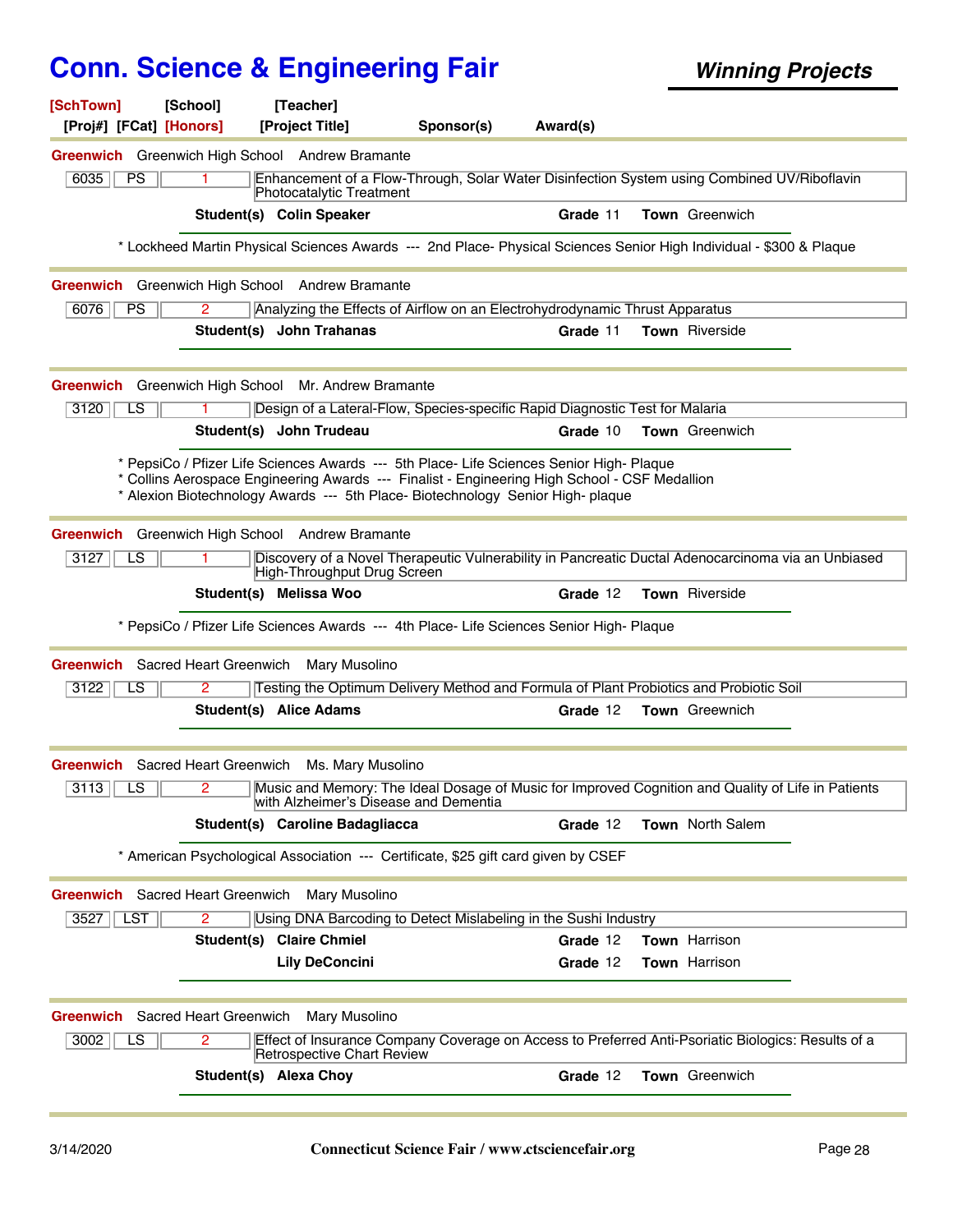| [SchTown]<br>[Proj#] [FCat] [Honors]                                        | [School]     | [Project Title]                                                                                                                                                                                                                                                                                                   | Sponsor(s) | Award(s) |                 |                                                                                                                              |  |
|-----------------------------------------------------------------------------|--------------|-------------------------------------------------------------------------------------------------------------------------------------------------------------------------------------------------------------------------------------------------------------------------------------------------------------------|------------|----------|-----------------|------------------------------------------------------------------------------------------------------------------------------|--|
|                                                                             |              | <b>Greenwich</b> Sacred Heart Greenwich Mary Musolino                                                                                                                                                                                                                                                             |            |          |                 |                                                                                                                              |  |
| 3053<br>LS                                                                  | 2            | Testing For the Presence of Antibiotics in Poultry                                                                                                                                                                                                                                                                |            |          |                 |                                                                                                                              |  |
|                                                                             |              | Student(s) Grace Coale                                                                                                                                                                                                                                                                                            |            | Grade 11 |                 | <b>Town Stamford</b>                                                                                                         |  |
| <b>Greenwich</b> Sacred Heart Greenwich                                     |              | Mrs. Musolino                                                                                                                                                                                                                                                                                                     |            |          |                 |                                                                                                                              |  |
| 6523<br><b>PST</b>                                                          | 2            | Studying the Benefits of Reinforcing Bioplastics with Silk Fibers                                                                                                                                                                                                                                                 |            |          |                 |                                                                                                                              |  |
|                                                                             |              | Student(s) Elle deAlessandrini                                                                                                                                                                                                                                                                                    |            | Grade 12 |                 | <b>Town</b> Scarsdale                                                                                                        |  |
|                                                                             |              | <b>Grayson Bennett</b>                                                                                                                                                                                                                                                                                            |            | Grade 12 |                 | <b>Town</b> Greenwich                                                                                                        |  |
|                                                                             |              | Sophia Curto                                                                                                                                                                                                                                                                                                      |            | Grade 12 |                 | <b>Town</b> Bronxville                                                                                                       |  |
| <b>Greenwich</b> Sacred Heart Greenwich                                     |              | Mary Musolino                                                                                                                                                                                                                                                                                                     |            |          |                 |                                                                                                                              |  |
| 6034<br><b>PS</b>                                                           | 3            | The Effect of MGS-1 Mars Global Simulant Soil on the Growth Rates of Plants                                                                                                                                                                                                                                       |            |          |                 |                                                                                                                              |  |
|                                                                             |              | Student(s) Piper Gilbert                                                                                                                                                                                                                                                                                          |            | Grade 11 |                 | Town Greenwich                                                                                                               |  |
|                                                                             |              |                                                                                                                                                                                                                                                                                                                   |            |          |                 | * Geology/Historic Project of Merit Award --- \$100 or 2 x \$50 - Earth Science - Field work with Geologic or historic value |  |
|                                                                             |              |                                                                                                                                                                                                                                                                                                                   |            |          |                 |                                                                                                                              |  |
|                                                                             |              | <b>Greenwich</b> Sacred Heart Greenwich Mary Musolino                                                                                                                                                                                                                                                             |            |          |                 |                                                                                                                              |  |
| 3063<br>LS                                                                  | 3            | Testing Natural and Synthetic Substances for Oil Spill Cleanup                                                                                                                                                                                                                                                    |            |          |                 |                                                                                                                              |  |
|                                                                             |              | Student(s) Zoe Kassapidis                                                                                                                                                                                                                                                                                         |            | Grade 12 |                 | <b>Town</b> Greenwich                                                                                                        |  |
|                                                                             |              | * Petit Family Foundation Women in Science & Engineering Awards --- 3rd Place- High School- \$150 / plaque<br>* Future Sustainability Awards --- 2nd Place High School - \$300 Cash and Plaque<br>* Stockholm Junior Water Prize --- Certificate, \$25 gift card by CSEF, possible advance to further competition |            |          |                 |                                                                                                                              |  |
|                                                                             |              | <b>Greenwich</b> Sacred Heart Greenwich Mary Musolino                                                                                                                                                                                                                                                             |            |          |                 |                                                                                                                              |  |
| 3503    LST                                                                 |              |                                                                                                                                                                                                                                                                                                                   |            | Grade 12 |                 | Using Microbiome Analysis to Determine the Effectiveness of a Unique Ceramic Water Filter<br>Town Bronxville                 |  |
|                                                                             |              | <b>Student(s) Avery McCloskey</b><br><b>Kellie Ulmer</b>                                                                                                                                                                                                                                                          |            | Grade 12 | <b>Town</b> Rye |                                                                                                                              |  |
|                                                                             |              | <b>Gabriella DiBiase</b>                                                                                                                                                                                                                                                                                          |            | Grade 12 |                 | Town Greenwich                                                                                                               |  |
|                                                                             |              | * PepsiCo / Pfizer Life Sciences Awards --- Finalist - Life Science Senior High Team - CSF Medallion<br>Stockholm Junior Water Prize --- Certificate, \$25 gift card by CSEF, possible advance to further competition                                                                                             |            |          |                 |                                                                                                                              |  |
|                                                                             |              | Mrs. Musolino                                                                                                                                                                                                                                                                                                     |            |          |                 |                                                                                                                              |  |
| 3031<br>LS                                                                  | $\mathbf{2}$ | of Lewy Bodies in Parkinson's Diseases                                                                                                                                                                                                                                                                            |            |          |                 | Determining the Effect of Lipids on the Aggregation of Alpha-synuclein Protein to Prevent the Formation                      |  |
|                                                                             |              | <b>Student(s) Grace Nemec</b>                                                                                                                                                                                                                                                                                     |            | Grade 12 |                 | Town Darien                                                                                                                  |  |
|                                                                             |              | Mary Musolino                                                                                                                                                                                                                                                                                                     |            |          |                 |                                                                                                                              |  |
| $3515$    LST                                                               | 1.           | The Effect of Construction on the Quality of Water in the Mianus River                                                                                                                                                                                                                                            |            |          |                 |                                                                                                                              |  |
| <b>Greenwich</b> Sacred Heart Greenwich<br>Greenwich Sacred Heart Greenwich |              | Student(s) Isabella Rogers                                                                                                                                                                                                                                                                                        |            | Grade 12 |                 | Town Cos Cob                                                                                                                 |  |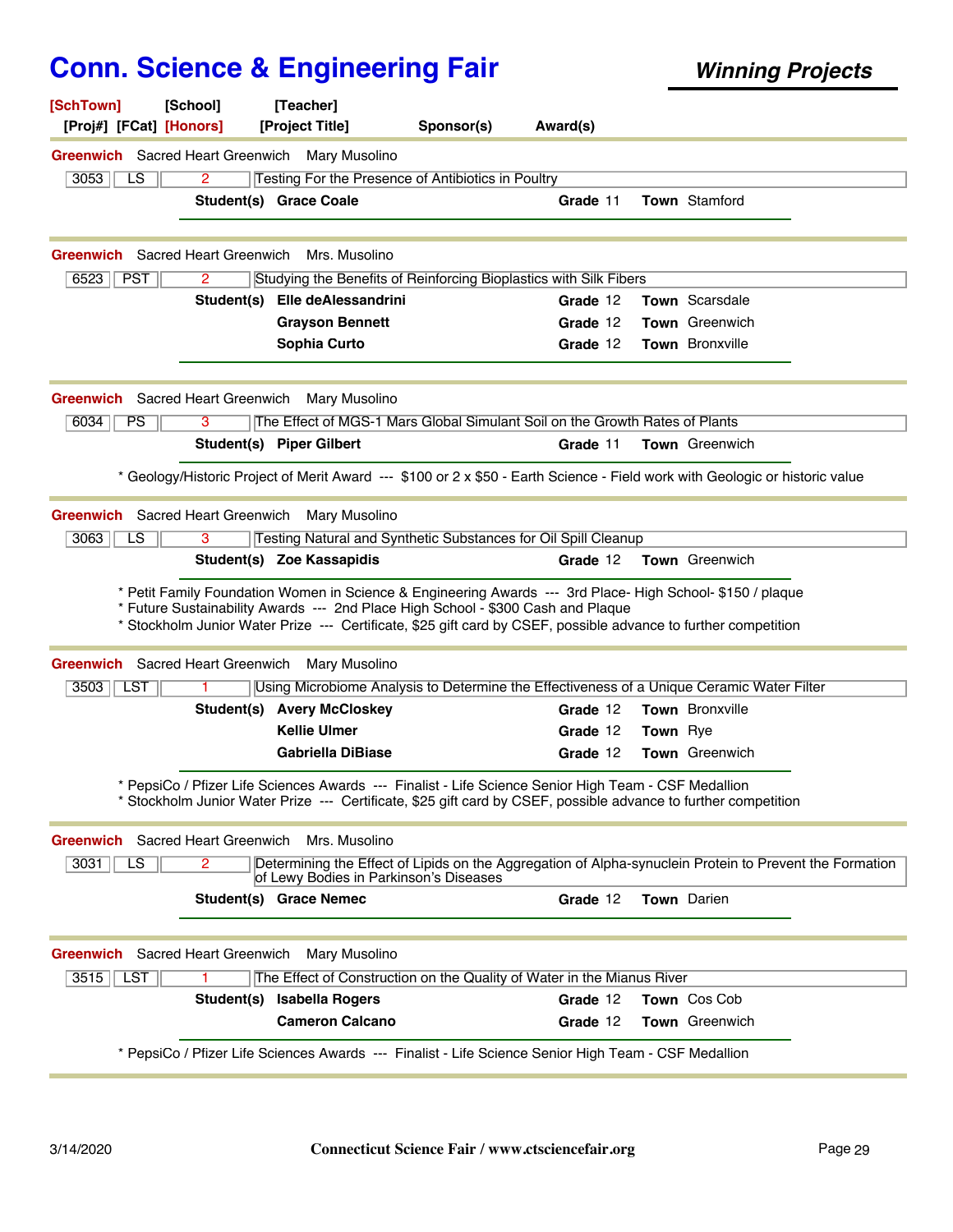| [SchTown]<br>[Proj#] [FCat] [Honors]    | [School]<br>[Teacher]<br>[Project Title]                                                                                          | Sponsor(s) | Award(s) |                                                                                      |  |
|-----------------------------------------|-----------------------------------------------------------------------------------------------------------------------------------|------------|----------|--------------------------------------------------------------------------------------|--|
|                                         | <b>Greenwich</b> Sacred Heart Greenwich Mary Musolino                                                                             |            |          |                                                                                      |  |
| 6515    PST                             | $\overline{2}$                                                                                                                    |            |          | Creating and Testing Novel Plant-Based Bioplastics for Strength and Biodegradability |  |
|                                         | Student(s)<br><b>Piper Van Wagenen</b>                                                                                            |            | Grade 12 | Town Darien                                                                          |  |
|                                         | <b>Taylor O'Meara</b>                                                                                                             |            | Grade 12 | Town Purchase                                                                        |  |
|                                         | <b>Arielle Uygur</b>                                                                                                              |            | Grade 12 | <b>Town</b> Greenwich                                                                |  |
| School                                  | * John S. Kendall Memorial Awards --- \$500 John S. Kendall Award for Excellence In Mechanical Engineering - High                 |            |          |                                                                                      |  |
| <b>Greenwich</b>                        | Sacred Heart Greenwich<br><b>Mary Musolino</b>                                                                                    |            |          |                                                                                      |  |
| 3040<br>LS                              | 2<br>Using DNA Barcoding and Invertebrate Primers to detect Shellfish Contamination                                               |            |          |                                                                                      |  |
|                                         | Student(s) Jennafer Washington                                                                                                    |            | Grade 12 | Town Norwalk                                                                         |  |
| <b>Greenwich</b> Sacred Heart Greenwich | Mary Musolino                                                                                                                     |            |          |                                                                                      |  |
| 3533   LST                              | Using Nile Red Dye to test for the Presence of Microplastics in Bottled Water                                                     |            |          |                                                                                      |  |
|                                         | Student(s) Julia Welsh                                                                                                            |            | Grade 12 | Town Greenwich                                                                       |  |
|                                         | <b>Erin O'Connor</b>                                                                                                              |            | Grade 12 | <b>Town</b> Greenwich                                                                |  |
|                                         | <b>Renata Trevino</b>                                                                                                             |            | Grade 12 | Town Stamford                                                                        |  |
|                                         | * PepsiCo / Pfizer Life Sciences Awards --- 3rd Place - Life Sciences Senior High Team - Plaque                                   |            |          |                                                                                      |  |
| Sacred Heart School<br><b>Groton</b>    | J. Pacheco                                                                                                                        |            |          |                                                                                      |  |
| 2025<br>L7                              | <b>Explorations in Flower Freshness</b><br>2                                                                                      |            |          |                                                                                      |  |
|                                         | Student(s) Laura Johndreau                                                                                                        |            | Grade 7  | Town Groton                                                                          |  |
| <b>Groton</b>                           | Sacred Heart School Dr. Juan Pacheco                                                                                              |            |          |                                                                                      |  |
| P8<br>5552                              | Effect of Salt Concentration on the Rate of Electrolysis of Water<br>2                                                            |            |          |                                                                                      |  |
|                                         | Student(s) Eamonn Pelletier                                                                                                       |            | Grade 8  | <b>Town GALES FERRY</b>                                                              |  |
|                                         | <b>Guilford</b> E.C. Adams Middle School Diane Stevens                                                                            |            |          |                                                                                      |  |
| 4036<br>PT                              | WAZE to Evaluate Traffic: The Drive from Guilford to JFK<br>2                                                                     |            |          |                                                                                      |  |
|                                         | Student(s)<br>Jason Li                                                                                                            |            | Grade 8  | Town Guilford                                                                        |  |
|                                         | <b>Eric Huang</b>                                                                                                                 |            | Grade 7  | Town Guilford                                                                        |  |
|                                         | <b>William Cong</b>                                                                                                               |            | Grade 8  | Town Guilford                                                                        |  |
|                                         | * Mathematics Awards - with ATOMIC --- 2nd Place Middle School- \$100 from ATOMIC, and Trophy, \$200 from<br>People's United Bank |            |          |                                                                                      |  |
| <b>Guilford</b>                         | Guilford High School Fangyong Li                                                                                                  |            |          |                                                                                      |  |
| 6015<br>PS                              | 3<br>The Academic Gender Gap in High School: Are Boys Being Left Behind?                                                          |            |          |                                                                                      |  |
|                                         | Student(s) Jerry Li                                                                                                               |            | Grade 10 | <b>Town</b> Guilford                                                                 |  |
|                                         | * Mu Alpha Theta --- Certificate, \$25 gift card given by CSEF                                                                    |            |          |                                                                                      |  |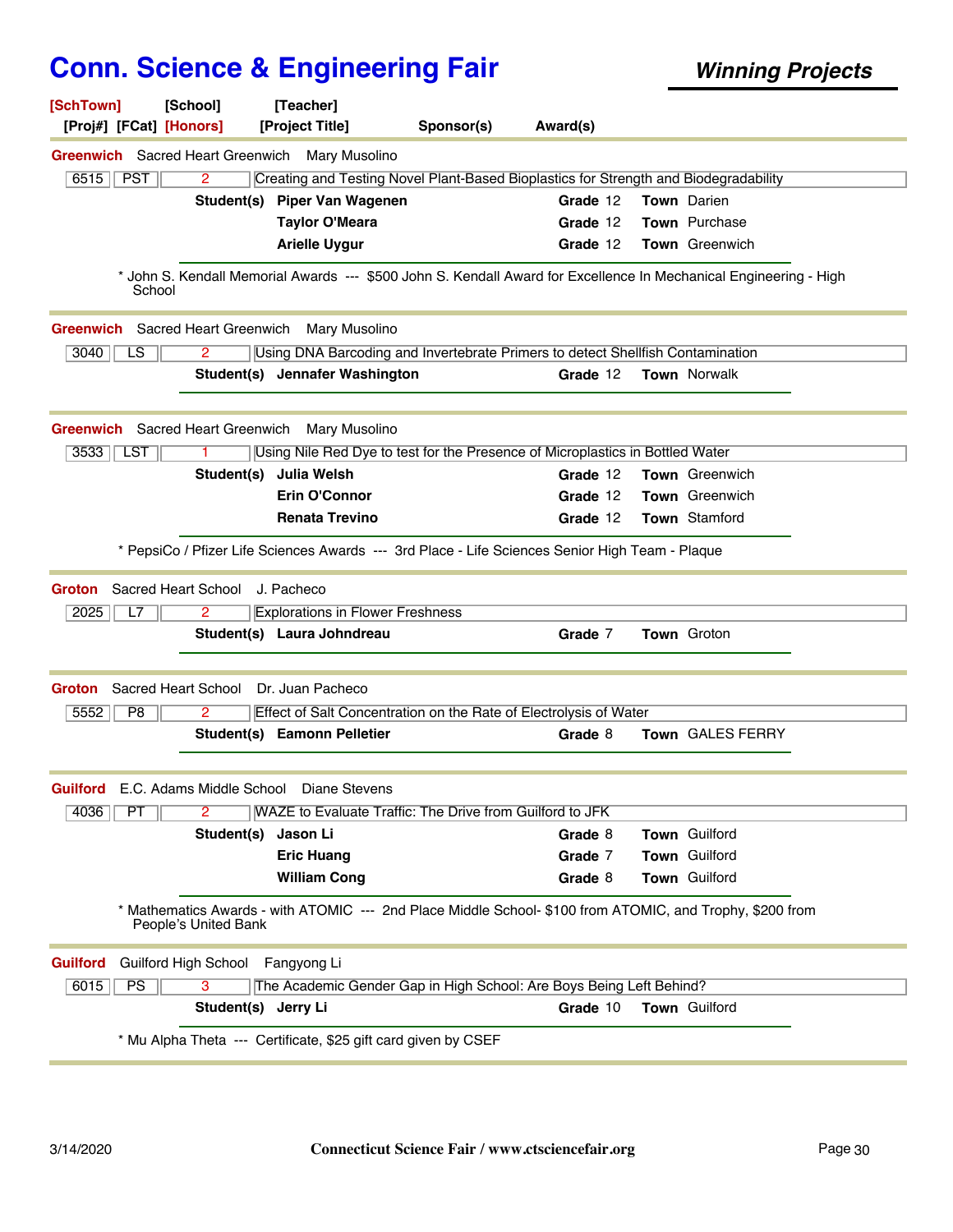| [SchTown]       |                | [School]<br>[Proj#] [FCat] [Honors]  | [Teacher]<br>[Project Title]                                                                                                                                                                                                                                                                                                                                              | Sponsor(s) | Award(s) |                                                                                                                             |
|-----------------|----------------|--------------------------------------|---------------------------------------------------------------------------------------------------------------------------------------------------------------------------------------------------------------------------------------------------------------------------------------------------------------------------------------------------------------------------|------------|----------|-----------------------------------------------------------------------------------------------------------------------------|
|                 |                |                                      | <b>Hamden</b> Sacred Heart Academy Elizabeth Christophy                                                                                                                                                                                                                                                                                                                   |            |          |                                                                                                                             |
| 6099            | <b>PS</b>      | 3                                    | How does the amount of CO2 in car exhaust differ as the age of the car differs?                                                                                                                                                                                                                                                                                           |            |          |                                                                                                                             |
|                 |                |                                      | Student(s) Chiamaka Alino                                                                                                                                                                                                                                                                                                                                                 |            | Grade 10 | Town Stratford                                                                                                              |
| <b>Hamden</b>   |                |                                      | Sacred Heart Academy Dr. Sibani Sengupta                                                                                                                                                                                                                                                                                                                                  |            |          |                                                                                                                             |
| 6018            | PS             |                                      | Oil Spill Management Using Plant Products                                                                                                                                                                                                                                                                                                                                 |            |          |                                                                                                                             |
|                 |                | Student(s)                           | <b>Mehr Chhatre</b>                                                                                                                                                                                                                                                                                                                                                       |            | Grade 10 | Town Hamden                                                                                                                 |
|                 |                |                                      | * Lockheed Martin Physical Sciences Awards --- Finalist - Physical Sciences Senior High - CSF Medallion                                                                                                                                                                                                                                                                   |            |          |                                                                                                                             |
| <b>Hamden</b>   |                |                                      | Sacred Heart Academy Elizabeth Christophy                                                                                                                                                                                                                                                                                                                                 |            |          |                                                                                                                             |
| 6023            | PS             | 3                                    | Household Solar Panel Arrayl Cleaning Device                                                                                                                                                                                                                                                                                                                              |            |          |                                                                                                                             |
|                 |                |                                      | Student(s) Julia DiAngelo                                                                                                                                                                                                                                                                                                                                                 |            | Grade 10 | Town Wallingford                                                                                                            |
| <b>Hamden</b>   |                |                                      | Sacred Heart Academy Katherine Tubis                                                                                                                                                                                                                                                                                                                                      |            |          |                                                                                                                             |
| 3110            | LS.            | 2                                    | <b>Trickling Triclosan</b>                                                                                                                                                                                                                                                                                                                                                |            |          |                                                                                                                             |
|                 |                |                                      | Student(s) Maeve McConnell                                                                                                                                                                                                                                                                                                                                                |            | Grade 9  | <b>Town</b> Branford                                                                                                        |
|                 |                |                                      |                                                                                                                                                                                                                                                                                                                                                                           |            |          | * Sister Mary Christine Life Sciences Award --- \$150 for excellence in the life sciences by a catholic high school project |
| <b>Hamden</b>   |                | Sacred Heart Academy Kasia Tubis     |                                                                                                                                                                                                                                                                                                                                                                           |            |          |                                                                                                                             |
| 6002            | PS             | 3                                    | A Better Way For Play                                                                                                                                                                                                                                                                                                                                                     |            |          |                                                                                                                             |
|                 |                |                                      | Student(s) Alyssa Norton                                                                                                                                                                                                                                                                                                                                                  |            | Grade 9  | Town Seymour                                                                                                                |
| <b>Hartford</b> |                |                                      | Environmental Sciences Magnet School                                                                                                                                                                                                                                                                                                                                      | Mrs Hays   |          |                                                                                                                             |
| 2012            | L7             |                                      | Now You Sea It                                                                                                                                                                                                                                                                                                                                                            |            |          |                                                                                                                             |
|                 |                |                                      | Student(s) Isabella D'Agostino                                                                                                                                                                                                                                                                                                                                            |            | Grade 7  | <b>Town</b> New Britain                                                                                                     |
|                 |                |                                      | * PepsiCo / Pfizer Life Sciences Awards --- Finalist - Life Sciences 7th grade - CSF Medallion<br>* American Meteorological Society --- Certificate & \$25 gift card given by CSEF<br>* Association for Women Geoscientists --- Certificate & \$25 gift card given by CSEF<br>* Project Oceanology --- Individual - 1 Ocean Camp slot + T-Shirt & cap, First Place Junior |            |          | * Schoepfer Award for Excellence in Local Aquatic Science --- For excellence in a local water quality study, \$100 cash     |
| <b>Hartford</b> |                |                                      | Environmental Sciences Magnet School Rebecca Hays                                                                                                                                                                                                                                                                                                                         |            |          |                                                                                                                             |
| 2028            | L7             | 3                                    | How stress affects you by your zodiac sign.                                                                                                                                                                                                                                                                                                                               |            |          |                                                                                                                             |
|                 |                |                                      | Student(s) Kaloni Elliott                                                                                                                                                                                                                                                                                                                                                 |            | Grade 7  | Town Hartford                                                                                                               |
| <b>Hartford</b> |                | Environmental Sciences Magnet School |                                                                                                                                                                                                                                                                                                                                                                           | Mrs. Hays  |          |                                                                                                                             |
| 5548            | P <sub>8</sub> | $\overline{2}$                       | Microplastic Mania                                                                                                                                                                                                                                                                                                                                                        |            |          |                                                                                                                             |
|                 |                |                                      | Student(s) Ava Hamilton                                                                                                                                                                                                                                                                                                                                                   |            | Grade 8  | Town Hartford                                                                                                               |
|                 |                |                                      | * Alexion Biotechnology Awards --- Finalist - Biotechnology 8th grade - CSF Medallion                                                                                                                                                                                                                                                                                     |            |          |                                                                                                                             |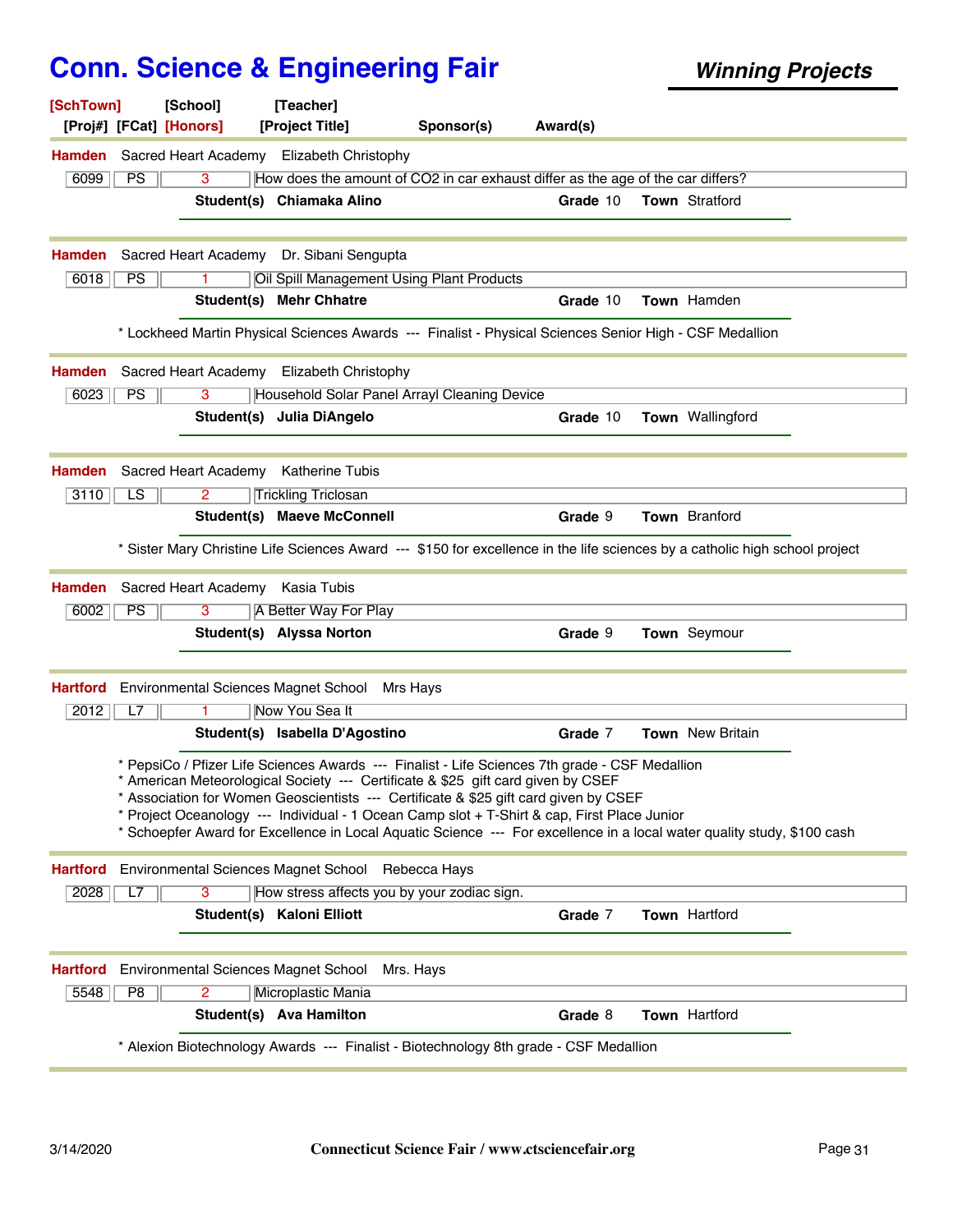| [SchTown]       |                        | [School]<br>[Proj#] [FCat] [Honors] | [Teacher]<br>[Project Title]                       | Sponsor(s)                                            | Award(s)                                                                                      |                    |  |
|-----------------|------------------------|-------------------------------------|----------------------------------------------------|-------------------------------------------------------|-----------------------------------------------------------------------------------------------|--------------------|--|
| <b>Hartford</b> |                        |                                     | <b>Environmental Sciences Magnet School</b>        | Mrs. Hays                                             |                                                                                               |                    |  |
| 2506            | L8                     | 3                                   | What's the Tea?                                    |                                                       |                                                                                               |                    |  |
|                 |                        |                                     | Student(s) Prithvik Kalidasan                      |                                                       | Grade 8                                                                                       | Town Rocky Hill    |  |
| <b>Hartford</b> |                        |                                     | Environmental Sciences Magnet School ms. hays      |                                                       |                                                                                               |                    |  |
| 2019            | L7                     | $\overline{2}$                      |                                                    | Ocean Acidification VS. Mussel Filtration             |                                                                                               |                    |  |
|                 |                        |                                     | Student(s) Jaydalize London                        |                                                       | Grade 7                                                                                       | Town Wethersfield  |  |
|                 |                        |                                     |                                                    |                                                       | * American Meteorological Society --- Certificate & \$25 gift card given by CSEF              |                    |  |
| <b>Hartford</b> |                        |                                     | Environmental Sciences Magnet School Mrs. Hays     |                                                       |                                                                                               |                    |  |
| 2003            | L7                     | 3                                   | <b>Flat Water vs Carbonated Water</b>              |                                                       |                                                                                               |                    |  |
|                 |                        |                                     | Student(s) Millena Miranda                         |                                                       | Grade 7                                                                                       | Town Wethersfield  |  |
| <b>Hartford</b> |                        |                                     | Environmental Sciences Magnet School               | Ms.Hays                                               |                                                                                               |                    |  |
| 5009            | P7                     | 2                                   | Sound to My Ears                                   |                                                       |                                                                                               |                    |  |
|                 |                        |                                     | <b>Student(s) Patroklos Pitsoulis</b>              |                                                       | Grade 7                                                                                       | Town East Hartford |  |
| <b>Hartford</b> |                        | Renzulli Academy                    | Foifon Teawdatwan                                  |                                                       |                                                                                               |                    |  |
| 2002            | L7                     | 3                                   | Rhythm of my Heart                                 |                                                       |                                                                                               |                    |  |
|                 |                        |                                     | Student(s) Amanda Eneh                             |                                                       | Grade 7                                                                                       | Town Windsor       |  |
| <b>Hartford</b> |                        | Renzulli Academy                    | Foifon Teawdatwan                                  |                                                       |                                                                                               |                    |  |
| 5523            | P8                     | 3                                   | A Laser's Journey                                  |                                                       |                                                                                               |                    |  |
|                 |                        |                                     | Student(s) Angel Montero                           |                                                       | Grade 8                                                                                       | Town Hartford      |  |
|                 |                        |                                     | <b>Hartford</b> Renzulli Academy Foifon Teawdatwan |                                                       |                                                                                               |                    |  |
| $5502$ $P8$     |                        | $\overline{\mathbf{3}}$             | Crystal Creation                                   |                                                       |                                                                                               |                    |  |
|                 |                        |                                     | Student(s) Alicia Singh                            |                                                       | Grade 8                                                                                       | Town Hartford      |  |
| <b>Hartford</b> |                        | Renzulli Academy                    | Fon Teawdatwan                                     |                                                       |                                                                                               |                    |  |
| 5002            | P7                     | $\overline{2}$                      |                                                    | Preventing Heat Transfer to Keep a Liquid Hot or Cold |                                                                                               |                    |  |
|                 |                        |                                     | Student(s) Evelyn Young                            |                                                       | Grade 7                                                                                       | Town Middletown    |  |
|                 |                        |                                     |                                                    |                                                       |                                                                                               |                    |  |
| <b>Hartford</b> |                        | <b>Watkinson School</b>             | Jean Kracke                                        |                                                       |                                                                                               |                    |  |
| 3074            | $\overline{\text{LS}}$ | 2                                   |                                                    |                                                       | Effect of Reproductive Maturity on Wing Loading in Spotted Lanternfly                         |                    |  |
|                 |                        |                                     | <b>Student(s) Tyler Andrews</b>                    |                                                       | Grade 9                                                                                       | Town Torrington    |  |
|                 |                        |                                     |                                                    |                                                       | Banning Family Life Science Award --- For excellence in invasive species research, \$100 cash |                    |  |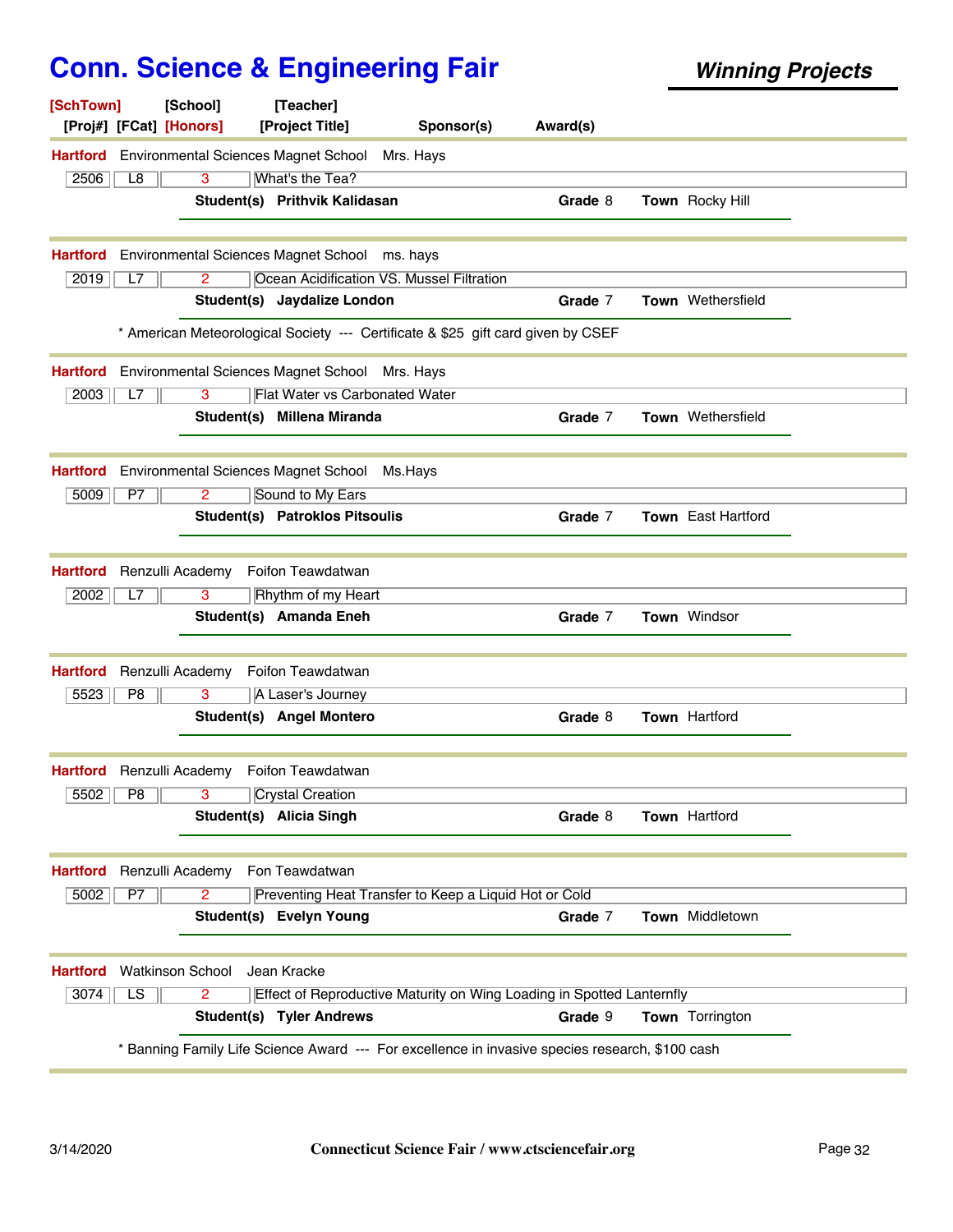| [SchTown]<br>[Proj#] [FCat] [Honors] | [School]          | [Teacher]<br>[Project Title]           | Sponsor(s)                                                                                                                                       | Award(s) |           |                     |  |
|--------------------------------------|-------------------|----------------------------------------|--------------------------------------------------------------------------------------------------------------------------------------------------|----------|-----------|---------------------|--|
| Kensington St. Paul School           |                   | <b>Stacey Herbette</b>                 |                                                                                                                                                  |          |           |                     |  |
| 5003<br>P7                           | 3                 | <b>The Surface Effect</b>              |                                                                                                                                                  |          |           |                     |  |
|                                      |                   | Student(s) Riley Jachym                |                                                                                                                                                  | Grade 7  |           | Town Middletown, CT |  |
| Kensington St. Paul School           |                   | <b>Stacey Herbette</b>                 |                                                                                                                                                  |          |           |                     |  |
| 5522<br>P <sub>8</sub>               | 2                 |                                        | Light Up Your World with a Rainbow of Fire                                                                                                       |          |           |                     |  |
|                                      |                   | Student(s) Julia Lawson                |                                                                                                                                                  | Grade 8  |           | Town Plainville     |  |
| <b>Kensington</b> St. Paul School    |                   | Ms. Stacey Herbette                    |                                                                                                                                                  |          |           |                     |  |
| 2525<br>L8                           | 2                 | How Colorful Is Your Memory?           |                                                                                                                                                  |          |           |                     |  |
|                                      |                   | Student(s) Rose Szeghy                 |                                                                                                                                                  | Grade 8  |           | Town Southington    |  |
| <b>Kent</b> Kent School              | Sunny Kim         |                                        |                                                                                                                                                  |          |           |                     |  |
| 6055<br><b>PS</b>                    | 3                 |                                        | Microplastic: A Way to Collect and Reuse Microplastic                                                                                            |          |           |                     |  |
|                                      |                   | Student(s) Da Hyun (Dianne) Choo       |                                                                                                                                                  | Grade 12 | Town Kent |                     |  |
|                                      | recycling related |                                        | * Air and Waste Management Association, Connecticut Chapter --- \$100 Senior, Environmental Research, waste                                      |          |           |                     |  |
| Kent School<br>Kent                  | <b>Ben Nadire</b> |                                        |                                                                                                                                                  |          |           |                     |  |
| PS<br>6062                           | 2                 |                                        | The Effect of Crosslinking Agent and Media on Swelling Properties of Bulk Alginate Hydrogels                                                     |          |           |                     |  |
|                                      |                   | Student(s) Cameron Erber               |                                                                                                                                                  | Grade 11 |           | Town Ringwood       |  |
| Kent School<br>Kent                  | Ben Nadire        |                                        |                                                                                                                                                  |          |           |                     |  |
| 6033<br><b>PS</b>                    | 3                 |                                        | Accounting for discrepancies in galaxy rotational curves using dark matter halo density profiles                                                 |          |           |                     |  |
|                                      |                   | Student(s) Dagny Peters                |                                                                                                                                                  | Grade 11 |           | Town Atlanta        |  |
|                                      |                   | Science - Co-Op \$100 Gift Certificate | * University of Connecticut - Early College Experience --- UCONN Early College Experience Program: Frontiers in                                  |          |           |                     |  |
| Kent School<br>Kent                  | Dr. Nadire        |                                        |                                                                                                                                                  |          |           |                     |  |
| <b>PS</b><br>6041                    | 3                 |                                        | Building a logistic system to sort packages based on volume or mass using computer programing and<br>communication betweem censors and computers |          |           |                     |  |
|                                      |                   | Student(s) Claudia Shi                 |                                                                                                                                                  | Grade 10 | Town Kent |                     |  |
| Kent School<br>Kent                  | Mr. Eric Houston  |                                        |                                                                                                                                                  |          |           |                     |  |
| 3081<br>LS                           | 2                 |                                        | The Physiological Responses of Freshwater Organisms to Acid Rain: The Effects of Relapsing Acidity<br>Changes on the Heart Rate of Daphnia magna |          |           |                     |  |
|                                      |                   | Student(s) Zequn Song                  |                                                                                                                                                  | Grade 10 | Town Kent |                     |  |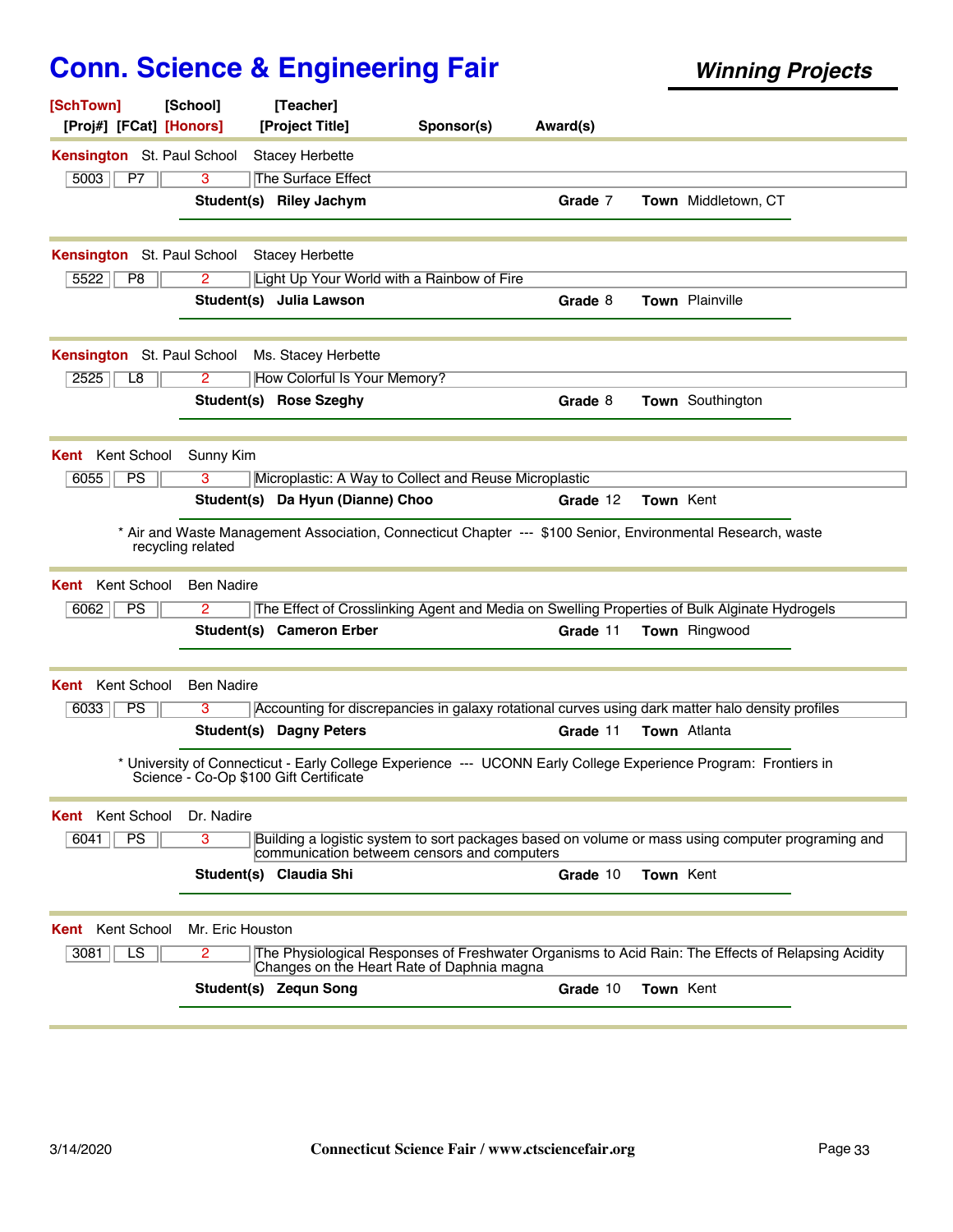| [SchTown]<br>[Proj#] [FCat] [Honors]                | [School]                           | [Teacher]<br>[Project Title]                                  | Sponsor(s)                                                                                                                                                                                                                                                                                                                                                                                     | Award(s) |                                                                                                                      |
|-----------------------------------------------------|------------------------------------|---------------------------------------------------------------|------------------------------------------------------------------------------------------------------------------------------------------------------------------------------------------------------------------------------------------------------------------------------------------------------------------------------------------------------------------------------------------------|----------|----------------------------------------------------------------------------------------------------------------------|
|                                                     |                                    | <b>Manchester</b> East Catholic High School Lesa Milas        |                                                                                                                                                                                                                                                                                                                                                                                                |          |                                                                                                                      |
| 6093<br>PS                                          | 2                                  | Encephalopathy                                                |                                                                                                                                                                                                                                                                                                                                                                                                |          | Biomimicry of Woodpecker Anatomy to Improve Helmet Design in Prevention of Chronic Traumatic                         |
|                                                     | Student(s) John Oei                |                                                               |                                                                                                                                                                                                                                                                                                                                                                                                | Grade 11 | Town Hebron                                                                                                          |
| year)                                               |                                    |                                                               | * Collins Aerospace Engineering Awards --- Finalist - Engineering High School - CSF Medallion<br>* Alexion Biotechnology Awards --- 1st Place- Biotechnology Senior High- \$500 & plaque<br>* Yale Science & Engineering Association, Inc. --- 1 Certificate, Medallion and 1-\$25 gift card given by CSEF<br>* Jon Stone Memorial Award --- Jon Stone Award for Innovative Engineering- \$100 |          | * University of New Haven Scholarship Awards --- University of New Haven 4 year scholarship - \$80,000 (\$20,000 per |
|                                                     |                                    | Manchester East Catholic High School Stella Thonakkaraparayil |                                                                                                                                                                                                                                                                                                                                                                                                |          |                                                                                                                      |
| 6524   PST                                          | $\mathbf{2}^{\circ}$               | making use of chemical solvents.                              |                                                                                                                                                                                                                                                                                                                                                                                                |          | Recycling of used wires using the liquid-phase heating method; efficient retrieval of copper and PVC                 |
|                                                     | Student(s)                         | <b>Moon-young Roh</b>                                         |                                                                                                                                                                                                                                                                                                                                                                                                | Grade 12 | <b>Town</b> Manchester                                                                                               |
|                                                     |                                    | <b>Yishu Wang</b>                                             |                                                                                                                                                                                                                                                                                                                                                                                                | Grade 12 | Town Manchester                                                                                                      |
| Manchester East Catholic High School<br>3518<br>LST | 3                                  | Mrs. Thona<br>Student(s) Farah Suede                          | Effect of Temperature on the Speed of Metamorphosis in the Painted Lady Butterfly.                                                                                                                                                                                                                                                                                                             | Grade 10 | Town Glastonbury                                                                                                     |
|                                                     |                                    | Katazryna Nolan                                               |                                                                                                                                                                                                                                                                                                                                                                                                | Grade 10 | <b>Town</b> Coventry                                                                                                 |
|                                                     |                                    | <b>Johnathan Green</b>                                        |                                                                                                                                                                                                                                                                                                                                                                                                | Grade 10 | Town Vernon                                                                                                          |
| <b>Manchester</b> Saint James School                |                                    | Mrs Mary J Plante                                             |                                                                                                                                                                                                                                                                                                                                                                                                |          |                                                                                                                      |
| 4040<br>PT                                          | 3                                  |                                                               | Does The Baseball Bat You Use Affect How You Hit?                                                                                                                                                                                                                                                                                                                                              |          |                                                                                                                      |
|                                                     |                                    | Student(s) Porter Breton                                      |                                                                                                                                                                                                                                                                                                                                                                                                | Grade 7  | Town Manchester                                                                                                      |
|                                                     |                                    | <b>Zachary Nyberg</b>                                         |                                                                                                                                                                                                                                                                                                                                                                                                | Grade 7  | <b>Town</b> Manchester                                                                                               |
|                                                     | Broadcom MASTERS                   |                                                               |                                                                                                                                                                                                                                                                                                                                                                                                |          | * Collins Aerospace Engineering Awards --- 3rd Place- Engineering MS \$100 & trophy and Invitation Compete in        |
| <b>Manchester</b>                                   |                                    | Saint James School Mrs. Mary J Plante                         |                                                                                                                                                                                                                                                                                                                                                                                                |          |                                                                                                                      |
| 5038<br>P7                                          | 3                                  | <b>Best Baked Cookies</b>                                     |                                                                                                                                                                                                                                                                                                                                                                                                |          |                                                                                                                      |
|                                                     |                                    | Student(s) Maya Fisher                                        |                                                                                                                                                                                                                                                                                                                                                                                                | Grade 7  | <b>Town</b> East Hartford                                                                                            |
| <b>Meriden</b>                                      | <b>Thomas Edison Middle School</b> | Ms. Lombardi                                                  |                                                                                                                                                                                                                                                                                                                                                                                                |          |                                                                                                                      |
| 4021<br>PT                                          | 2                                  |                                                               | Changing Core Material in Electromagnetism                                                                                                                                                                                                                                                                                                                                                     |          |                                                                                                                      |
|                                                     | Student(s)                         | <b>Michael Alcott</b>                                         |                                                                                                                                                                                                                                                                                                                                                                                                | Grade 7  | Town Meriden                                                                                                         |
|                                                     |                                    | <b>Elton Zheng</b>                                            |                                                                                                                                                                                                                                                                                                                                                                                                | Grade 7  | Town Meriden                                                                                                         |
|                                                     |                                    | <b>Gabriel Manjoney</b>                                       |                                                                                                                                                                                                                                                                                                                                                                                                | Grade 7  | Town Meriden                                                                                                         |
|                                                     |                                    |                                                               |                                                                                                                                                                                                                                                                                                                                                                                                |          |                                                                                                                      |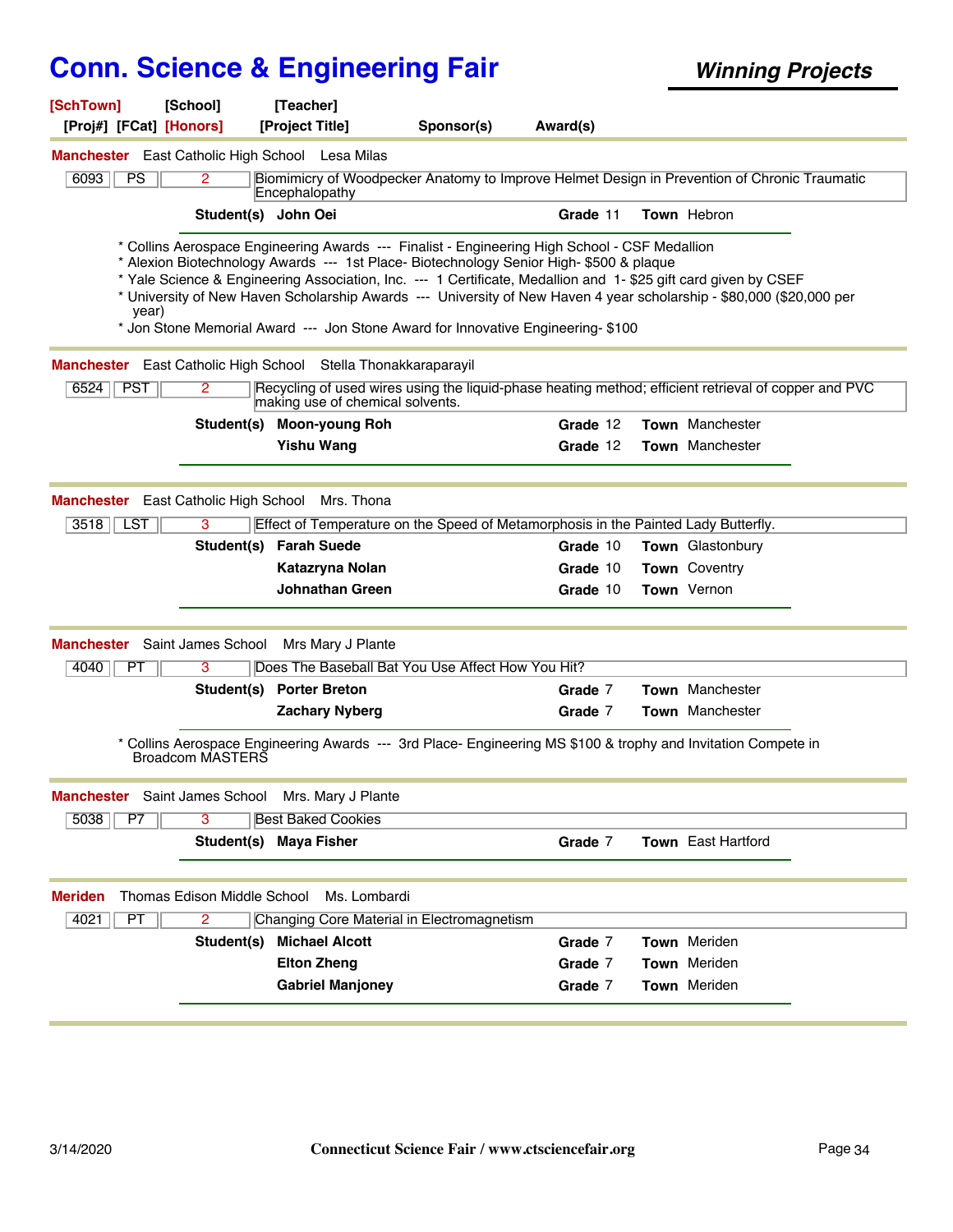| [SchTown]<br>[Proj#] [FCat] [Honors]          | [School]                    | [Teacher]<br>[Project Title]                                                                                                                                           | Sponsor(s) | Award(s) |                                                                                                    |  |
|-----------------------------------------------|-----------------------------|------------------------------------------------------------------------------------------------------------------------------------------------------------------------|------------|----------|----------------------------------------------------------------------------------------------------|--|
| <b>Meriden</b>                                |                             | Thomas Edison Middle School Caitlin Lombardi                                                                                                                           |            |          |                                                                                                    |  |
| 1001<br>LТ                                    | 1                           | Sliding Soil                                                                                                                                                           |            |          |                                                                                                    |  |
|                                               | Student(s)                  | <b>Jacie Carrero</b>                                                                                                                                                   |            | Grade 7  | Town Meriden                                                                                       |  |
|                                               |                             | <b>Faith Rose</b>                                                                                                                                                      |            | Grade 7  | Town Waterbury                                                                                     |  |
|                                               |                             | <b>Grace Rose</b>                                                                                                                                                      |            | Grade 7  | Town Waterbury                                                                                     |  |
|                                               | <b>Broadcom MASTERS</b>     | * PepsiCo / Pfizer Life Sciences Awards --- 3rd Place- Life Sciences MS Team- trophy and Invite to Compete                                                             |            |          |                                                                                                    |  |
| <b>Meriden</b>                                | Thomas Edison Middle School | Caitlin Lombardi                                                                                                                                                       |            |          |                                                                                                    |  |
| 4007<br>PT                                    | 2                           | A better way to generate power                                                                                                                                         |            |          |                                                                                                    |  |
|                                               | Student(s)                  | <b>Josue Gallegos</b>                                                                                                                                                  |            | Grade 7  | <b>Town</b> meriden                                                                                |  |
|                                               |                             | <b>Adam Campbell</b>                                                                                                                                                   |            | Grade 7  | Town meriden                                                                                       |  |
| <b>Meriden</b>                                | Thomas Edison Middle School | Caitlin Lombardi                                                                                                                                                       |            |          |                                                                                                    |  |
| 4039<br>PT                                    | 3                           | Construction Catastrophe!                                                                                                                                              |            |          |                                                                                                    |  |
|                                               | Student(s)                  | <b>Michael Kline</b>                                                                                                                                                   |            | Grade 7  | Town Middletown                                                                                    |  |
|                                               |                             | Jacob Jones                                                                                                                                                            |            | Grade 7  | Town Middletown                                                                                    |  |
|                                               |                             |                                                                                                                                                                        |            |          |                                                                                                    |  |
|                                               |                             | * American Society of Safety Professionals, CT Valley Chapter --- \$100 grade 7-8 project                                                                              |            |          |                                                                                                    |  |
| <b>Middletown</b> Vinal Technical High School |                             | Mr.Bowen                                                                                                                                                               |            |          |                                                                                                    |  |
| <b>PST</b><br>6521                            | 3                           | Renewable powered street light                                                                                                                                         |            |          |                                                                                                    |  |
|                                               | Student(s)                  | <b>Joshua Comfort</b>                                                                                                                                                  |            | Grade 10 | Town Wallingford                                                                                   |  |
|                                               |                             | <b>Jonathan Vasso</b>                                                                                                                                                  |            | Grade 10 | <b>Town</b> Middletown                                                                             |  |
|                                               |                             | <b>Matthew Bish</b>                                                                                                                                                    |            | Grade 10 | Town Wallingford                                                                                   |  |
| <b>Middletown</b> Vinal Technical High School |                             | Mr.Bowen                                                                                                                                                               |            |          |                                                                                                    |  |
| 3508<br><b>LST</b>                            | 3                           | Water vending machine for the homeless                                                                                                                                 |            |          |                                                                                                    |  |
|                                               |                             | Student(s) Toby Donath                                                                                                                                                 |            | Grade 10 | Town middletown                                                                                    |  |
|                                               |                             | <b>Colin Lawrence</b>                                                                                                                                                  |            | Grade 10 | Town middletown                                                                                    |  |
|                                               |                             |                                                                                                                                                                        |            |          |                                                                                                    |  |
| <b>Middletown</b> Xavier High School          |                             | Nick Grasso                                                                                                                                                            |            |          |                                                                                                    |  |
| 6032<br><b>PS</b>                             | 2                           | Squeeze-and-Excitation                                                                                                                                                 |            |          | A Novel Computer-aided Cloud Type Classification Method Based on Convolutional Neural Network with |  |
|                                               | Student(s) Jason Li         |                                                                                                                                                                        |            | Grade 10 | Town Higganum                                                                                      |  |
|                                               |                             | * American Meteorological Society --- Certificate & \$25 gift card given by CSEF<br>* NASA EARTH System Science Award --- Certificate and \$25 gift card given by CSEF |            |          |                                                                                                    |  |
| <b>Milford</b>                                | Jonathan Law High School    | Bouchard                                                                                                                                                               |            |          |                                                                                                    |  |
| $\overline{LS}$<br>3083                       | 3                           | Testing how aloe vera affects the visible freshness of a fruit                                                                                                         |            |          |                                                                                                    |  |
|                                               |                             | Student(s) Mia Cerrato                                                                                                                                                 |            | Grade 11 | <b>Town Milford</b>                                                                                |  |
|                                               |                             |                                                                                                                                                                        |            |          |                                                                                                    |  |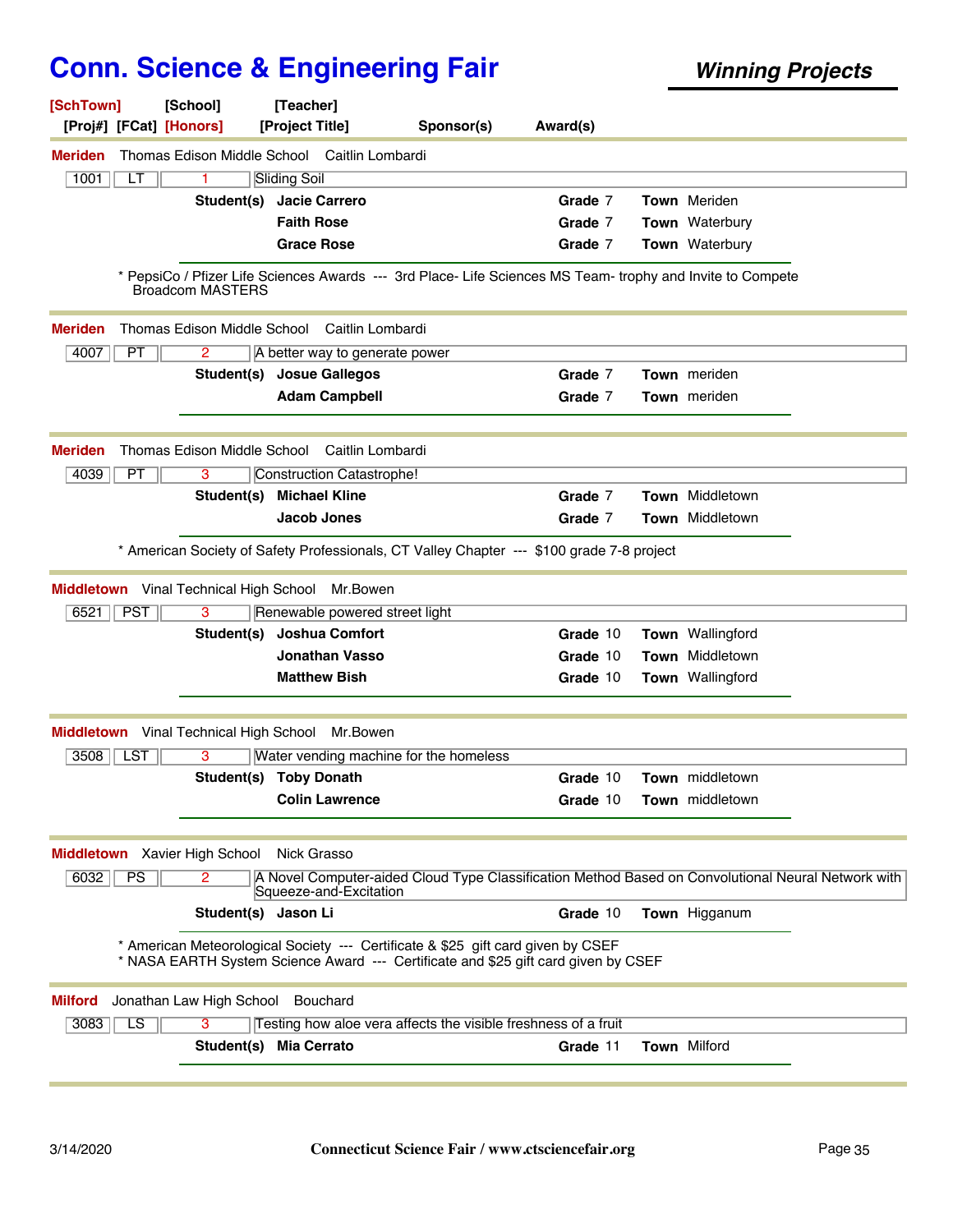| [SchTown]<br>[Proj#] [FCat] [Honors] | [School]                    | [Teacher]<br>[Project Title]                | Sponsor(s)                                                                                                                                                                 | Award(s) |                     |                     |  |
|--------------------------------------|-----------------------------|---------------------------------------------|----------------------------------------------------------------------------------------------------------------------------------------------------------------------------|----------|---------------------|---------------------|--|
| Milford                              |                             | Jonathan Law High School Christine Bouchard |                                                                                                                                                                            |          |                     |                     |  |
| LS<br>3047                           | 3                           | <b>CFCs and other harmful substances</b>    | Studies on the effects and trends on the breakdown of the components of the ozone layer caused by                                                                          |          |                     |                     |  |
|                                      |                             | Student(s) Meghana Cheela                   |                                                                                                                                                                            | Grade 11 | <b>Town Milford</b> |                     |  |
| <b>Milford</b>                       |                             | Jonathan Law High School Christine Bouchard |                                                                                                                                                                            |          |                     |                     |  |
| 3097<br>LS                           | 3                           | prevent undesirable side effects.           | Studies on the various trends and reactions of cancer medications with regards to gene mutations to                                                                        |          |                     |                     |  |
|                                      |                             | Student(s) Sreeya Gudlavalleti              |                                                                                                                                                                            | Grade 11 |                     | Town Milford        |  |
| <b>Milford</b>                       |                             | Jonathan Law High School Christine Bouchard |                                                                                                                                                                            |          |                     |                     |  |
| LS<br>3079                           | 3                           |                                             | The effect temperate will have on the enzymes responsible for protein breakdown in pineapples.                                                                             |          |                     |                     |  |
|                                      |                             | Student(s) Brendan Liu                      |                                                                                                                                                                            | Grade 12 |                     | Town Milford        |  |
| Milford                              |                             | Jonathan Law High School Christine Bouchard |                                                                                                                                                                            |          |                     |                     |  |
| LS<br>3071                           | 3                           |                                             | How Does the Electromagnetic Field Change the Germination Rate of the Sansevieria Trifasciata?                                                                             |          |                     |                     |  |
|                                      |                             | Student(s) Jennifer Liu                     |                                                                                                                                                                            | Grade 11 |                     | <b>Town Milford</b> |  |
| Milford                              |                             | Jonathan Law High School Christine Bouchard |                                                                                                                                                                            |          |                     |                     |  |
| PS<br>6089                           | 3                           |                                             | The effect of prosthetics on animal rehabilitation                                                                                                                         |          |                     |                     |  |
|                                      |                             | <b>Student(s) Alexis Rios</b>               |                                                                                                                                                                            | Grade 11 |                     | Town Milford        |  |
| Milford                              |                             | Jonathan Law High School Christine Bouchard |                                                                                                                                                                            |          |                     |                     |  |
| 3089<br>LS                           | 2                           | throughout the country.                     | Analyzing trends in Eastern Equine Encephalitis in order to understand why there are sudden outbreaks                                                                      |          |                     |                     |  |
|                                      |                             | Student(s) Rachna Vipparla                  |                                                                                                                                                                            | Grade 11 |                     | <b>Town Milford</b> |  |
|                                      |                             |                                             | * Association for Women Geoscientists --- Certificate & \$25 gift card given by CSEF<br>* NYUC Pony Club Equine Award --- \$100 Cash Award or excellence in equine studies |          |                     |                     |  |
| Lauralton Hall<br><b>Milford</b>     | Susan Cavar                 |                                             |                                                                                                                                                                            |          |                     |                     |  |
| $\overline{LS}$<br>3121              | 3                           |                                             | How neuroplasiticty effects the recovery of the paralysis of stroke victims and how it can improve the<br>motor circuits of people with Parkisons disease                  |          |                     |                     |  |
|                                      |                             | Student(s) Anika Thite                      |                                                                                                                                                                            | Grade 10 | <b>Town Milford</b> |                     |  |
| <b>Milford</b>                       | Platt Technical High School | Jessica Stamp                               |                                                                                                                                                                            |          |                     |                     |  |
| 6082<br><b>PS</b>                    | 3                           | Prosthetic Arm Design                       |                                                                                                                                                                            |          |                     |                     |  |
|                                      |                             | Student(s) Torelle Adebowale                |                                                                                                                                                                            | Grade 11 |                     | Town Trumbull       |  |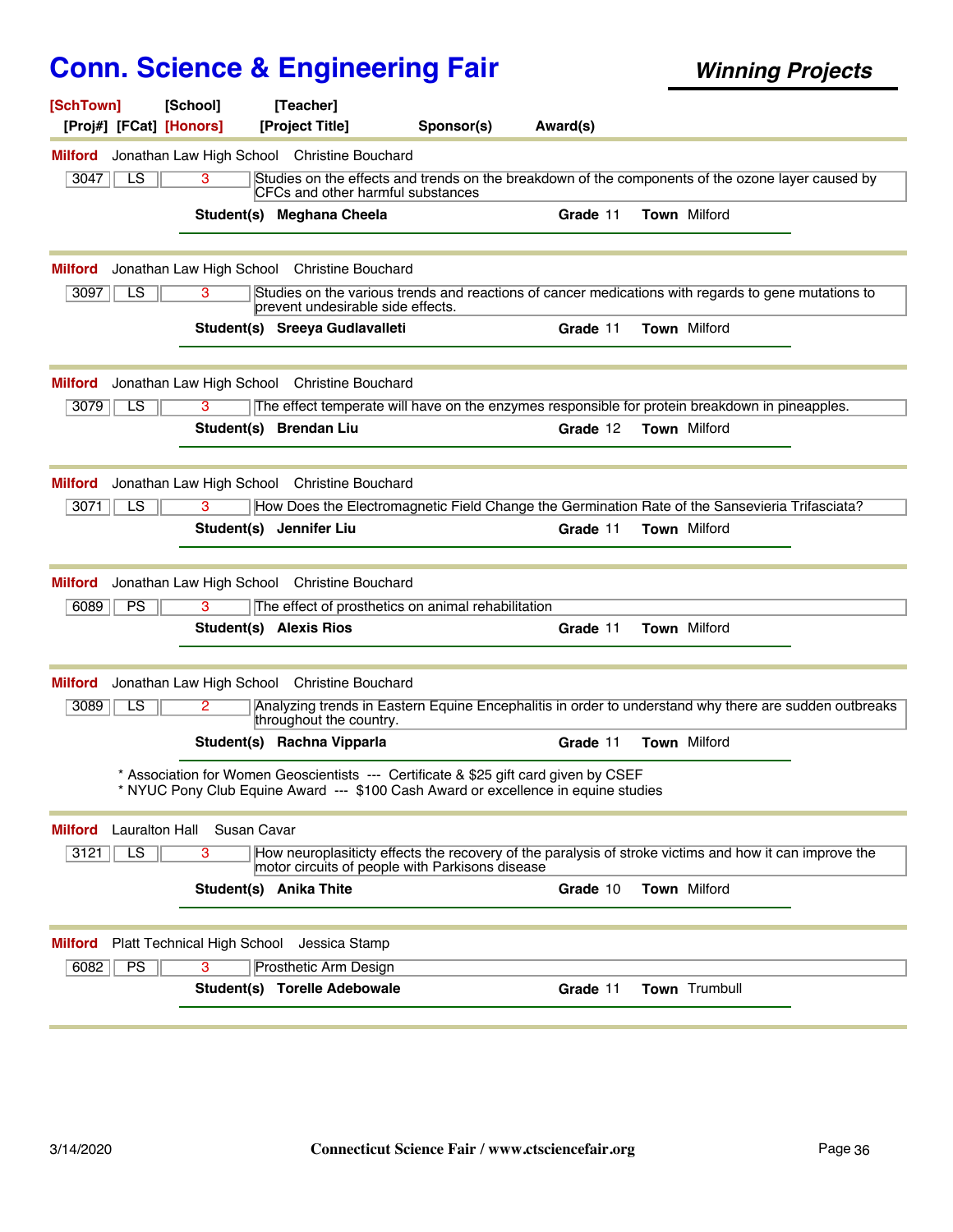| [SchTown]<br>[Proj#] [FCat] [Honors] | [School]                      | [Teacher]<br>[Project Title]                                                                                                                                                      | Sponsor(s) | Award(s) |                        |  |
|--------------------------------------|-------------------------------|-----------------------------------------------------------------------------------------------------------------------------------------------------------------------------------|------------|----------|------------------------|--|
|                                      |                               | Milford Platt Technical High School Jessica Stamp                                                                                                                                 |            |          |                        |  |
| 6048<br>PS                           | 3                             | <b>Augmented Reality Chemistry</b>                                                                                                                                                |            |          |                        |  |
|                                      |                               | Student(s) Ethan Feldman                                                                                                                                                          |            | Grade 12 | <b>Town Milford</b>    |  |
|                                      |                               | * Computer Science Awards --- 3rd Place High School- \$200, Plaque<br>* United Technologies Corporation Awards --- \$500 in UTC Common Stock, Plaque, Backpack, and Annual Report |            |          |                        |  |
| <b>Milford</b>                       |                               | Platt Technical High School Jessica Stamp                                                                                                                                         |            |          |                        |  |
| PS<br>6044                           | 3                             | The Application of Q-Learning in Flood Rescues                                                                                                                                    |            |          |                        |  |
|                                      |                               | Student(s) Joseph Moran                                                                                                                                                           |            | Grade 10 | <b>Town</b> Bridgeport |  |
| <b>New Canaan</b>                    | St. Aloysius School           | Deborah Phillips                                                                                                                                                                  |            |          |                        |  |
| 5533<br>P8                           | $\overline{2}$                | <b>Boundary Setting Tracker</b>                                                                                                                                                   |            |          |                        |  |
|                                      |                               | Student(s) Sofia Brauweiler                                                                                                                                                       |            | Grade 8  | <b>Town</b> New Canaan |  |
| <b>New Canaan</b>                    |                               | St. Aloysius School Mrs. Deborah Phillips                                                                                                                                         |            |          |                        |  |
| 5507<br>P8                           | 3                             | <b>Keep Your Own Score</b>                                                                                                                                                        |            |          |                        |  |
|                                      |                               | <b>Student(s) Erin Lovett</b>                                                                                                                                                     |            | Grade 8  | Town Norwalk           |  |
| <b>New Canaan</b>                    | St. Aloysius School           | Mrs. Phillips                                                                                                                                                                     |            |          |                        |  |
| 5020<br>P7                           |                               | The relationship between Tree species and BTUs                                                                                                                                    |            |          |                        |  |
|                                      |                               | <b>Student(s) Richard Marquis</b>                                                                                                                                                 |            | Grade 7  | Town Norwalk           |  |
|                                      |                               | * Lockheed Martin Physical Sciences Awards --- 5th Place- Physical Sciences 7th Grade Individual - trophy                                                                         |            |          |                        |  |
| <b>New Canaan</b>                    | St. Aloysius School           | Mrs. Deborah Phillips                                                                                                                                                             |            |          |                        |  |
| 1016<br>LТ                           | 3                             | It's Raining Acid                                                                                                                                                                 |            |          |                        |  |
|                                      |                               | Student(s) Bernadette McNamara                                                                                                                                                    |            | Grade 8  | <b>Town</b> New Canaan |  |
|                                      |                               | <b>Kelly Dunne</b>                                                                                                                                                                |            | Grade 8  | <b>Town</b> Stamford   |  |
| related                              |                               | * Air and Waste Management Association, Connecticut Chapter --- \$100 Junior, Environmental Research, air pollution                                                               |            |          |                        |  |
| <b>New Canaan</b>                    | St. Aloysius School           | Mrs. Phillips                                                                                                                                                                     |            |          |                        |  |
| 4023<br>PT                           | $\overline{3}$                | <b>Hydraulics LIft</b>                                                                                                                                                            |            |          |                        |  |
|                                      |                               | <b>Student(s) Cailey Varas</b>                                                                                                                                                    |            | Grade 7  | Town Rowayton          |  |
|                                      |                               | <b>Emma Meyers</b>                                                                                                                                                                |            | Grade 7  | Town Darien            |  |
| <b>New Haven</b>                     | Betsy Ross Arts Magnet School | Ms. Cichus                                                                                                                                                                        |            |          |                        |  |
| 2519<br>L8                           | $\overline{2}$                | Road Salt vs. Alternative Ice Melters                                                                                                                                             |            |          |                        |  |
|                                      | Student(s)                    | <b>Julia Murphy</b>                                                                                                                                                               |            | Grade 8  | Town Stratford         |  |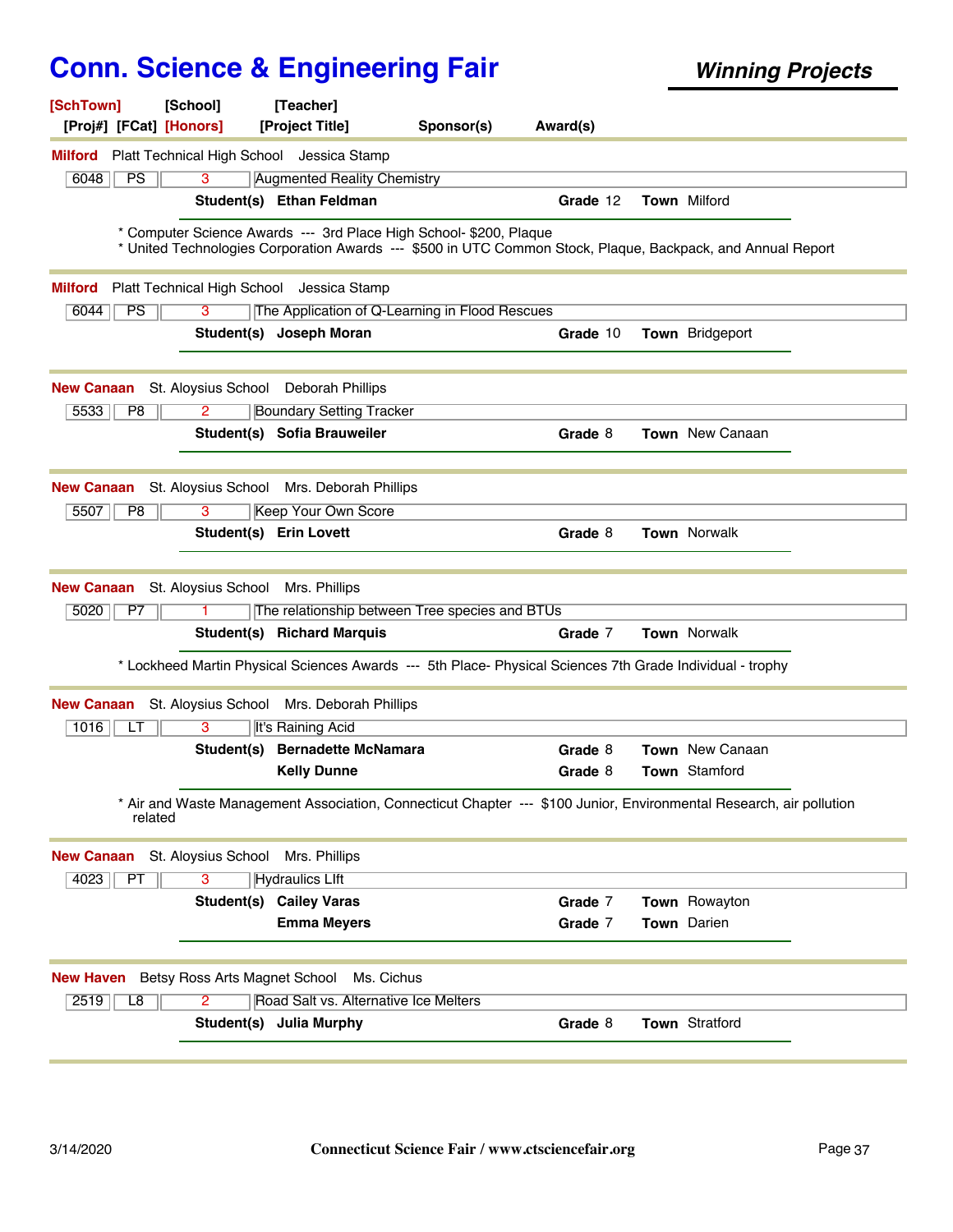| [SchTown]<br>[Proj#] [FCat] [Honors]           | [School]                      | [Teacher]<br>[Project Title]                                                                        | Sponsor(s) | Award(s) |                                                                                                                      |  |
|------------------------------------------------|-------------------------------|-----------------------------------------------------------------------------------------------------|------------|----------|----------------------------------------------------------------------------------------------------------------------|--|
|                                                |                               | <b>New Haven</b> Celentano Magnet School Ashley Mulligan                                            |            |          |                                                                                                                      |  |
| 4005<br>PT                                     | 2                             | Correlation Between Spice Used and Resulting pH                                                     |            |          |                                                                                                                      |  |
|                                                |                               | Student(s) Brianna Gray                                                                             |            | Grade 8  | <b>Town</b> New Haven                                                                                                |  |
|                                                |                               | <b>Elaine Osei Bonsu</b>                                                                            |            | Grade 8  | Town New Haven                                                                                                       |  |
|                                                |                               |                                                                                                     |            |          |                                                                                                                      |  |
|                                                |                               | <b>New Haven</b> Celentano Magnet School Ashley Mulligan                                            |            |          |                                                                                                                      |  |
| 4020<br>PT.                                    | 2                             |                                                                                                     |            |          | Comparison of the Effect of Thermal Conditions on the Potential of Carbonic Acid to Remove Rust                      |  |
|                                                |                               | Student(s) Trevon Green                                                                             |            | Grade 8  | <b>Town</b> New Haven                                                                                                |  |
|                                                |                               | <b>Duane Nixon</b>                                                                                  |            | Grade 8  | <b>Town</b> New Haven                                                                                                |  |
|                                                |                               |                                                                                                     |            |          |                                                                                                                      |  |
|                                                |                               | <b>New Haven</b> Celentano Magnet School Ashley Mulligan                                            |            |          |                                                                                                                      |  |
| 2026<br>L7                                     |                               | Correlation Between Fertilizer Use and Grass Growth                                                 |            |          |                                                                                                                      |  |
|                                                |                               | <b>Student(s) Nurializ Torres</b>                                                                   |            | Grade 7  | Town New Haven                                                                                                       |  |
|                                                | <b>Broadcom MASTERS</b>       | * Alexion Biotechnology Awards --- Finalist - Biotechnology 7h grade - CSF Medallion                |            |          | * PepsiCo / Pfizer Life Sciences Awards --- 4th Place- Life Sciences 7th grade- trophy and Invitation Compete in     |  |
| <b>New Haven</b>                               |                               | Cooperative Arts and Humanities Magnet High Amanda Weires                                           |            |          |                                                                                                                      |  |
| 6081<br>PS.                                    | 3                             | Do Your Nostrils Taste?                                                                             |            |          |                                                                                                                      |  |
|                                                |                               | Student(s) Des'Tahnee Manick-Highsmith                                                              |            | Grade 12 | <b>Town</b> New Haven                                                                                                |  |
|                                                |                               |                                                                                                     |            |          |                                                                                                                      |  |
| <b>New Haven</b> Hopkins School<br>3003<br>LS. | 2                             | <b>Phillip Stewart</b>                                                                              |            |          |                                                                                                                      |  |
|                                                |                               | Student(s) David Zhou                                                                               |            | Grade 11 | Effect of Region of Interest Segmentation on Regional Analyses of Trabecular Bone Morphology<br><b>Town</b> Westport |  |
|                                                |                               |                                                                                                     |            |          |                                                                                                                      |  |
| <b>New Haven</b>                               | Sound School Charles Mulligan |                                                                                                     |            |          |                                                                                                                      |  |
| 3088<br>LS                                     | 2                             |                                                                                                     |            |          | Potential of Ocean Acidification to Affect Physiology and Mortality of Marine Diatoms                                |  |
|                                                |                               | Student(s) Jahmani Agard                                                                            |            |          | Grade 9 Town New Haven                                                                                               |  |
|                                                |                               | * National Oceanic and Atmospheric Administration --- Certificate and \$25 gift card given by CSEFF |            |          |                                                                                                                      |  |
| <b>New Haven</b> Sound School                  |                               | Charles Mulligan                                                                                    |            |          |                                                                                                                      |  |
| 3502<br>LST                                    | $\overline{2}$                | (Carcinus maenas).                                                                                  |            |          | Potential of Ocean Acidification to Interfere with Predator Prey Relationships of Coastal Invertebrates              |  |
|                                                |                               | Student(s) Ruby Hoffman Blustajn                                                                    |            | Grade 9  | Town Hamden                                                                                                          |  |
|                                                |                               | <b>Gabriella Spata</b>                                                                              |            | Grade 9  | Town New Haven                                                                                                       |  |
| Medallion                                      |                               | * NASA EARTH System Science Award --- Certificate and \$25 gift card given by CSEF                  |            |          | * CASE • The Jackson Laboratory Urban School Challenge Awards with IBM --- 5th Place High School - Plaque,           |  |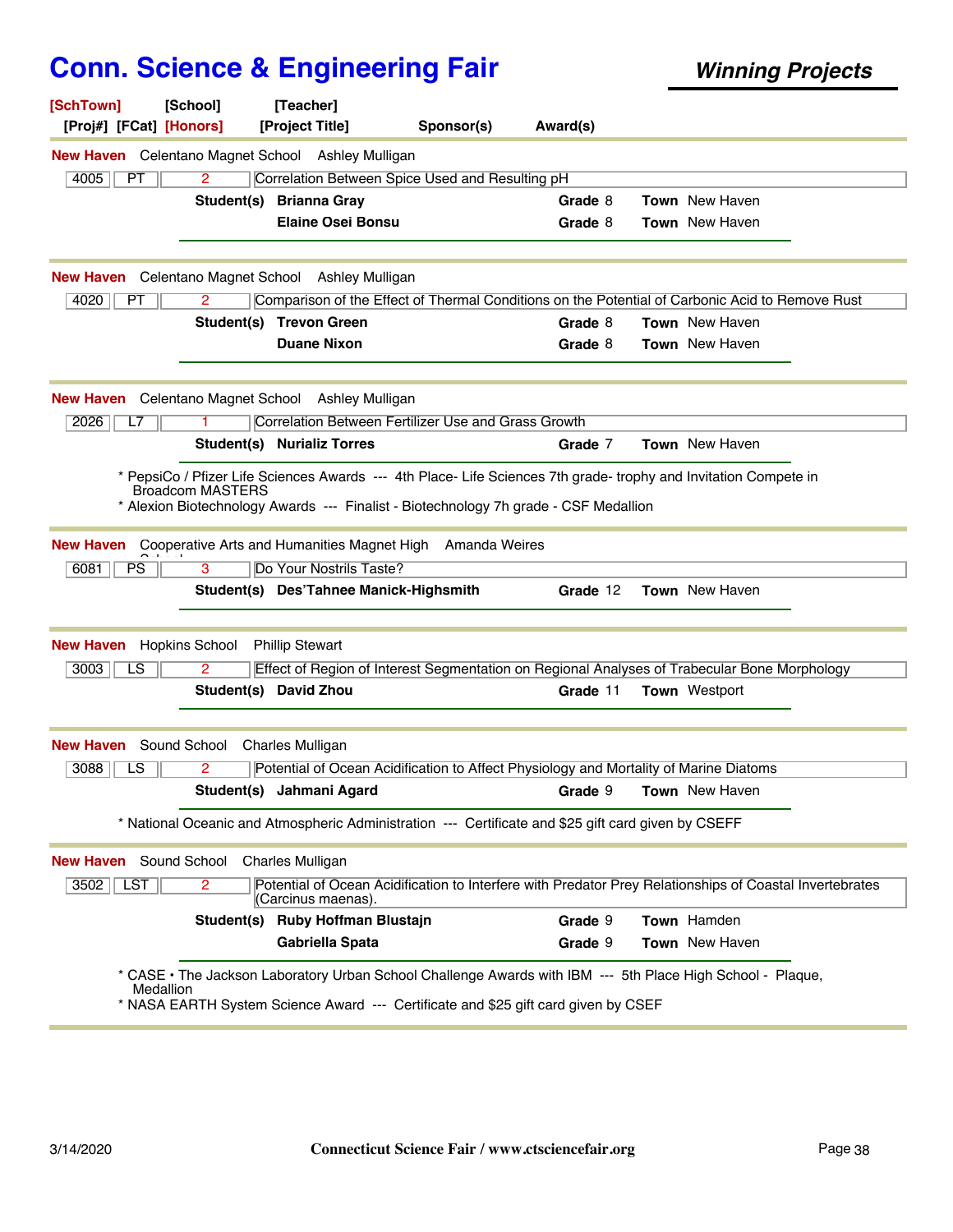|                                                                              | [School]<br>[Proj#] [FCat] [Honors] | [Teacher]<br>[Project Title]                   | Sponsor(s)                                                                        | Award(s) |                                                                                                                 |
|------------------------------------------------------------------------------|-------------------------------------|------------------------------------------------|-----------------------------------------------------------------------------------|----------|-----------------------------------------------------------------------------------------------------------------|
| <b>New Haven</b> Sound School                                                |                                     | <b>Charles Mulligan</b>                        |                                                                                   |          |                                                                                                                 |
| LS<br>3107                                                                   | 3                                   | Mortality of Grass Shrimp                      |                                                                                   |          | Comparison of the Impact of Elevated Levels of Medical Runoff (Acetaminophen) on Behavior and                   |
|                                                                              |                                     | Student(s) Jace Williams                       |                                                                                   | Grade 9  | <b>Town</b> East Haven                                                                                          |
| New Haven                                                                    | St. Bernadette School               | Mr. Martens                                    |                                                                                   |          |                                                                                                                 |
| 5505<br>P8                                                                   | 3                                   |                                                | Whitening Egg-cellence: Which Toothpaste Whitens Teeth Best?                      |          |                                                                                                                 |
|                                                                              |                                     | Student(s) Emilio Filppu                       |                                                                                   | Grade 8  | Town New Haven                                                                                                  |
| <b>New Haven</b> St. Bernadette School                                       |                                     | <b>Kerry Martens</b>                           |                                                                                   |          |                                                                                                                 |
| 5014<br>P <sub>7</sub>                                                       | 2                                   | SlapShot                                       |                                                                                   |          |                                                                                                                 |
|                                                                              |                                     | Student(s) Max Schroeder                       |                                                                                   | Grade 7  | <b>Town</b> North Branford                                                                                      |
| <b>New Haven</b>                                                             | Wilbur Cross High School            | <b>Nick Farrell</b>                            |                                                                                   |          |                                                                                                                 |
| 3082<br>LS                                                                   | $\overline{2}$                      |                                                | Association of Music Perception and Memory                                        |          |                                                                                                                 |
|                                                                              |                                     | Student(s) Alexandra (or Sasha) Northrup       |                                                                                   | Grade 11 | Town New Haven                                                                                                  |
| New Haven                                                                    | Worthington Hooker Middle School    |                                                | Douglas Jones                                                                     |          |                                                                                                                 |
| 1004<br>LT                                                                   | $\overline{2}$                      | Soil Erosion                                   |                                                                                   |          |                                                                                                                 |
|                                                                              |                                     | Student(s) Bella Brown                         |                                                                                   | Grade 7  | Town New Haven                                                                                                  |
|                                                                              |                                     |                                                |                                                                                   | Grade 7  | <b>Town</b> New Haven                                                                                           |
|                                                                              |                                     | <b>Sierra Miller</b>                           |                                                                                   |          |                                                                                                                 |
|                                                                              |                                     |                                                |                                                                                   |          | * Fox Pest Control Award for Environmental Management --- \$150 Cash for Excellence in Environmental Management |
|                                                                              |                                     | Worthington Hooker Middle School Douglas Jones |                                                                                   |          |                                                                                                                 |
| 2517<br>L8                                                                   | 3                                   | The Sweet Life Of Yeast                        |                                                                                   |          |                                                                                                                 |
|                                                                              |                                     | Student(s) Brandon Peterson                    |                                                                                   | Grade 8  | Town New Haven                                                                                                  |
|                                                                              |                                     |                                                |                                                                                   |          |                                                                                                                 |
| 4028<br>PT                                                                   | $\overline{\mathbf{3}}$             | <b>Fueling The Future</b>                      |                                                                                   |          |                                                                                                                 |
|                                                                              | Student(s) Suki Sze                 |                                                |                                                                                   | Grade 7  | Town New Haven                                                                                                  |
| <b>New Haven</b><br>New Haven Worthington Hooker Middle School Douglas Jones |                                     | Saki Tomita                                    |                                                                                   | Grade 7  | Town New Haven                                                                                                  |
|                                                                              | Worthington Hooker Middle School    |                                                | Douglas Jones                                                                     |          |                                                                                                                 |
| 1017<br>LТ                                                                   | $\overline{2}$                      |                                                | Fending off the Fast Fade of Flowers: What solution will keep YOUR flowers happy? |          |                                                                                                                 |
| <b>New Haven</b>                                                             | Student(s)                          | Sophia Zhang                                   |                                                                                   | Grade 8  | Town New Haven                                                                                                  |
|                                                                              |                                     | <b>Keren Tan</b>                               |                                                                                   | Grade 8  | Town New Haven                                                                                                  |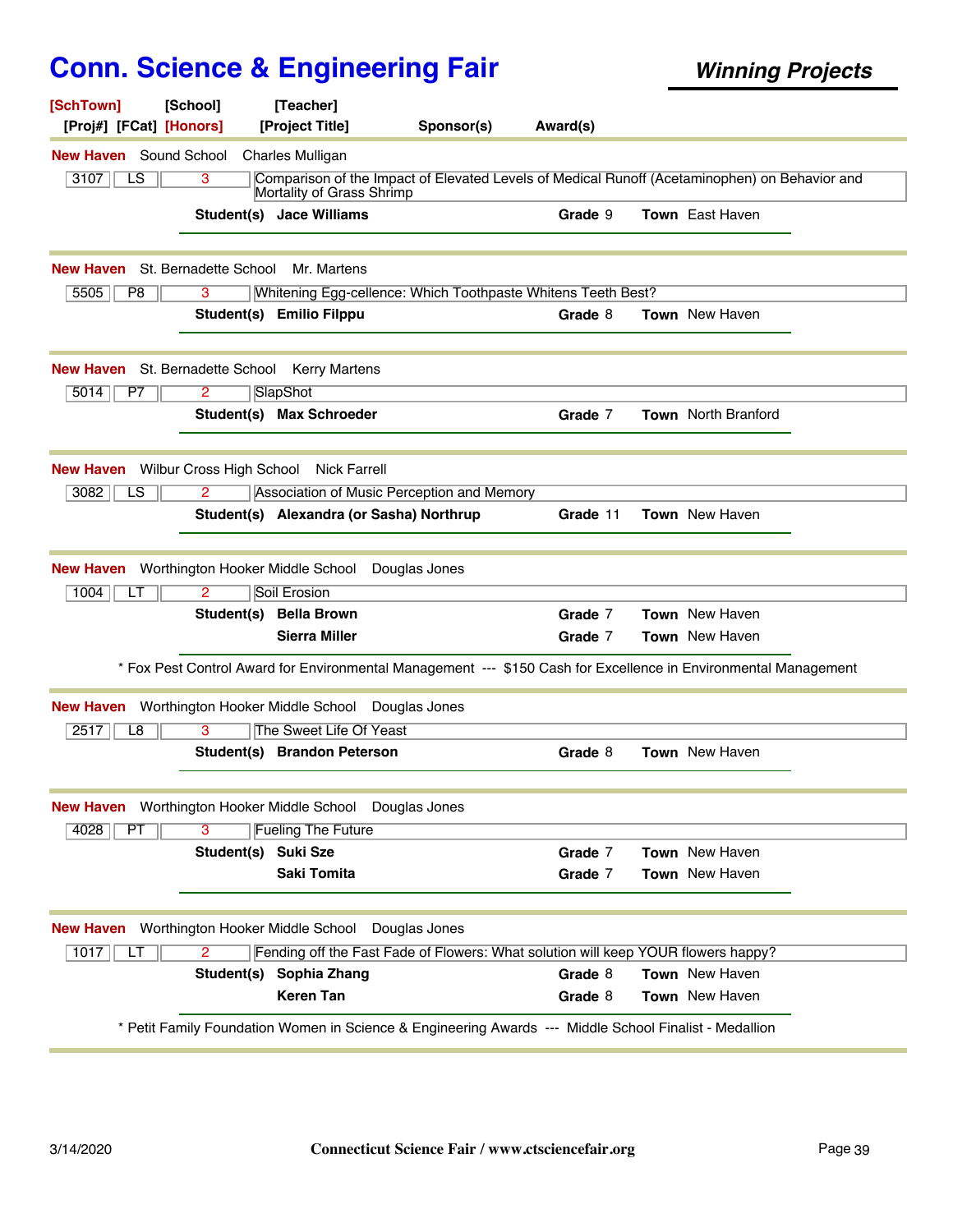| [SchTown]<br>[School]<br>[Proj#] [FCat] [Honors]            | [Teacher]<br>[Project Title]<br>Sponsor(s)                                     | Award(s)                                                                                                         |
|-------------------------------------------------------------|--------------------------------------------------------------------------------|------------------------------------------------------------------------------------------------------------------|
|                                                             | New London Science and Technology Magnet High School Isabela Dos Santos        |                                                                                                                  |
| $6506$    PST<br>3                                          | The Effect of Various Cooling Speeds on Bending Strength of 3D Printed Objects |                                                                                                                  |
|                                                             | Student(s) Zachary Bachofner                                                   | Grade 11<br><b>Town</b> North Stonington                                                                         |
|                                                             | <b>Christopher Bell</b>                                                        | Town Ledyard<br>Grade 11                                                                                         |
| <b>New London</b> Science and Technology Magnet High School | Ms.Golden                                                                      |                                                                                                                  |
| 6005<br><b>PS</b><br>3                                      |                                                                                | The Effects of Different Chemical Fertilizers on Phosphorus Absorption in Chrysanthemum Morifolium               |
|                                                             | Student(s) Elizabeth Brown                                                     | Grade 10<br><b>Town</b> Ledyard                                                                                  |
|                                                             | <b>New London</b> Science and Technology Magnet High School Amy Golden         |                                                                                                                  |
| $3514$ LST<br>3                                             | The Effects of Mycorrhizae and Salinity Stress on Kale Growth                  |                                                                                                                  |
| Student(s)                                                  | <b>Kaitlyn Bryan</b>                                                           | Grade 10<br><b>Town</b> New London                                                                               |
|                                                             | <b>Raya Cruse</b>                                                              | Town Lisbon<br>Grade 10                                                                                          |
|                                                             | <b>New London</b> Science and Technology Magnet High School Ms. dos Santos     |                                                                                                                  |
| 6071<br><b>PS</b><br>3                                      | Cooling and Acoustic Performance of Contra-Rotating Fan Configurations         |                                                                                                                  |
|                                                             | Student(s) Adam Bryant                                                         | <b>Town</b> Pawcatuck<br>Grade 11                                                                                |
| <b>New London</b> Science and Technology Magnet High School | Mrs.Golden                                                                     |                                                                                                                  |
| 3032<br><b>LS</b><br>2                                      | The impact of pesticides on the nutritional value of food plants               |                                                                                                                  |
|                                                             | Student(s) Laurelou Doyonnas                                                   | Grade 10<br><b>Town</b> Stonington                                                                               |
|                                                             | * Alumni Botany Awards --- Alumni High School Botany Award- \$100 Cash         | * Institute of Food Technologists, Nutmeg Section --- \$150 award + invitation to Awards Night Dinner with guest |
|                                                             | New London Science and Technology Magnet High School Karen Napolitano          |                                                                                                                  |
| 3028<br>LS<br>$\mathbf{2}^{\prime}$                         | Snail's Shell                                                                  | The Effect of Acid Solutions on the Abrasion Resistance, Percussion Resistance, and the weight of a              |
|                                                             | Student(s) Akheena Farrior-Parcak                                              | Grade 10<br><b>Town</b> Quaker Hill                                                                              |
|                                                             | * U.S. Metric Association --- Certificate & \$25 gift card given by CSEF       | * CASE • The Jackson Laboratory Urban School Challenge Awards with IBM --- Senior High Finalist - Medallion      |
|                                                             | <b>New London</b> Science and Technology Magnet High School Mrs. Golden        |                                                                                                                  |
| $\overline{3}$<br>3037<br>LS.                               | The Effect Inorganic and Organic Fertilizer has on Ocimum Growth.              |                                                                                                                  |
|                                                             | Student(s) Emily Fielding                                                      | Town New London<br>Grade 10                                                                                      |
|                                                             | New London Science and Technology Magnet High School Karen Napolitano          |                                                                                                                  |
| 3108<br>LS<br>3                                             | The Effects of Silver Chloride in Green Beans                                  |                                                                                                                  |
|                                                             | Student(s) Garvin Francois                                                     | Grade 10<br><b>Town</b> New London                                                                               |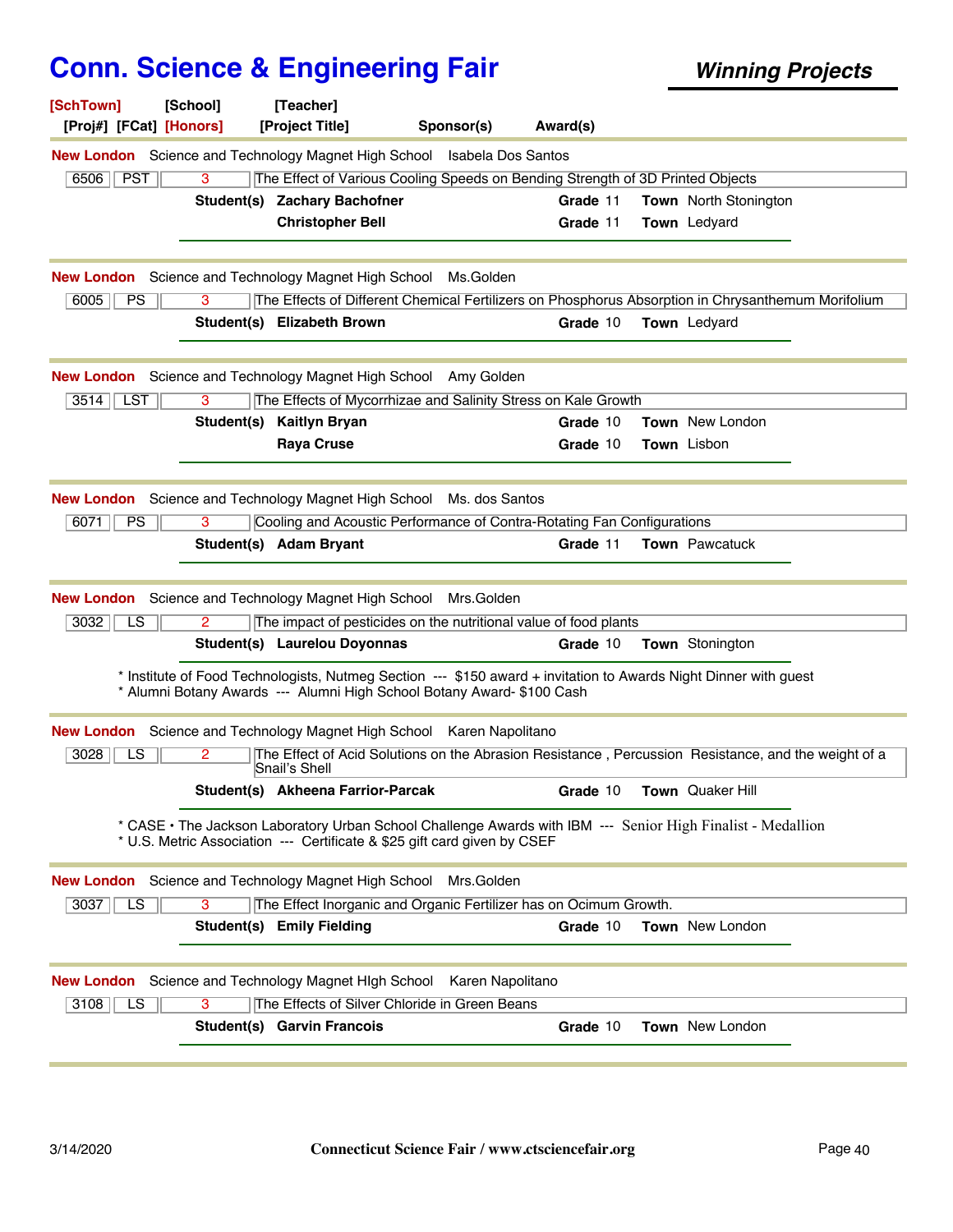| [SchTown]<br>[Proj#] [FCat] [Honors]              | [School]             | [Teacher]<br>[Project Title]                                                                                        | Sponsor(s) | Award(s) |                          |  |
|---------------------------------------------------|----------------------|---------------------------------------------------------------------------------------------------------------------|------------|----------|--------------------------|--|
|                                                   |                      | New London Science and Technology Magnet High School Isabela dos Santos                                             |            |          |                          |  |
| $3510$    LST                                     | 3                    | From Brown to Green: The Effect of Weather Conditions on Phytoremediation                                           |            |          |                          |  |
|                                                   | Student(s)           | Giovanni Galatioto                                                                                                  |            | Grade 11 | Town New London          |  |
|                                                   |                      | <b>Justin Lamoureux</b>                                                                                             |            | Grade 11 | Town New London          |  |
|                                                   |                      | <b>New London</b> Science and Technology Magnet High School David Brown                                             |            |          |                          |  |
| PS<br>6037                                        | 2                    | The Effectiveness of Different Methods of Protection Against SQL Injection                                          |            |          |                          |  |
|                                                   |                      | Student(s) Krishveer Grewal                                                                                         |            | Grade 9  | Town Waterford           |  |
|                                                   |                      | <b>New London</b> Science and Technology Magnet High School Isabela Dos Santos                                      |            |          |                          |  |
| 3042<br>LS                                        | 3                    | Alternative Natural Water Purifier                                                                                  |            |          |                          |  |
|                                                   |                      | Student(s) Essoha Kadambaya                                                                                         |            | Grade 11 | <b>Town Norwich</b>      |  |
|                                                   |                      | * U.S. Agency for International Development (USAID) --- Certificate and \$25 gift card given by CSEF                |            |          |                          |  |
|                                                   |                      | New London Science and Technology Magnet High School Ms. Dos Santos                                                 |            |          |                          |  |
| 3523<br>∣ LST                                     | 3                    | The Effect of Temperature on Lung Capacity                                                                          |            |          |                          |  |
|                                                   | Student(s) Jay Patel |                                                                                                                     |            | Grade 11 | Town Norwich             |  |
|                                                   |                      | <b>Jack Ashcom</b>                                                                                                  |            | Grade 11 | <b>Town</b> Franklin     |  |
|                                                   |                      | New London Science and Technology Magnet High School Amy Golden                                                     |            |          |                          |  |
| 3080<br>LS                                        | 3                    | Kelp-ing our Oceans: Sustainable Natural Biopolymer Alternatives for Plastic Utilized in Oyster Reef<br>Restoration |            |          |                          |  |
|                                                   |                      | Student(s) Sean Raymond                                                                                             |            | Grade 10 | <b>Town</b> Mystic       |  |
|                                                   |                      | * Mystic Aquarium - Sea Research Foundation --- \$100 and 4 Admission Tickets to Mystic Aquarium                    |            |          |                          |  |
|                                                   |                      | New London Science and Technology Magnet High School Mr. Brown                                                      |            |          |                          |  |
| 3532<br><b>LST</b>                                | 3                    | The effect of motor oil and surfactant on phytoplankton cell density                                                |            |          |                          |  |
|                                                   |                      | Student(s) Taina Smith                                                                                              |            |          | Grade 10 Town New London |  |
|                                                   |                      | <b>Natalia Ortiz</b>                                                                                                |            | Grade 10 | <b>Town Groton</b>       |  |
|                                                   |                      | New London Science and Technology Magnet High School Karen Napilotano                                               |            |          |                          |  |
| 3528   LST                                        | 3                    | Teeth Stain Removal with Manual Toothbrushes Vs. Electrical Toothbrushes                                            |            |          |                          |  |
|                                                   |                      | <b>Student(s) Natalie Torres</b>                                                                                    |            | Grade 10 | Town New London          |  |
|                                                   |                      | <b>Alisson Zelaya</b>                                                                                               |            | Grade 10 | Town New London          |  |
| <b>New Milford</b> Canterbury School Mike Kennedy |                      |                                                                                                                     |            |          |                          |  |
| 3015<br>LS                                        | $\overline{2}$       | A Novel Deep Learning Method for Autism Spectrum Disorder identification                                            |            |          |                          |  |
|                                                   |                      | Student(s) Dingkun Hong                                                                                             |            | Grade 11 | Town New Milford         |  |
|                                                   |                      |                                                                                                                     |            |          |                          |  |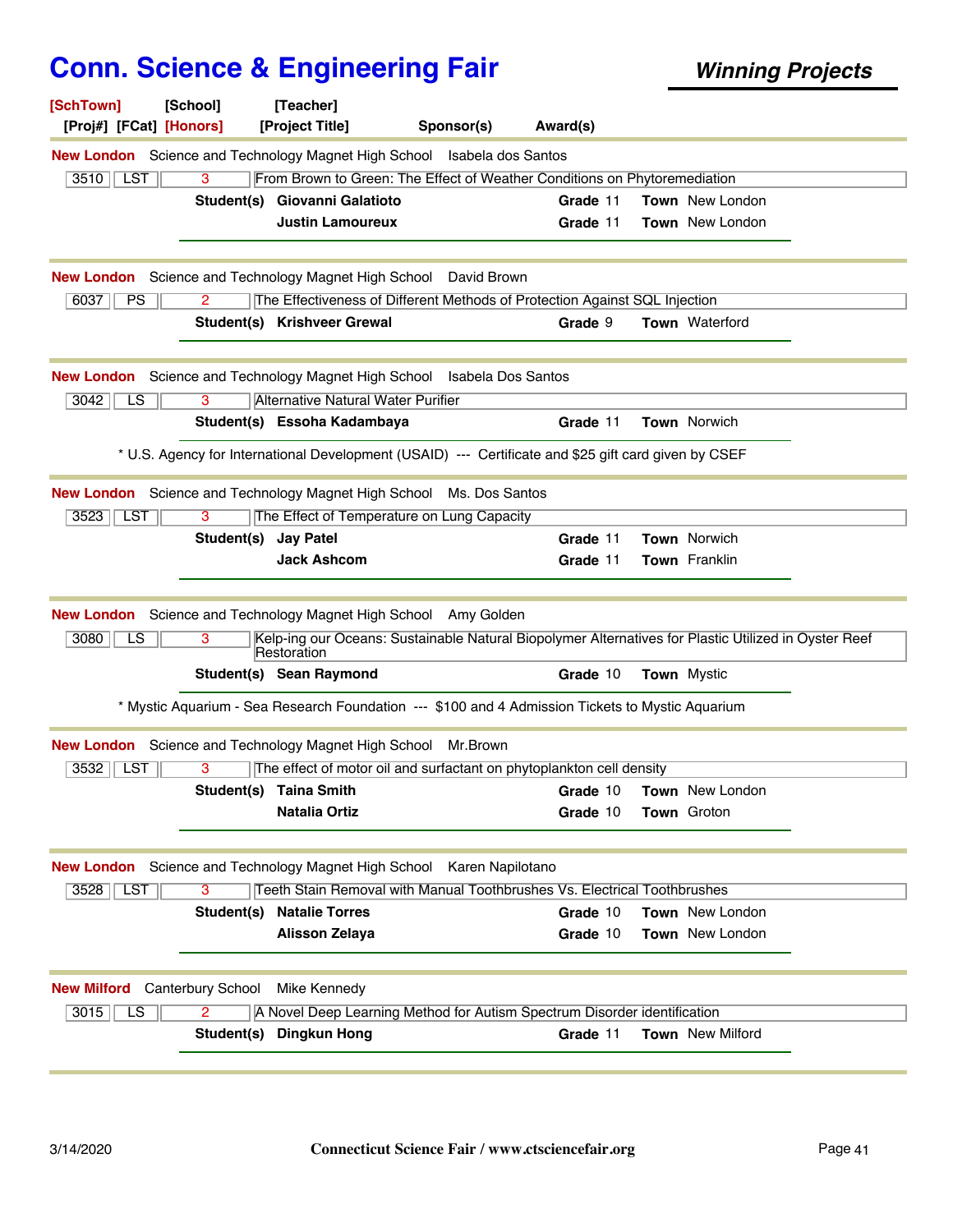| [SchTown]<br>[Proj#] [FCat] [Honors] | [School]                                                | [Teacher]<br>[Project Title]     | Sponsor(s)                                                                                                                                                                                                                | Award(s) |                        |  |
|--------------------------------------|---------------------------------------------------------|----------------------------------|---------------------------------------------------------------------------------------------------------------------------------------------------------------------------------------------------------------------------|----------|------------------------|--|
|                                      | <b>Newtown</b> St. Rose of Lima School Valerie Petrillo |                                  |                                                                                                                                                                                                                           |          |                        |  |
| 2030<br>L7                           | 2                                                       | Calcium's Effect on Bone Decay   |                                                                                                                                                                                                                           |          |                        |  |
|                                      |                                                         | Student(s) Lily Fagan            |                                                                                                                                                                                                                           | Grade 7  | <b>Town Newtown</b>    |  |
| <b>Newtown</b>                       | St. Rose of Lima School Valerie Petrillo                |                                  |                                                                                                                                                                                                                           |          |                        |  |
| 5026<br>P7                           | 2                                                       |                                  | What Is The Most Efficient Way To Remove Rust?                                                                                                                                                                            |          |                        |  |
|                                      |                                                         | Student(s) Mason McSwiggan       |                                                                                                                                                                                                                           | Grade 7  | Town Woodbury          |  |
| <b>Newtown</b>                       | St. Rose of Lima School Mrs. Valerie Petrillo           |                                  |                                                                                                                                                                                                                           |          |                        |  |
| 2013<br>L7                           | 3                                                       |                                  | The Effect of Chlorine on Plant Growth                                                                                                                                                                                    |          |                        |  |
|                                      |                                                         | Student(s) Caleigh Prieto        |                                                                                                                                                                                                                           | Grade 7  | <b>Town Newtown</b>    |  |
| <b>Norwich</b>                       | Norwich Technical High School Aleatha Pelloni           |                                  |                                                                                                                                                                                                                           |          |                        |  |
| 3520<br><b>LST</b>                   |                                                         |                                  | The Effects of Alternating Red Wiggler Worms Gut Microbes to Degrade Lignin in Plants for Biofuels                                                                                                                        |          |                        |  |
|                                      |                                                         | Student(s) Jessie Adams          |                                                                                                                                                                                                                           | Grade 11 | Town Killingly         |  |
|                                      |                                                         | <b>Ontasia Perry</b>             |                                                                                                                                                                                                                           | Grade 11 | <b>Town Norwicn</b>    |  |
| <b>Norwich</b>                       | Norwich Technical High School                           | Mrs. Pelloni                     | * Petit Family Foundation Women in Science & Engineering Awards --- High School Finalist - Medallion<br>* The Goodwin-Niering Center for the Environment --- \$100 for "Excellence in Environmental Conservation Studies" |          |                        |  |
| <b>LST</b><br>3507                   | 3                                                       |                                  | Building a Space Neutral Hydroponics System for the Novice Gardener                                                                                                                                                       |          |                        |  |
|                                      |                                                         | <b>Student(s) Haylie Burgess</b> |                                                                                                                                                                                                                           | Grade 11 | Town Lisbon            |  |
|                                      |                                                         | <b>Angela Tsoukalas</b>          |                                                                                                                                                                                                                           | Grade 11 | <b>Town</b> New London |  |
| <b>Norwich</b>                       | Norwich Technical High School                           | Aleatha Pelloni                  |                                                                                                                                                                                                                           |          |                        |  |
| 3534<br><b>LST</b>                   | 1.                                                      |                                  | The Effects of Dextrose on Drosophila melanogaster with fragile x                                                                                                                                                         |          |                        |  |
|                                      |                                                         | Student(s) Olivia Corrente       |                                                                                                                                                                                                                           | Grade 11 | Town Plainfield        |  |
|                                      |                                                         | <b>Kevin Clark</b>               |                                                                                                                                                                                                                           | Grade 11 | <b>Town</b> Voluntown  |  |
|                                      |                                                         |                                  | * PepsiCo / Pfizer Life Sciences Awards --- Finalist - Life Science Senior High Team - CSF Medallion                                                                                                                      |          |                        |  |
| <b>Norwich</b>                       | Norwich Technical High School                           | Aleatha Pelloni                  |                                                                                                                                                                                                                           |          |                        |  |
| <b>LST</b><br>3525                   |                                                         |                                  | The Effects of Biochar on Plant Growth in a Large Scale Setting                                                                                                                                                           |          |                        |  |
|                                      | Student(s)                                              | <b>Max DeWolf</b>                |                                                                                                                                                                                                                           | Grade 11 | Town Canterbury        |  |
|                                      |                                                         | <b>Owen Blanchard</b>            |                                                                                                                                                                                                                           | Grade 11 | Town Scotland          |  |
|                                      |                                                         |                                  | * PepsiCo / Pfizer Life Sciences Awards --- 2nd Place- Life Sciences Senior High Team- \$300 (split) & Plaque                                                                                                             |          |                        |  |
|                                      |                                                         |                                  | * Technical High School Science & Technology Awards --- 2nd Place- Technical High School, \$300, Plaque                                                                                                                   |          |                        |  |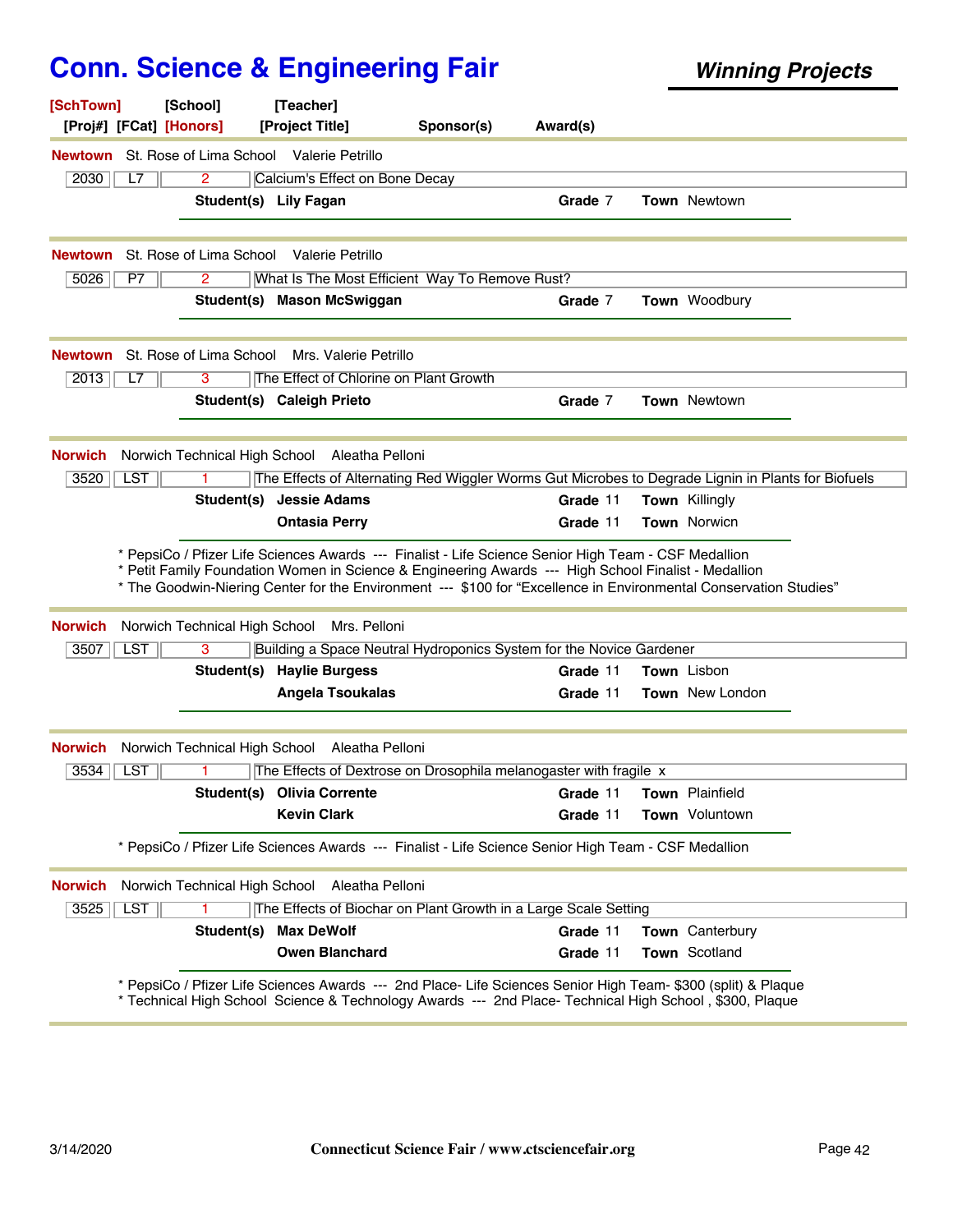| [SchTown]<br>[Proj#] [FCat] [Honors] | [School]                      | [Teacher]<br>[Project Title]                                                                                                                                                                                    | Sponsor(s)           | Award(s) |                     |  |
|--------------------------------------|-------------------------------|-----------------------------------------------------------------------------------------------------------------------------------------------------------------------------------------------------------------|----------------------|----------|---------------------|--|
| Norwich                              |                               | Norwich Technical High School Aleatha Pelloni                                                                                                                                                                   |                      |          |                     |  |
| 3504<br>LST                          | 2                             | The effect of more aggressive B.T. strains on Tobacco Hornworms.                                                                                                                                                |                      |          |                     |  |
|                                      | Student(s)                    | <b>Cristobar Hatfield-Mendez</b>                                                                                                                                                                                |                      | Grade 11 | Town Norwich        |  |
|                                      |                               | <b>Marley Marshall</b>                                                                                                                                                                                          |                      | Grade 11 | Town New London     |  |
| <b>Norwich</b>                       | Norwich Technical High School | Mrs. Pelloni                                                                                                                                                                                                    |                      |          |                     |  |
| <b>LST</b><br>3516                   | 2                             | Finding Gluten Degrading Bacteria So People With Gluten Sensitivity Can Consume Gluten                                                                                                                          |                      |          |                     |  |
|                                      |                               | Student(s) Lauryn Heft                                                                                                                                                                                          |                      | Grade 11 | <b>Town Norwich</b> |  |
|                                      |                               | <b>Sade Velez</b>                                                                                                                                                                                               |                      | Grade 11 | Town Oakdale        |  |
| Norwich                              |                               | Norwich Technical High School Aleatha Pelloni                                                                                                                                                                   |                      |          |                     |  |
| 3512<br>LST                          | 3                             | The Fireflies of The Sea                                                                                                                                                                                        |                      |          |                     |  |
|                                      |                               | Student(s) Lorvelande Noblet                                                                                                                                                                                    |                      | Grade 11 | Town Norwich        |  |
|                                      |                               | <b>Jacksen Reed</b>                                                                                                                                                                                             |                      | Grade 11 | Town Lebanon        |  |
| <b>Norwich</b>                       | Norwich Technical High School | Aleatha Pelloni                                                                                                                                                                                                 |                      |          |                     |  |
| <b>LST</b><br>3529                   | 2                             | Testing the effect of Apis mellifera gut microbiome on honey production and immunity to Varroa<br>destructor.                                                                                                   |                      |          |                     |  |
|                                      |                               | Student(s) Kyle Ruddock                                                                                                                                                                                         |                      | Grade 11 | Town Oakdale        |  |
|                                      |                               | <b>Zion Lear</b>                                                                                                                                                                                                |                      | Grade 11 | Town Griswold       |  |
| Orange<br>2016<br>L7                 | 3                             | Southern Connecticut Hebrew Academy<br>The Irony of Iron                                                                                                                                                        | <b>Robyn Stewart</b> |          |                     |  |
|                                      |                               | Student(s) Chaya Wilhelm                                                                                                                                                                                        |                      | Grade 7  | <b>Town Milford</b> |  |
|                                      |                               | * Office of Naval Research- U.S. Navy / U.S. Marine Corps --- Middle School- Certificate, \$25 gift card given by CSEF                                                                                          |                      |          |                     |  |
|                                      |                               | <b>Pawcatuck</b> St. Michael School Mrs. Anna-Helene Grossomanides                                                                                                                                              |                      |          |                     |  |
| $2029$ $L7$                          |                               | Showdown of the Sugars: The Effect of Sugar Substitutes on Yeast Growth                                                                                                                                         |                      |          |                     |  |
|                                      |                               | Student(s) Emerson Baltrukonis                                                                                                                                                                                  |                      | Grade 7  | Town Pawcatuck      |  |
| project                              |                               | * PepsiCo / Pfizer Life Sciences Awards --- 5rd Place- Life Sciences 7th grade- trophy<br>* Sister Mary Christine Life Sciences Award --- \$100 for excellence in the life sciences by a catholic middle school |                      |          |                     |  |
| Pawcatuck                            | St. Michael School            | Mrs. Anna-Helene Grossomanides                                                                                                                                                                                  |                      |          |                     |  |
| 5534<br>P <sub>8</sub>               | 3                             | The Effect of Temperature and Humidity on Rubber Band Elasticity                                                                                                                                                |                      |          |                     |  |
|                                      |                               | Student(s) Rebecca Benin                                                                                                                                                                                        |                      | Grade 8  | Town Pawcatuck      |  |
| Pawcatuck                            | St. Michael School            | Mrs. Anna-Helene Grossomanides                                                                                                                                                                                  |                      |          |                     |  |
| 5018<br>P7                           | $\overline{2}$                | Why is my Bedroom Cold?                                                                                                                                                                                         |                      |          |                     |  |
|                                      |                               | Student(s) Katelyn Cadmus                                                                                                                                                                                       |                      | Grade 7  | Town Pawcatuck      |  |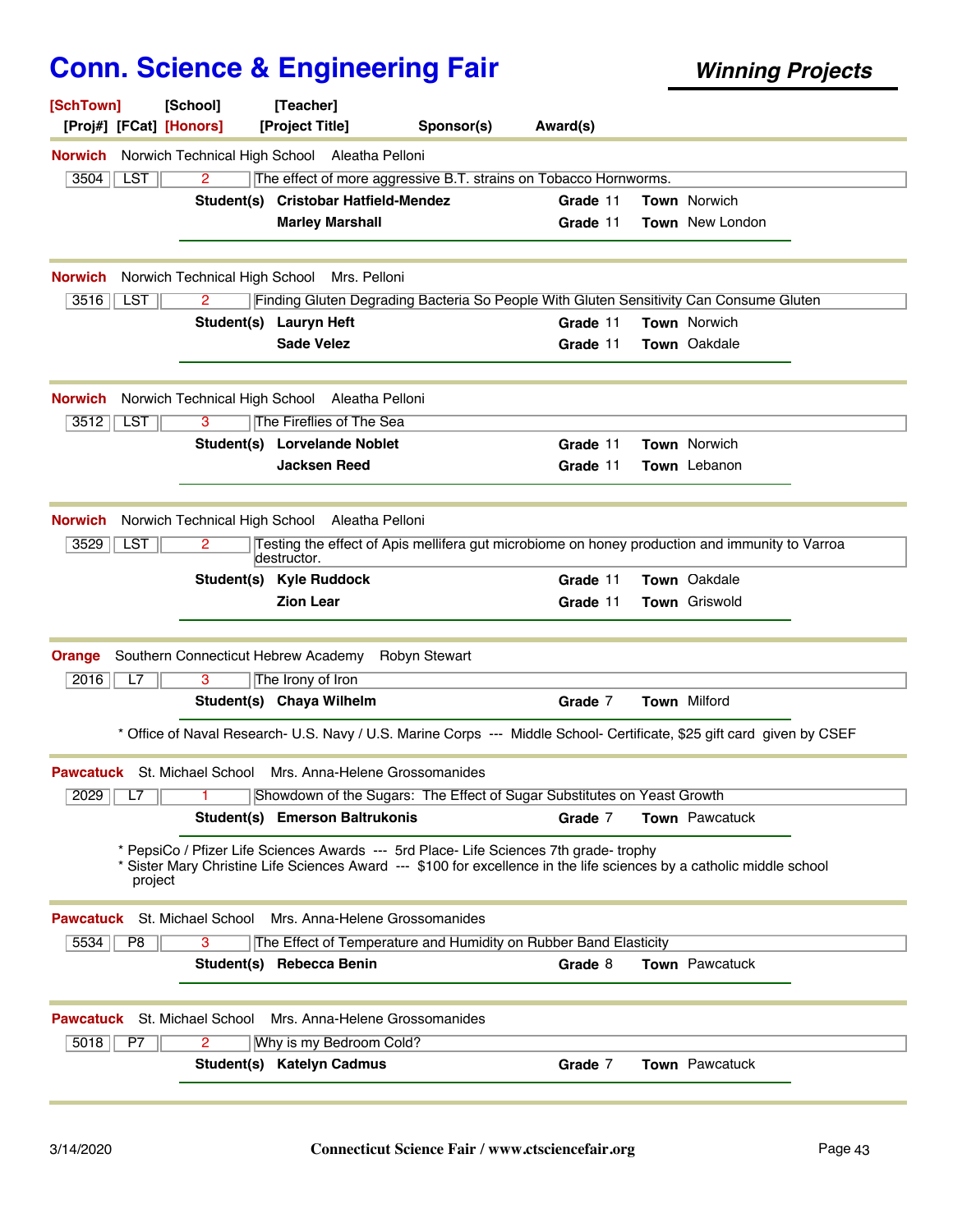| [SchTown]<br>[Proj#] [FCat] [Honors]    | [School]               | [Teacher]<br>[Project Title]                                                                                                                                                                                                       | Sponsor(s) | Award(s) |                       |  |
|-----------------------------------------|------------------------|------------------------------------------------------------------------------------------------------------------------------------------------------------------------------------------------------------------------------------|------------|----------|-----------------------|--|
| <b>Pawcatuck</b> St. Michael School     |                        | Mrs. Anna-Helene Grossomanides                                                                                                                                                                                                     |            |          |                       |  |
| 5528<br>P <sub>8</sub>                  | 2                      | Oil vs. Filters; The Surprising Truth                                                                                                                                                                                              |            |          |                       |  |
|                                         |                        | Student(s) Katie Danaher                                                                                                                                                                                                           |            | Grade 8  | <b>Town</b> Pawcatuck |  |
| Pawcatuck                               | St. Michael School     | Mrs. Anna-Helene Grossomanides                                                                                                                                                                                                     |            |          |                       |  |
| 5542<br>P8                              | 3                      | The Brush Test                                                                                                                                                                                                                     |            |          |                       |  |
|                                         | Student(s)             | <b>Matthew Drago</b>                                                                                                                                                                                                               |            | Grade 8  | <b>Town</b> Pawcatuck |  |
| Pawcatuck                               | St. Michael School     | Mrs. Grossomanides                                                                                                                                                                                                                 |            |          |                       |  |
| 5036<br>P7                              | 3                      | Which household takes the longest to clean a mirror?                                                                                                                                                                               |            |          |                       |  |
|                                         |                        | Student(s) Gracelyn Smith                                                                                                                                                                                                          |            | Grade 7  | Town Pawcatuck        |  |
| <b>Pomfret School</b><br><b>Pomfret</b> | <b>Betty Bloch</b>     |                                                                                                                                                                                                                                    |            |          |                       |  |
| LS<br>3068                              | 3                      | Development delay in Craniosyntosis Syndrome                                                                                                                                                                                       |            |          |                       |  |
|                                         |                        | Student(s) Minjoo Kim                                                                                                                                                                                                              |            | Grade 10 | <b>Town</b> New York  |  |
| <b>Redding</b>                          | CT STEM Foundation     | Mary Musolino                                                                                                                                                                                                                      |            |          |                       |  |
| <b>PS</b><br>6065                       | 2                      | Evaluating the Effectiveness of Boron-Doped Graphene in Filtering Acetaminophen from Drinking Water                                                                                                                                |            |          |                       |  |
|                                         | Student(s)             | <b>Malika Amoruso</b>                                                                                                                                                                                                              |            | Grade 12 | Town Pleasantville    |  |
| <b>Redding</b>                          | CT STEM Foundation     | <b>Catherine Piscitelli</b>                                                                                                                                                                                                        |            |          |                       |  |
| 6080<br><b>PS</b>                       | 3                      | Designing a Ground Collision Avoidance System to Inhibit Controlled Flight Into Terrain Accidents For<br>Single Engine Aircraft                                                                                                    |            |          |                       |  |
|                                         |                        | Student(s) Mason Beaudette                                                                                                                                                                                                         |            | Grade 10 | <b>Town</b> Orange    |  |
| ONR                                     |                        | * Office of Naval Research- U.S. Navy / U.S. Marine Corps --- High School- Certificate, \$75.00 gift certificate given by<br>* American Institute of Aeronautics & Astronautics - Connecticut Section --- \$200 award, certificate |            |          |                       |  |
| <b>Redding</b>                          | CT STEM Foundation     | Nicholas Shamp                                                                                                                                                                                                                     |            |          |                       |  |
| 3017<br>$\overline{LS}$                 | 2                      | Creating a Wearable Device that Reduces Stress by using Vibrational Pulses                                                                                                                                                         |            |          |                       |  |
|                                         |                        | Student(s) Sheehan Munim                                                                                                                                                                                                           |            | Grade 9  | <b>Town</b> Orange    |  |
|                                         | environmental sciences | * TurnKey Compliance Solutions Environmental Awards --- \$300 Cash Award High School- For excellence in                                                                                                                            |            |          |                       |  |
| <b>Redding</b>                          | CT STEM Foundation     | Mary Musolino                                                                                                                                                                                                                      |            |          |                       |  |
| 6531<br><b>PST</b>                      | 2                      | Testing an Activated Carbon Cloth to Reduce the Prevalence of Phosphates and Nitrates in the Long<br><b>Island Sound</b>                                                                                                           |            |          |                       |  |
|                                         |                        | Student(s) Annie O'Connor                                                                                                                                                                                                          |            | Grade 10 | Town Greenwich        |  |
|                                         |                        | <b>Abby Barnett</b>                                                                                                                                                                                                                |            | Grade 10 | <b>Town</b> Darien    |  |
|                                         |                        |                                                                                                                                                                                                                                    |            |          |                       |  |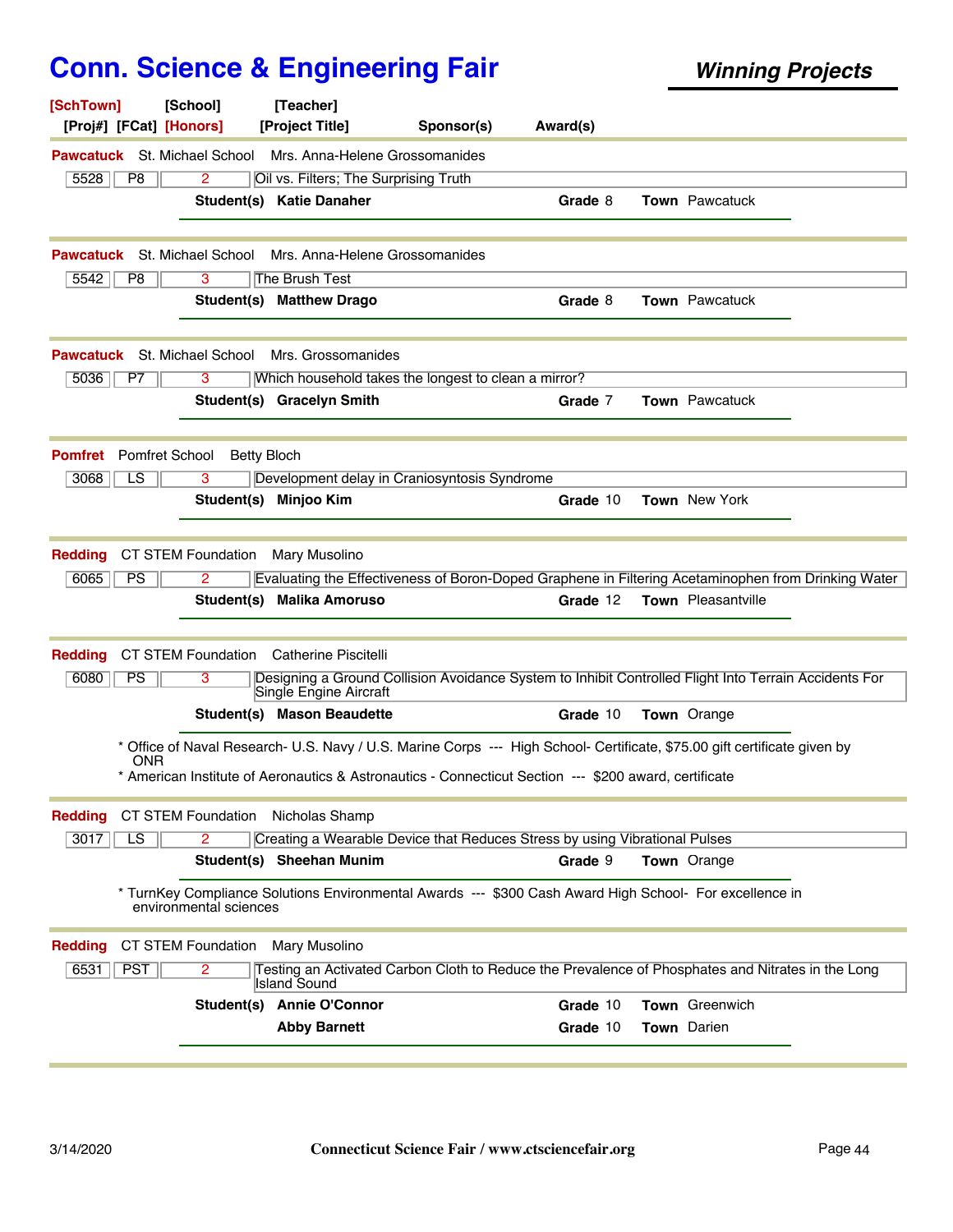| [SchTown]                                                                                                       | [School]                | [Teacher]                                                                                                                          |            |          |                    |  |  |  |  |
|-----------------------------------------------------------------------------------------------------------------|-------------------------|------------------------------------------------------------------------------------------------------------------------------------|------------|----------|--------------------|--|--|--|--|
| [Proj#] [FCat] [Honors]                                                                                         |                         | [Project Title]                                                                                                                    | Sponsor(s) | Award(s) |                    |  |  |  |  |
| <b>Redding</b>                                                                                                  | CT STEM Foundation      | Catherine Piscitelli                                                                                                               |            |          |                    |  |  |  |  |
| 3069<br>LS                                                                                                      | $\overline{2}$          | Inter-Specific Competition Between Two Invasive Mosquito Species, Aedes aegypti and Aedes<br>albopictus, over Multiple Generations |            |          |                    |  |  |  |  |
|                                                                                                                 |                         | Student(s) Jack Tajmajer                                                                                                           |            | Grade 12 | Town Naugatuck     |  |  |  |  |
|                                                                                                                 |                         | * Environmental Sciences Awards with CACIWC --- 2nd Place HS- \$200, Plaque                                                        |            |          |                    |  |  |  |  |
| <b>Redding</b>                                                                                                  | Joel Barlow High School | Dr. Katherine Nuzzo                                                                                                                |            |          |                    |  |  |  |  |
| 3029<br>LS                                                                                                      | $\overline{2}$          | The Effect of Identification Software on the Ability to Recognize Harmful Algae Blooms                                             |            |          |                    |  |  |  |  |
|                                                                                                                 |                         | Student(s) Eva Boyce                                                                                                               |            | Grade 11 | <b>Town Easton</b> |  |  |  |  |
| * Stockholm Junior Water Prize --- Certificate, \$25 gift card by CSEF, possible advance to further competition |                         |                                                                                                                                    |            |          |                    |  |  |  |  |
| <b>Redding</b>                                                                                                  | Joel Barlow High School | Dr. Katherine Nuzzo                                                                                                                |            |          |                    |  |  |  |  |
| 6022<br>PS                                                                                                      | 2                       | The viability of natural sunscreens as protection against UV degradation of exterior house paints                                  |            |          |                    |  |  |  |  |
|                                                                                                                 |                         | Student(s) Leyli Ghavami                                                                                                           |            | Grade 11 | <b>Town</b> Easton |  |  |  |  |
| <b>Redding</b>                                                                                                  | Joel Barlow High School | Dr. Katherine Nuzzo                                                                                                                |            |          |                    |  |  |  |  |
| 3005<br>LS.                                                                                                     | 3                       | Arthrospira Platensis Ability to Absorb Lead Given Differing Ammonia Levels                                                        |            |          |                    |  |  |  |  |
|                                                                                                                 | Student(s)              | <b>Juliet Lam</b>                                                                                                                  |            | Grade 11 | <b>Town</b> Easton |  |  |  |  |
|                                                                                                                 |                         |                                                                                                                                    |            |          |                    |  |  |  |  |
| <b>Redding</b>                                                                                                  |                         | Joel Barlow High School Dr. Katherine Nuzzo                                                                                        |            |          |                    |  |  |  |  |
| LS<br>3091                                                                                                      | $\overline{3}$          | Using ACC-Deaminase Produced by Fluorescent Pseudomonads to Reduce Saline Stress by Lowing<br>Ethylene Levels in Basil Plants      |            |          |                    |  |  |  |  |
|                                                                                                                 |                         | Student(s) Jake Lambrech                                                                                                           |            | Grade 11 | Town Redding       |  |  |  |  |
| <b>Redding</b>                                                                                                  | Joel Barlow High School | Dr. Katherine Nuzzo                                                                                                                |            |          |                    |  |  |  |  |
| 3115<br>LS                                                                                                      | $\mathbf{2}$            | The Effect of Enzymes on The Biofilm of Staphylococcus Epidermidis.                                                                |            |          |                    |  |  |  |  |
|                                                                                                                 |                         | Student(s) Emily Larkin                                                                                                            |            | Grade 11 | <b>Town</b> Easton |  |  |  |  |
| <b>Redding</b>                                                                                                  | Joel Barlow High School | Dr. Katherine Nuzzo                                                                                                                |            |          |                    |  |  |  |  |
| 6074<br>PS                                                                                                      | $\overline{3}$          | Evaluation of the Efficacy of Deacidification Agents Applied to Lignocellulosic Paper Samples                                      |            |          |                    |  |  |  |  |
|                                                                                                                 |                         | Student(s) Claudia Meyer                                                                                                           |            | Grade 11 | Town Redding       |  |  |  |  |
|                                                                                                                 |                         |                                                                                                                                    |            |          |                    |  |  |  |  |
| <b>Redding</b>                                                                                                  | Joel Barlow High School | Dr. Katherine Nuzzo                                                                                                                |            |          |                    |  |  |  |  |
| 3058<br>LS                                                                                                      | 2                       | Assessing the Efficacy of Bacteriophage Preservation in Bacillus cereus Endospores                                                 |            |          |                    |  |  |  |  |
|                                                                                                                 |                         | Student(s) Kyle Murray                                                                                                             |            | Grade 11 | Town Redding       |  |  |  |  |
| <b>Redding</b>                                                                                                  | Joel Barlow High School | Dr. Katherine Nuzzo                                                                                                                |            |          |                    |  |  |  |  |
| 3105<br>LS                                                                                                      | $\overline{3}$          | Applications of Coral Mucus Released by Acropora cervicornis in Collecting Microparticle Pollutants                                |            |          |                    |  |  |  |  |
|                                                                                                                 |                         | Student(s) Meghan Ogrinz                                                                                                           |            | Grade 11 | Town Easton        |  |  |  |  |
|                                                                                                                 |                         | * Stockholm Junior Water Prize --- Certificate, \$25 gift card by CSEF, possible advance to further competition                    |            |          |                    |  |  |  |  |
|                                                                                                                 |                         |                                                                                                                                    |            |          |                    |  |  |  |  |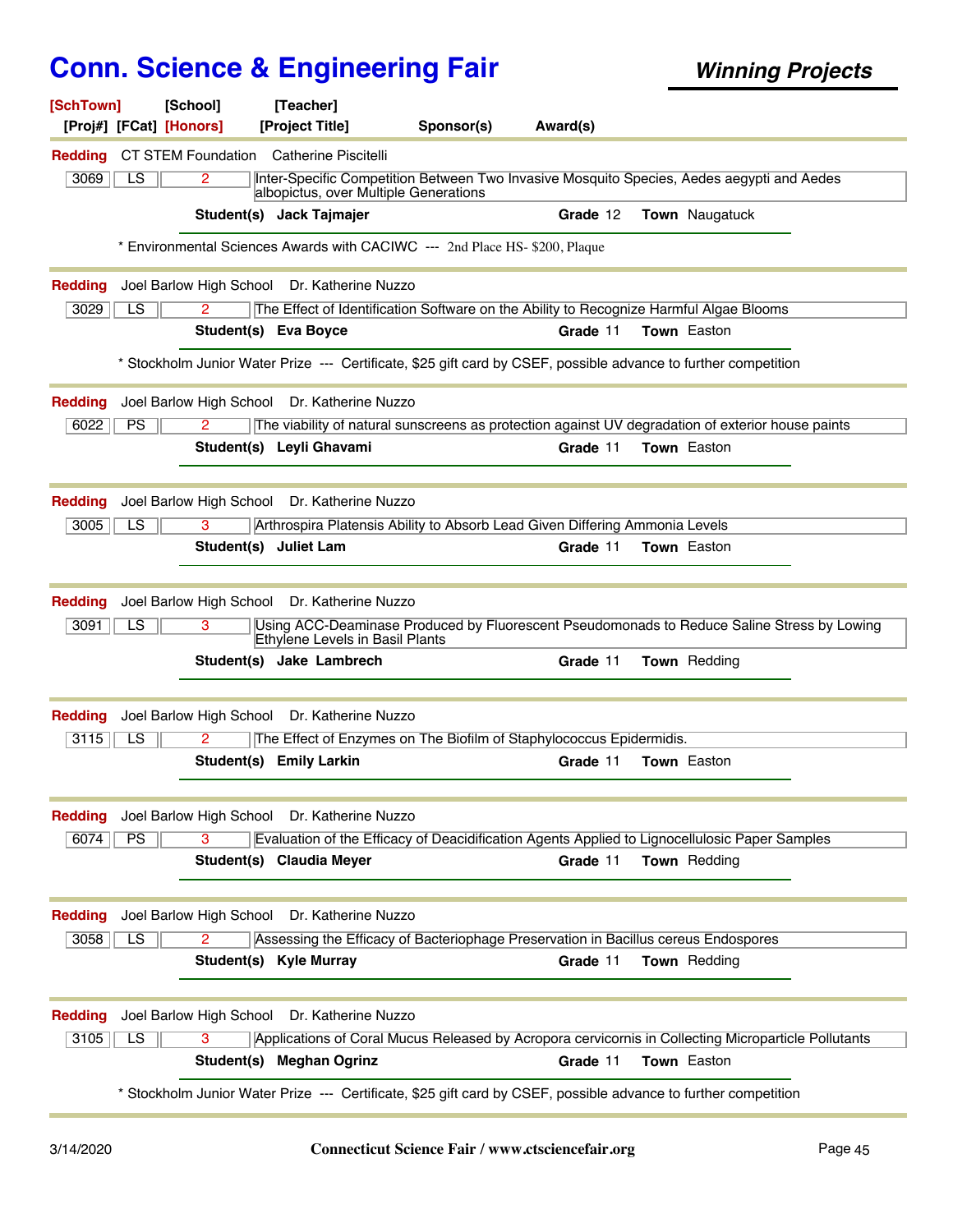| [SchTown]         | [Proj#] [FCat] [Honors] | [School]               | [Teacher]<br>[Project Title]                    | Sponsor(s)                                                                                                 | Award(s)             |                                    |  |
|-------------------|-------------------------|------------------------|-------------------------------------------------|------------------------------------------------------------------------------------------------------------|----------------------|------------------------------------|--|
| <b>Redding</b>    |                         |                        | Joel Barlow High School Dr. Katherine Nuzzo     |                                                                                                            |                      |                                    |  |
| 6042              | PS                      | $\overline{3}$         | <b>Exposed to Extreme Moisture</b>              | Various Adhesives Ability to Prevent Corrosion and Malfunction of Printed Control Boards When              |                      |                                    |  |
|                   |                         |                        | <b>Student(s) Noah Simons</b>                   |                                                                                                            | Grade 11             | <b>Town</b> Easton                 |  |
| <b>Redding</b>    |                         |                        | Joel Barlow High School Dr. Katherine Nuzzo     |                                                                                                            |                      |                                    |  |
| 3123              | LS                      | 3                      |                                                 | Prevention of the Production of Saltwater Biofilms through the use of a Thermoplastic Elastomere           |                      |                                    |  |
|                   |                         | Student(s) Tate Tower  |                                                 |                                                                                                            | Grade 11             | <b>Town</b> Redding                |  |
| <b>Redding</b>    |                         |                        | Joel Barlow High School Dr. Katherine Nuzzo     |                                                                                                            |                      |                                    |  |
| 6078              | <b>PS</b>               | 3                      |                                                 | Designing and Programming a Robot that Collects Plastic from Various Bodies of Water                       |                      |                                    |  |
|                   |                         |                        | Student(s) Kelly Weng                           |                                                                                                            | Grade 11             | <b>Town</b> Easton                 |  |
|                   | Senior & T-Shirt        |                        |                                                 | * Southeastern New England Marine Educators (SENEME) --- \$100 award and membership in SENEME - 1st Place  |                      |                                    |  |
| <b>Redding</b>    |                         |                        | Joel Barlow High School Dr. Katherine Nuzzo     |                                                                                                            |                      |                                    |  |
| 3009              | LS.                     | 3                      |                                                 | The Viability of Cefazolin and Vancomycin on Staphylococcus on the Basis of Their Use in Canines           |                      |                                    |  |
|                   |                         |                        | Student(s) Trevor Wilkes                        |                                                                                                            | Grade 11             | <b>Town Easton</b>                 |  |
| <b>Redding</b>    |                         |                        | Joel Barlow High School Dr. Katherine Nuzzo     |                                                                                                            |                      |                                    |  |
| 6061              | PS                      | 2<br>Soil              |                                                 | Use of Carbonic Anhydrase and Different Concentrations of Water for Carbon Dioxide Sequestration in        |                      |                                    |  |
|                   |                         |                        | Student(s) Mitchell Worthington                 |                                                                                                            | Grade 11             | Town Easton                        |  |
| <b>Ridgefield</b> |                         |                        | Ridgefield High School Xiaodi Wang              |                                                                                                            |                      |                                    |  |
| 6024              | PS                      | 2                      |                                                 | Differentially Private M-band Wavelet-Based Mechanisms in Machine Learning Environments                    |                      |                                    |  |
|                   |                         |                        | Student(s) Kenneth Choi                         |                                                                                                            | Grade 11             | <b>Town</b> Ridgefield             |  |
|                   |                         |                        |                                                 | * Maplesoft Awards for Applied Mathematics and Modeling --- Maple software - For Excellence in Mathematics |                      |                                    |  |
| <b>Ridgefield</b> |                         |                        | Ridgefield High School Ryan Gleason             |                                                                                                            |                      |                                    |  |
| 3521              | LST                     | 3                      |                                                 | The Evolution of People Pleasing in Canis lupus irremotus in Comparison to the Canis lupus familiaris      |                      |                                    |  |
|                   |                         |                        | Student(s) Laura Jeniski                        |                                                                                                            | Grade 12             | Town Ridgefield                    |  |
|                   |                         |                        | <b>Savannah Bell</b>                            |                                                                                                            | Grade 12             | Town Ridgefield                    |  |
|                   |                         |                        |                                                 | * American Psychological Association --- Certificate, \$25 gift card given by CSEF                         |                      |                                    |  |
| <b>Ridgefield</b> |                         | Ridgefield High School | Mr. Hughes                                      |                                                                                                            |                      |                                    |  |
| 3531              | <b>LST</b>              | $\overline{2}$         |                                                 | The Effect of Extracurricular Activities on Student Stress at School X                                     |                      |                                    |  |
|                   |                         | Student(s)             | <b>Bella Jureller</b><br><b>Arshdeep Sandhu</b> |                                                                                                            | Grade 12<br>Grade 12 | Town Ridgefield<br>Town Ridgefield |  |
|                   |                         |                        |                                                 |                                                                                                            |                      |                                    |  |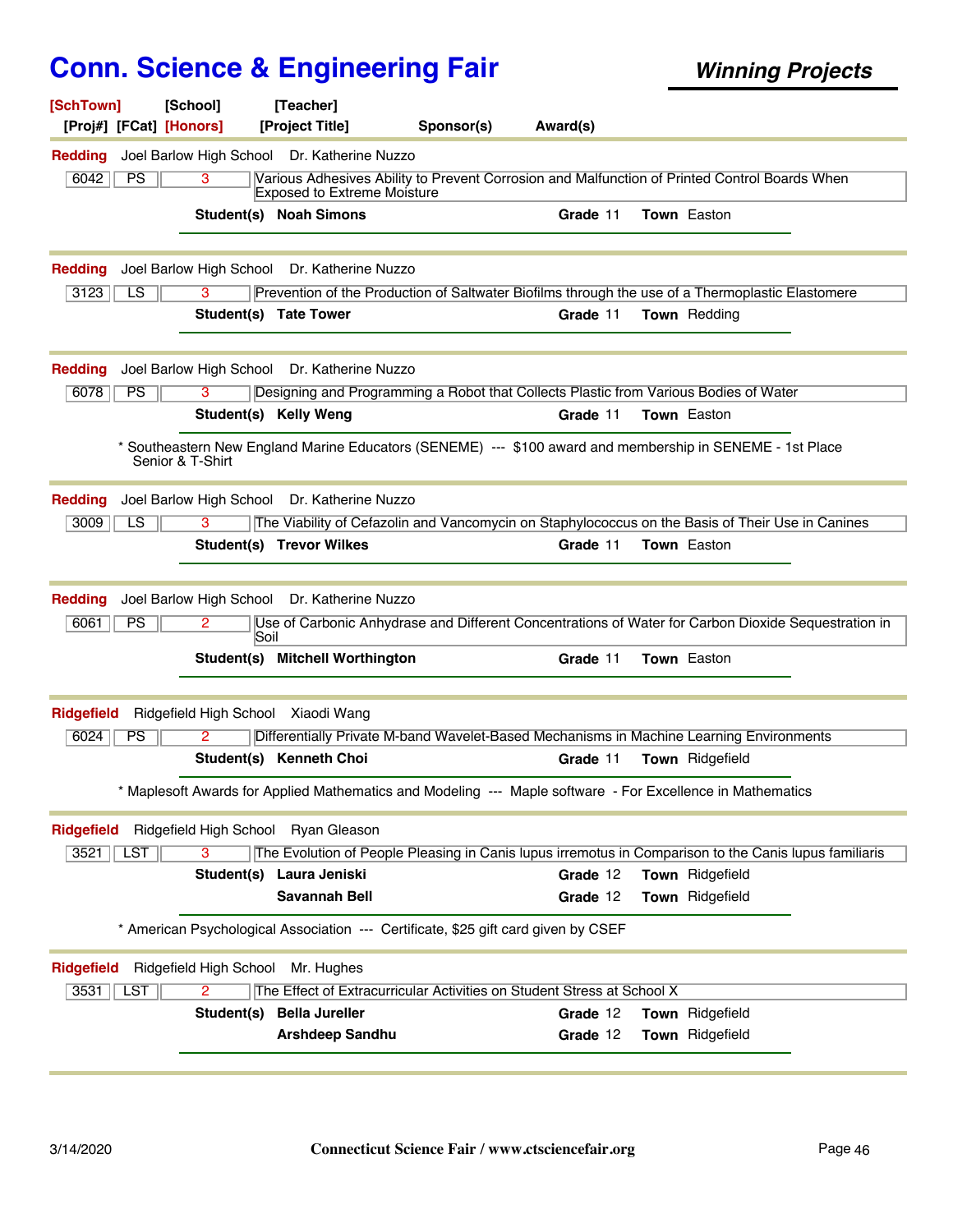| [SchTown]<br>[Proj#] [FCat] [Honors] | [School]             | [Teacher]<br>[Project Title]             | Sponsor(s)                                                                                         | Award(s) |                 |  |
|--------------------------------------|----------------------|------------------------------------------|----------------------------------------------------------------------------------------------------|----------|-----------------|--|
| <b>Ridgefield</b>                    |                      | Ridgefield High School Patrick Hughes    |                                                                                                    |          |                 |  |
| 3022<br>LS                           | 3                    | Herpetology Based Species                | Utilizing Habitat Suitability Indices for the Discovery and Protection of Endangered or Threatened |          |                 |  |
|                                      |                      | Student(s) Ethan MacKenzie               |                                                                                                    | Grade 12 | Town Ridgefield |  |
| <b>Ridgefield</b>                    |                      | Ridgefield High School Ryan Gleason      |                                                                                                    |          |                 |  |
| 3064<br>LS                           | 2                    |                                          | Determining the Optimal Age for Gonadectomy in Dogs                                                |          |                 |  |
|                                      |                      | Student(s) Rory McGrath                  |                                                                                                    | Grade 11 | Town Ridgefield |  |
| <b>Ridgefield</b>                    |                      | Ridgefield High School Patrick Hughes    |                                                                                                    |          |                 |  |
| 6057<br><b>PS</b>                    | 2                    | Credit Rating                            | A Hybrid Machine Learning Model with Cost-Function Based Outlier Removal and Its Application on    |          |                 |  |
|                                      | Student(s) Aurora Mu |                                          |                                                                                                    | Grade 12 | Town Ridgefield |  |
| <b>RIdgefield</b>                    |                      | Ridgefield High School Patrick Hughes    |                                                                                                    |          |                 |  |
| 6028<br><b>PS</b>                    | 3                    |                                          | Testing the Effectiveness of the Raspberry Pi Sense HAT in Comparison to a Traditional Weather     |          |                 |  |
|                                      |                      | Station<br>Student(s) Christian Spallone |                                                                                                    | Grade 12 | Town Ridgefield |  |
| <b>Salisbury</b>                     | Salisbury School     | <b>Tobias Ayer</b>                       |                                                                                                    |          |                 |  |
| 3033<br>$\overline{\text{LS}}$       | 2                    | longicalcarata Rhizomes                  | Study of the Anti-Cancer and Anti- Mitotic Activities of Acetylcorynoline Purified from Corydalis  |          |                 |  |
|                                      |                      | Student(s) Chuck Wang                    |                                                                                                    | Grade 11 | Town Salisbury  |  |
| <b>Shelton</b>                       | Shelton High School  | Mr. Kelley                               |                                                                                                    |          |                 |  |
| $\overline{\text{LS}}$<br>3085       | 2                    | Slide to Track Band                      |                                                                                                    |          |                 |  |
|                                      |                      | Student(s) Katie Bergers                 |                                                                                                    | Grade 9  | Town Shelton    |  |
|                                      |                      |                                          | * Applied Technology Awards --- Senior High Finalist - Medallion                                   |          |                 |  |
| <b>Shelton</b>                       | Shelton High School  | Lucia Dunham                             |                                                                                                    |          |                 |  |
| 3048<br>$\overline{LS}$              | 3                    | <b>Breathe Right With Plant Insight</b>  |                                                                                                    |          |                 |  |
|                                      |                      | Student(s) Joseph Ciambriello            |                                                                                                    | Grade 10 | Town Shelton    |  |
| <b>Shelton</b>                       | Shelton High School  | Mary Clark                               |                                                                                                    |          |                 |  |
| <b>PST</b><br>6514                   | $\overline{2}$       | Child Bike Safety System                 |                                                                                                    |          |                 |  |
|                                      | Student(s)           | Joseph LaRue                             |                                                                                                    | Grade 12 | Town Shelton    |  |
|                                      |                      | <b>Kyle Young</b>                        |                                                                                                    | Grade 12 | Town Shelton    |  |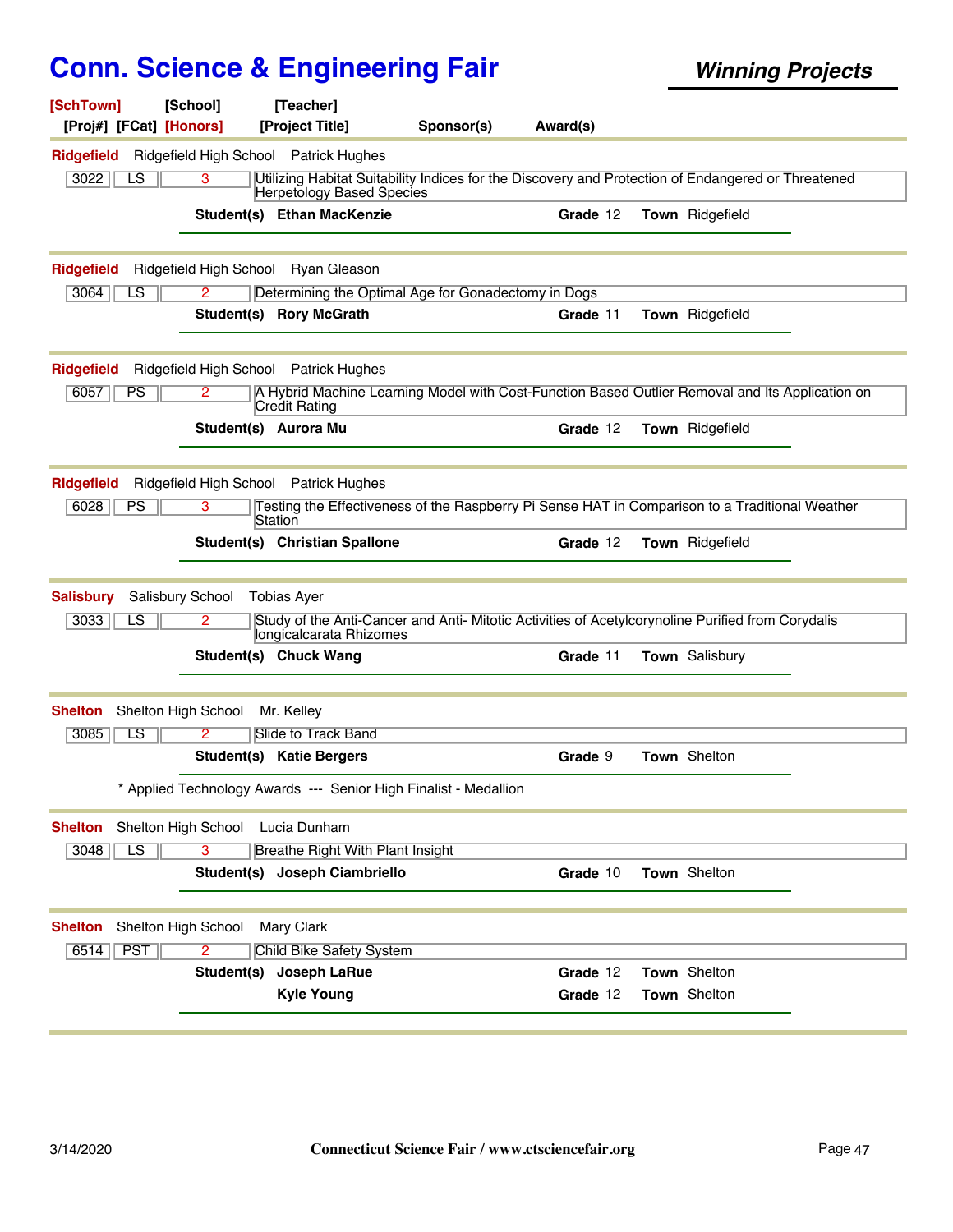| [SchTown]<br>[Proj#] [FCat] [Honors]           | [School]                          | [Teacher]<br>[Project Title]                                                                                                                            | Sponsor(s) | Award(s) |                                                                                                                                                                                                                            |
|------------------------------------------------|-----------------------------------|---------------------------------------------------------------------------------------------------------------------------------------------------------|------------|----------|----------------------------------------------------------------------------------------------------------------------------------------------------------------------------------------------------------------------------|
|                                                |                                   | <b>Shelton</b> Shelton Intermediate School Michelle Bonitatibus                                                                                         |            |          |                                                                                                                                                                                                                            |
| 4019<br>PT.                                    | 2                                 | <b>Frosty Roads No More</b>                                                                                                                             |            |          |                                                                                                                                                                                                                            |
|                                                |                                   | Student(s) Lillian Miller                                                                                                                               |            | Grade 7  | Town Shelton                                                                                                                                                                                                               |
|                                                |                                   | <b>Katie Nam</b>                                                                                                                                        |            | Grade 7  | Town Shelton                                                                                                                                                                                                               |
|                                                |                                   |                                                                                                                                                         |            |          |                                                                                                                                                                                                                            |
| <b>Shelton</b>                                 |                                   | Shelton Intermediate School Mr Yamnicky                                                                                                                 |            |          |                                                                                                                                                                                                                            |
| 1011<br>LT                                     | 3                                 | Different Waters+Different Effects (Algae Water VS. Tap Water)                                                                                          |            |          |                                                                                                                                                                                                                            |
|                                                |                                   | Student(s) Anabelle Monaco-Belden                                                                                                                       |            | Grade 7  | <b>Town Shelton</b>                                                                                                                                                                                                        |
|                                                |                                   | <b>Krismar Cordoliani</b>                                                                                                                               |            | Grade 7  | Town Shelton                                                                                                                                                                                                               |
| Shelton                                        |                                   | Shelton Intermediate School Tim Gilson                                                                                                                  |            |          |                                                                                                                                                                                                                            |
| 2528<br>L8                                     | 3                                 | <b>What's The Melting Point</b>                                                                                                                         |            |          |                                                                                                                                                                                                                            |
|                                                |                                   | Student(s) Xiomara Pierre                                                                                                                               |            | Grade 8  | Town Shelton                                                                                                                                                                                                               |
| <b>Simsbury</b>                                | Westminster School Peter Doucette |                                                                                                                                                         |            |          |                                                                                                                                                                                                                            |
| 6073<br><b>PS</b>                              | 2                                 |                                                                                                                                                         |            |          | Biases in First and Second Moments of the Fourier Coefficients in One- and Two-Parameter Families of                                                                                                                       |
|                                                |                                   | <b>Elliptic Curves</b><br>Student(s) Michelle(Jiefei) Wu                                                                                                |            | Grade 11 | Town Simsbury                                                                                                                                                                                                              |
| <b>United Bank</b>                             |                                   | * Mu Alpha Theta --- Certificate, \$25 gift card given by CSEF                                                                                          |            |          | * Mathematics Awards - with ATOMIC --- 1st Place High School- \$150 from ATOMIC, Plaque, \$500 from People's<br>* Maplesoft Awards for Applied Mathematics and Modeling --- Maple software - For Excellence in Mathematics |
|                                                |                                   | Southington Joseph A. Depaolo Middle School Halime Agirman                                                                                              |            |          |                                                                                                                                                                                                                            |
| 2522<br>L8                                     | $\mathbf{2}^{\circ}$              | Anti-Bacterial Packaging For Foods Sourced From Natural Bee Propolis                                                                                    |            |          |                                                                                                                                                                                                                            |
|                                                |                                   | Student(s) Zeynep Agirman                                                                                                                               |            | Grade 8  | Town Southington                                                                                                                                                                                                           |
|                                                |                                   | * The Children's Museum --- 1 family 4-Pack of Admission Passes to the Children's Museum<br>* U.S. Air Force --- Certificate & \$25 gift card from CSEF |            |          | * Institute of Food Technologists, Nutmeg Section --- \$100 award + invitation to Awards Night Dinner with guest                                                                                                           |
| Southington Southington High School John Duffy |                                   |                                                                                                                                                         |            |          |                                                                                                                                                                                                                            |
| 6087<br>PS                                     | $\overline{\mathbf{3}}$           | <b>The Power Saver</b>                                                                                                                                  |            |          |                                                                                                                                                                                                                            |
|                                                |                                   | Student(s) Aravind Bhamidipati                                                                                                                          |            | Grade 10 | Town Southington                                                                                                                                                                                                           |
| <b>Stamford</b>                                | Bi-Cultural Hebrew Academy        | <b>Chris Graseck</b>                                                                                                                                    |            |          |                                                                                                                                                                                                                            |
| 2008<br>L7                                     | $\overline{2}$                    | The Effect of Common Water Additives on Plant Perfusion                                                                                                 |            |          |                                                                                                                                                                                                                            |
|                                                |                                   | Student(s) Evan Bilenker                                                                                                                                |            | Grade 7  | Town Stamford                                                                                                                                                                                                              |
|                                                |                                   |                                                                                                                                                         |            |          |                                                                                                                                                                                                                            |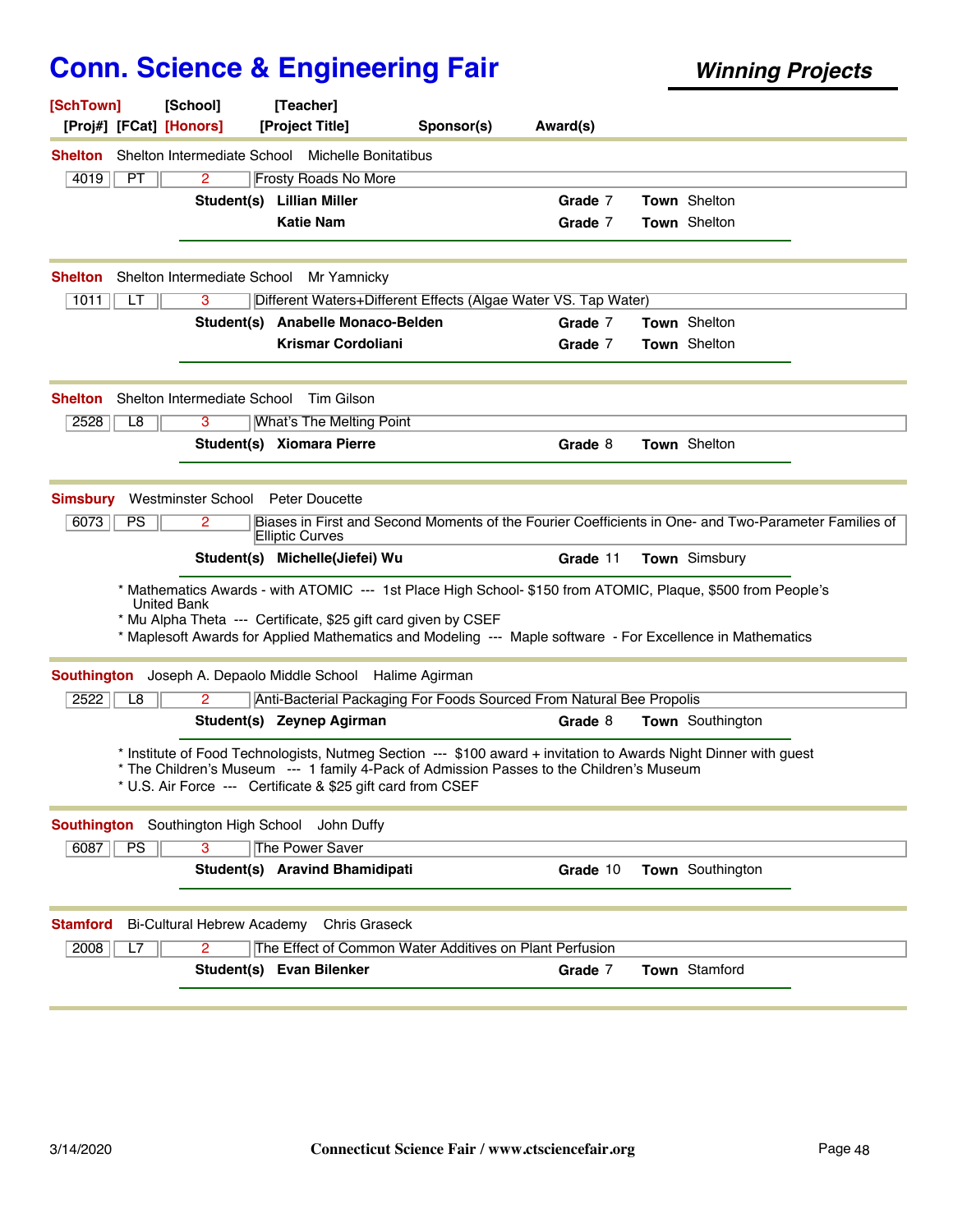| [SchTown]               | [School]<br>[Proj#] [FCat] [Honors] |            | [Teacher]<br>[Project Title]                 | Sponsor(s)                                                                                                                                                                                 | Award(s) |                                                                                                               |
|-------------------------|-------------------------------------|------------|----------------------------------------------|--------------------------------------------------------------------------------------------------------------------------------------------------------------------------------------------|----------|---------------------------------------------------------------------------------------------------------------|
| <b>Stamford</b>         |                                     |            | Bi-Cultural Hebrew Academy Christian Grassek |                                                                                                                                                                                            |          |                                                                                                               |
| 1006                    | LТ                                  | 2          |                                              | The Effect of Magnetism on Plant Growth                                                                                                                                                    |          |                                                                                                               |
|                         |                                     | Student(s) | <b>Gidon Genger</b>                          |                                                                                                                                                                                            | Grade 7  | <b>Town</b> New Canaan                                                                                        |
|                         |                                     |            | <b>Aaron Rosovsky</b>                        |                                                                                                                                                                                            | Grade 7  | Town Stamford                                                                                                 |
|                         |                                     |            |                                              |                                                                                                                                                                                            |          |                                                                                                               |
| <b>Stamford</b><br>1010 | Bi-Cultural Hebrew Academy<br>LT    | 2          | "Sweet Seeds"                                | Mr. Christopher Graseck                                                                                                                                                                    |          |                                                                                                               |
|                         |                                     |            |                                              |                                                                                                                                                                                            |          |                                                                                                               |
|                         |                                     | Student(s) | <b>Maddie Winarsky</b>                       |                                                                                                                                                                                            | Grade 7  | Town Stamford                                                                                                 |
|                         |                                     |            | <b>Sabrina Weisel</b>                        |                                                                                                                                                                                            | Grade 7  | Town Stamford                                                                                                 |
|                         |                                     |            |                                              | * Alexion Biotechnology Awards --- 5th Place- Biotechnology 7th grade-trophy                                                                                                               |          |                                                                                                               |
| <b>Stamford</b>         | King School Victoria Schulman       |            |                                              |                                                                                                                                                                                            |          |                                                                                                               |
| 3041                    | LS                                  |            |                                              | Classifying Subtypes of Renal Cell Carcinoma                                                                                                                                               |          |                                                                                                               |
|                         |                                     |            | Student(s) Ryan Heaton                       |                                                                                                                                                                                            | Grade 11 | Town Pound Ridge                                                                                              |
|                         |                                     |            |                                              | * PepsiCo / Pfizer Life Sciences Awards --- Finalist - Life Science Senior High - CSF Medallion<br>* Alexion Biotechnology Awards --- Finalist - Biotechnology Senior High - CSF Medallion |          |                                                                                                               |
| <b>Stamford</b>         | King School Victoria Schulman       |            |                                              |                                                                                                                                                                                            |          |                                                                                                               |
| 6001                    | PS                                  |            |                                              | Temperature Dependence of the Electrochemical Conversion of Methane to Methanol                                                                                                            |          |                                                                                                               |
|                         |                                     |            | Student(s) Samuel Hillenmeyer                |                                                                                                                                                                                            | Grade 11 | <b>Town</b> Stamford                                                                                          |
|                         |                                     |            |                                              | * Lockheed Martin Physical Sciences Awards --- 5th Place- Physical Sciences Senior High Individual - Plaque                                                                                |          |                                                                                                               |
| <b>Stamford</b>         | King School                         |            | Victoria Schulman                            |                                                                                                                                                                                            |          |                                                                                                               |
| 3086                    | LS                                  | 2          | project to motor neurons                     |                                                                                                                                                                                            |          | Body movement patterns are impacted by the ablation of layer-specific neurons in the motor cortex that        |
|                         |                                     |            | Student(s) Nadia Kucher                      |                                                                                                                                                                                            | Grade 11 | Town Stamford                                                                                                 |
| <b>Stamford</b>         | King School Victoria Schulman       |            |                                              |                                                                                                                                                                                            |          |                                                                                                               |
| 3065                    | LS                                  | 2          |                                              | Iron-oxide nanoparticles as drug delivery agents for the treatment of pancreatic cancer                                                                                                    |          |                                                                                                               |
|                         |                                     |            | Student(s) Wafa Nomani                       |                                                                                                                                                                                            | Grade 11 | <b>Town</b> Stamford                                                                                          |
|                         |                                     |            |                                              |                                                                                                                                                                                            |          |                                                                                                               |
| <b>Stamford</b>         | King School                         |            | Victoria Schulman                            |                                                                                                                                                                                            |          |                                                                                                               |
| 3057                    | LS                                  | 2          |                                              |                                                                                                                                                                                            |          | Antimicrobial Peptides and Antibiotics Have Bactericidal and Bacteriostatic Effects on Wild-Type E. coli      |
|                         |                                     |            | Student(s) Joseph Winterlich                 |                                                                                                                                                                                            | Grade 11 | Town Stamford                                                                                                 |
|                         |                                     |            |                                              | * Alexion Biotechnology Awards --- Finalist - Biotechnology Senior High - CSF Medallion                                                                                                    |          |                                                                                                               |
| <b>Stamford</b>         |                                     |            | Scofield Magnet Middle School Julie Moyer    |                                                                                                                                                                                            |          |                                                                                                               |
| 2521                    | L8                                  | 2          |                                              | Effects of Magnesium Chloride on Water Quality                                                                                                                                             |          |                                                                                                               |
|                         |                                     |            | Student(s) Aryan Pandalai                    |                                                                                                                                                                                            | Grade 8  | Town Stamford                                                                                                 |
|                         |                                     |            |                                              | * Future Sustainability Awards --- 1st Place Middle School - \$300 Cash and Trophy                                                                                                         |          | * CASE • The Jackson Laboratory Urban School Challenge Awards with IBM --- Middle School Finalist - Medallion |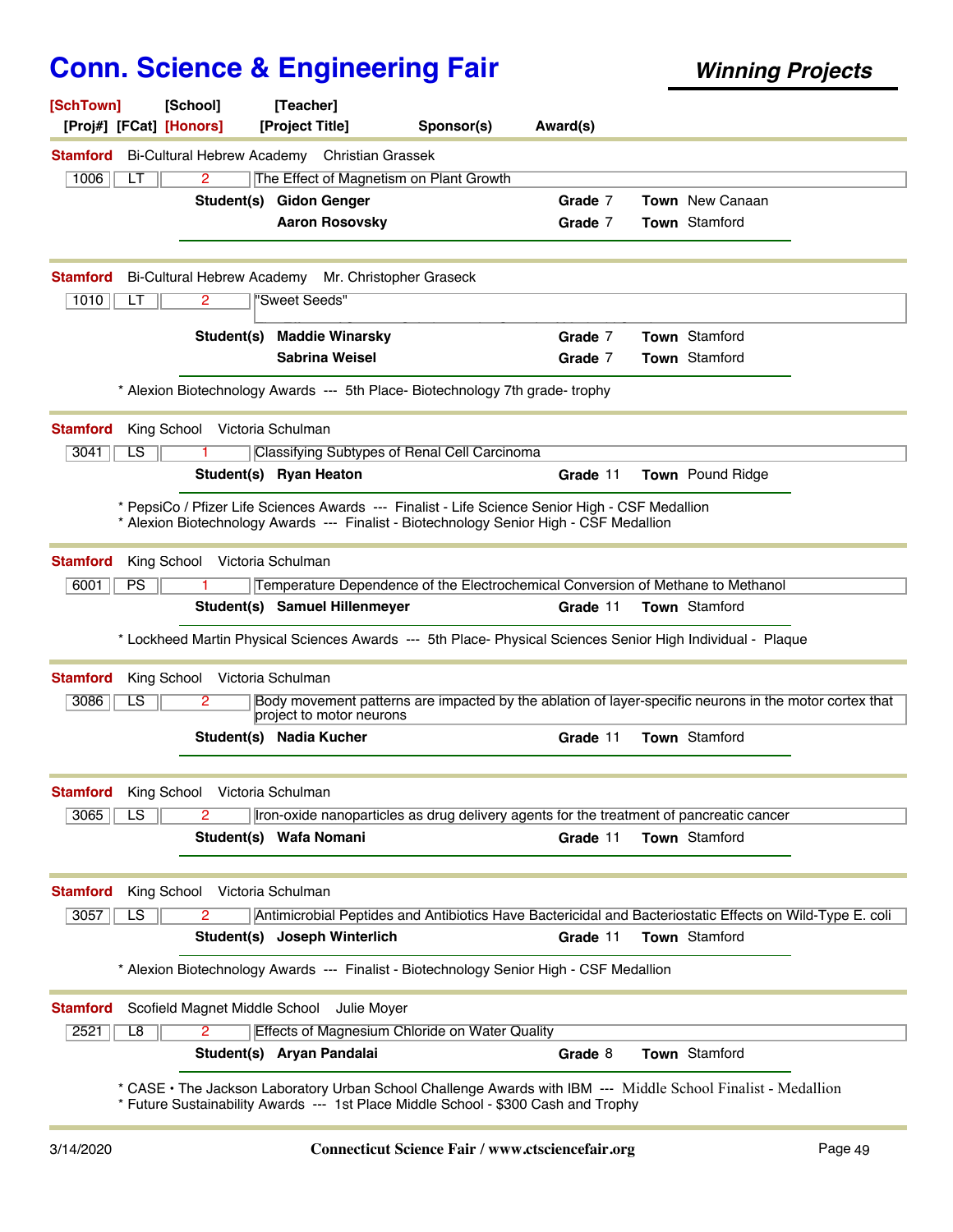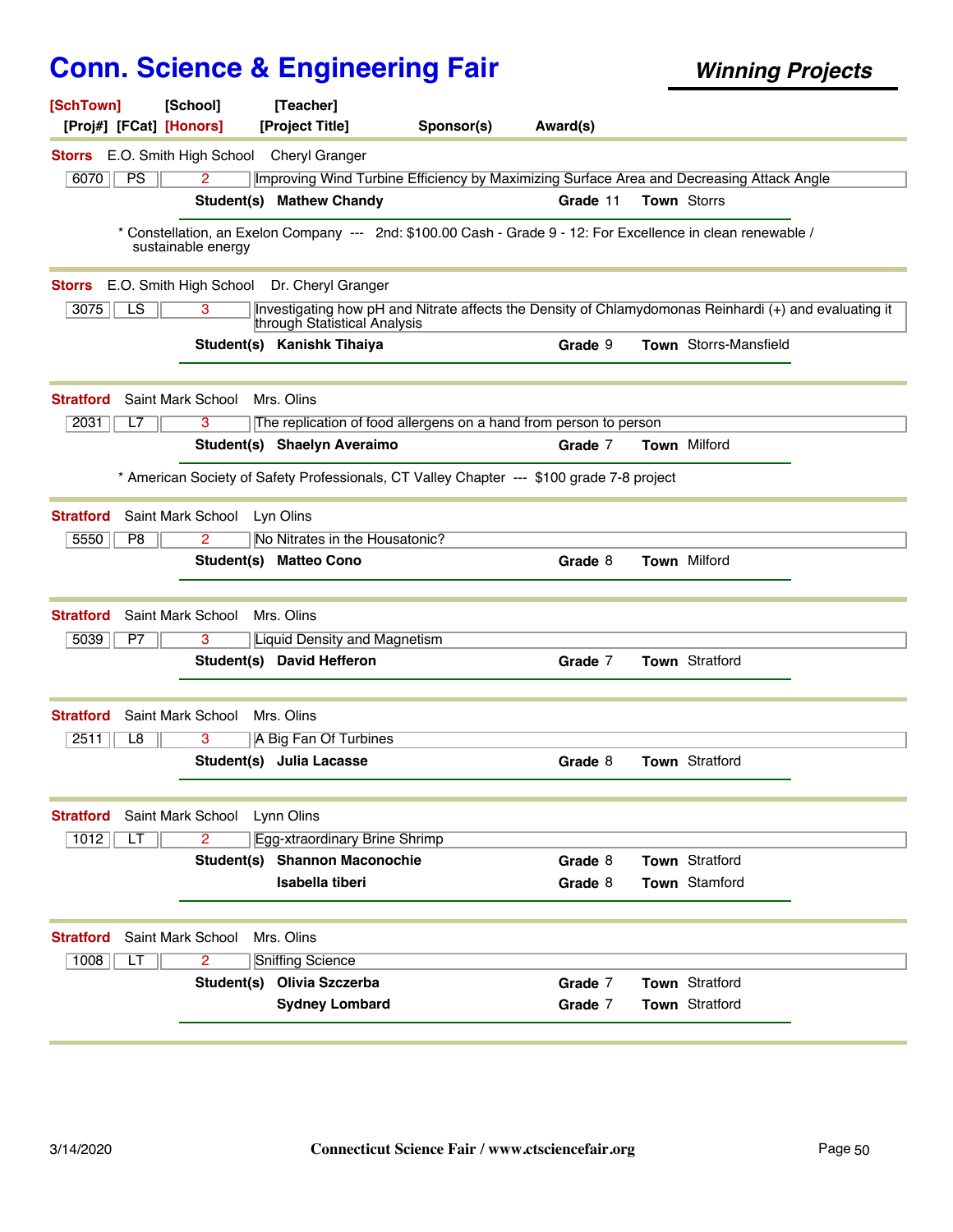| [SchTown]<br>[Proj#] [FCat] [Honors] | [School]                | [Teacher]<br>[Project Title]                                | Sponsor(s)                                                                                          | Award(s) |                           |                    |  |
|--------------------------------------|-------------------------|-------------------------------------------------------------|-----------------------------------------------------------------------------------------------------|----------|---------------------------|--------------------|--|
| <b>Suffield</b>                      | <b>Suffield Academy</b> | Paul Caginalp                                               |                                                                                                     |          |                           |                    |  |
| 6030<br>PS                           | $\overline{2}$          | rural Guatemala                                             | Increasing the efficiency of a household methane gas recovery system as a reliable energy source in |          |                           |                    |  |
|                                      |                         | Student(s) Jina Lee                                         |                                                                                                     | Grade 10 | Town Suffield             |                    |  |
|                                      |                         |                                                             | * Alternative/Renewable Energy Awards --- 1st Place High School - \$500 Cash and Plaque             |          |                           |                    |  |
| <b>Suffield</b>                      | Suffield High School    | Ms.Brown                                                    |                                                                                                     |          |                           |                    |  |
| <b>PST</b><br>6526                   | 2                       | actively collect energy?                                    | How can we use rotating wind and water turbines alongside solar panels in order to passively and    |          |                           |                    |  |
|                                      |                         | Student(s) Hassan Aljafar                                   |                                                                                                     | Grade 10 | Town Suffield             |                    |  |
|                                      |                         | Aarya Vasantlal                                             |                                                                                                     | Grade 10 | Town Suffield             |                    |  |
|                                      |                         | <b>Avie Vasantial</b>                                       |                                                                                                     | Grade 10 | Town Suffield             |                    |  |
| <b>Suffield</b>                      | Suffield High School    | <b>Melanie Brown</b>                                        |                                                                                                     |          |                           |                    |  |
| PS<br>6056                           | 3                       |                                                             | How will climate change affect the ecosystems of Connecticut                                        |          |                           |                    |  |
|                                      |                         | <b>Student(s) Oliver Kelsey</b>                             |                                                                                                     | Grade 10 |                           | Town Windsor Locks |  |
|                                      |                         |                                                             | * American Meteorological Society --- Certificate & \$25 gift card given by CSEF                    |          |                           |                    |  |
| <b>Suffield</b>                      | Suffield High School    | <b>Melaine Brown</b>                                        |                                                                                                     |          |                           |                    |  |
| $\overline{LS}$<br>3006              | 3                       |                                                             | Challenging the Belief of One Cerebral Hemisphere Dominating the Other in Specific Daily Functions  |          |                           |                    |  |
|                                      |                         | Student(s) Laila Lawson                                     |                                                                                                     | Grade 11 | <b>Town</b> West Suffield |                    |  |
| <b>Suffield</b>                      | Suffield High School    | Melanie Brown                                               |                                                                                                     |          |                           |                    |  |
| PS<br>6009                           | 2                       |                                                             | Using Bio-metric Artificial Intelligence to Identify Physical Symptoms of Common Skin Conditions    |          |                           |                    |  |
|                                      |                         | Student(s) Ayush Mehta                                      |                                                                                                     | Grade 10 | Town Suffield             |                    |  |
| <b>Suffield</b>                      | Suffield High School    | Melanie Brown                                               |                                                                                                     |          |                           |                    |  |
| 6090<br><b>PS</b>                    | 3                       |                                                             | How do different building foundations react to liquefaction?                                        |          |                           |                    |  |
|                                      |                         | Student(s) Jack Shanks                                      |                                                                                                     | Grade 10 | Town Suffield             |                    |  |
| Suffield                             | Suffield High School    | <b>Melanie Brown</b>                                        |                                                                                                     |          |                           |                    |  |
| PS<br>6020                           | 3                       |                                                             | Calculating An Individual's Economic Cost of Solar Panels Based On Consumer Input                   |          |                           |                    |  |
|                                      |                         | Student(s) Haley Young                                      |                                                                                                     | Grade 11 | Town West Suffield        |                    |  |
| <b>Suffield</b>                      | Suffield Middle School  | Melanie Brown                                               |                                                                                                     |          |                           |                    |  |
| P8<br>5546                           | 3                       | Carbon Emission: Calculate and Reduce                       |                                                                                                     |          |                           |                    |  |
|                                      |                         | Student(s) Joseph Colangelo                                 |                                                                                                     | Grade 8  | <b>Town Suffield</b>      |                    |  |
|                                      |                         | * U.S. Air Force --- Certificate & \$25 gift card from CSEF |                                                                                                     |          |                           |                    |  |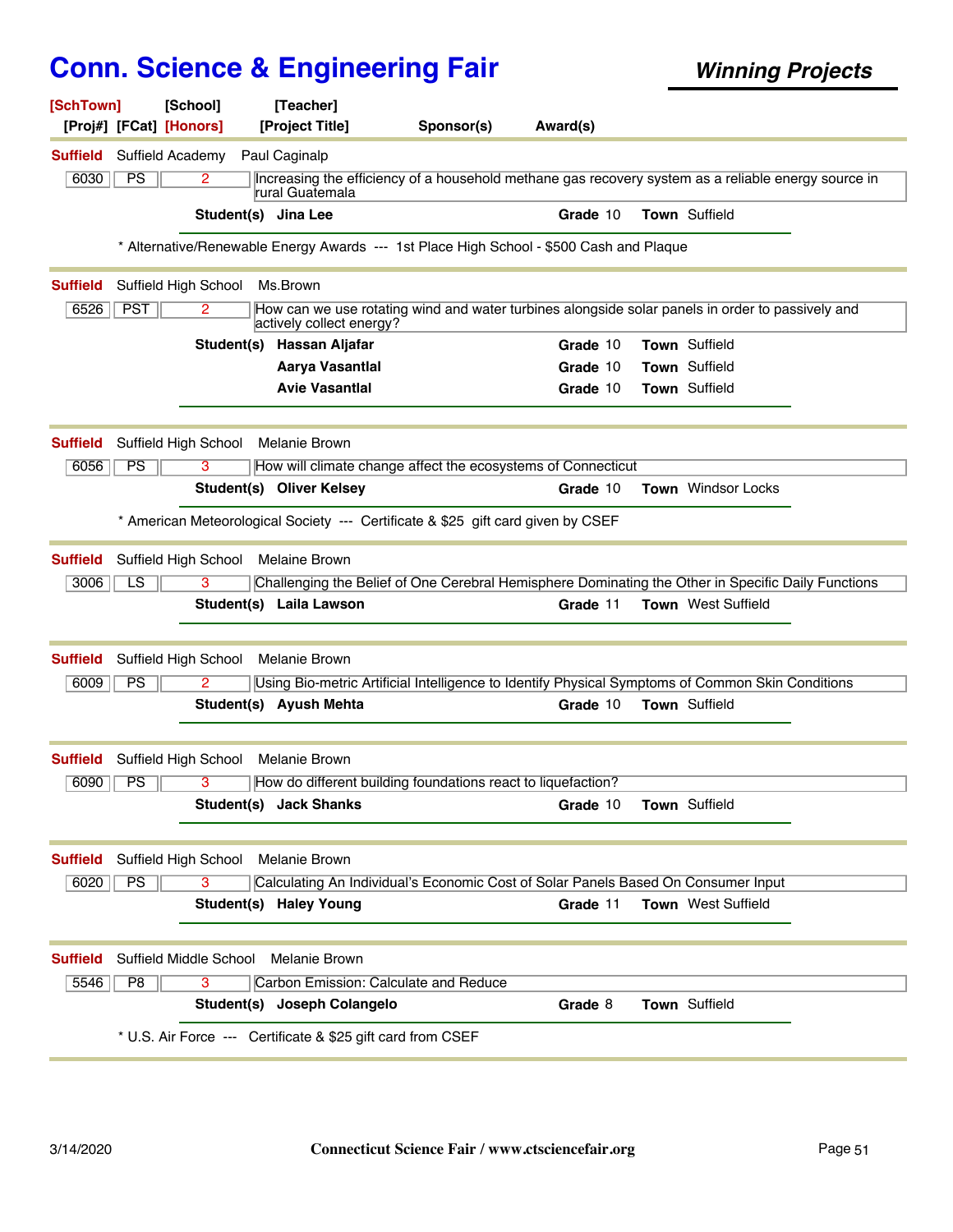| [SchTown]       |                        | [School]<br>[Proj#] [FCat] [Honors]     |      | [Teacher]<br>[Project Title]                       | Sponsor(s)                                       | Award(s)                                                                                                                                                                                   |                |  |
|-----------------|------------------------|-----------------------------------------|------|----------------------------------------------------|--------------------------------------------------|--------------------------------------------------------------------------------------------------------------------------------------------------------------------------------------------|----------------|--|
|                 |                        |                                         |      | Trumbull Christian Heritage School Mr. Daniel Cote |                                                  |                                                                                                                                                                                            |                |  |
| 3004            | LS                     | 2                                       |      |                                                    |                                                  | Increased Prevalence of Gastrointestinal, Cardiovascular, and Immunologic Conditions in Hospitalized<br>Patients with Ehlers-Danlos Syndrome: A Case-Control Study                         |                |  |
|                 |                        |                                         |      | Student(s) Rachel Brooks                           |                                                  | Grade 11                                                                                                                                                                                   | Town Trumbull  |  |
| <b>Trumbull</b> |                        |                                         |      | Christian Heritage School Mr. Dan Cote             |                                                  |                                                                                                                                                                                            |                |  |
| 5545            | P <sub>8</sub>         | 3                                       |      | Student(s) Jade Deus                               | PH Testing of River, Tap, Well and Bottled Water | Grade 8                                                                                                                                                                                    | Town Shelton   |  |
|                 |                        |                                         |      |                                                    |                                                  | * Petit Family Foundation Women in Science & Engineering Awards --- Middle School Finalist - Medallion                                                                                     |                |  |
| <b>Trumbull</b> |                        | Christian Heritage School               |      | Daniel Cote                                        |                                                  |                                                                                                                                                                                            |                |  |
| 5525            | P <sub>8</sub>         | 3                                       |      |                                                    |                                                  | Relationship between Viscosity and Saturated Fat in cooking oils                                                                                                                           |                |  |
|                 |                        |                                         |      | Student(s) Sofia Khan                              |                                                  | Grade 8                                                                                                                                                                                    | Town Stratford |  |
|                 |                        |                                         |      |                                                    |                                                  | * Alexion Biotechnology Awards --- Finalist - Biotechnology 8th grade - CSF Medallion                                                                                                      |                |  |
| <b>Trumbull</b> |                        | Christian Heritage School               |      | Daniel Cote                                        |                                                  |                                                                                                                                                                                            |                |  |
| 6045            | <b>PS</b>              | 3                                       |      |                                                    |                                                  | Design of a Novel Carbon Free Power Generation Source Capable of Capturing Wind Energy                                                                                                     |                |  |
|                 |                        |                                         |      | Student(s) Lauren Marshall                         |                                                  | Grade 11                                                                                                                                                                                   | Town Stratford |  |
|                 | year)                  |                                         |      |                                                    |                                                  | * University of New Haven Scholarship Awards --- University of New Haven 4 year scholarship - \$80,000 (\$20,000 per                                                                       |                |  |
| <b>Trumbull</b> |                        | Christian Heritage School               |      | Daniel Cote                                        |                                                  |                                                                                                                                                                                            |                |  |
| 3044            | LS                     | 2                                       | Acid |                                                    |                                                  | Production of Biodegradable, Sustainable Plastic from Food Waste through the Polymerization of Lactic                                                                                      |                |  |
|                 |                        |                                         |      | Student(s) Andrea Piraneque                        |                                                  | Grade 11                                                                                                                                                                                   | Town Trumbull  |  |
|                 |                        |                                         |      |                                                    |                                                  | * Petit Family Foundation Women in Science & Engineering Awards --- High School Finalist - Medallion                                                                                       |                |  |
| <b>Trumbull</b> |                        | Christian Heritage School               |      | Daniel Cote                                        |                                                  |                                                                                                                                                                                            |                |  |
| 5517            | P8                     | 2                                       |      |                                                    |                                                  | Design and Fabrication of a Drone for Emergency and Medical Applications                                                                                                                   |                |  |
|                 |                        |                                         |      | Student(s) William Raines                          |                                                  | Grade 8                                                                                                                                                                                    | Town Hamden    |  |
| <b>Trumbull</b> |                        | Christian Heritage School               |      | Daniel Cote                                        |                                                  |                                                                                                                                                                                            |                |  |
| 3019            | $\overline{\text{LS}}$ | 3                                       |      | <b>Building a Biosphere</b>                        |                                                  |                                                                                                                                                                                            |                |  |
|                 |                        |                                         |      | Student(s) Pria Williams                           |                                                  | Grade 11                                                                                                                                                                                   | Town Trumbull  |  |
|                 |                        |                                         |      |                                                    |                                                  | * Association for Women Geoscientists --- Certificate & \$25 girt card given by CSEF<br>* National Oceanic and Atmospheric Administration --- Certificate and \$25 gift card given by CSEF |                |  |
|                 |                        | <b>Wallingford</b> Choate Rosemary Hall |      | Jan Cook                                           |                                                  |                                                                                                                                                                                            |                |  |
| 3126            | LS                     | 2                                       |      |                                                    |                                                  | Effects of Ziziphus jujuba and Brief Mindfulness on Cellular and Adolescent Stress                                                                                                         |                |  |
|                 |                        |                                         |      | Student(s) Hyunseo Kim                             |                                                  | Grade 12                                                                                                                                                                                   | Town Meriden   |  |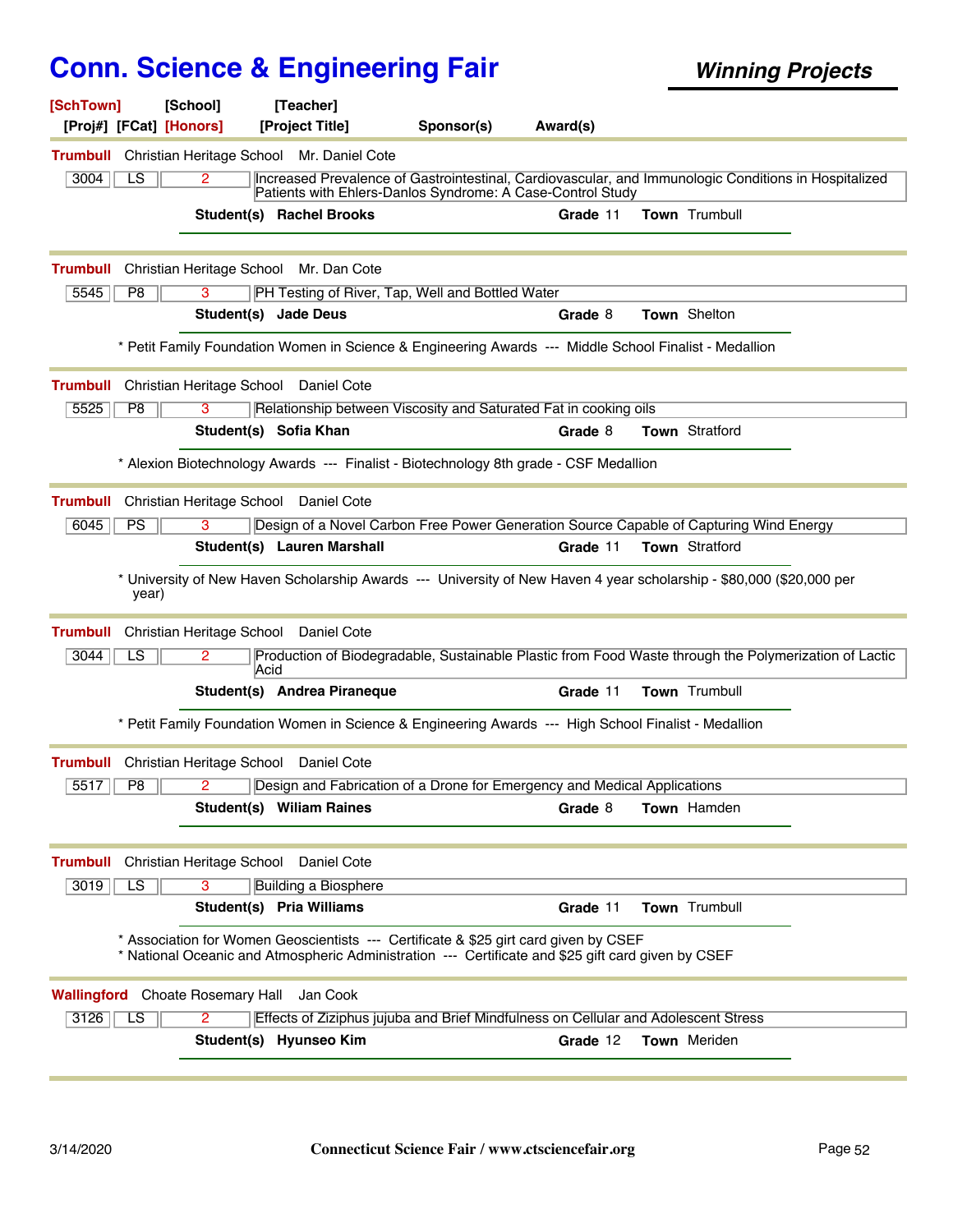| [SchTown]<br>[Proj#] [FCat] [Honors]     | [School]                | [Teacher]<br>[Project Title]                                                                                     | Sponsor(s)                                                                                                                                                                                                                                                                                                                                                                                                                                              | Award(s) |                        |  |
|------------------------------------------|-------------------------|------------------------------------------------------------------------------------------------------------------|---------------------------------------------------------------------------------------------------------------------------------------------------------------------------------------------------------------------------------------------------------------------------------------------------------------------------------------------------------------------------------------------------------------------------------------------------------|----------|------------------------|--|
|                                          |                         | <b>Wallingford</b> Choate Rosemary Hall Dr. Michael H. Nathanson                                                 |                                                                                                                                                                                                                                                                                                                                                                                                                                                         |          |                        |  |
| 3021<br>LS.                              | 2                       | cholangiocarcinoma                                                                                               | Role of type 3 inositol 1,4,5-trisphosphate calcium receptor gene demethylation in pathogenesis of                                                                                                                                                                                                                                                                                                                                                      |          |                        |  |
|                                          |                         | Student(s) Anjali Mangla                                                                                         |                                                                                                                                                                                                                                                                                                                                                                                                                                                         | Grade 12 | Town Cheshire          |  |
| <b>Washington</b> Rumsey Hall Liz Butler |                         |                                                                                                                  |                                                                                                                                                                                                                                                                                                                                                                                                                                                         |          |                        |  |
| 2512<br>L <sub>8</sub>                   |                         |                                                                                                                  | A Heart Rate Monitor to Predict Autistic Meltdowns                                                                                                                                                                                                                                                                                                                                                                                                      |          |                        |  |
|                                          |                         | Student(s) Junting Wang                                                                                          |                                                                                                                                                                                                                                                                                                                                                                                                                                                         | Grade 8  | Town Washingtin Depot  |  |
|                                          |                         | * IEEE, Connecticut Section --- \$100 Honorable Mention                                                          | * PepsiCo / Pfizer Life Sciences Awards --- 5th Place- Life Sciences 8th grade-trophy<br>* Computer Science Awards --- 3rd Place Middle School- \$100, Trophy<br>* Alexion Biotechnology Awards --- Finalist - Biotechnology 8th grade - CSF Medallion<br>* Robotics And Beyond --- Middle School- For excellence in engineering design; \$200 toward Robotics And Beyond<br>STEM and Design summer camp, \$50 cash if cannot attend camp. Certificate. |          |                        |  |
| Waterbury                                |                         | Our Lady of Mount Carmel School Tricia Ann Vertuccio                                                             |                                                                                                                                                                                                                                                                                                                                                                                                                                                         |          |                        |  |
| 5555<br>P <sub>8</sub>                   | 3                       | Capillary Action in Action                                                                                       |                                                                                                                                                                                                                                                                                                                                                                                                                                                         |          |                        |  |
|                                          |                         | Student(s) Luke Reilly                                                                                           |                                                                                                                                                                                                                                                                                                                                                                                                                                                         | Grade 8  | Town Naugatuck         |  |
| 6092<br><b>PS</b>                        | 2                       | Student(s) Yixin Zhang                                                                                           | A Rapid and Sensitive Method for the Determination of Sulfonamides in Water Samples: Combination of<br>Monolith Based Extraction with Liquid Chromatography-Mass Spectrometry Analysis                                                                                                                                                                                                                                                                  | Grade 11 | <b>Town</b> Beijing    |  |
| <b>West Hartford</b>                     |                         | Kingswood Oxford School Josh Garrison                                                                            |                                                                                                                                                                                                                                                                                                                                                                                                                                                         |          |                        |  |
| 5027<br>P7                               | 3                       | Communicaider App                                                                                                |                                                                                                                                                                                                                                                                                                                                                                                                                                                         |          |                        |  |
|                                          |                         | Student(s) Evan Poole                                                                                            |                                                                                                                                                                                                                                                                                                                                                                                                                                                         | Grade 7  | <b>Town</b> Farmington |  |
|                                          | an audiologist          |                                                                                                                  | * Applied Technology Awards --- 3rd Place Middle School - \$100 and Trophy, Medallion<br>* Computer Science Awards --- 2nd Place Middle School - \$200, Trophy<br>* Connecticut Academy of Audiology --- \$200 Award MS- For Excellence in Audiology and Acoustics, opport. to shadow                                                                                                                                                                   |          |                        |  |
| <b>West Hartford</b>                     | Kingswood Oxford School | Josh Garrison                                                                                                    |                                                                                                                                                                                                                                                                                                                                                                                                                                                         |          |                        |  |
| 5040<br>P7                               | 3                       |                                                                                                                  | Low-cost golf swing analysis to minimize injury based on analyzing motion images/videos using software                                                                                                                                                                                                                                                                                                                                                  |          |                        |  |
|                                          |                         | Student(s) Ryan Wang                                                                                             |                                                                                                                                                                                                                                                                                                                                                                                                                                                         | Grade 7  | Town unionville        |  |
|                                          |                         | * Wisner Award --- Wisner Award for Innovation- \$350 cash<br>Engineering by a Middle School student, \$100 cash | * Samantha Freeman Award for Excellence in Sports Science or Engineering --- For Excellence in Sports Science or                                                                                                                                                                                                                                                                                                                                        |          |                        |  |
| <b>West Hartford</b>                     |                         |                                                                                                                  | St. Brigid-St. Augustine Partnership School Mitchell Hamilton                                                                                                                                                                                                                                                                                                                                                                                           |          |                        |  |
| 5520<br>P <sub>8</sub>                   | $\mathbf{2}^{\prime}$   | Ultraviolet Light: How Harmful Are You?                                                                          |                                                                                                                                                                                                                                                                                                                                                                                                                                                         |          |                        |  |
|                                          |                         | Student(s) Kaylana Caguitla                                                                                      |                                                                                                                                                                                                                                                                                                                                                                                                                                                         | Grade 8  | Town West Hartford     |  |
|                                          |                         |                                                                                                                  |                                                                                                                                                                                                                                                                                                                                                                                                                                                         |          |                        |  |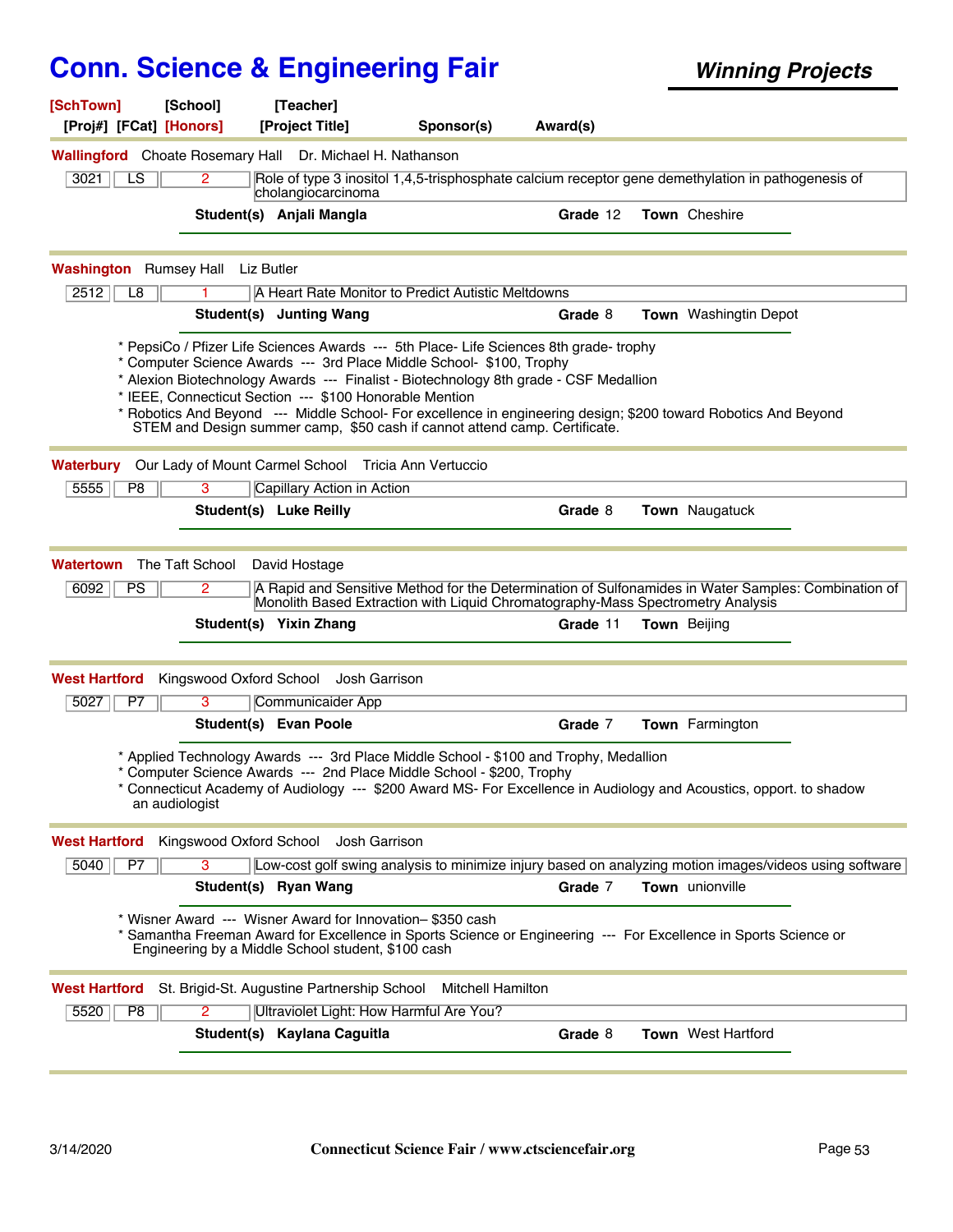| [SchTown]<br>[Proj#] [FCat] [Honors] | [School]                                      | [Teacher]<br>[Project Title]                               | Sponsor(s)                                                                                                                                                                                       | Award(s)        |                                                                                                                                                                                                                            |  |
|--------------------------------------|-----------------------------------------------|------------------------------------------------------------|--------------------------------------------------------------------------------------------------------------------------------------------------------------------------------------------------|-----------------|----------------------------------------------------------------------------------------------------------------------------------------------------------------------------------------------------------------------------|--|
| <b>West Hartford</b>                 |                                               |                                                            | St. Brigid-St. Augustine Partnership School Mitchell Hamilton                                                                                                                                    |                 |                                                                                                                                                                                                                            |  |
| 5553<br>P <sub>8</sub>               | 3                                             |                                                            | How is Capillary Action important in your life?                                                                                                                                                  |                 |                                                                                                                                                                                                                            |  |
|                                      |                                               | Student(s) Melany Marquez                                  |                                                                                                                                                                                                  | Grade 8         | <b>Town Hartford</b>                                                                                                                                                                                                       |  |
| <b>West Hartford</b>                 | William H. Hall High School                   |                                                            | Mr. Norman Burtness                                                                                                                                                                              |                 |                                                                                                                                                                                                                            |  |
| 6012<br><b>PS</b>                    | 2                                             |                                                            |                                                                                                                                                                                                  |                 | Multi-Wavelength Identification of Black Hole Candidates in the M13 Globular Cluster                                                                                                                                       |  |
|                                      |                                               | <b>Student(s) Ashley Granquist</b>                         |                                                                                                                                                                                                  | Grade 12        | <b>Town</b> West Hartford                                                                                                                                                                                                  |  |
|                                      |                                               |                                                            |                                                                                                                                                                                                  |                 | * Connecticut College-Physics, Astronomy, & Geophysics Dept. --- \$150 and Certificate, Senior Physics & T-shirt                                                                                                           |  |
| West Haven                           |                                               | Engineering and Science University Magnet School           |                                                                                                                                                                                                  | Roger Rushworth |                                                                                                                                                                                                                            |  |
| 6060<br>PS                           | 2                                             |                                                            | The Effect of Axial Tilt of Hyperboloidal Gears on Mechanical Efficiency                                                                                                                         |                 |                                                                                                                                                                                                                            |  |
|                                      |                                               | Student(s) Aiman-Imran Anuar                               |                                                                                                                                                                                                  | Grade 10        | <b>Town</b> West Haven                                                                                                                                                                                                     |  |
|                                      |                                               |                                                            | * Connecticut Association of Physics Teachers --- \$100 Senior project                                                                                                                           |                 | * CASE • The Jackson Laboratory Urban School Challenge Awards with IBM --- Senior High Finalist - Medallion<br>* United Technologies Corporation Awards --- \$500 in UTC Common Stock, Plaque, Backpack, and Annual Report |  |
|                                      |                                               |                                                            | West Haven Engineering and Science University Magnet School Roger Rushworth                                                                                                                      |                 |                                                                                                                                                                                                                            |  |
| $\overline{\text{LS}}$<br>3125       |                                               |                                                            | Ornamental Plants Using a Monitored Environment                                                                                                                                                  |                 | Comparative Analysis of the Mitigation and Emissions Rates of Volatile-Organic Compounds in Various                                                                                                                        |  |
|                                      |                                               | Student(s) Patricia Joseph                                 |                                                                                                                                                                                                  | Grade 10        | Town Hamden                                                                                                                                                                                                                |  |
|                                      |                                               |                                                            | * PepsiCo / Pfizer Life Sciences Awards --- 1st Place- Life Sciences Senior High- \$500 & Plaque<br>Sciences Senior 1st HS- \$1,000, Solid Silver Medal of Excellence, Invite to CASE Annual Mtg |                 | * H. Joseph Gerber Award of Excellence presented by the Connecticut Academy of Science and Engineering --- Life                                                                                                            |  |
|                                      |                                               |                                                            | <b>West Haven</b> Engineering and Science University Magnet School Roger Rushworth                                                                                                               |                 |                                                                                                                                                                                                                            |  |
| 2007<br>L7                           |                                               |                                                            |                                                                                                                                                                                                  |                 | Effectiveness of the Organic Polymers for Removing Microplastic in an Aqueous Solution                                                                                                                                     |  |
|                                      |                                               | Student(s) Snigtha Mohanraj                                |                                                                                                                                                                                                  | Grade 7         | Town Ansonia                                                                                                                                                                                                               |  |
|                                      |                                               |                                                            |                                                                                                                                                                                                  |                 | * PepsiCo / Pfizer Life Sciences Awards --- 1st Place- Life Sciences 7th grade- \$200 & trophy and Invitation to                                                                                                           |  |
|                                      | Compete Broadcom MASTERS<br>Trophy, Medallion |                                                            |                                                                                                                                                                                                  |                 | * CASE • The Jackson Laboratory Urban School Challenge Awards with IBM --- 1st Place Middle School - \$300 and                                                                                                             |  |
|                                      |                                               |                                                            | * Environmental Sciences Awards with CACIWC --- 1st Place MS - \$300, Trophy                                                                                                                     |                 | * Connecticut Academy of Science and Engineering Middle School Urban School Challenge Award --- Urban School                                                                                                               |  |
|                                      | Broadcom MASTERS                              |                                                            | Challenge 1st MS-\$250 Cash Award, Invite to attend CASE's Annual Meeting                                                                                                                        |                 | * Alexion Biotechnology Awards --- 1st Place- Biotechnology 7th grade-\$300 & trophy and Invitation Compete in                                                                                                             |  |
|                                      |                                               |                                                            | * Ricoh Americas Corporation --- Certificate, \$25 gift card given by CSEF                                                                                                                       |                 | * Office of Naval Research- U.S. Navy / U.S. Marine Corps --- Middle School- Certificate, \$25 gift card given by CSEF                                                                                                     |  |
|                                      |                                               | * J.A. Augustine Award --- \$100 for excellence in biology |                                                                                                                                                                                                  |                 | * Institute of Food Technologists, Nutmeg Section --- \$50 award + invitation to Awards Night Dinner with guest                                                                                                            |  |
|                                      | Ocean Camp                                    |                                                            |                                                                                                                                                                                                  |                 | * Urban School Challenge 1st Place Middle School Awards --- USC Highest Placing 7th grader- Project Oceanology's                                                                                                           |  |
|                                      | environmental sciences                        |                                                            |                                                                                                                                                                                                  |                 | * TurnKey Compliance Solutions Environmental Awards --- \$200 Cash Award Middle School- For excellence in                                                                                                                  |  |
|                                      |                                               | * Broadcom MASTERS --- The Lemelson Early Inventor Prize   |                                                                                                                                                                                                  |                 |                                                                                                                                                                                                                            |  |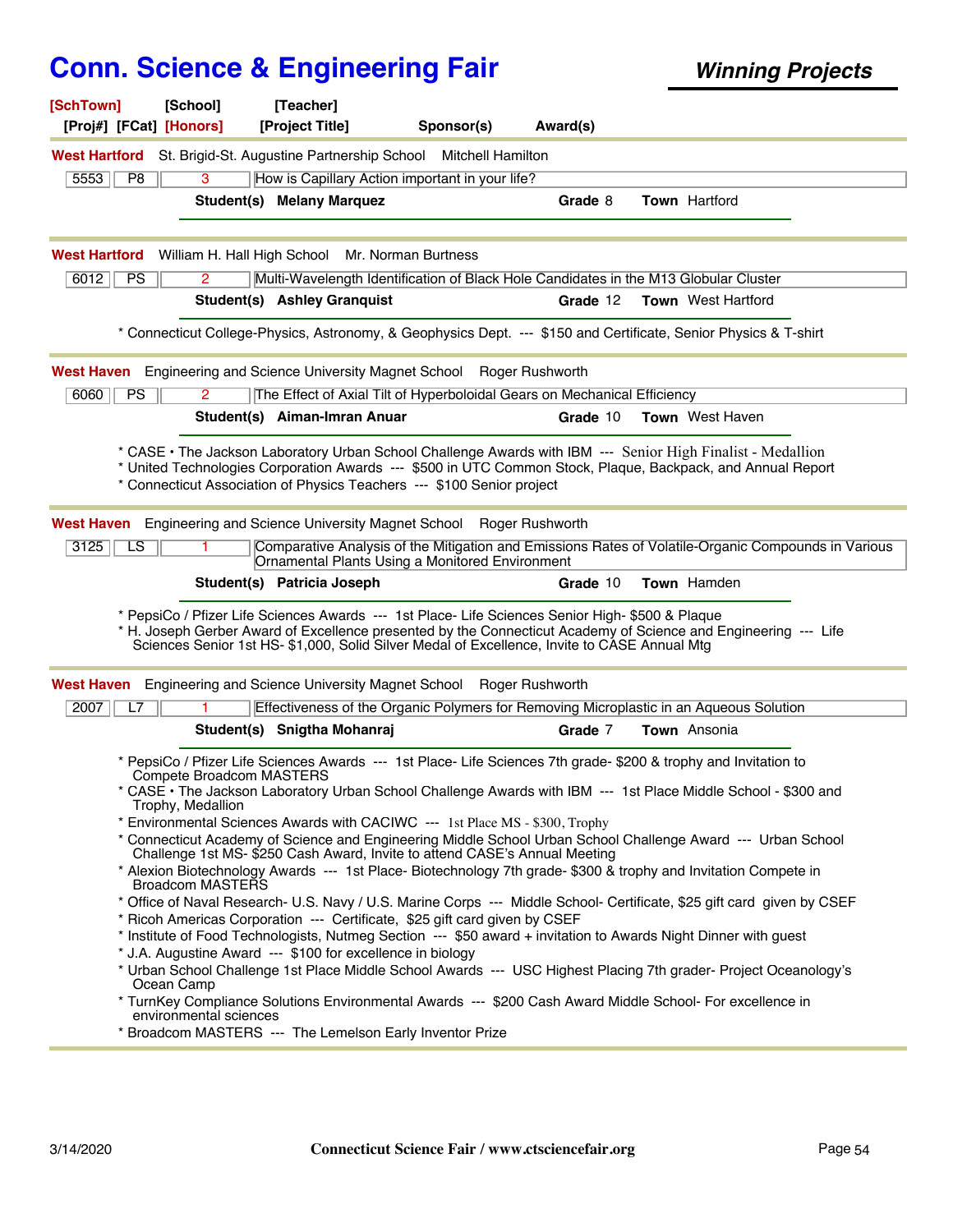| [SchTown]<br>[Proj#] [FCat] [Honors] | [School]<br>[Teacher]<br>[Project Title]                                                                                                                                                                                                                                                 | Sponsor(s)                                                                                             | Award(s)        |                        |  |
|--------------------------------------|------------------------------------------------------------------------------------------------------------------------------------------------------------------------------------------------------------------------------------------------------------------------------------------|--------------------------------------------------------------------------------------------------------|-----------------|------------------------|--|
|                                      | West Haven Engineering and Science University Magnet School Roger Rushworth                                                                                                                                                                                                              |                                                                                                        |                 |                        |  |
| <b>LST</b><br>3506                   | 1.<br>and immune cells                                                                                                                                                                                                                                                                   | Biomarker model for cancer: Novel approach to correlate the ratio of reduced and oxidized glutathione, |                 |                        |  |
|                                      | <b>Student(s) Ray Nassar</b>                                                                                                                                                                                                                                                             |                                                                                                        | Grade 9         | <b>Town Milford</b>    |  |
|                                      | <b>Praneeth Chitralia</b>                                                                                                                                                                                                                                                                |                                                                                                        | Grade 9         | Town Milford           |  |
|                                      | * PepsiCo / Pfizer Life Sciences Awards --- Finalist - Life Science Senior High Team - CSF Medallion                                                                                                                                                                                     |                                                                                                        |                 |                        |  |
|                                      | West Haven Engineering and Science University Magnet School Roger Rush worth                                                                                                                                                                                                             |                                                                                                        |                 |                        |  |
| 1020<br>LT                           | How different genres of Music affect focus and memory.                                                                                                                                                                                                                                   |                                                                                                        |                 |                        |  |
|                                      | Student(s) Henry Rugemer                                                                                                                                                                                                                                                                 |                                                                                                        | Grade 8         | <b>Town</b> New Haven  |  |
|                                      | jack jessen                                                                                                                                                                                                                                                                              |                                                                                                        | Grade 8         | <b>Town</b> New haven  |  |
|                                      | * PepsiCo / Pfizer Life Sciences Awards --- Finalist - Life Sciences Middle School Team - CSF Medallion                                                                                                                                                                                  |                                                                                                        |                 |                        |  |
| West Haven                           | Engineering and Science University Magnet School                                                                                                                                                                                                                                         |                                                                                                        | Roger Rushworth |                        |  |
| 3524<br>LST                          | The influence of reading comprehension and manuscription ability correlative to public speaking<br>2<br>performances                                                                                                                                                                     |                                                                                                        |                 |                        |  |
|                                      | <b>Maryam Shabazz</b><br>Student(s)                                                                                                                                                                                                                                                      |                                                                                                        | Grade 10        | <b>Town</b> west haven |  |
|                                      | <b>Kawtar Nadama</b>                                                                                                                                                                                                                                                                     |                                                                                                        | Grade 10        | Town west haven        |  |
|                                      | Westbrook Westbrook High School Zebrowski                                                                                                                                                                                                                                                |                                                                                                        |                 |                        |  |
| 6085<br><b>PS</b>                    | Variation of the Ondes Martenot<br>$\mathbf{2}^{\prime}$                                                                                                                                                                                                                                 |                                                                                                        |                 |                        |  |
|                                      | Student(s) Michael Cox                                                                                                                                                                                                                                                                   |                                                                                                        | Grade 11        | <b>Town</b> Westbrook  |  |
|                                      | Westbrook Westbrook High School Joseph Zebrowski                                                                                                                                                                                                                                         |                                                                                                        |                 |                        |  |
| 6101<br><b>PS</b>                    | Solar Panels and attempting to convert square to sine waves<br>3                                                                                                                                                                                                                         |                                                                                                        |                 |                        |  |
|                                      | <b>Student(s) Emma Demers</b>                                                                                                                                                                                                                                                            |                                                                                                        | Grade 10        | Town Westbrook         |  |
| <b>Westport</b> Greens Farms Academy | Modupe Oshin                                                                                                                                                                                                                                                                             |                                                                                                        |                 |                        |  |
| 2022<br>L7                           | $\overline{2}$<br><b>My Plastic Place</b>                                                                                                                                                                                                                                                |                                                                                                        |                 |                        |  |
|                                      | Student(s) Sahana Bettegowda                                                                                                                                                                                                                                                             |                                                                                                        | Grade 7         | <b>Town Wilton</b>     |  |
|                                      |                                                                                                                                                                                                                                                                                          |                                                                                                        |                 |                        |  |
| Westport                             | Greens Farms Academy<br>Modupe Oshin                                                                                                                                                                                                                                                     |                                                                                                        |                 |                        |  |
| 2027<br>L7                           | $\overline{2}$<br>Testing The Affect of Pesticide Use on the Water Supply in Connecticut Versus Massachusetts<br>Student(s) Phoebe Bryan                                                                                                                                                 |                                                                                                        | Grade 7         | <b>Town</b> Darien     |  |
|                                      |                                                                                                                                                                                                                                                                                          |                                                                                                        |                 |                        |  |
| Westport                             | Greens Farms Academy<br>Mathieu Freeman                                                                                                                                                                                                                                                  |                                                                                                        |                 |                        |  |
| 3036<br>LS                           | Impacts of Blue Light on the Eye Structure and Brain Activity of Drosophila Melanogaster                                                                                                                                                                                                 |                                                                                                        |                 |                        |  |
|                                      | Student(s) Ava Ewing                                                                                                                                                                                                                                                                     |                                                                                                        | Grade 12        | <b>Town</b> Darien     |  |
|                                      | * PepsiCo / Pfizer Life Sciences Awards --- 2nd Place- Life Sciences Senior High- \$300 & Plaque<br>* American Psychological Association --- Certificate, \$25 gift card given by CSEF<br>* Kathleen & David Smith Awards --- Kathleen & David Smith Award for Laser Application - \$100 |                                                                                                        |                 |                        |  |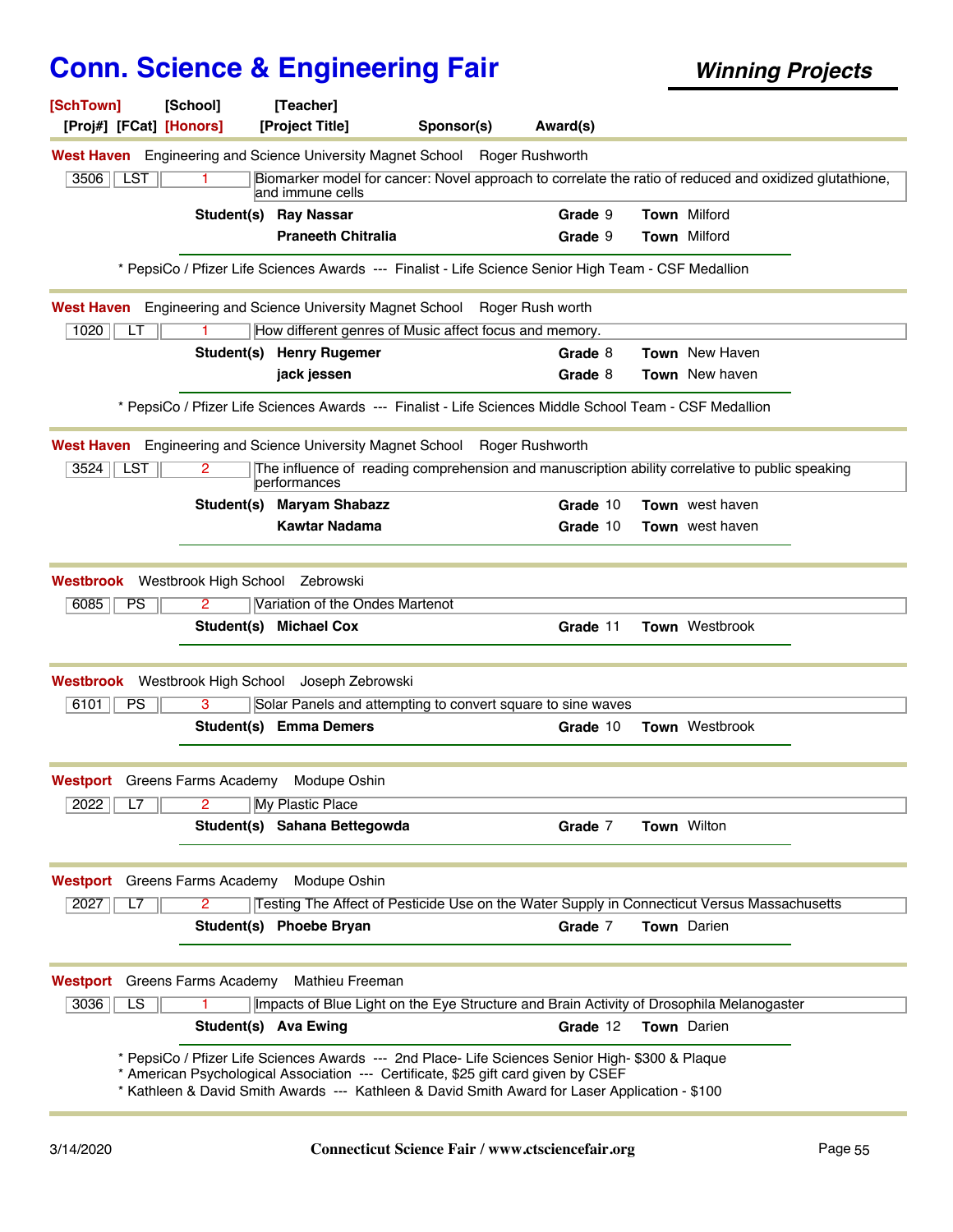| [SchTown]<br>[Proj#] [FCat] [Honors] | [School]                  | [Teacher]<br>[Project Title]                                                                                                                                                                                                                                                         | Sponsor(s) | Award(s) |                    |  |
|--------------------------------------|---------------------------|--------------------------------------------------------------------------------------------------------------------------------------------------------------------------------------------------------------------------------------------------------------------------------------|------------|----------|--------------------|--|
|                                      |                           | Westport Greens Farms Academy Mathieu Freeman                                                                                                                                                                                                                                        |            |          |                    |  |
| 3054<br>LS.                          | 2                         | Efficiency of Natural Anti-depressants in comparison to Prescribed SSRIs on Drosophila Melanogaster                                                                                                                                                                                  |            |          |                    |  |
|                                      |                           | Student(s) Margot Goldsmith                                                                                                                                                                                                                                                          |            | Grade 12 | <b>Town</b> Darien |  |
| <b>Westport</b> Greens Farms Academy |                           | Modupe Oshin                                                                                                                                                                                                                                                                         |            |          |                    |  |
| 2001<br>L7                           | 3                         | Natural filter                                                                                                                                                                                                                                                                       |            |          |                    |  |
|                                      |                           | Student(s) Benjamin Grimm                                                                                                                                                                                                                                                            |            | Grade 7  | Town Westport      |  |
| Westport                             | Greens Farms Academy      | Madupe Oshin                                                                                                                                                                                                                                                                         |            |          |                    |  |
| 5037<br>P7                           | 3                         | An automated solution to stove fire accidents that is built in with the stove.                                                                                                                                                                                                       |            |          |                    |  |
|                                      |                           | Student(s) Jordan Moss                                                                                                                                                                                                                                                               |            | Grade 7  | Town Fairfield     |  |
| Westport                             | Greens Farms Academy      | Modupe Oshin                                                                                                                                                                                                                                                                         |            |          |                    |  |
| 5029<br>P7                           | 3                         | <b>Building with Bones</b>                                                                                                                                                                                                                                                           |            |          |                    |  |
|                                      |                           | Student(s) Ahmad Niass                                                                                                                                                                                                                                                               |            | Grade 7  | Town Fairfield     |  |
| Westport                             | Greens Farms Academy      | Mrs. Modupe Oshin                                                                                                                                                                                                                                                                    |            |          |                    |  |
| 5512<br>P8                           |                           | <b>Water Filter and Water Turbine</b>                                                                                                                                                                                                                                                |            |          |                    |  |
|                                      |                           | Student(s) Jakob Zapanta                                                                                                                                                                                                                                                             |            | Grade 8  | Town Bridgeport    |  |
|                                      | compete Broadcom MASTERS  | * Lockheed Martin Physical Sciences Awards --- 1st Place- Physical Sciences 8th Grade Ind.- \$300 & trophy, invite to<br>* Connecticut Science Teachers Association's Marty Tafel Student Research Award --- Physical Sciences 8th Grade -<br>\$500 and invite to CSTA Award Banquet |            |          |                    |  |
|                                      |                           | * Office of Naval Research- U.S. Navy / U.S. Marine Corps --- Middle School- Certificate, \$25 gift card given by CSEF                                                                                                                                                               |            |          |                    |  |
| <b>Wilton</b>                        |                           | Middlebrook Middle School Paige Randall                                                                                                                                                                                                                                              |            |          |                    |  |
| 5022<br>P7                           | 3                         | Voice To Text Handwriting Replicator                                                                                                                                                                                                                                                 |            |          |                    |  |
|                                      |                           | Student(s) Zachary Coleman                                                                                                                                                                                                                                                           |            | Grade 7  | Town Wilton        |  |
|                                      |                           | * Applied Technology Awards --- Middle School Finalist - Medallion                                                                                                                                                                                                                   |            |          |                    |  |
| Wilton                               | Middlebrook Middle School | Mrs. Mallozzi                                                                                                                                                                                                                                                                        |            |          |                    |  |
| PT<br>4013                           | 3                         | Alternative Techniques for the Chemical Purification of Water.                                                                                                                                                                                                                       |            |          |                    |  |
|                                      |                           | Student(s) Saaransh Khandelwal                                                                                                                                                                                                                                                       |            | Grade 8  | Town Wilton        |  |
|                                      |                           | <b>Arjun Patel</b>                                                                                                                                                                                                                                                                   |            | Grade 8  | Town Wilton        |  |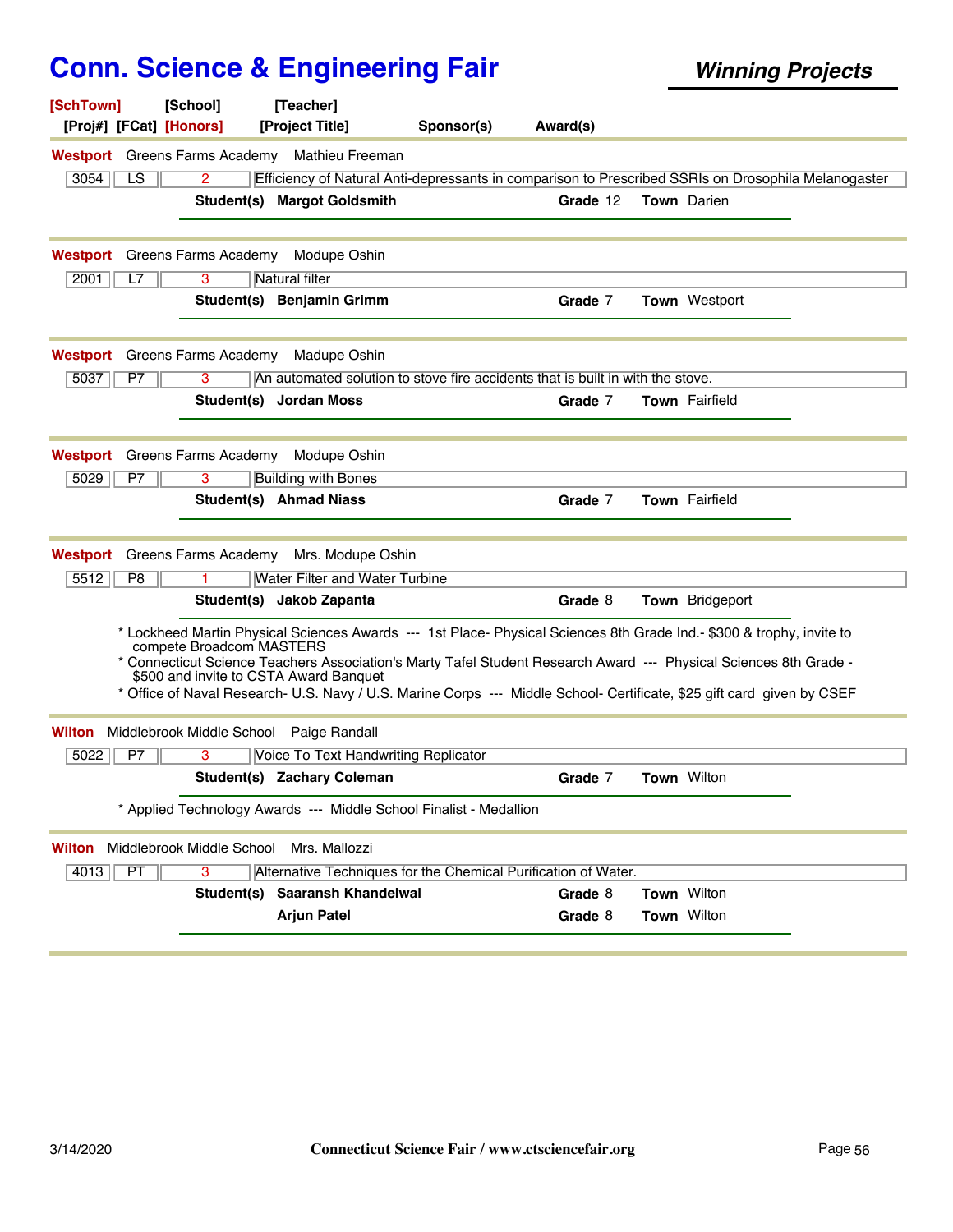| [SchTown]<br>[Proj#] [FCat] [Honors] | [School]                                            | [Teacher]<br>[Project Title]                                                                                                                                                     | Sponsor(s)         | Award(s) |                                                                                                                                                                                                                                             |
|--------------------------------------|-----------------------------------------------------|----------------------------------------------------------------------------------------------------------------------------------------------------------------------------------|--------------------|----------|---------------------------------------------------------------------------------------------------------------------------------------------------------------------------------------------------------------------------------------------|
| Wilton                               | Middlebrook Middle School                           | Ms. Garcia                                                                                                                                                                       |                    |          |                                                                                                                                                                                                                                             |
| 1014<br>LТ                           | 1                                                   | Effects of Fertilizer on Algae Growth                                                                                                                                            |                    |          |                                                                                                                                                                                                                                             |
|                                      | Student(s)                                          | <b>Illeas Paschalidis</b>                                                                                                                                                        |                    | Grade 8  | Town Wilton                                                                                                                                                                                                                                 |
|                                      |                                                     | <b>Shawn Gregory</b>                                                                                                                                                             |                    | Grade 8  | Town Wilton                                                                                                                                                                                                                                 |
|                                      | Compete Broadcom MASTERS<br><b>MASTERS</b>          |                                                                                                                                                                                  |                    |          | * PepsiCo / Pfizer Life Sciences Awards --- 1st Place- Life Sciences MS Team- \$100 each & trophy and Invite to<br>* Alexion Biotechnology Awards --- 4th Place- Biotechnology 8th grade- trophy and Invitation Compete in Broadcom         |
| Wilton                               | Middlebrook Middle School                           | Debbie Mallozzi                                                                                                                                                                  |                    |          |                                                                                                                                                                                                                                             |
| 5518<br>P8                           | 1.                                                  | <b>Heart Safe</b>                                                                                                                                                                |                    |          |                                                                                                                                                                                                                                             |
|                                      |                                                     | Student(s) Anup Pilla                                                                                                                                                            |                    | Grade 8  | <b>Town Wilton</b>                                                                                                                                                                                                                          |
|                                      | compete Broadcom MASTERS<br>Broadcom MASTERS        |                                                                                                                                                                                  |                    |          | * Lockheed Martin Physical Sciences Awards --- 2nd Place- Physical Sciences 8th Grade Ind. - \$200 & trophy, invite to<br>* Alexion Biotechnology Awards --- 3rd Place- Biotechnology 8th grade- \$100 & trophy and Invitation Compete in   |
| Windsor                              |                                                     | Academy of Aerospace & Engineering Dr. Michelle Bellinger                                                                                                                        |                    |          |                                                                                                                                                                                                                                             |
| PS<br>6016                           | 2                                                   | Optimization of Energy Storage of Capacitors with Hydrogel Electrolyte                                                                                                           |                    |          |                                                                                                                                                                                                                                             |
|                                      |                                                     | Student(s) Emily Ngo                                                                                                                                                             |                    | Grade 12 | <b>Town</b> South Windsor                                                                                                                                                                                                                   |
| Windsor<br><b>PST</b><br>$6501$      | Academy of Aerospace and Engineering<br>3           | * Meyerand Young Woman Scientist Awards --- \$300 cash - High School, Physical Sciences<br>Effects of an Electromagnetic Field on the Growth and Structure of Different Crystals | Dr.Bellinger       |          | * CASE • The Jackson Laboratory Urban School Challenge Awards with IBM --- Senior High Finalist - Medallion                                                                                                                                 |
|                                      |                                                     | Student(s) Francisca Barria                                                                                                                                                      |                    | Grade 10 | Town Hartford                                                                                                                                                                                                                               |
|                                      |                                                     | Sai Kota                                                                                                                                                                         |                    | Grade 10 | <b>Town Ellington</b>                                                                                                                                                                                                                       |
|                                      | <b>Windsor</b> Academy of Aerospace and Engineering |                                                                                                                                                                                  | Dr. Bellinger      |          |                                                                                                                                                                                                                                             |
| $6522$ PST                           | 2                                                   | Environmental Protections                                                                                                                                                        |                    |          | Effective Augmentation of Urban Wind Energy Harvesters to Increase Electric Power Generation and                                                                                                                                            |
|                                      | Student(s)                                          | Johnathan Bell                                                                                                                                                                   |                    | Grade 12 | Town Windsor                                                                                                                                                                                                                                |
|                                      |                                                     | <b>Devesh Kakar</b>                                                                                                                                                              |                    | Grade 12 | Town South Windsor                                                                                                                                                                                                                          |
|                                      | Plaque, Medallion                                   | to 1st HS Urban School Challenge Science Department for Equipment/Supplies                                                                                                       |                    |          | * CASE • The Jackson Laboratory Urban School Challenge Awards with IBM --- 1st Place High School - \$500 and<br>* H. Joseph Gerber Award of Excellence presented by the Connecticut Academy of Science and Engineering --- \$500            |
| Windsor                              | Academy of Aerospace and Engineering                |                                                                                                                                                                                  | Michelle Bellinger |          |                                                                                                                                                                                                                                             |
| PST<br>6517                          |                                                     | Cyber Attack Identification in the Electric Power Grid by Anomaly Detection                                                                                                      |                    |          |                                                                                                                                                                                                                                             |
|                                      |                                                     | <b>Student(s) Trevor Brunette</b>                                                                                                                                                |                    | Grade 12 | Town Glastonbury                                                                                                                                                                                                                            |
|                                      |                                                     | <b>Christopher Reed</b>                                                                                                                                                          |                    | Grade 12 | Town Enfield                                                                                                                                                                                                                                |
|                                      |                                                     | * IEEE, Connecticut Section --- \$100 Honorable Mention                                                                                                                          |                    |          | * Lockheed Martin Physical Sciences Awards --- 1st Place- Physical Sciences Senior High Team- \$500 (split) & Plaque<br>* Frank J. Link Family Award for Energy Related Research --- Frank J. Link Award for Energy Related Research - \$50 |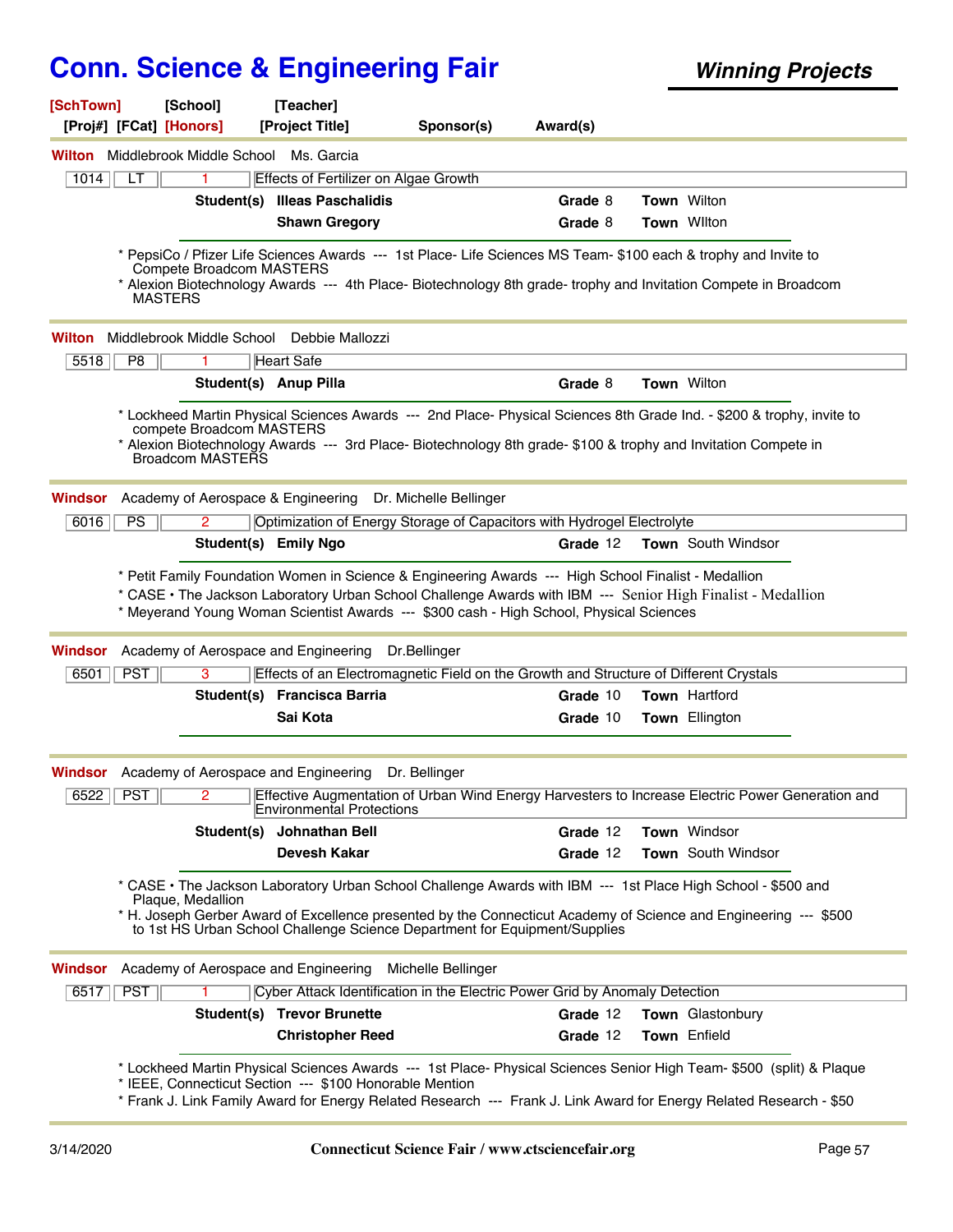| [SchTown]<br>[Proj#] [FCat] [Honors] | [School]                                                                                                 | [Teacher]<br>[Project Title]                                                                                                                                                                                                                                                                                                       | Sponsor(s)   | Award(s) |                                                                                                                                                                                                                                                                                                                                                              |
|--------------------------------------|----------------------------------------------------------------------------------------------------------|------------------------------------------------------------------------------------------------------------------------------------------------------------------------------------------------------------------------------------------------------------------------------------------------------------------------------------|--------------|----------|--------------------------------------------------------------------------------------------------------------------------------------------------------------------------------------------------------------------------------------------------------------------------------------------------------------------------------------------------------------|
|                                      | <b>Windsor</b> Academy of Aerospace and Engineering                                                      |                                                                                                                                                                                                                                                                                                                                    | Dr.Bellinger |          |                                                                                                                                                                                                                                                                                                                                                              |
| 4001<br>PT                           |                                                                                                          | Transforming Ocean Wave Energy to Electrical Energy                                                                                                                                                                                                                                                                                |              |          |                                                                                                                                                                                                                                                                                                                                                              |
|                                      |                                                                                                          | Student(s) Sujay Chava                                                                                                                                                                                                                                                                                                             |              | Grade 7  | Town Ellington                                                                                                                                                                                                                                                                                                                                               |
|                                      |                                                                                                          | <b>Atul Shreyas Konda</b>                                                                                                                                                                                                                                                                                                          |              | Grade 7  | Town Cromwell                                                                                                                                                                                                                                                                                                                                                |
|                                      | compete Broadcom MASTERS<br>Medallion<br>Compete in Broadcom MASTERS<br>2020 Invention Convention, May 2 | * Collins Aerospace Engineering Awards --- 1st Place- Engineering Middle School- \$400 & trophy and Invitation<br>* IEEE, Connecticut Section --- \$100 Honorable Mention<br>* Society of Women Engineers - Hartford Section --- Scientific Calculator                                                                             |              |          | * Lockheed Martin Physical Sciences Awards --- 2nd Place- Physical Sciences MS Team- \$100 each & trophy, invite to<br>* CASE • The Jackson Laboratory Urban School Challenge Awards with IBM --- 4th Place Middle School - Trophy,<br>* Connecticut Invention Convention "Next Step Inventors" --- Next Step Inventor Trophy & Invitation to compete at the |
| Windsor                              |                                                                                                          | Academy of Aerospace and Engineering Dr. Bellinger                                                                                                                                                                                                                                                                                 |              |          |                                                                                                                                                                                                                                                                                                                                                              |
| PT<br>4017                           | 2                                                                                                        | Factors influencing crystal growth.                                                                                                                                                                                                                                                                                                |              |          |                                                                                                                                                                                                                                                                                                                                                              |
|                                      |                                                                                                          | Student(s) Laasya Chintapalli                                                                                                                                                                                                                                                                                                      |              | Grade 7  | Town Middletown                                                                                                                                                                                                                                                                                                                                              |
|                                      |                                                                                                          | Saanvi Talanki                                                                                                                                                                                                                                                                                                                     |              | Grade 7  | <b>Town</b> South Windsor                                                                                                                                                                                                                                                                                                                                    |
|                                      |                                                                                                          | * Alexion Biotechnology Awards --- Finalist - Biotechnology 7h grade - CSF Medallion                                                                                                                                                                                                                                               |              |          |                                                                                                                                                                                                                                                                                                                                                              |
| Windsor                              | Academy of Aerospace and Engineering                                                                     |                                                                                                                                                                                                                                                                                                                                    | Dr. Aramli   |          |                                                                                                                                                                                                                                                                                                                                                              |
| $\overline{LS}$<br>3026              | 1.                                                                                                       | The effect of grafting on the sugar content of cherry tomatoes.                                                                                                                                                                                                                                                                    |              |          |                                                                                                                                                                                                                                                                                                                                                              |
|                                      |                                                                                                          | Student(s) Kayla Flint                                                                                                                                                                                                                                                                                                             |              | Grade 11 | Town Ellington                                                                                                                                                                                                                                                                                                                                               |
|                                      |                                                                                                          | * PepsiCo / Pfizer Life Sciences Awards --- Finalist - Life Science Senior High - CSF Medallion                                                                                                                                                                                                                                    |              |          |                                                                                                                                                                                                                                                                                                                                                              |
| Windsor                              |                                                                                                          | Academy of Aerospace and Engineering Dr. Bellinger                                                                                                                                                                                                                                                                                 |              |          |                                                                                                                                                                                                                                                                                                                                                              |
| 6528<br><b>PST</b>                   | 2                                                                                                        | Let's Shed Some Light!                                                                                                                                                                                                                                                                                                             |              |          |                                                                                                                                                                                                                                                                                                                                                              |
|                                      |                                                                                                          | Student(s) Passyon Grange                                                                                                                                                                                                                                                                                                          |              | Grade 10 | Town Hartford                                                                                                                                                                                                                                                                                                                                                |
|                                      |                                                                                                          | <b>Emily Santiago</b>                                                                                                                                                                                                                                                                                                              |              | Grade 10 | Town East Hartford                                                                                                                                                                                                                                                                                                                                           |
|                                      |                                                                                                          | Windsor Academy of Aerospace and Engineering Dr. Michelle Bellinger                                                                                                                                                                                                                                                                |              |          |                                                                                                                                                                                                                                                                                                                                                              |
| PS<br>6007                           |                                                                                                          | Monitoring Infant Vital Signs Through a Car Seat Embedded Piezoelectric Sensor Network                                                                                                                                                                                                                                             |              |          |                                                                                                                                                                                                                                                                                                                                                              |
|                                      |                                                                                                          | Student(s) Gianna Guzzo                                                                                                                                                                                                                                                                                                            |              | Grade 12 | Town Suffield                                                                                                                                                                                                                                                                                                                                                |
|                                      | Plaque, Medallion<br>2020 Invention Convention, May 2                                                    | * Applied Technology Awards --- 2nd Place High School - \$300 and Plaque Medallion<br>* American Society of Safety Professionals, CT Valley Chapter --- \$150 grade 9-12 project<br>* IEEE, Connecticut Section --- \$250 Honors Award -Senior<br>* Jon Stone Memorial Award --- Jon Stone Award for Innovative Engineering- \$100 |              |          | * CASE • The Jackson Laboratory Urban School Challenge Awards with IBM --- 3rd Place High School - \$300 and<br>* Connecticut Invention Convention "Next Step Inventors" --- Next Step Inventor Trophy & Invitation to compete at the                                                                                                                        |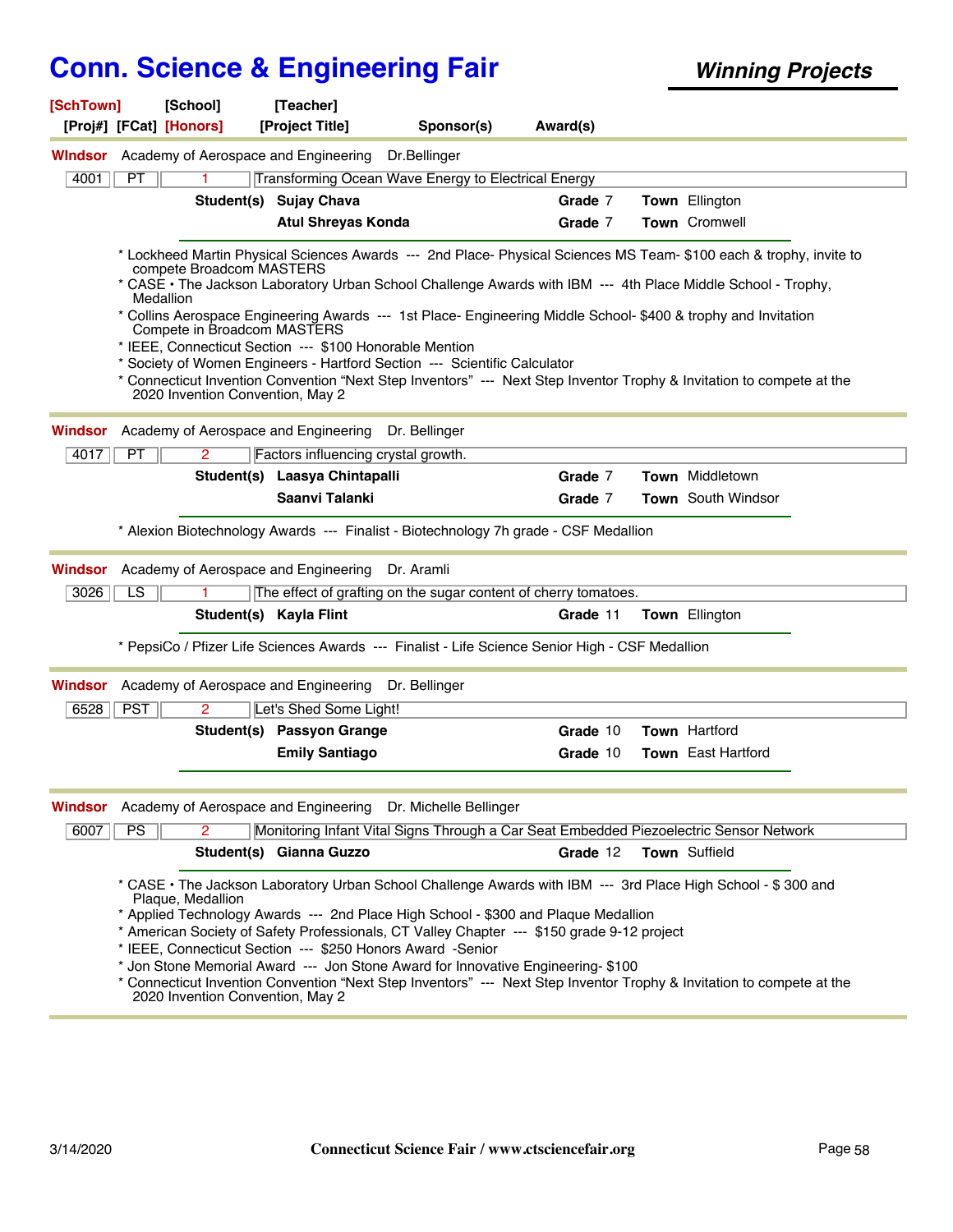|                    | [SchTown]  | [School]<br>[Proj#] [FCat] [Honors] | [Teacher]<br>[Project Title]                                                                                                                                                        | Sponsor(s)                                                               | Award(s) |                                                                                                                                                                                                                                              |
|--------------------|------------|-------------------------------------|-------------------------------------------------------------------------------------------------------------------------------------------------------------------------------------|--------------------------------------------------------------------------|----------|----------------------------------------------------------------------------------------------------------------------------------------------------------------------------------------------------------------------------------------------|
|                    |            |                                     | <b>Windsor</b> Academy of Aerospace and Engineering                                                                                                                                 | Michelle, Bellinger                                                      |          |                                                                                                                                                                                                                                              |
| 4033               | PT         | 1                                   |                                                                                                                                                                                     | Effect of Bamboo, plastic on the strength of concrete                    |          |                                                                                                                                                                                                                                              |
|                    |            |                                     | Student(s) Rawan Ibrahim                                                                                                                                                            |                                                                          | Grade 7  | <b>Town Bristol</b>                                                                                                                                                                                                                          |
|                    |            |                                     | <b>Vikram Haran</b>                                                                                                                                                                 |                                                                          | Grade 12 | Town Ellington                                                                                                                                                                                                                               |
|                    |            |                                     | compete Broadcom MASTERS<br>* ASM Materials Education Foundation --- Certificate & \$25 gift card given by CSEF<br>Connecticut Architecture Foundation, William M. Mack, AIA Award. |                                                                          |          | * Lockheed Martin Physical Sciences Awards --- 1st Place- Physical Sciences MS Team- \$100 each & trophy, invite to<br>* CT Architecture Foundation - The William M. Mack, AIA Award --- \$250 Gift Certificate to Barnes and Noble from the |
| Windsor            |            |                                     | Academy of Aerospace and Engineering Dr.Aramli                                                                                                                                      |                                                                          |          |                                                                                                                                                                                                                                              |
| 3505               | <b>LST</b> | $\mathbf{2}$                        |                                                                                                                                                                                     | The Effects of CLA, Safflower Oil, and Oleic Acid on Breast Cancer Cells |          |                                                                                                                                                                                                                                              |
|                    |            |                                     | Student(s) Elizabeth Keegan                                                                                                                                                         |                                                                          | Grade 11 | Town Wethersfield                                                                                                                                                                                                                            |
|                    |            |                                     | <b>D'Andre Lucy</b>                                                                                                                                                                 |                                                                          | Grade 11 | <b>Town Hartford</b>                                                                                                                                                                                                                         |
|                    |            |                                     | <b>Ava King</b>                                                                                                                                                                     |                                                                          | Grade 11 | Town Enfield                                                                                                                                                                                                                                 |
| <b>Windsor</b>     |            |                                     |                                                                                                                                                                                     | Academy of Aerospace and Engineering Dr. Michelle Bellinger              |          |                                                                                                                                                                                                                                              |
|                    |            |                                     |                                                                                                                                                                                     |                                                                          |          |                                                                                                                                                                                                                                              |
|                    |            |                                     |                                                                                                                                                                                     |                                                                          |          |                                                                                                                                                                                                                                              |
| 6049               | PS         | $\overline{2}$                      | Student(s) Andrea Lacunza                                                                                                                                                           |                                                                          | Grade 12 | Subtractive Manufacturing Techniques for Preparing Inexpensive Thermoplastic Microlens Arrays<br><b>Town</b> Avon                                                                                                                            |
|                    |            |                                     | * Collins Aerospace Engineering Awards --- Finalist - Engineering High School - CSF Medallion<br>Academy of Aerospace and Engineering                                               | Lili Aramli                                                              |          | * United Technologies Corporation Awards --- \$500 in UTC Common Stock, Plaque, Backpack, and Annual Report                                                                                                                                  |
| 3118               | LS         | 3                                   |                                                                                                                                                                                     | Limiting the Growth of Cancerous Cells With Vitamin B12 and CBD Oil      |          |                                                                                                                                                                                                                                              |
|                    |            |                                     | Student(s) Corrin Pruitt                                                                                                                                                            |                                                                          | Grade 12 | <b>Town</b> New Hartford                                                                                                                                                                                                                     |
|                    |            |                                     | Academy of Aerospace and Engineering                                                                                                                                                | Dr. Bellinger                                                            |          |                                                                                                                                                                                                                                              |
| 5526               | P8         | 2                                   |                                                                                                                                                                                     | Harvesting Energy From Rainwater With An Archimedean Screw.              |          |                                                                                                                                                                                                                                              |
| Windsor<br>Windsor |            |                                     | Student(s) Ronak Ramesh                                                                                                                                                             |                                                                          | Grade 8  | Town Middletown                                                                                                                                                                                                                              |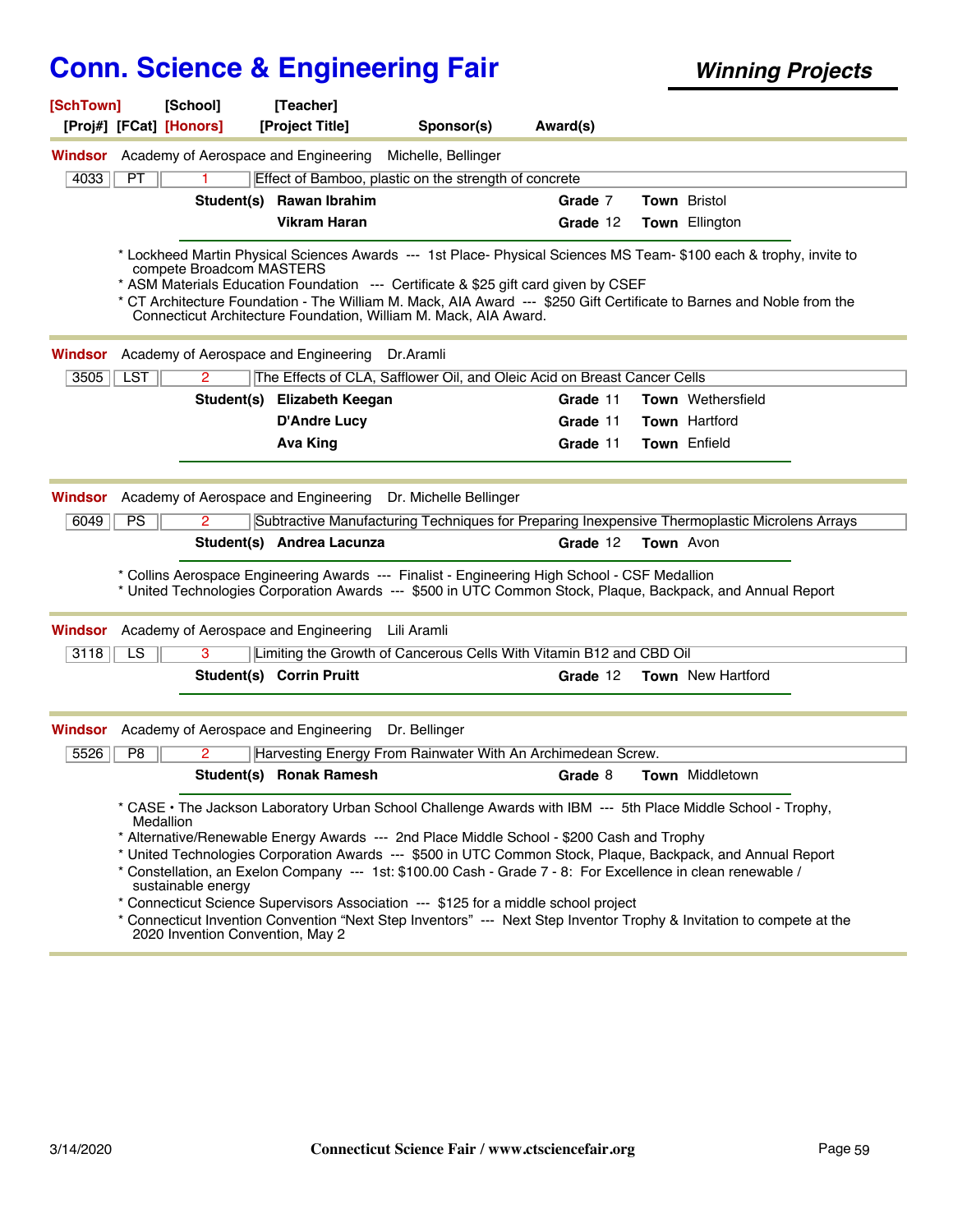| [SchTown]      |            | [School]<br>[Proj#] [FCat] [Honors] | [Teacher]<br>[Project Title]         | Sponsor(s)                                                                                                                                                                                                 | Award(s) |                           |  |
|----------------|------------|-------------------------------------|--------------------------------------|------------------------------------------------------------------------------------------------------------------------------------------------------------------------------------------------------------|----------|---------------------------|--|
| Windsor        |            |                                     | Academy of Aerospace and Engineering | Dr. Michelle Bellinger                                                                                                                                                                                     |          |                           |  |
|                |            |                                     |                                      |                                                                                                                                                                                                            |          |                           |  |
| 6509           | <b>PST</b> |                                     | Design.                              | Optimization of Energy Production through Active Augmentation of Hydro-Turbine Body and Blade                                                                                                              |          |                           |  |
|                |            |                                     | Student(s) Avaneesh Sathish          |                                                                                                                                                                                                            | Grade 12 | Town South Windsor        |  |
|                |            |                                     | <b>Nikhlesh Sivakumar</b>            |                                                                                                                                                                                                            | Grade 12 | <b>Town</b> Rocky Hill    |  |
|                | Plaque     |                                     |                                      | * Lockheed Martin Physical Sciences Awards --- 2nd Place- Physical Sciences Senior High Team- \$300(split) &                                                                                               |          |                           |  |
|                |            | Plaque, Medallion                   |                                      | * CASE • The Jackson Laboratory Urban School Challenge Awards with IBM --- 2nd Place High School - \$400 and                                                                                               |          |                           |  |
|                |            |                                     |                                      | * Applied Technology Awards --- 3rd Place High School - \$200 and Plaque, Medallion                                                                                                                        |          |                           |  |
|                |            |                                     |                                      | * GENIUS Olympiad --- GENIUS Olympiad Competition for HS Environmental, Energy, Ecology, or Biodiversity Project                                                                                           |          |                           |  |
|                |            | 2020 Invention Convention, May 2    |                                      | * Connecticut Invention Convention "Next Step Inventors" --- Next Step Inventor Trophy & Invitation to compete at the                                                                                      |          |                           |  |
| Windsor        |            |                                     | Academy of Aerospace and Engineering | Lili Aramli                                                                                                                                                                                                |          |                           |  |
| 3056           | LS         | $\overline{3}$                      | <b>Bioremediation using Fungi</b>    |                                                                                                                                                                                                            |          |                           |  |
|                |            |                                     | Student(s) Ajay Sharma               |                                                                                                                                                                                                            | Grade 12 | <b>Town</b> Windsor Locks |  |
|                |            |                                     |                                      |                                                                                                                                                                                                            |          |                           |  |
| Windsor        |            | Madina Academy                      | <b>Timothy Coleman</b>               |                                                                                                                                                                                                            |          |                           |  |
| 2503           | L8         | $\overline{2}$                      |                                      | The Effects of Three Macro-nutrients on the Reaction Time of Human Subjects.                                                                                                                               |          |                           |  |
|                |            |                                     | Student(s) Ismael Shelbaya           |                                                                                                                                                                                                            | Grade 8  | Town South Windsor        |  |
|                |            |                                     |                                      | * Alexion Biotechnology Awards --- Finalist - Biotechnology 8th grade - CSF Medallion<br>* Jon Chapitis Memorial Award --- John Chapitis Spirit of Innovation Award - MS \$100                             |          |                           |  |
| Windsor        |            | Madina Academy                      | Mr.Timothy Coleman                   |                                                                                                                                                                                                            |          |                           |  |
| 5023           | P7         |                                     | <b>Dryer Exhaust</b>                 | Developing a Novel Eco-Friendly System that Recovers Wasted Thermal and Kinetic Energy From a                                                                                                              |          |                           |  |
|                |            |                                     | Student(s) Tasneem Zoghol            |                                                                                                                                                                                                            | Grade 7  | Town Enfield              |  |
|                |            | compete Broadcom MASTERS            |                                      | * Lockheed Martin Physical Sciences Awards --- 2nd Place- Physical Sciences 7th Grade Ind. - \$100 & trophy, invite to                                                                                     |          |                           |  |
|                |            |                                     |                                      | * Office of Naval Research- U.S. Navy / U.S. Marine Corps --- Middle School- Certificate, \$25 gift card given by CSEF<br>* Demos R Us Award --- \$150 Cash Award-- Clear Execution of Research- 7th Grade |          |                           |  |
| <b>Windsor</b> |            | Madina Academy                      | Mr. Timothy Coleman                  |                                                                                                                                                                                                            |          |                           |  |
| 6525           | <b>PST</b> | $\overline{3}$                      |                                      | Saving The Environment One Drop of Water at a Time: Integrating Charcoal Into Plant Soil to Lengthen<br>the Time Span of Plant Watering and Help Conserve Water and Prevent Droughts                       |          |                           |  |
|                |            | Student(s)                          | <b>Ahmad Zoghol</b>                  |                                                                                                                                                                                                            | Grade 9  | Town Enfield              |  |
|                |            |                                     | <b>Amer Kabatilo</b>                 |                                                                                                                                                                                                            | Grade 9  | Town Windsor              |  |
|                |            |                                     | Zain Kabatilo                        |                                                                                                                                                                                                            | Grade 9  | <b>Town</b> Windsor       |  |
|                |            |                                     |                                      |                                                                                                                                                                                                            |          |                           |  |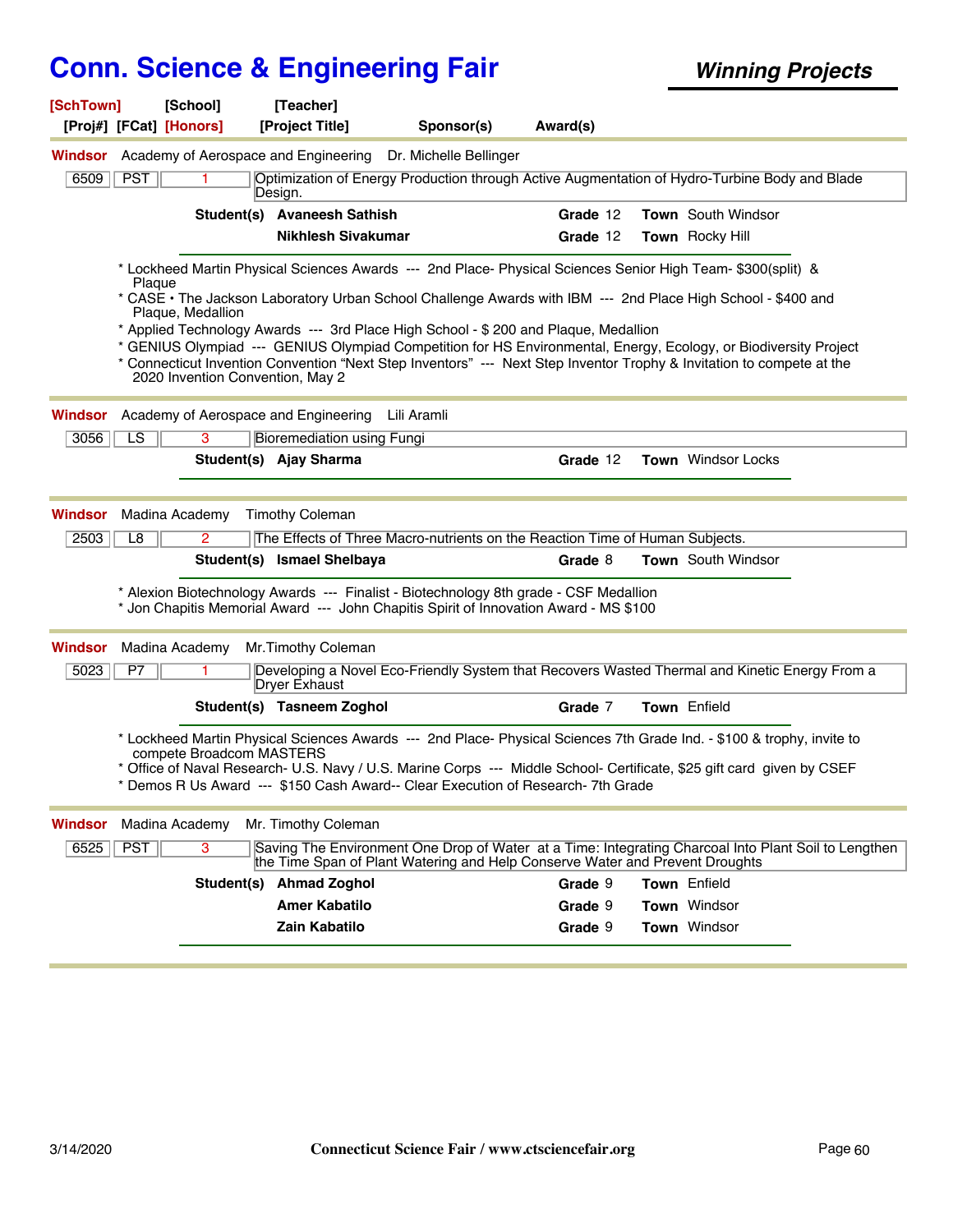| [SchTown]<br>[Proj#] [FCat] [Honors]         | [School]                        | [Teacher]<br>[Project Title]                                      | Sponsor(s)                                                                                                                                                                     | Award(s) |                        |  |
|----------------------------------------------|---------------------------------|-------------------------------------------------------------------|--------------------------------------------------------------------------------------------------------------------------------------------------------------------------------|----------|------------------------|--|
| Windsor                                      |                                 | The Loomis Chaffee School Koby Osei-Mensah                        |                                                                                                                                                                                |          |                        |  |
| $\overline{PS}$<br>6084                      | 3                               |                                                                   | RandGAN: Testing the Limits of Small Neural Networks                                                                                                                           |          |                        |  |
|                                              |                                 | Student(s) Aresh Pourkavoos                                       |                                                                                                                                                                                | Grade 11 | Town Avon              |  |
|                                              |                                 |                                                                   | * Mathematics Awards - with ATOMIC --- 2nd Place High School- \$100 from ATOMIC, Plaque, \$300 from People's                                                                   |          |                        |  |
|                                              | <b>United Bank</b>              |                                                                   |                                                                                                                                                                                |          |                        |  |
|                                              |                                 |                                                                   | * Applied Technology Awards --- Senior High Finalist - Medallion<br>* Computer Science Awards --- 2nd Place High School - \$300, Plaque                                        |          |                        |  |
|                                              |                                 |                                                                   | * Mu Alpha Theta --- Certificate, \$25 gift card given by CSEF                                                                                                                 |          |                        |  |
| Windsor                                      |                                 | The Loomis Chaffee School Koby Osei-Mensah                        |                                                                                                                                                                                |          |                        |  |
| 3102<br>LS                                   | 3                               |                                                                   | Novel Wound Dressing Facilitates Rapid Detection of Infections                                                                                                                 |          |                        |  |
|                                              |                                 | Student(s) Mitali Vedula                                          |                                                                                                                                                                                | Grade 11 | Town Windsor           |  |
|                                              | High School student, \$200 cash |                                                                   | Milton Fisher Science Fair Award for Innovation and Creativity --- For Excellence in Creativity and Innovation by a                                                            |          |                        |  |
|                                              |                                 | <b>Woodbridge</b> Amity Regional High School Catherine Piscitelli |                                                                                                                                                                                |          |                        |  |
| 3530   LST                                   | 2                               |                                                                   | Computational Design of Competitive Inhibitors of the Alcohol Dehydrogenase Enzyme                                                                                             |          |                        |  |
|                                              |                                 | Student(s) Jeremy Bachman                                         |                                                                                                                                                                                | Grade 12 | Town Orange            |  |
|                                              |                                 | Daniel Li                                                         |                                                                                                                                                                                | Grade 12 | Town Orange            |  |
|                                              |                                 |                                                                   |                                                                                                                                                                                |          |                        |  |
|                                              |                                 | <b>Woodbridge</b> Amity Regional High School Catherine Piscitelli |                                                                                                                                                                                |          |                        |  |
| 6043<br><b>PS</b>                            | 3                               |                                                                   | Development of A Serious Game for Flood Mitigation: Game Engine Development                                                                                                    |          |                        |  |
|                                              |                                 | Student(s) Joshua Feuerstein                                      |                                                                                                                                                                                | Grade 11 | <b>Town</b> Woodbridge |  |
|                                              |                                 | <b>Woodbridge</b> Amity Regional High School Catherine Piscitelli |                                                                                                                                                                                |          |                        |  |
| 6014<br>PS                                   | $\overline{2}$                  |                                                                   | Investigation of the Mechanism of Epoxide Synthesis by Mesoporous Manganese-Promoted Cerium<br>Oxide Catalysts by Reactive Oxygen Species Detection                            |          |                        |  |
|                                              |                                 | Student(s) Evan Hollander                                         |                                                                                                                                                                                | Grade 12 | Town Orange            |  |
|                                              |                                 | <b>Woodbridge</b> Amity Regional High School Catherine Piscitelli |                                                                                                                                                                                |          |                        |  |
| 6067<br>PS                                   | $\overline{2}$                  |                                                                   | Developing Advanced Black Hydrogels for Solar-Thermal Desalination                                                                                                             |          |                        |  |
|                                              |                                 | Student(s) Danielle Lee                                           |                                                                                                                                                                                | Grade 12 | <b>Town</b> Orange     |  |
|                                              |                                 |                                                                   |                                                                                                                                                                                |          |                        |  |
|                                              |                                 | <b>Woodbridge</b> Amity Regional High School Catherine Piscitelli |                                                                                                                                                                                |          |                        |  |
| 6512<br>PST                                  | $\overline{2}$                  |                                                                   | Optimizing the Design of the Lateral Reconstruction Nail with the use of Finite Element Analysis in Order<br>to Improve the Healing Process of Subtrochanteric Femur Fractures |          |                        |  |
|                                              | Student(s) Sean Lee             |                                                                   |                                                                                                                                                                                | Grade 12 | Town Bethany           |  |
|                                              |                                 | David Sugarmann                                                   |                                                                                                                                                                                | Grade 12 | Town Woodbridge        |  |
| <b>Woodbridge</b> Amity Regional High School |                                 |                                                                   | <b>Catherine Piscitelli</b>                                                                                                                                                    |          |                        |  |
| 6088<br><b>PS</b>                            | 3                               |                                                                   | Developing and Testing a 3D Printed Structure for Use as a Sea Ice Substitute                                                                                                  |          |                        |  |
|                                              |                                 | Student(s) Philip London                                          |                                                                                                                                                                                | Grade 11 | <b>Town</b> Orange     |  |
|                                              |                                 |                                                                   |                                                                                                                                                                                |          |                        |  |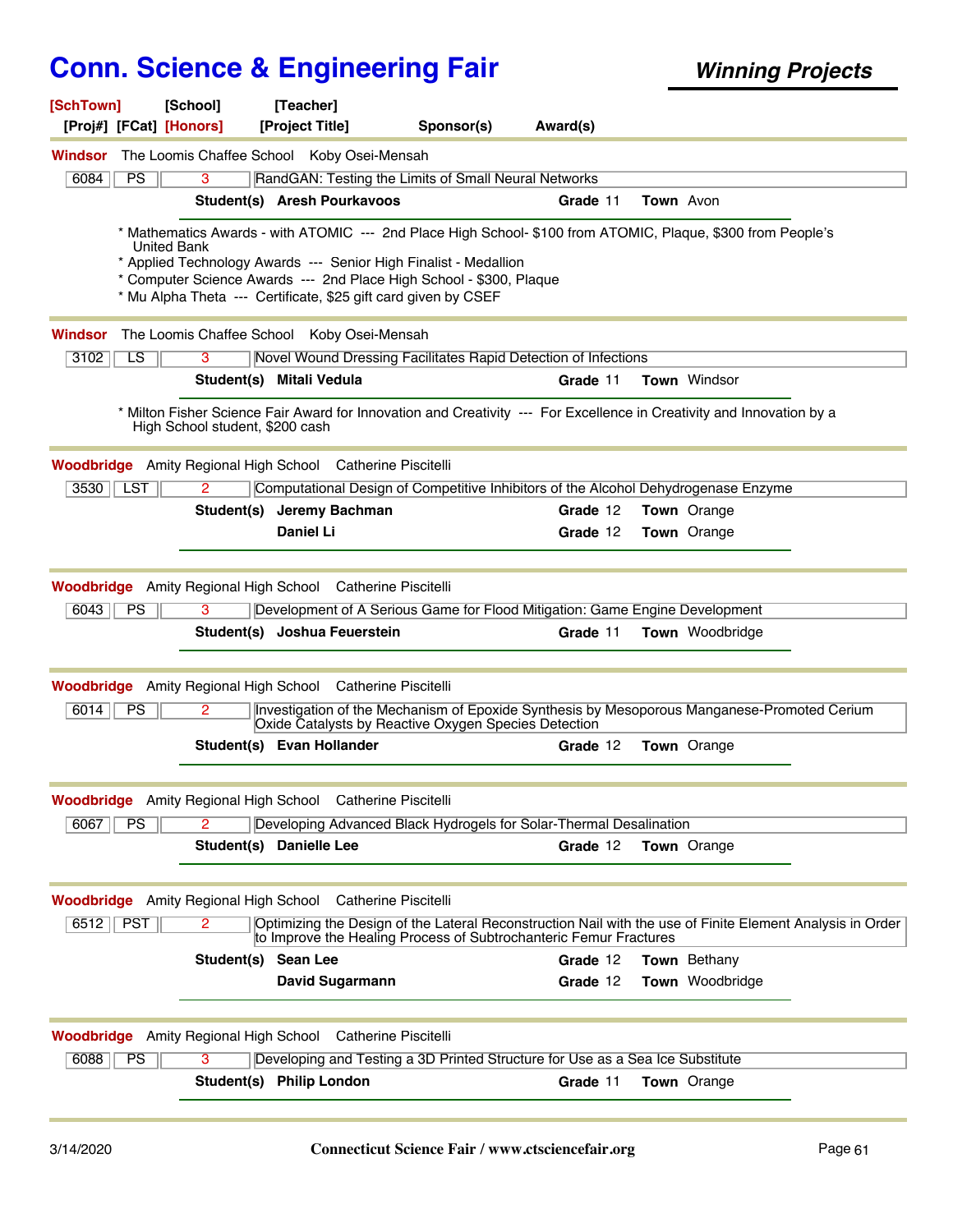| [SchTown]<br>[Proj#] [FCat] [Honors]                                   | [School]             | [Teacher]<br>[Project Title]                    | Sponsor(s)                                                                                                                                                                                                                                                                                                                          | Award(s) |                     |                                                                                                                     |
|------------------------------------------------------------------------|----------------------|-------------------------------------------------|-------------------------------------------------------------------------------------------------------------------------------------------------------------------------------------------------------------------------------------------------------------------------------------------------------------------------------------|----------|---------------------|---------------------------------------------------------------------------------------------------------------------|
| <b>Woodbridge</b> Amity Regional High School Mrs. Catherine Piscitelli |                      |                                                 |                                                                                                                                                                                                                                                                                                                                     |          |                     |                                                                                                                     |
| 3101<br>LS                                                             | 2                    |                                                 | Using Pure and Copper-doped Zeolite Catalysts to Degrade Lignin Polymers into Biofuel                                                                                                                                                                                                                                               |          |                     |                                                                                                                     |
|                                                                        |                      | Student(s) Raymond Lu                           |                                                                                                                                                                                                                                                                                                                                     | Grade 12 | <b>Town</b> Orange  |                                                                                                                     |
|                                                                        |                      |                                                 | * Alternative/Renewable Energy Awards --- 2nd Place High School - \$300 Cash and Plaque                                                                                                                                                                                                                                             |          |                     |                                                                                                                     |
| <b>Woodbridge</b> Amity Regional High School Catherine Piscitelli      |                      |                                                 |                                                                                                                                                                                                                                                                                                                                     |          |                     |                                                                                                                     |
| 6010<br><b>PS</b>                                                      | 2                    |                                                 | Using Protein Core Density to Predict Model Accuracy                                                                                                                                                                                                                                                                                |          |                     |                                                                                                                     |
|                                                                        | Student(s) Tracy Lu  |                                                 |                                                                                                                                                                                                                                                                                                                                     | Grade 12 | Town Woodbridge     |                                                                                                                     |
| <b>Woodbridge</b> Amity Regional High School Catherine Piscitelli      |                      |                                                 |                                                                                                                                                                                                                                                                                                                                     |          |                     |                                                                                                                     |
| PS<br>6058                                                             | 3                    | Increase Efficiency                             |                                                                                                                                                                                                                                                                                                                                     |          |                     | Creating and Testing Different Designs of Titanium Dioxide Films in Perovskite Solar Cells in Order to              |
|                                                                        |                      | <b>Student(s) Arnav Paliwal</b>                 |                                                                                                                                                                                                                                                                                                                                     | Grade 11 | Town Woodbridge     |                                                                                                                     |
| <b>Woodbridge</b> Amity Regional High School Catherine Piscitelli      |                      |                                                 |                                                                                                                                                                                                                                                                                                                                     |          |                     |                                                                                                                     |
| 3116<br>LS                                                             | $\mathbf{2}^{\circ}$ | Planipennis) Larvae Performance                 | The Influence of Light and Branch Diameter Size on Ash Tree and Emerald Ash Borer (Agrilus                                                                                                                                                                                                                                          |          |                     |                                                                                                                     |
|                                                                        |                      | Student(s) Akanksha Paul                        |                                                                                                                                                                                                                                                                                                                                     | Grade 12 | Town Bethany        |                                                                                                                     |
| Woodbridge                                                             |                      | Amity Regional High School Catherine Piscitelli |                                                                                                                                                                                                                                                                                                                                     |          |                     |                                                                                                                     |
| $\overline{LS}$<br>3090                                                | 3                    | Polarization to Establish a Model System        | Optimizing THP-1 Differentiation to Analyze the Role of CFTR deficiency on THP-1 Macrophage                                                                                                                                                                                                                                         |          |                     |                                                                                                                     |
|                                                                        |                      | Student(s) Siavash Raissi                       |                                                                                                                                                                                                                                                                                                                                     | Grade 12 | Town Woodbridge     |                                                                                                                     |
|                                                                        |                      |                                                 | * Alexion Biotechnology Awards --- Finalist - Biotechnology Senior High - CSF Medallion                                                                                                                                                                                                                                             |          |                     |                                                                                                                     |
| <b>Woodbridge</b> Amity Regional High School Catherine Piscitelli      |                      |                                                 |                                                                                                                                                                                                                                                                                                                                     |          |                     |                                                                                                                     |
| 6094<br><b>PS</b>                                                      | 3                    |                                                 | Designing a Math Application to Increase Students' Understanding of Mathematics                                                                                                                                                                                                                                                     |          |                     |                                                                                                                     |
|                                                                        |                      | Student(s) Peter Scully                         |                                                                                                                                                                                                                                                                                                                                     | Grade 11 | <b>Town</b> Bethany |                                                                                                                     |
| <b>Woodbridge</b> Amity Regional High School Catherine Piscitelli      |                      |                                                 |                                                                                                                                                                                                                                                                                                                                     |          |                     |                                                                                                                     |
| PS<br>6036                                                             |                      | Catheters                                       | Using an Automated Coating System to Optimize Nitric Oxide Release Patterns of Antibacterial                                                                                                                                                                                                                                        |          |                     |                                                                                                                     |
|                                                                        |                      | Student(s) Abigail Slanski                      |                                                                                                                                                                                                                                                                                                                                     | Grade 12 | Town Woodbridge     |                                                                                                                     |
|                                                                        |                      |                                                 | * Lockheed Martin Physical Sciences Awards --- 1st Place - Physical Sciences Senior High Individual - \$500 & Plaque<br>* H. Joseph Gerber Award of Excellence presented by the Connecticut Academy of Science and Engineering ---<br>Physical Sciences 1st HS \$1,000, Solid Silver Medal of Excellence, Invite to CASE Annual Mtg |          |                     |                                                                                                                     |
| <b>Woodbridge</b> Amity Regional High School Catherine Piscitelli      |                      |                                                 |                                                                                                                                                                                                                                                                                                                                     |          |                     |                                                                                                                     |
| 6100<br><b>PS</b>                                                      | $\mathbf{2}^{\circ}$ | Massachusetts                                   |                                                                                                                                                                                                                                                                                                                                     |          |                     | Creating and Implementing a Model that Predicts Concentrations of the Air Pollutant NO <sub>2</sub> in Springfield, |
|                                                                        |                      | Student(s) Allison Su                           |                                                                                                                                                                                                                                                                                                                                     | Grade 11 | Town Woodbridge     |                                                                                                                     |
|                                                                        |                      |                                                 | * Arthur & Ruth Mensing Award --- Mensing Award Excellence in the Physical Sciences - \$500                                                                                                                                                                                                                                         |          |                     |                                                                                                                     |